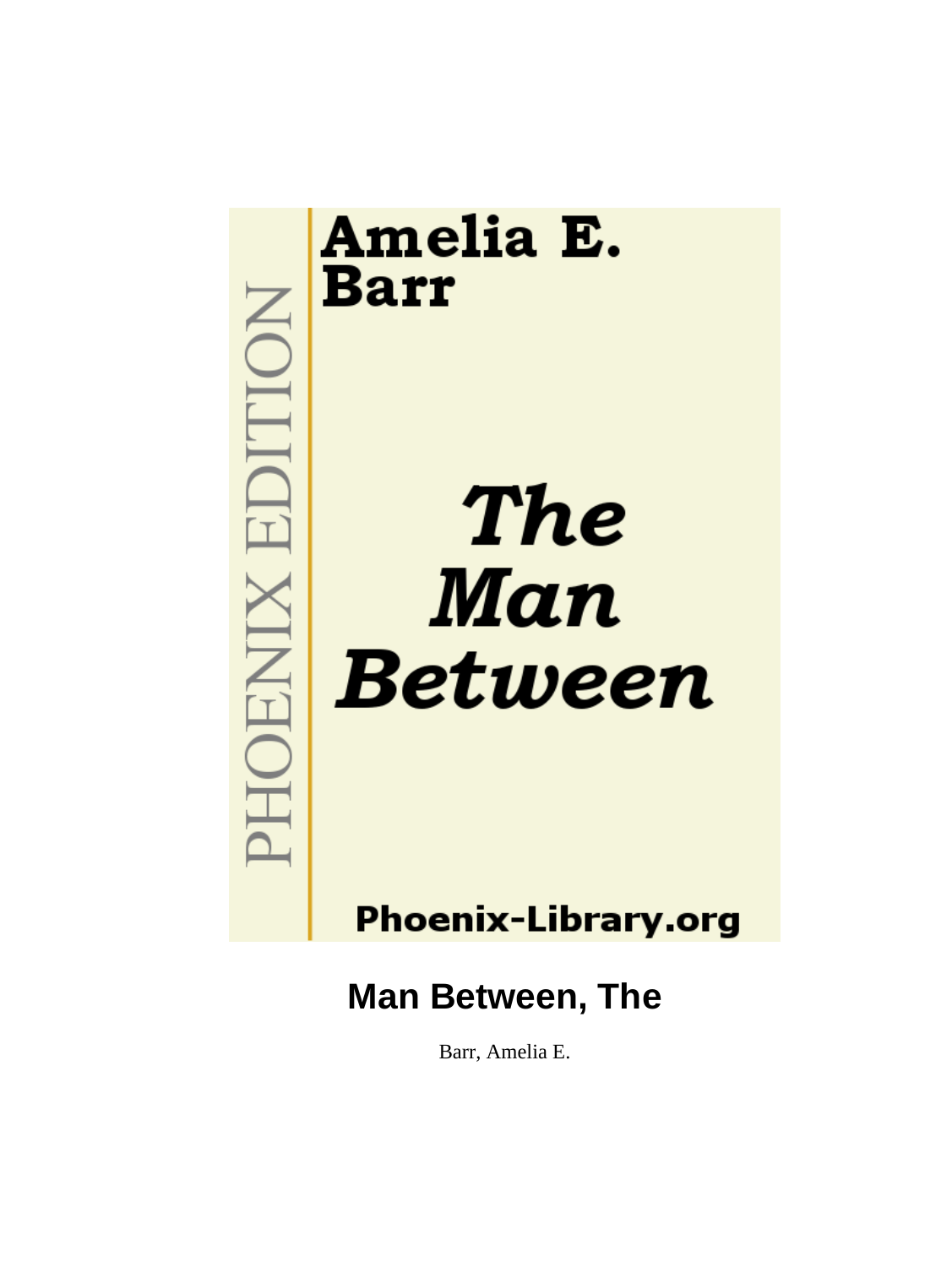[Table Of Content](#page-152-0) [About Phoenix−Edition](#page-153-0) **[Copyright](#page-156-0)**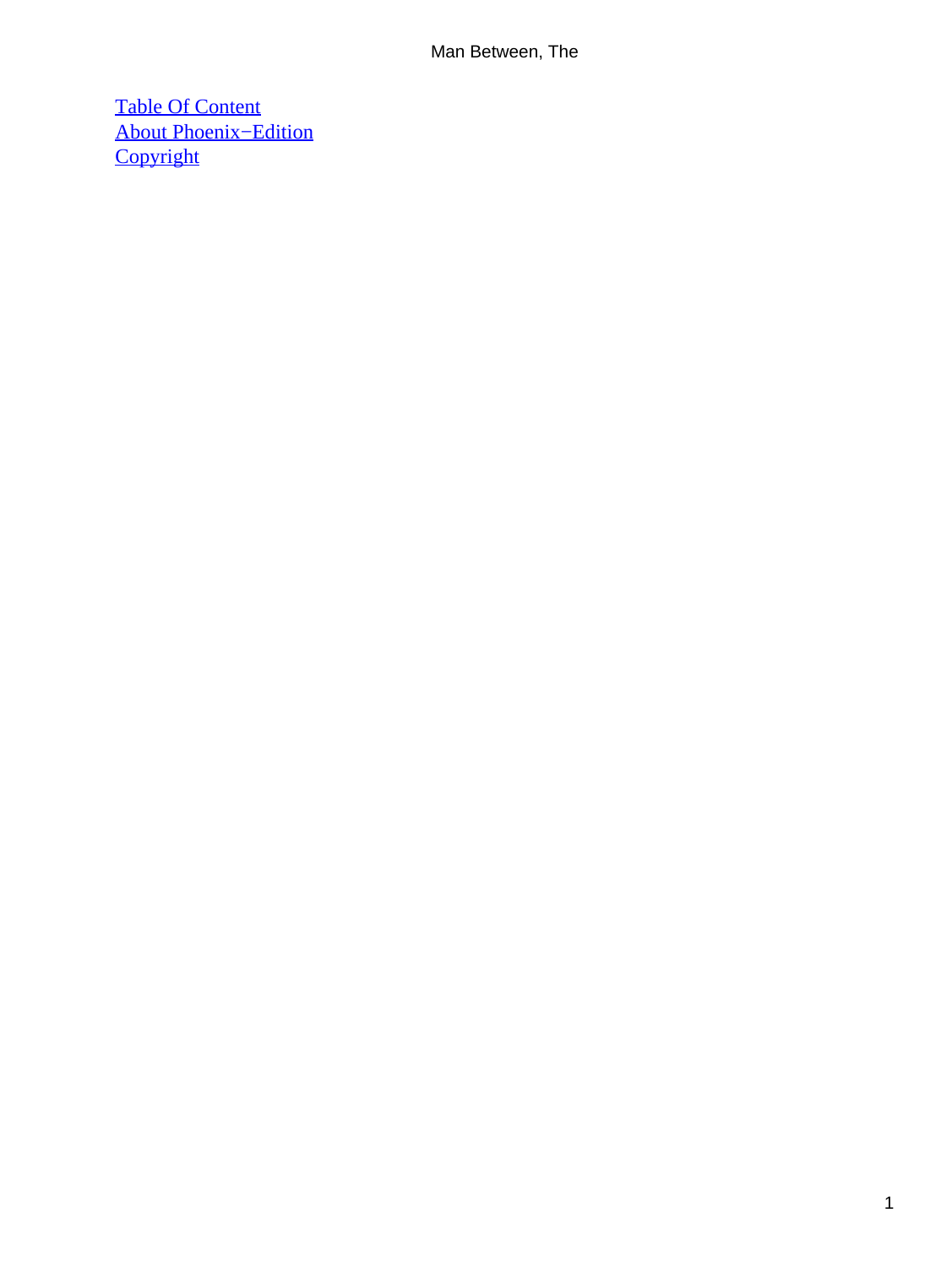# *T*he Man Between

### AN **International romance**

By **Amelia e. Barr**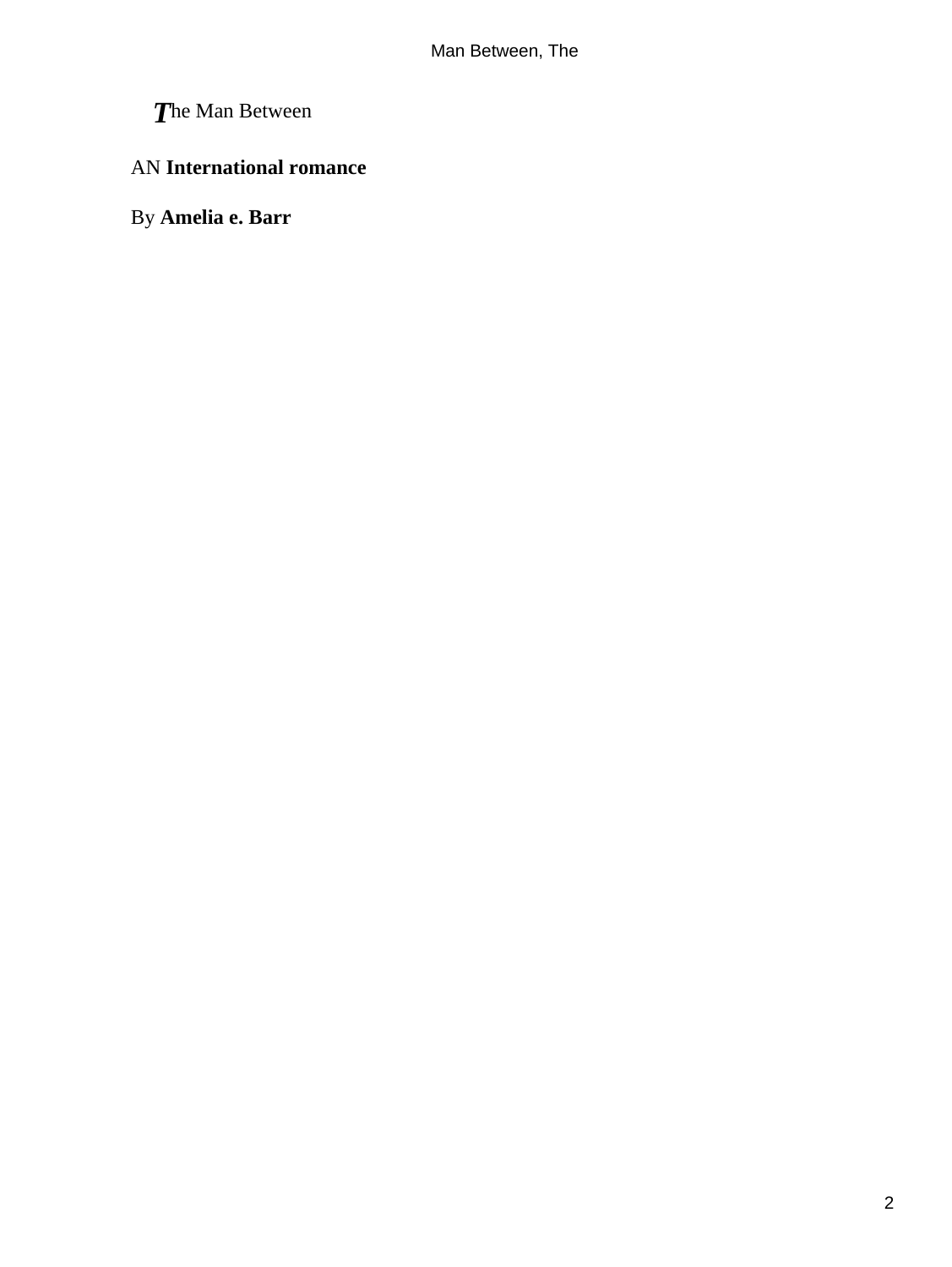# **[PART First − O Love will venture IN!](#page-152-0)**

*T*HE **Man between**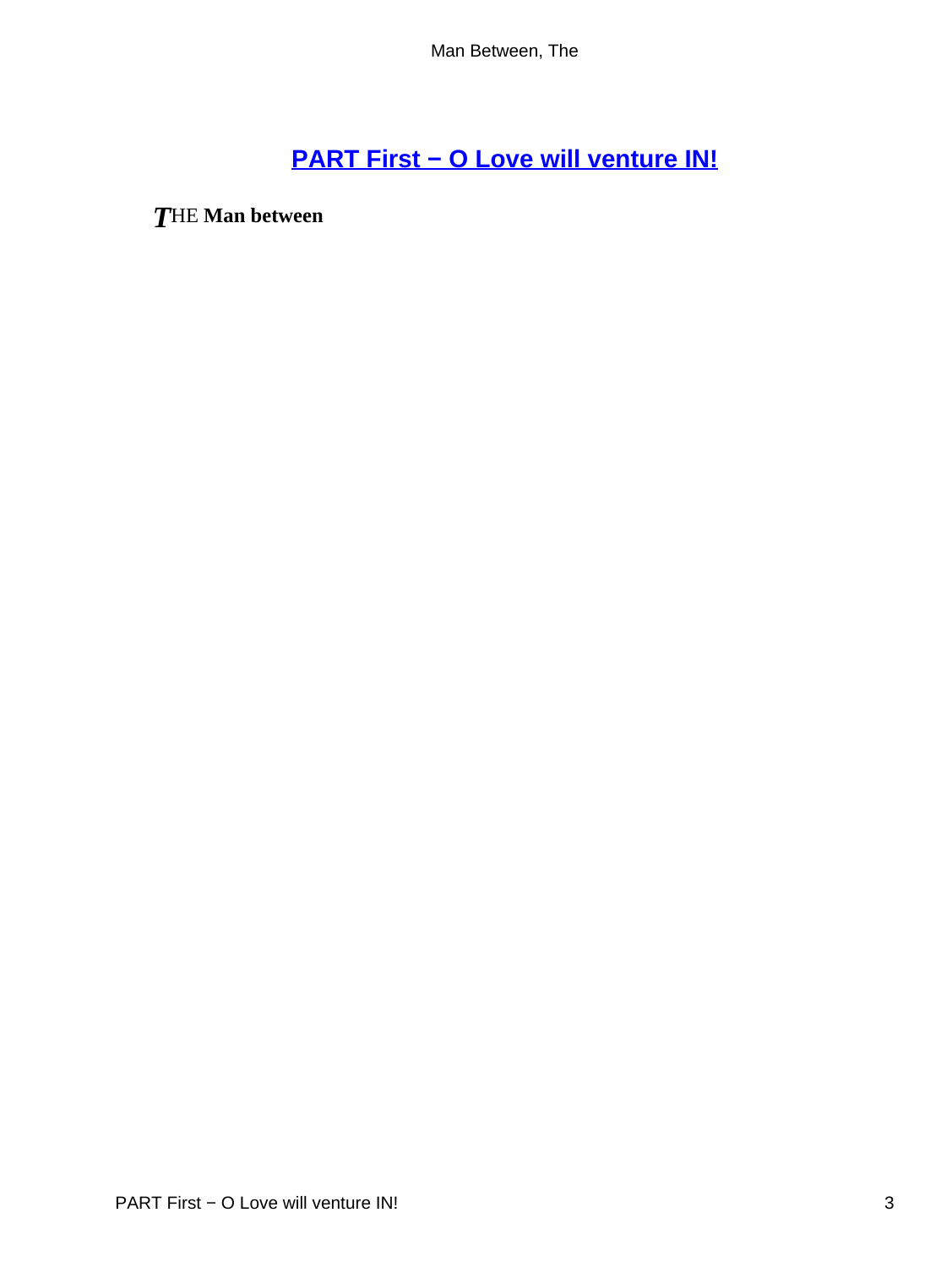## **[CHAPTER I](#page-152-0)**

**THE** thing that I know least about is my beginning. For it is possible to introduce Ethel Rawdon in so many picturesque ways that the choice is embarrassing, and forces me to the conclusion that the actual circumstances, though commonplace, may be the most suitable. Certainly the events that shape our lives are seldom ushered in with pomp or ceremony; they steal upon us unannounced, and begin their work without giving any premonition of their importance.

 Consequently Ethel had no idea when she returned home one night from a rather stupid entertainment that she was about to open a new and important chapter of her life. Hitherto that life had been one of the sweetest and simplest character – the lessons and sports of childhood and girlhood had claimed her nineteen years; and Ethel was just at that wonderful age when, the brook and the river having met, she was feeling the first swell of those irresistible tides which would carry her day by day to the haven of all days.

 It was Saturday night in the January of 1900, verging toward twelve o'clock. When she entered her room, she saw that one of the windows was open, and she stood a moment or two at it, looking across the straight miles of white lights, in whose illumined shadows thousands of sleepers were holding their lives in pause.

 «It is not New York at all,» she whispered, «it is some magical city that I have seen, but have never trod. It will vanish about six o'clock in the morning, and there will be only common streets, full of common people. Of course,» and here she closed the window and leisurely removed her opera cloak, «of course, this is only dreaming, but to dream waking, or to dream sleeping, is very pleasant. In dreams we can have men as we like them, and women as we want them, and make all the world happy and beautiful.»

 She was in no hurry of feeling or movement. She had been in a crowd for some hours, and was glad to be quite alone and talk to herself a little. It was also so restful to gradually relinquish all the restraining gauds of fashionable attire, and as she leisurely performed these duties, she entered into conversation with her own heart – talked over with it the events of the past week, and decided that its fretless days, full of good things, had been, from the beginning to the end, sweet as a cup of new milk. For a woman's heart is very talkative, and requires little to make it eloquent in its own way.

 In the midst of this intimate companionship she turned her head, and saw two letters lying upon a table. She rose and lifted them. One was an invitation to a studio reception, and she let it flutter indeterminately from her hand; the other was both familiar and appealing; none of her correspondents but Dora Denning used that peculiar shade of blue paper, and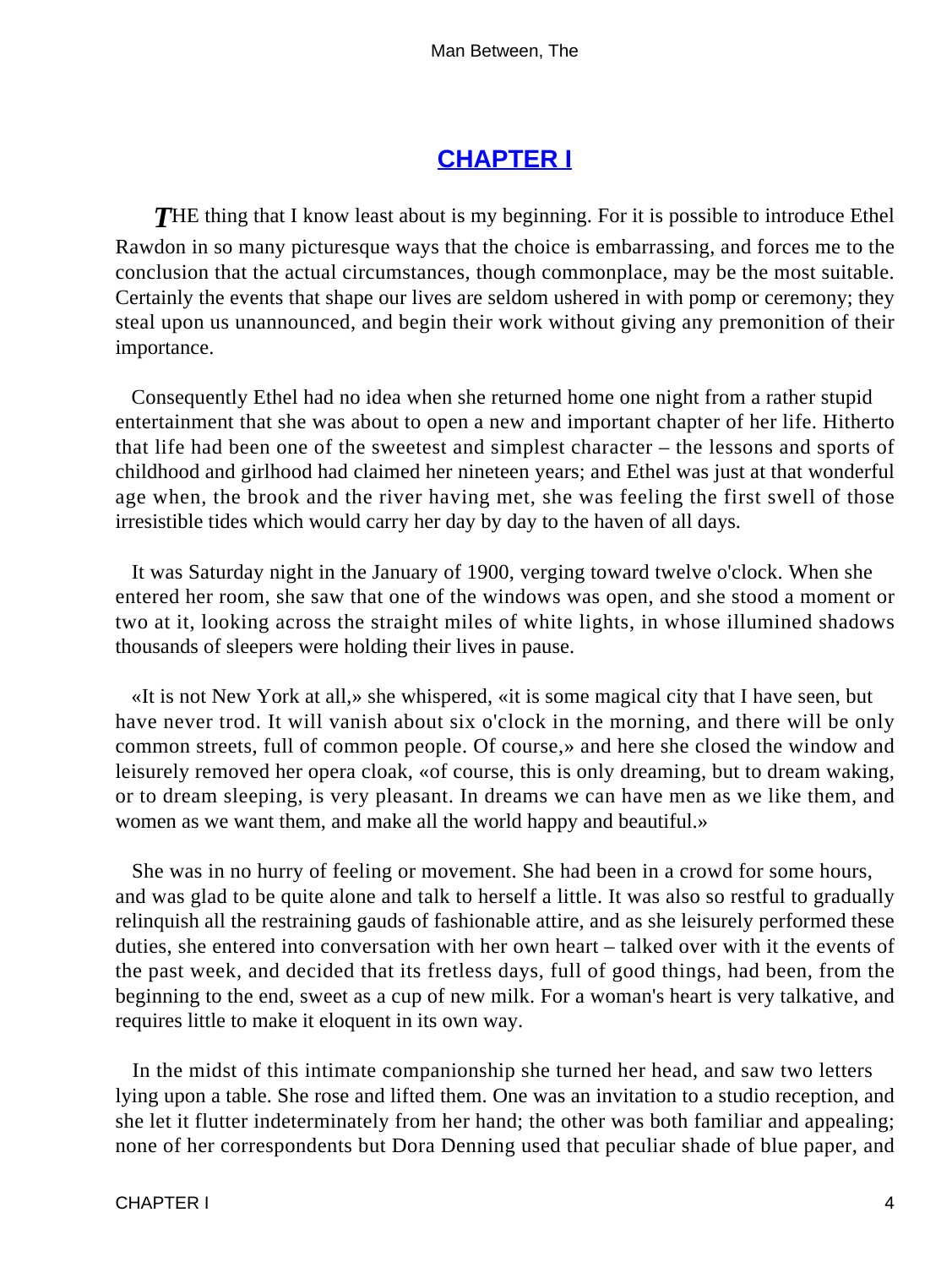she instantly began to wonder why Dora had written to her.

 «I saw her yesterday afternoon,» she reflected, «and she told me everything she had to tell – and what does she−mean by such a tantalizing message as this? `Dearest Ethel: I have the most extraordinary news. Come to me immediately. Dora.' How exactly like Dora!» she commented. «Come to me im− mediately – whether you are in bed or asleep – whether you are sick or well – whether it is midnight or high noon – come to me immediately. Well, Dora, I am going to sleep now, and to−morrow is Sunday, and I never know what view father is going to take of Sunday. He may ask me to go to church with him, and he may not. He may want me to drive in the afternoon, and again he may not; but Sunday is father's home day, and Ruth and I make a point of obliging him in regard to it. That is one of our family principles; and a girl ought to have a few principles of conduct involving self−denial. Aunt Ruth says, `Life cannot stand erect without self−denial,' and aunt is usually right – but I do wonder what Dora wants! I cannot imagine what extraordinary news has come. I must try and see her to−morrow – it may be difficult – but I must make the effort» – and with this satisfying resolution she easily fell asleep.

 When she awoke the church bells were ringing and she knew that her father and aunt would have breakfasted. The feet did not trouble her. It was an accidental sleep−over; she had not planned it, and circumstances would take care of themselves. In any case, she had no fear of rebuke. No one was ever cross with Ethel. It was a matter of pretty general belief that whatever Ethel did was just right. So she dressed herself becomingly in a cloth suit, and, with her plumed hat on her head, went down to see what the day had to offer her.

 «The first thing is coffee, and then, all being agreeable, Dora. I shall not look further ahead,» she thought.

 As she entered the room she called «Good morning!» and her voice was like the voice of the birds when they call «Spring!»; and her face was radiant with smiles, and the touch of her lips and the clasp of her hand warm with love and life; and her father and aunt forgot that she was late, and that her breakfast was yet to order.

 She took up the reproach herself. «I am so sorry, Aunt Ruth. I only want a cup of coffee and a roll.»

 «My dear, you cannot go without a proper breakfast. Never mind the hour. What would you like best?»

 «You are so good, Ruth. I should like a nice breakfast – a breast of chicken and mushrooms, and some hot muffins and marmalade would do. How comfortable you look here! Father, you are buried in newspapers. Is anyone going to church?»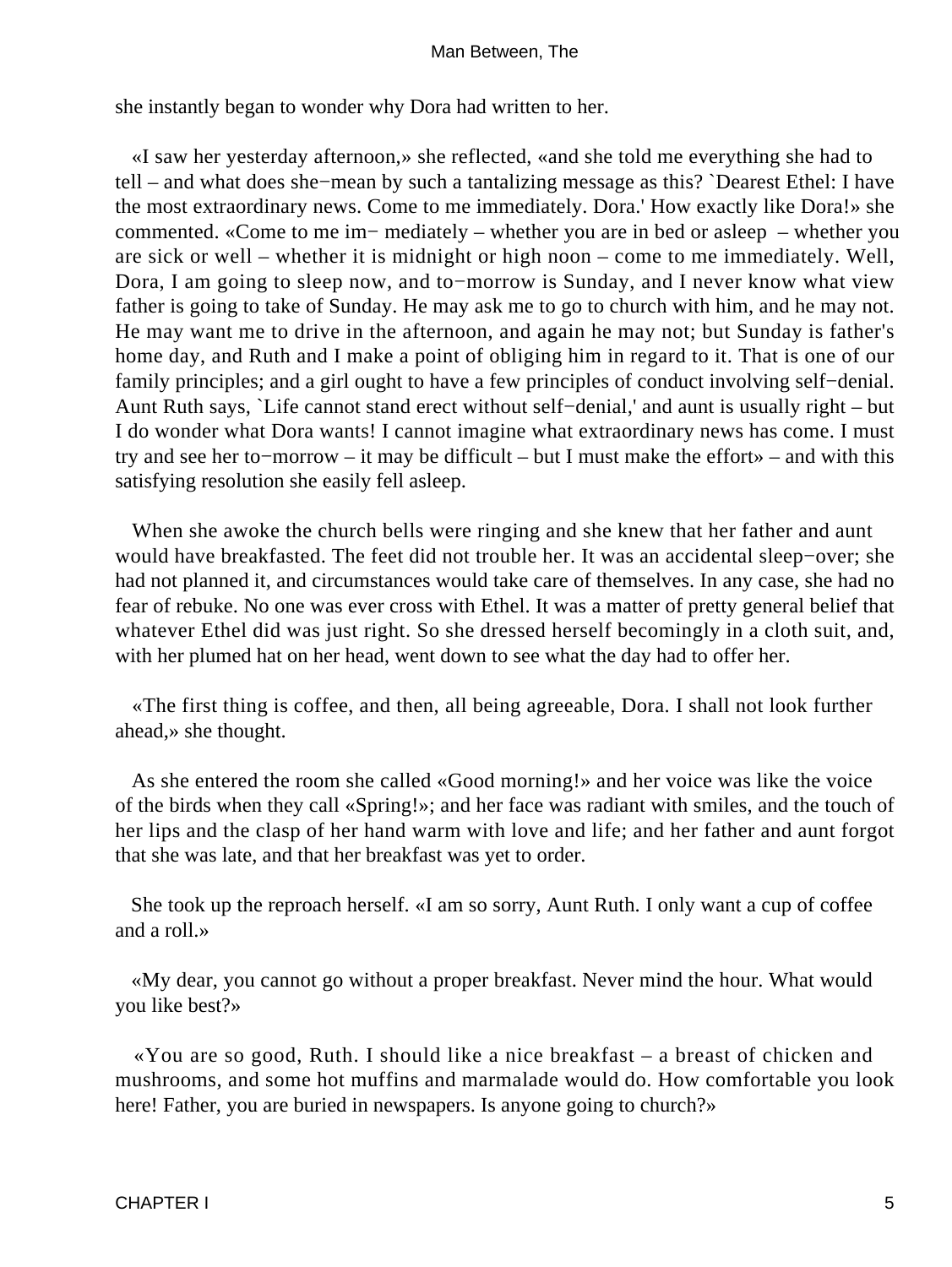Ruth ordered the desired breakfast and Mr. Rawdon took out his watch – «I am afraid you have delayed us too long this morning, Ethel.»

 «Am I to be the scapegoat? Now, I do not believe anyone wanted to go to church. Ruth had her book, you, the newspapers. It is warm and pleasant here, it is cold and windy outside. I know what confession would be made, if honesty were the fashion.»

 «Well, my little girl, honesty is the fashion in this house. I believe in going to church. Religion is the Mother of Duty, and we should all make a sad mess of life without duty. Is not that so, Ruth?»

 «Truth itself, Edward; but religion is not going to church and listening to sermons. Those who built the old cathedrals of Europe had no idea that sitting in comfortable pews and listening to some man talking was worshiping God. Those great naves were intended for men and women to stand or kneel in before God. And there were no high or low standing or kneeling places; all were on a level before Him. It is our modern Protestantism which has brought in lazy lolling in cushioned pews; and the gallery, which makes a church as like a playhouse as possible!»

«What are you aiming at, Ruth?»

 «I only meant to say, I would like going to church much better if we went solely to praise God, and entreat His mercy. I do not care to hear sermons.»

 «My dear Ruth, sermons are a large fact in our social economy. When a million or two are preached every year, they have a strong claim on our attention. To use a trade phrase, sermons are firm, and I believe a moderate tax on them would yield an astonishing income.»

 «See how you talk of them, Edward; as if they were a commercial commodity. If you respected them  $- - \infty$ 

 «I do. I grant them a steady pneumatic pressure in the region of morals, and even faith. Picture to yourself, Ruth, New York without sermons. The dear old city would be like a ship without ballast, heeling over with every wind, and letting in the waters of immorality and scepticism. Remove this pulpit balance just for one week from New York City, and where should we be?»

 «Well then,» said Ethel, «the clergy ought to give New York a first−rate article in sermons, either of home or foreign manufacture. New York expects the very best of everything; and when she gets it, she opens her heart and her pocketbook enjoys it, and pays for it.»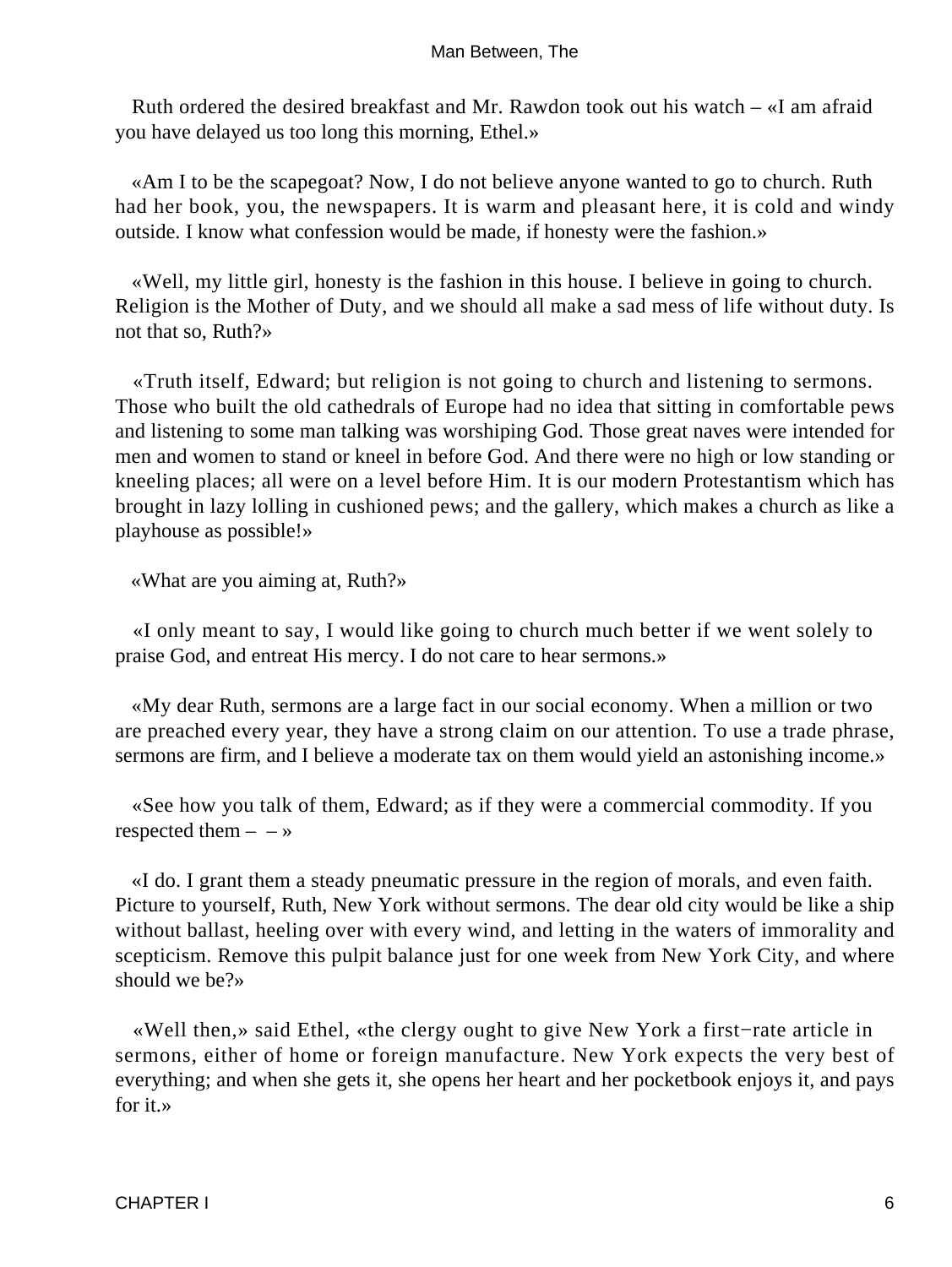«That is the truth, Ethel. I was thinking of your grandmother Rawdon. You have your hat on – are you going to see her?»

 «I am going to see Dora Denning. I had an urgent note from her last night. She says she has `extraordinary news' and begs me to `come to her immediately.' I cannot imagine what her news is. I saw her Friday afternoon.»

 «She has a new poodle, or a new lover, or a new way of crimping her hair,» suggested Ruth Bayard scornfully.« She imposes on you, Ethel; why do you submit to her selfishness?»

 «I suppose because I have become used to it. Four years ago I began to take her part, when the girls teased and tormented her in the schoolroom, and I have big−sistered her ever since. I suppose we get to love those who make us kind and give us trouble. Dora is not perfect, but I like her better than any friend I have. And she must like me, for she asks my advice about everything in her life.»

«Does she take it?»

«Yes – generally. Sometimes I have to make her take it.»

«She has a mother. Why does she not go to her?»

 «Mrs. Denning knows nothing about certain subjects. I am Dora's social godmother, and she must dress and behave as I tell her to do. Poor Mrs. Denning! I am so sorry for her – another cup of coffee,  $Ruth - it$  is not very strong.»

 «Why should you be sorry for Mrs. Denning, Her husband is enormously rich – she lives in a palace, and has a crowd of men and women servants to wait upon her – carriages, horses, motor cars, what not, at her command.»

 «Yet really, Ruth, she is a most unhappy woman. In that little Western town from which they came, she was everybody. She ran the churches, and was chairwoman in all the clubs, and President of the Temperance Union, and manager of every religious, social, and political festival; and her days were full to the brim of just the things she liked to do. Her dress there was considered magnificent; people begged her for patterns, and regarded her as the very glass of fashion. Servants thought it a great privilege to be employed on the Denning place, and she ordered her house and managed her half−score of men and maids with pleasant autocracy. NOW! Well, I will tell you how it is, NOW. She sits all day in her splendid rooms, or rides out in her car or carriage, and no one knows her, and of course no one speaks to her. Mr. Denning has his Wall Street friends  $- \rightarrow \infty$ 

«And enemies,» interrupted Judge Rawdon.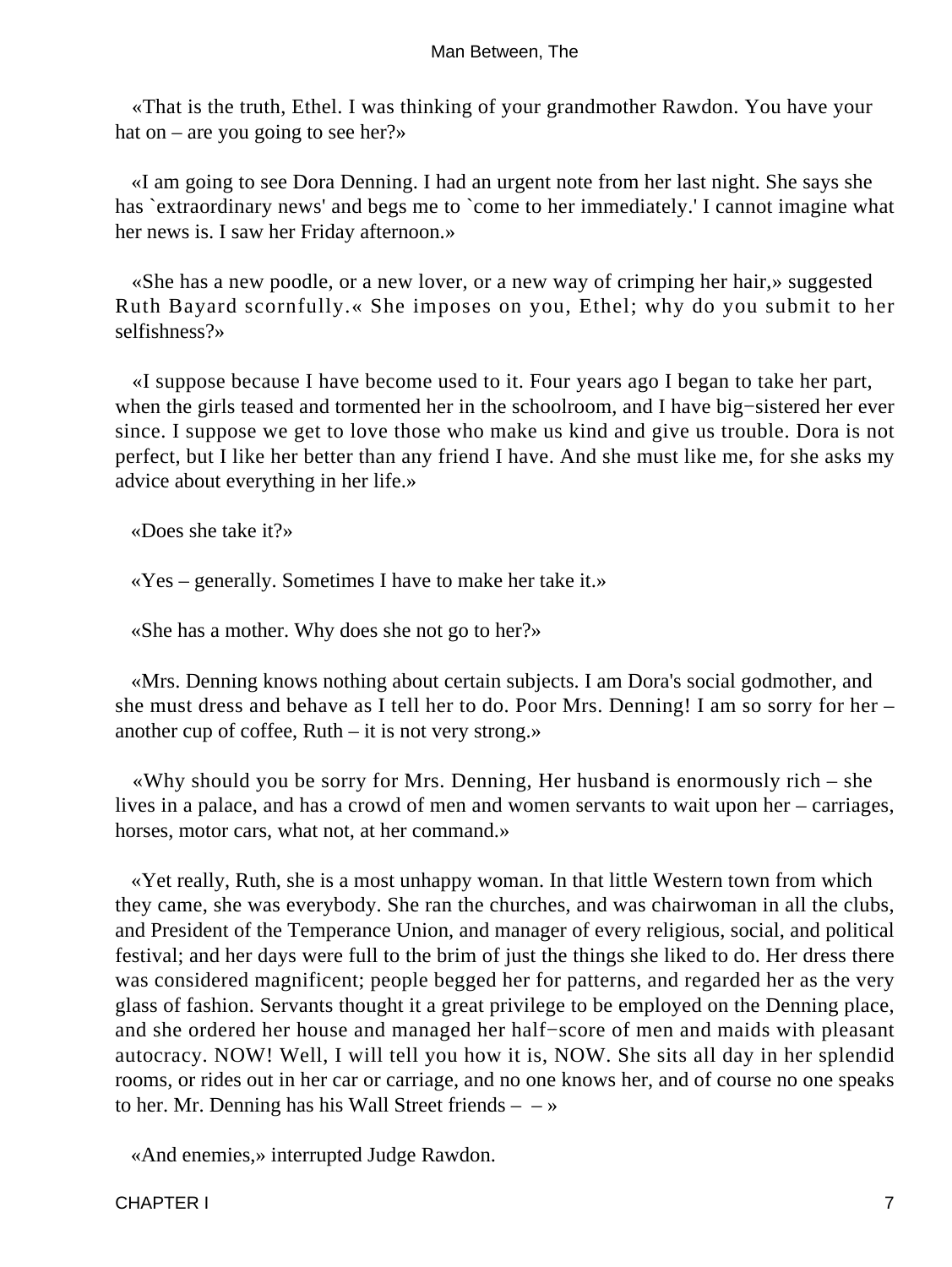«And enemies! You are right, father. But he enjoys one as much as the other – that is, he would as willingly fight his enemies as feast his friends. He says a big day in Wall Street makes him alive from head to foot. He really looks happy. Bryce Denning has got into two clubs, and his money passes him, for he plays, and is willing to love prudently. But no one cares about Mrs. Denning. She is quite old – forty−five, I dare say; and she is stout, and does not wear the colors and style she ought to wear – none of her things have the right `look,' and of course I cannot advise a matron. Then, her fine English servants take her house out of her hands. She is afraid of them. The butler suavely tries to inform her; the housekeeper removed the white crotcheted scarfs and things from the gilded chairs, and I am sure Mrs. Denning had a heartache about their loss; but she saw that they had also vanished from Dora's parlor, so she took the hint, and accepted the lesson. Really, her humility and isolation are pitiful. I am going to ask grandmother to go and see her. Grandmother might take her to church, and get Dr. Simpson and Mrs. Simpson to introduce her. Her money and adaptability would do the rest. There, I have had a good breakfast, though I was late. It is not always the early bird that gets chicken and mushrooms. Now I will go and see what Dora wants» – and lifting her furs with a smile, and a «Good morning!» equally charming, she disappeared.

 «Did you notice her voice, Ruth?» asked Judge Rawdon. What a tone there is in her `good morning!'"

 «There is a tone in every one's good morning, Edward. I think people's salutations set to music would reveal their inmost character. Ethel's good morning says in D major `How good is the day!' and her good night drops into the minor third, and says pensively `How sweet is the night!'»

 «Nay, Ruth, I don't understand all that; but I do understand the voice. It goes straight to my heart.»

 «And to my heart also, Edward. I think too there is a measured music, a central time and tune, in every life. Quick, melodious natures like Ethel's never wander far from their keynote, and are therefore joyously set; while slow, irresolute people deviate far, and only come back after painful dissonances and frequent changes.»

 «You are generally right, Ruth, even where I cannot follow you. I hope Ethel will be home for dinner. I like my Sunday dinner with both of you, and I may bring my mother back with me.»

 Then he said «Good morning» with an intentional cheerfulness, and Ruth was left alone with her book. She gave a moment's thought to the value of good example, and then with a sigh of content let her eyes rest on the words Ethel's presence had for awhile silenced: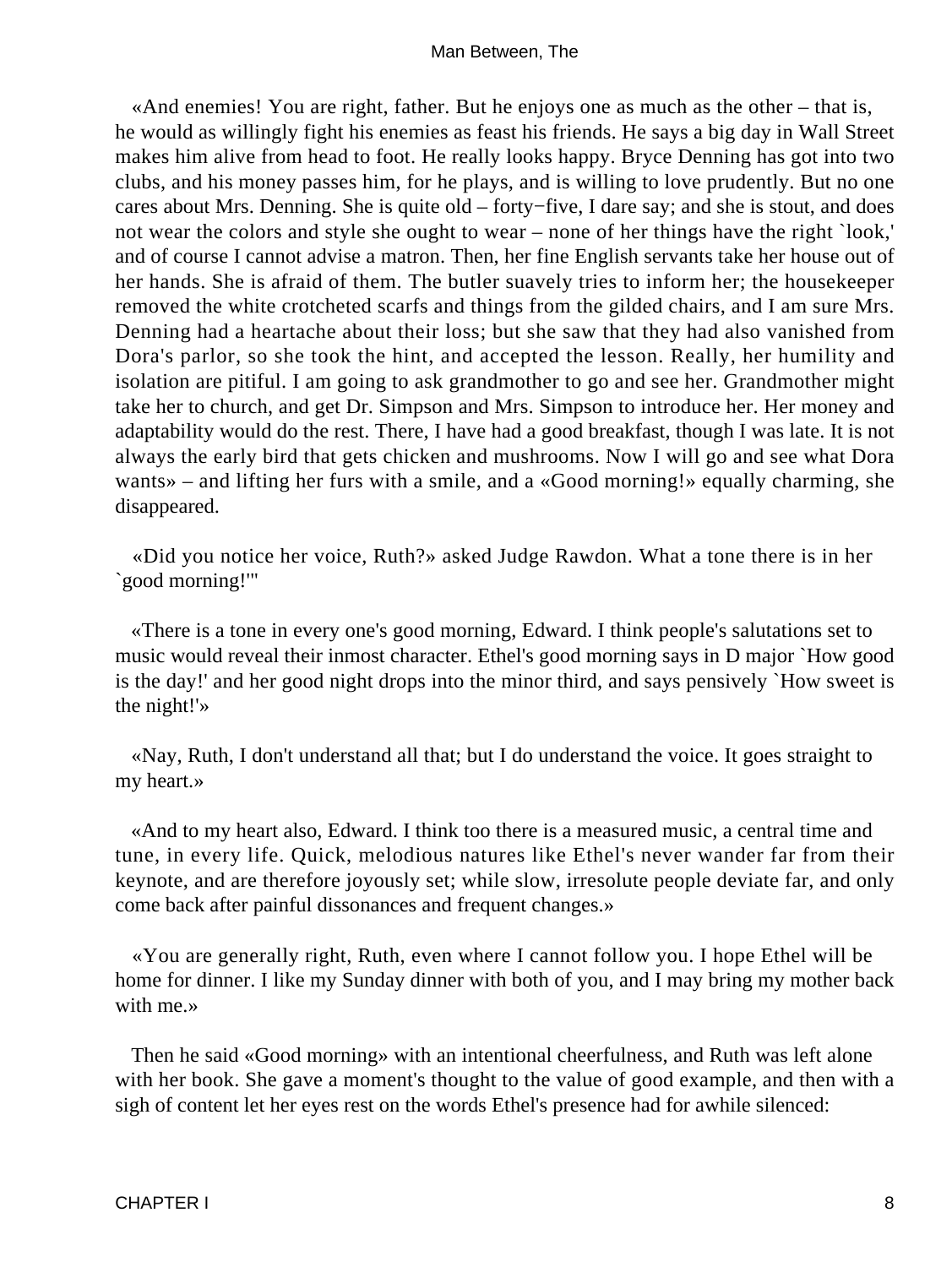«I am filled with a sense of sweetness and wonder that such, little things can make a mortal so exceedingly rich. But I confess that the chiefest of all my delights is still the religious.» (Theodore Parker.) She read the words again, then closed her eyes and let the honey of some sacred memory satisfy her soul. And in those few minutes of reverie, Ruth Bayard revealed the keynote of her being. Wanderings from it, caused by the exigencies and duties of life, frequently occurred; but she quickly returned to its central and controlling harmony; and her serenity and poise were therefore as natural as was her niece's joyousness and hope. Nor was her religious character the result of temperament, or of a secluded life. Ruth Bayard was a woman of thought and culture, and wise in the ways of the world, but not worldly. Her personality was very attractive, she had a good form, an agreeable face, speaking gray eyes, and brown hair, soft and naturally wavy. She was a distant cousin of Ethel's mother, but had been brought up with her in the same household, and always regarded her as a sister, and Ethel never remembered that she was only her aunt by adoption. Ten years older than her niece, she had mothered her with a wise and loving patience, and her thoughts never wandered long or far from the girl. Consequently, she soon found herself wondering what reason there could be for Dora Denning's urgency.

 In the meantime Ethel had reached her friend's residence a new building of unusual size and very ornate architecture. Liveried footmen and waiting women bowed her with mute attention to Miss Denning's suite, an absolutely private arrangement of five rooms, marvelously furnished for the young lady's comfort and delight. The windows of her parlor overlooked the park, and she was standing at one of them as Ethel entered the room. In a passion of welcoming gladness she turned to her, exclaiming: «I have been watching for you hours and hours, Ethel. I have the most wonderful thing to tell you. I am so happy! So happy! No one was ever as happy as I am.»

 Then Ethel took both her hands, and, as they stood together, she looked intently at her friend. Some new charm transfigured her face; for her dark, gazelle eyes were not more lambent than her cheeks, though in a different way; while her black hair in its picturesquely arranged disorder seemed instinct with life, and hardly to be restrained. She was constantly pushing it back, caressing or arranging it; and her white, slender fingers, sparkling with jewels, moved among the crimped and wavy locks, as if there was an intelligent sympathy between them.

«How beautiful you are to−day, Dora! Who has worked wonders on you?»

 «Basil Stanhope. He loves me! He loves me! He told me so last night – in the sweetest words that were ever uttered. I shall never forget one of them – never, as long as I live! Let us sit down. I want to tell you everything.»

«I am astonished, Dora!»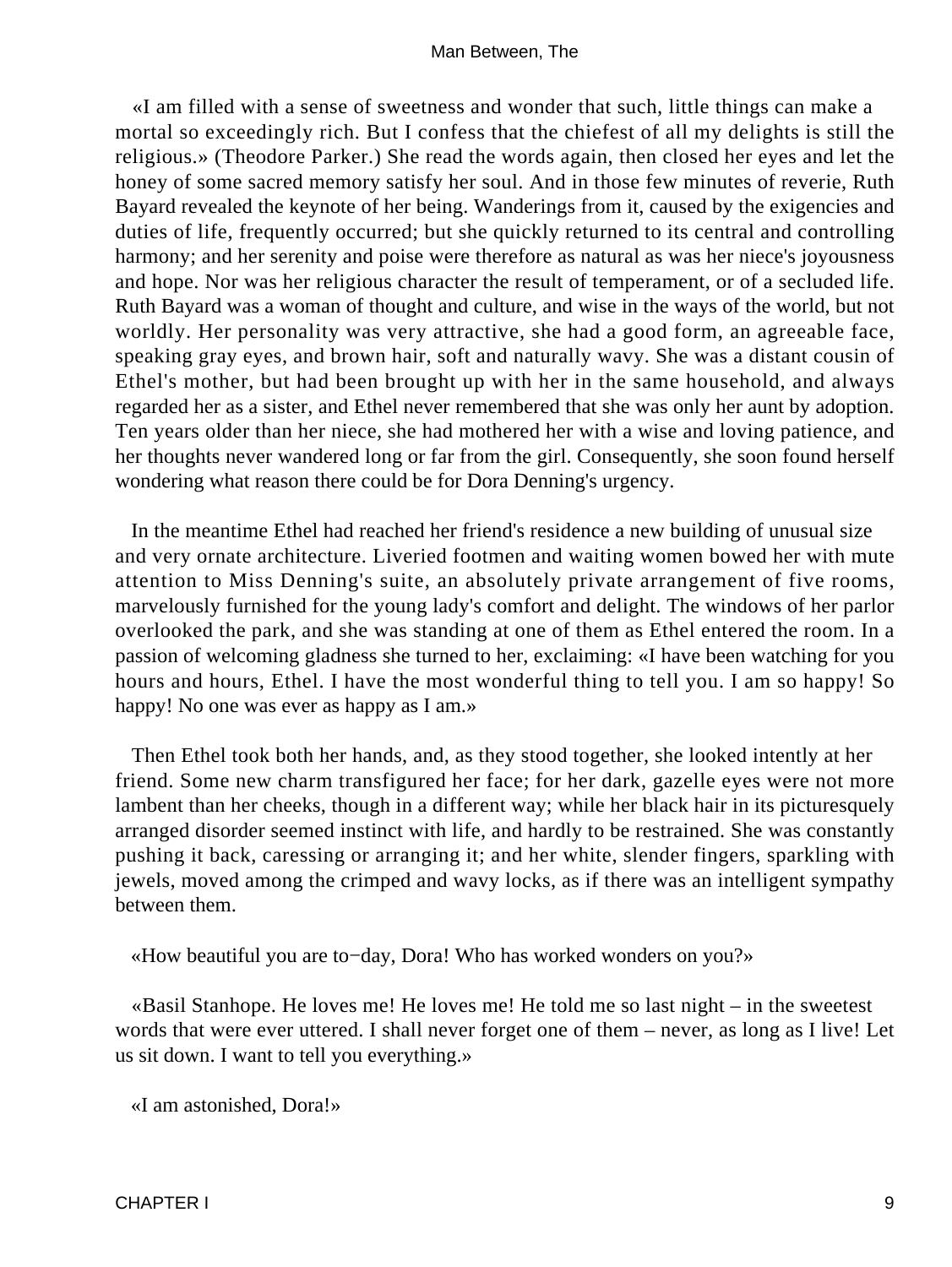«So was mother, and father, and Bryce. No one suspected our affection. Mother used to grumble about my going `at all hours' to St. Jude's church; but that was because St. Jude's is so very High Church, and mother is a Methodist Episcopal. It was the morning and evening prayers she objected to. No one had any suspicion of the clergyman. Oh, Ethel, he is so handsome! So good! So clever! I think every woman in the church is in love with him.»

«Then if he is a good man, he must be very unhappy.»

 «Of course he is quite ignorant of their admiration, and therefore quite innocent. I am the only woman he loves, and he never even remembers me when he is in the sacred office. If you could see him come out of the vestry in his white surplice, with his rapt face and prophetic eyes. So mystical! So beautiful! You would not wonder that I worship him.»

«But I do not understand – how did you meet him socially?»

 «I met him at Mrs. Taylor's first. Then he spoke to me one morning as I came out of church, and the next morning he walked through the park with me. And after that  $-$  all was easy enough.»

«I see. What does your father and mother think – or rather, what do they say?»

 «Father always says what he thinks, and mother thinks and says what I do. This condition simplified matters very much. Basil wrote to father, and yesterday after dinner he had an interview with him. I expected it, and was quite prepared for any climax that might come. I wore my loveliest white frock, and had lilies of the valley in my hair and on my breast; and father called me `his little angel' and piously wondered `how I could be his daughter.' All dinner time I tried to be angelic, and after dinner I sang `Little Boy Blue' and some of the songs he loves; and I felt, when Basil's card came in, that I had prepared the proper atmosphere for the interview.»

«You are really very clever, Dora.»

 «I tried to continue singing and playing, but I could not; the notes all ran together, the words were lost. I went to mother's side and put my hand in hers, and she said softly: `I can hear your father storming a little, but he will settle down the quicker for it. I dare say he will bring Mr. Stanhope in here before long.»

«Did he?»

 «No. That was Bryce's fault. How Bryce happened to be in the house at that hour, I cannot imagine; but it seems to be natural for him to drop into any interview where he can make trouble. However, it turned out all for the best, for when mother heard Bryce's voice above all the other sounds, she said, `Come Dora, we shall have to interfere now.' Then I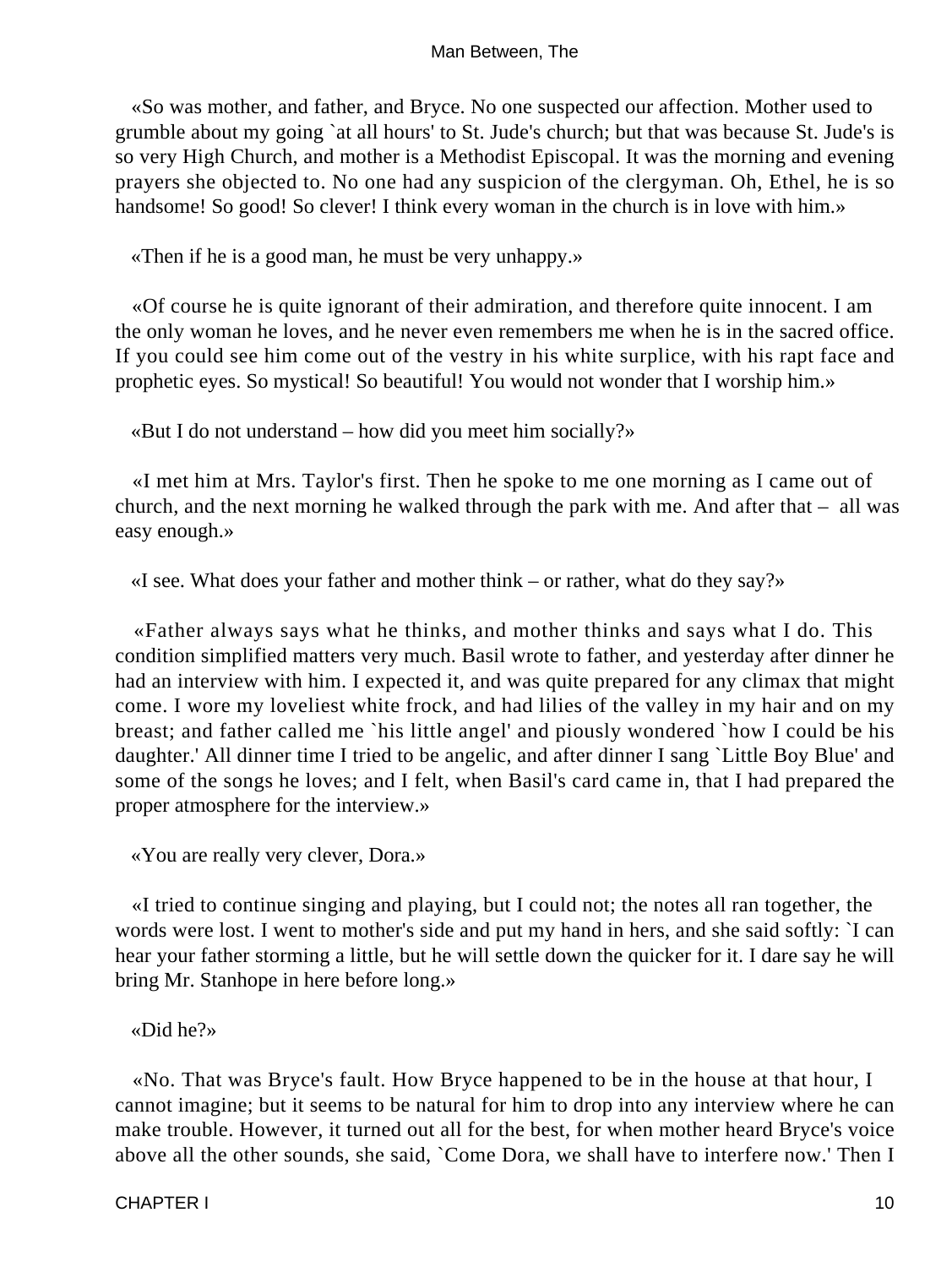was delighted. I was angelically dressed, and I felt equal to the interview.»

«Do you really mean that you joined the three quarreling men?»

 «Of course. Mother was quite calm – calm enough to freeze a tempest – but she gave father a look he comprehended. Then she shook hands with Basil, and would have made some remark to Bryce, but with his usual impertinence he took the initiative, and told he: very authoritatively to `retire and take me with her' – calling me that `demure little flirt' in a tone that was very offensive. You should have seen father blaze into anger at his words. He told Bryce to remember that `Mr. Ben Denning owned the house, and that Bryce had four or five rooms in it by his courtesy.' He said also that the `ladies present were Mr. Ben Denning's wife and daughter, and that it was impertinent in him to order them out of his parlor, where they were always welcome.' Bryce was white with passion, but he answered in his affected way – `Sir, that sly girl with her pretended piety and her sneak of a lover is my sister, and I shall not permit her to disgrace my family without making a protest.'»

#### «And then?»

 «I began to cry, and I put my arms around father's neck and said he must defend me; that I was not `sly,' and Basil was not `a sneak,' and father kissed me, and said he would settle with any man, and every man, who presumed to call me either sly or a flirt.»

«I think Mr. Denning acted beautifully. What did Bryce say?»

 «He turned to Basil, and said: `Mr. Stanhope, if you are not a cad, you will leave the house. You have no right to intrude yourself into family affairs and family quarrels.' Basil had seated mother, and was standing with one hand on the back of her chair, and he did not answer Bryce – there was no need, father answered quick enough. He said Mr. Stanhope had asked to become one of the family, and for his part he would welcome him freely; and then he asked mother if she was of his mind, and mother smiled and reached her hand backward to Basil. Then father kissed me again, and somehow Basil's arm was round me, and I know I looked lovely – almost like a bride! Oh, Ethel, it was just heavenly!»

«I am sure it was. Did Bryce leave the room then?»

 «Yes; he went out in a passion, declaring he would never notice me again. This morning at breakfast I said I was sorry Bryce felt so hurt, but father was sure Bryce would find plenty of consolation in the fact that his disapproval of my choice would excuse him from giving me a wedding present. You know Bryce is a mean little miser!»

«On the contrary, I thought he was very; luxurious and extravagant.»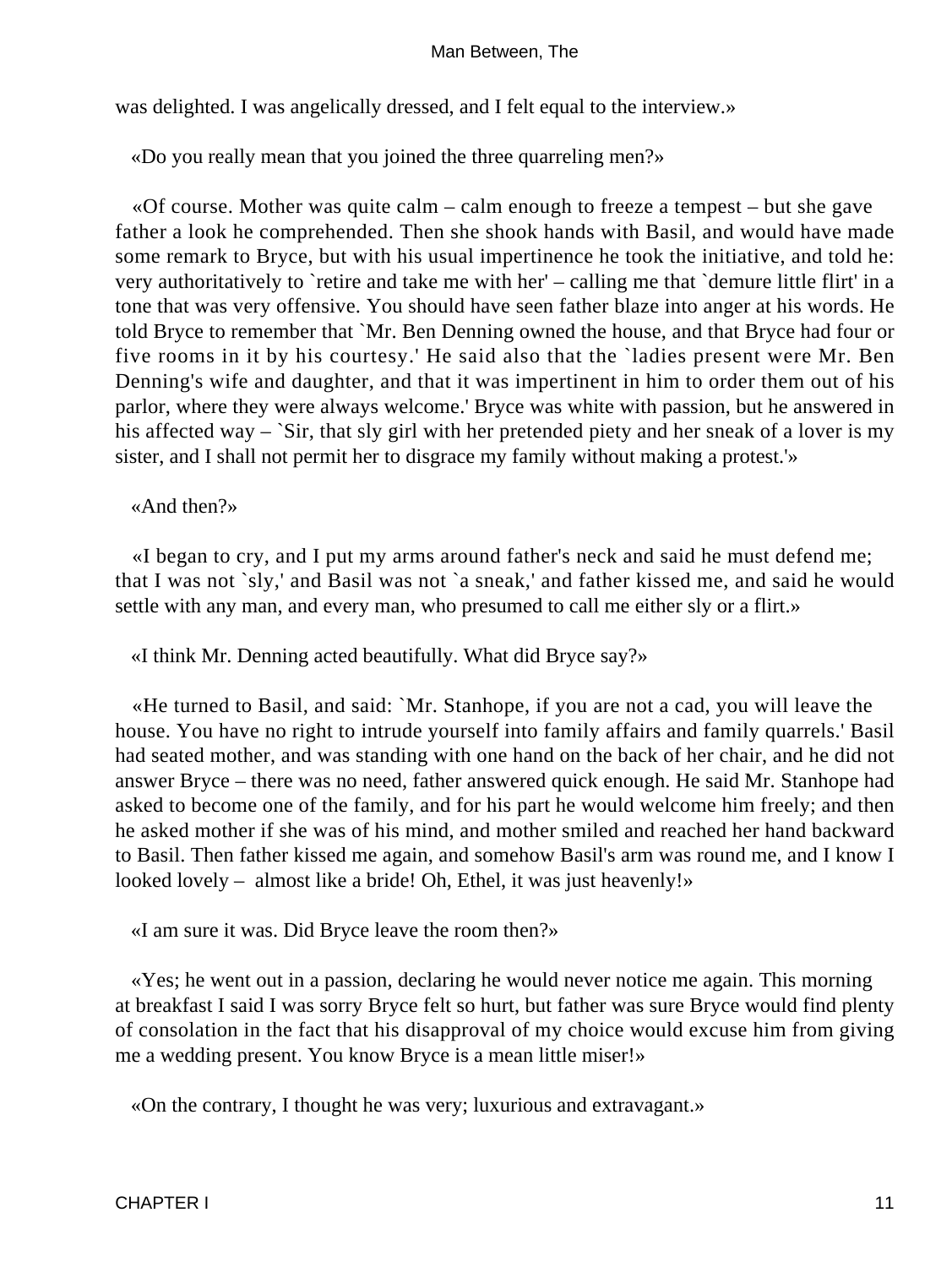«Where Bryce is concerned, yes; toward everyone else his conduct is too mean to consider. Why, father makes him an allowance of \$20,000 a year and he empties father's cigar boxes whenever he can do so without  $-$  – »

 «Let us talk about Mr. Stanhope he is far more interesting. When are you going to marry him?»

 «In the Spring. Father is going to give me some money and I have the fortune Grandmother Cahill left me. It has been well invested, and father told me this morning I was a fairly rich little woman. Basil has some private fortune, also his stipend – we shall do very well. Basil's family is one of the finest among the old Boston aristocrats, and he is closely connected with the English Stanhopes, who rank with the greatest of the nobility.»

 «I wish Americans would learn to rely on their own nobility. I am tired of their everlasting attempts to graft on some English noble family. No matter how great or clever a man may be, you are sure to read of his descent from some Scottish chief or English earl.»

«They can't help their descent, Ethel.»

 «They need not pin all they have done on to it. Often father frets me in the same way. If he wins a difficult case, he does it naturally, because he is a Rawdon. He is handsome, gentlemanly, honorable, even a perfect horseman, all because, being a Rawdon, he was by nature and inheritance compelled to such perfection. It is very provoking, Dora, and if I were you I would not allow Basil to begin a song about `the English Stanhopes.' Aunt Ruth and I get very tired often of the English Rawdons, and are really thankful for the separating Atlantic.»

 «I don't think I shall feel in that way, Ethel. I like the nobility; so does father, he says the Dennings are a fine old family.»

 «Why talk of genealogies when there is such a man as Basil Stanhope to consider? Let us grant him perfection and agree that he is to marry you in the Spring; well then, there is the ceremony, and the wedding garments! Of course it is to be a church wedding?»

 «We shall be married in Basil's own church. I can hardly eat or sleep for thinking of the joy and the triumph of it! There will be women there ready to eat their hearts with envy  $-I$ believe indeed, Ethel, that every woman in the church is in love with Basil.»

 «You have said that before, and I am sure you are wrong. A great many of them are married and are in love with their own husbands; and the kind of girls who go to St. Jude's are not the kind who marry clergymen. Mr. Stanhope's whole income would hardly buy their gloves and parasols.»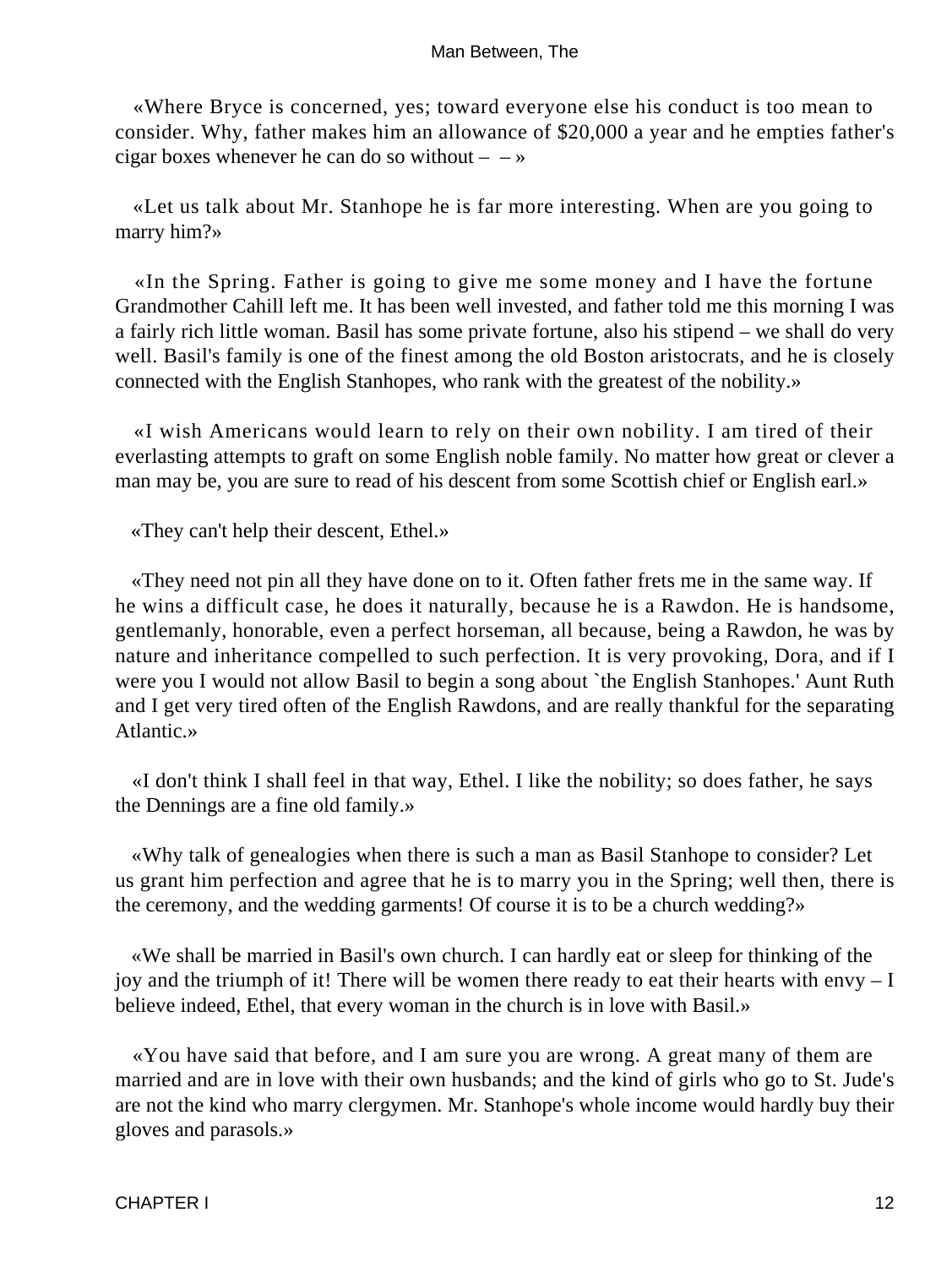«I don't think you are pleased that I am going to marry. You must not be jealous of Basil. I shall love you just the same.»

 «Under no conditions, Dora, would I allow jealousy to trouble my life. All the same, you will not love me after your marriage as you have loved me in the past. I shall not expect it.»

 Passionate denials of this assertion, reminiscences of the past, assurances for the future followed, and Ethel accepted them without dispute and without faith. But she understood that the mere circumstance of her engagement was all that Dora could manage at present; and that the details of the marriage merged themselves constantly in the wonderful fact that Basil Stanhope loved her, and that some time, not far off, she was going to be his wife. This joyful certainty filled her heart and her comprehension, and she had a natural reluctance to subject it to the details of the social and religious ceremonies necessary, Such things permitted others to participate in her joy, and she resented the idea. For a time she wished to keep her lover in a world where no other thought might trouble the thought of Dora.

 Ethel understood her friend's mood, and was rather relieved when her carriage arrived. She felt that her presence was preventing Dora's absolute surrender of herself to thoughts of her lover, and all the way home she marveled at the girl's infatuation, and wondered if it would be possible for her to fall into such a dotage of love for any man. She answered this query positively – «No, if I should lose my heart, I shall not therefore lose my head» – and then, before she could finish assuring herself of her determinate wisdom, some mocking lines she had often quoted to love−sick girls went laughing through her memory –

 «O Woman! Woman! O our frail, frail sex! No wonder tragedies are made from us! Always the same – nothing but loves and cradles.»

 She found Ruth Bayard dressed for dinner, but her father was not present. That was satisfactory, for he was always a little impatient when the talk was of lovers and weddings; and just then this topic was uppermost in Ethel's mind.

 «Ruth,» she said, «Dora is engaged,» and then in a few sentences she told the little romance Dora had lived for the past year, and its happy culmination. «Setting money aside, I think he will make a very suitable husband. What do you think, Ruth?»

 «From what I know of Mr. Stanhope, I should doubt it. I am sure he will put his duties before every earthly thing, and I am sure Dora will object to that. Then I wonder if Dora is made on a pattern large enough to be the moneyed partner in matrimony. I should think Mr. Stanhope was a proud man.»

«Dora says he is connected with the English noble family of Stanhopes.»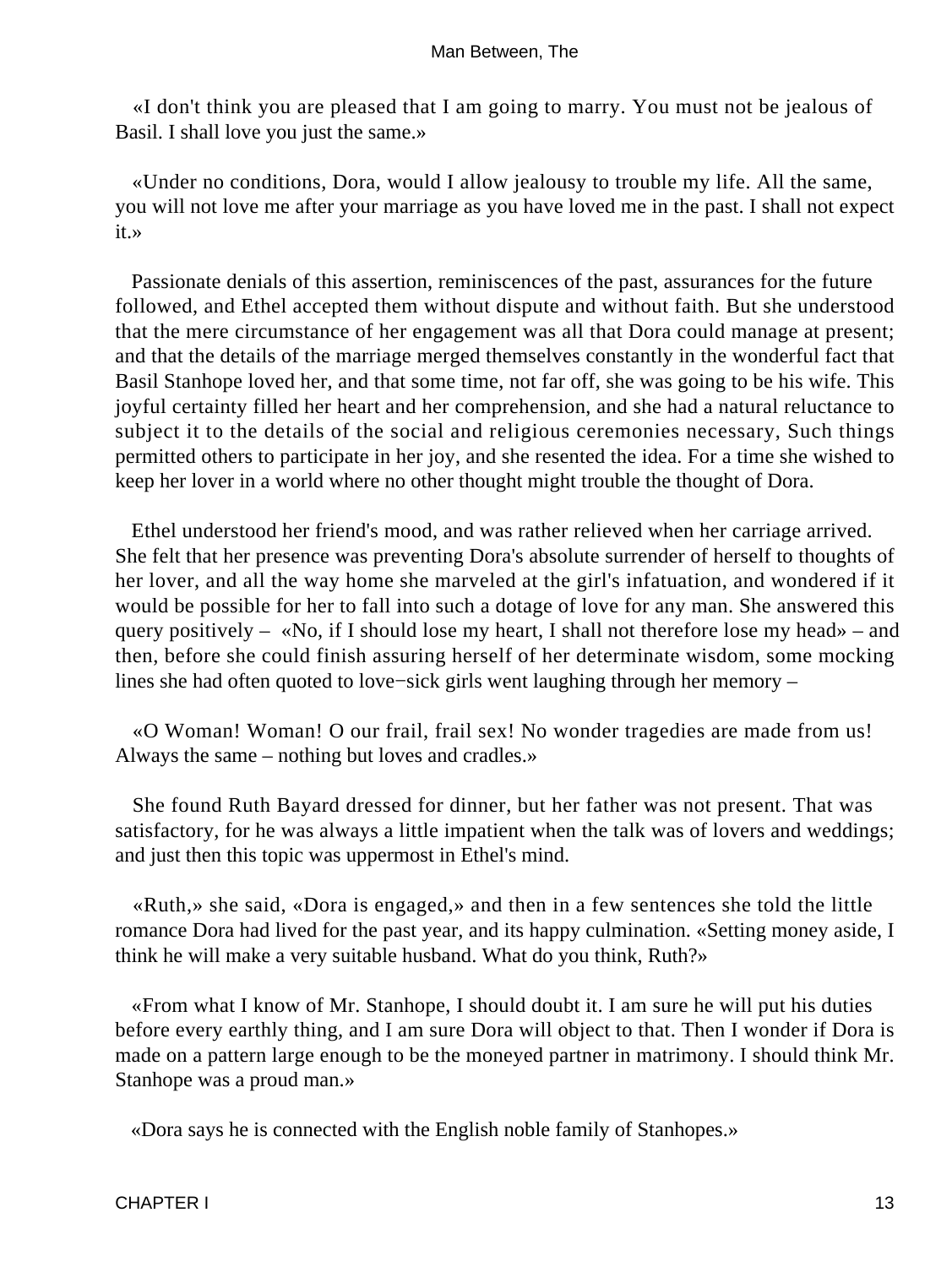«We shall certainly have all the connections of the English nobility in America very soon now – but why does he marry Dora? Is it her money?»

 «I think not. I have heard from various sources some fine things of Basil Stanhope. There are many richer girls than Dora in St. Jude's. I dare say some one of them would have married him.»

 «You are mistaken. Do you think Margery Starey, Jane Lewes, or any of the girls of their order would marry a man with a few thousands a year? And to marry for love is beyond the frontiers of such women's intelligence. In their creed a husband is a banker, not a man to be loved and cared for. You know how much of a banker Mr. Stanhope could be.»

«Bryce Denning is very angry at what he evidently considers his sister's mesalliance.»

 «If Mr. Stanhope is connected with the English Stanhopes, the mesalliance must be laid to his charge.»

 «Indeed the Dennings have some pretenses to good lineage, and Bryce spoke of his sister `disgracing his family by her contemplated marriage.'»

 «His family! My dear Ethel, his grandfather was a manufacturer of tin tacks. And now that we have got as far away as the Denning's grandfather, suppose we drop the subject.»

 «Content; I am a little tired of the clan Denning – that is their original name Dora says. I will go now and dress for dinner.»

 Then Ruth rose and looked inquisitively around the room. It was as she wished it to be – the very expression of elegant comfort – warm and light, and holding the scent of roses: a place of deep, large chairs with no odds and ends to worry about, a room to lounge and chat in, and where the last touch of perfect home freedom was given by a big mastiff who, having heard the door−bell ring, strolled in to see who had called.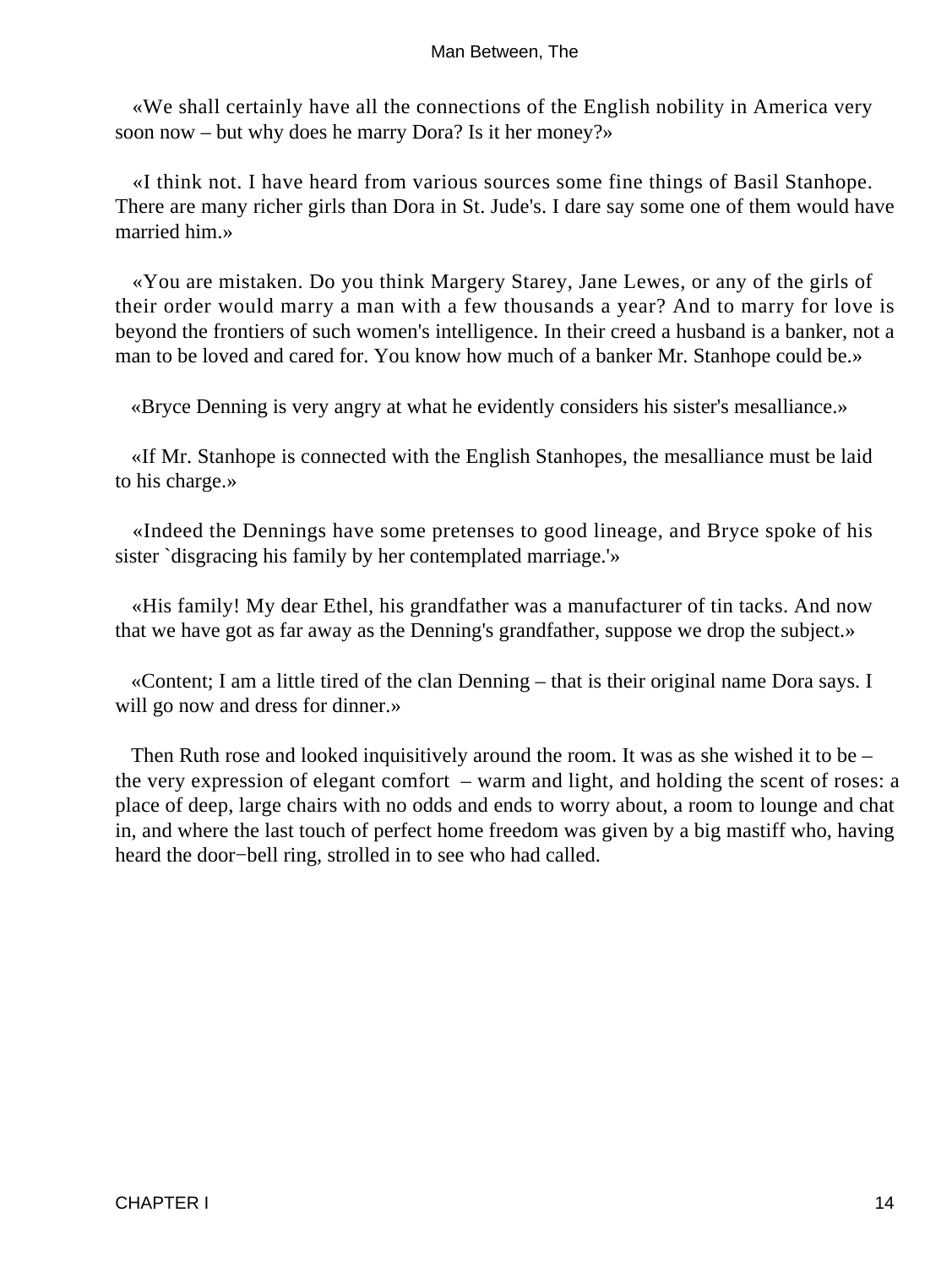# **[CHAPTER II](#page-152-0)**

*D*URING dinner both Ruth and Ethel were aware of some sub−interest in the Judge's manner; his absent−mindedness was unusual, and once Ruth saw a faint smile that nothing evident could have induced. Unconsciously also he set a tone of constraint and hurry; the meal was not loitered over, the conversation flagged, and all rose from the table with a sense of relief; perhaps, indeed, with a feeling of expectation.

 They entered the parlor together, and the mastiff rose to meet them, asking permission to remain with the little coaxing push of his nose which brought the ready answer:

«Certainly, Sultan. Make yourself comfortable.»

 Then they grouped themselves round the fire, and the Judge lit his cigar and looked at Ethel in a way that instantly brought curiosity to the question:

«You have a secret, father,» she said. «Is it about grandmother?»

 «It is news rather than a secret, Ethel. And grandmother has a good deal to do with it, for it is about her family – the Mostyns.»

«Oh!»

 The tone of Ethel's «Oh!» was not encouraging, and Ruth's look of interest held in abeyance was just as chilling. But something like this attitude had been expected, and Judge Rawdon was not discouraged by it; he knew that youth is capable of great and sudden changes, and that its ability to find reasonable motives for them is unlimited, so he calmly continued:

«You are aware that your grandmother's name before marriage was Rachel Mostyn?»

 «I have seen it a thousand times at the bottom of her sampler, father, the one that is framed and hanging in her morning room – Rachel Mostyn, November, Anno Domini, 1827.»

 «Very well. She married George Rawdon, and they came to New York in 1834. They had a pretty house on the Bowling Green and lived very happily there. I was born in 1850, the youngest of their children. You know that I sign my name Edward M. Rawdon; it is really Edward Mostyn Rawdon.»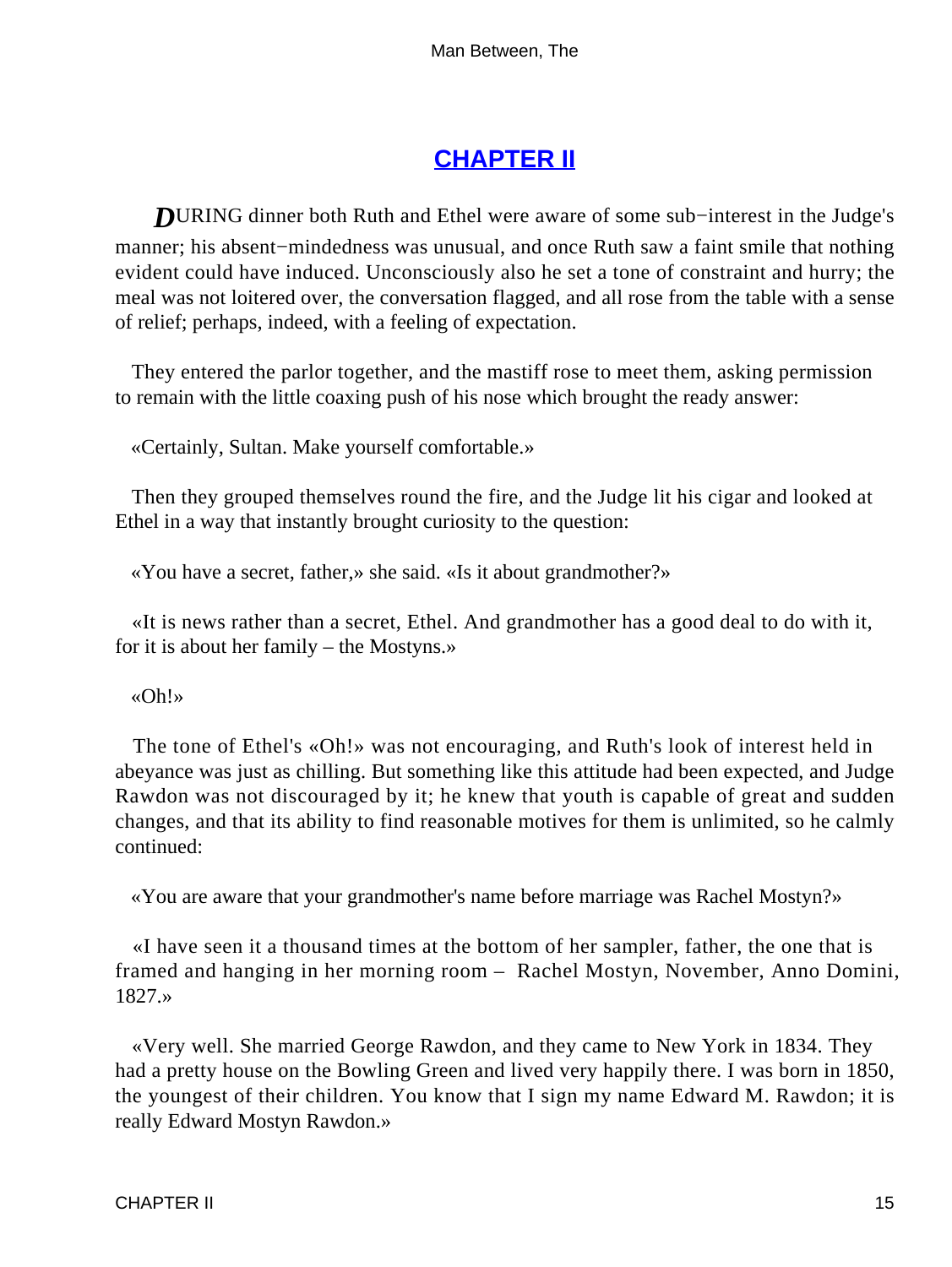He paused, and Ruth said, «I suppose Mrs. Rawdon has had some news from her old home?»

 «She had a letter last night, and I shall probably receive one to−morrow. Frederick Mostyn, her grand−nephew, is coming to New York, and Squire Rawdon, of Rawdon Manor, writes to recommend the young man to our hospitality.»

«But you surely do not intend to invite him here, Edward. I think that would not do.»

 «He is going to the Holland House. But he is our kinsman, and therefore we must be hospitable.»

 «I have been trying to count the kinship. It is out of my reckoning,» said Ethel. «I hope at least he is nice and presentable.»

 «The Mostyns are a handsome family. Look at your grandmother. And Squire Rawdon speaks very well of Mr. Mostyn. He has taken the right side in politics, and is likely to make his mark. They were always great sportsmen, and I dare say this representative of the family is a good−looking fellow, well−mannered, and perfectly dressed.»

 Ethel laughed. «If his clothes fit him he will be an English wonder. I have seen lots of Englishmen; they are all frights as to trousers and vests. There was Lord Wycomb, his broadcloths and satins and linen were marvels in quality, but the make! The girls hated to be seen walking with him, and he would walk  $-$  good for the constitution,' was his explanation for all his peculiarities. The Caylers were weary to death of them.»

«And yet,» said Ruth, «they sang songs of triumph when Lou Cayler married him.»

 «That was a different thing. Lou would make him get `fits' and stop wearing sloppy, baggy arrangements. And I do not suppose the English lord has now a single peculiarity left, unless it be his constitutional walk – that, of course. I have heard English babies get out of their cradles to take a constitutional.»

 During this tirade Ruth had been thinking. «Edward,» she asked, «why does Squire Rawdon introduce Mr. Mostyn? Their relationship cannot be worth counting.»

 «There you are wrong, Ruth.» He spoke with a little excitement. «Englishmen never deny matrimonial relationships, if they are worthy ones. Mostyn and Rawdon are bound together by many a gold wedding ring; we reckon such ties relationships. Squire Raw− don lost his son and his two grandsons a year ago. Perhaps this young man may eventually stand in their place. The Squire is nearly eighty years old; he is the last of the English Rawdons – at least of our branch of it.»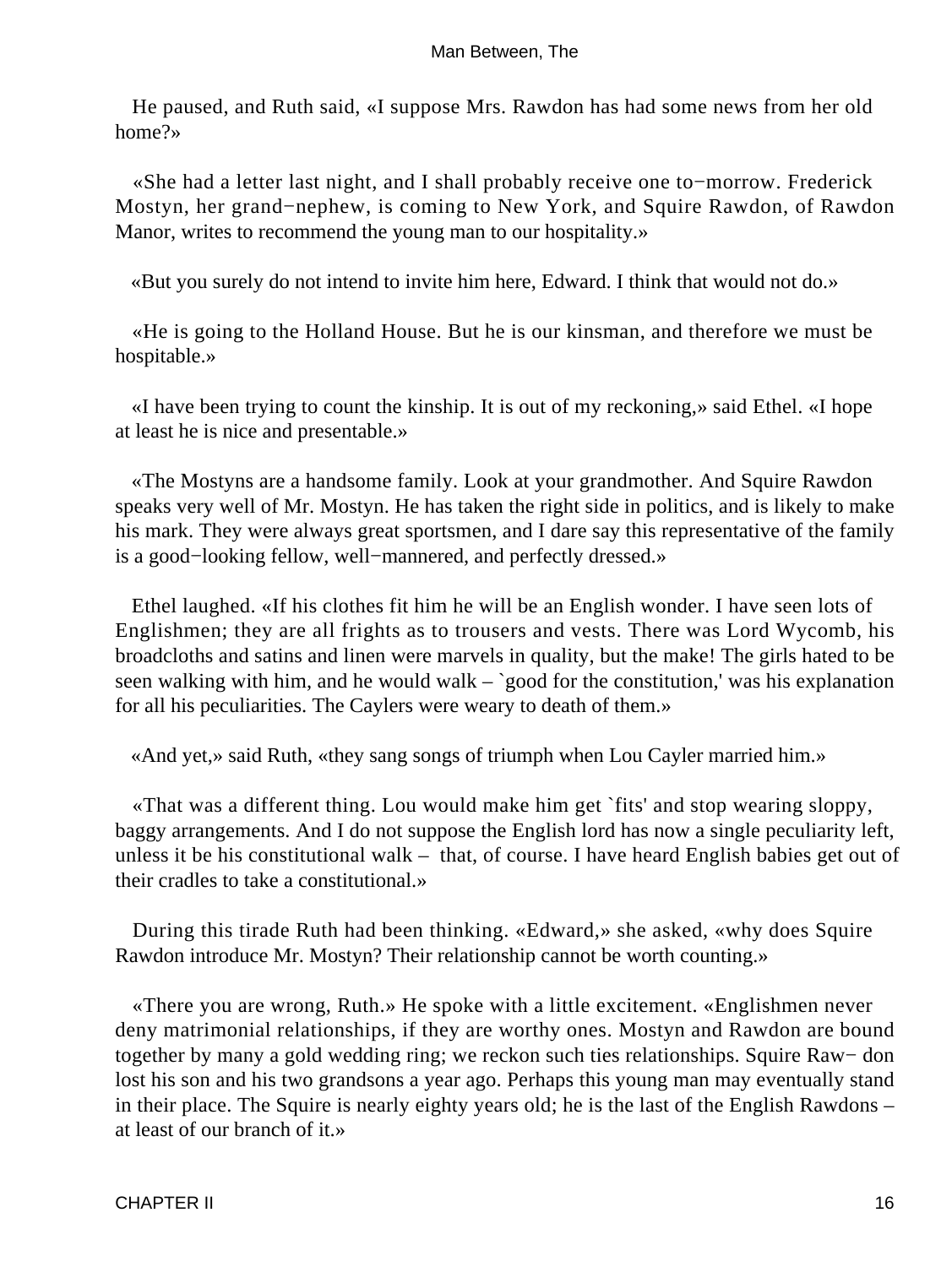«You suppose this Mr. Mostyn may become Squire of Rawdon Manor?»

«He may, Ruth, but it is not certain. There is a large mortgage on the Manor.»

«Oh!»

 Both girls made the ejaculation at the same moment, and in both voices there was the same curious tone of speculation. It was a cry after truth apprehended, but not realized. Mr. Rawdon remained silent; he was debating with himself the advisability of further confidence, but he came quickly to the conclusion that enough had been told for the present. Turning to Ethel, he said: «I suppose girls have a code of honor about their secrets. Is Dora Denning's `extraordinary news' shut up in it?»

«Oh, no, father. She is going to be married. That is all.»

«That is enough. Who is the man?»

«Reverend Mr. Stanhope.»

«Nonsense!»

«Positively.»

 «I never heard anything more ridiculous. That saintly young priest! Why, Dora will be tired to death of him in a month. And he? Poor fellow!»

«Why poor fellow? He is very much in love with her.»

 «It is hard to understand. St. Jerome's love `pale with midnight prayer' would be more believable than the butterfly Dora. Goodness, gracious! The idea of that man being in love! It pulls him down a bit. I thought he never looked at a woman.»

«Do you know him, father?»

 «As many people know him – by good report. I know that he is a clergyman who believes what he preaches. I know a Wall Street broker who left St. Jude's church because Mr. Stanhope's sermons on Sunday put such a fine edge on his conscience that Mondays were dangerous days for him to do business on. And whatever Wall Street financiers think of the Bible personally, they do like a man who sticks to his colors, and who holds intact the truth committed to him. Stanhope does this emphatically; and he is so well trusted that if he wanted to build a new church he could get all the money necessary, from Wall Street men in an hour. And he is going to marry! Going to marry Dora Denning! It is `extraordinary news,' indeed!»

CHAPTER II 17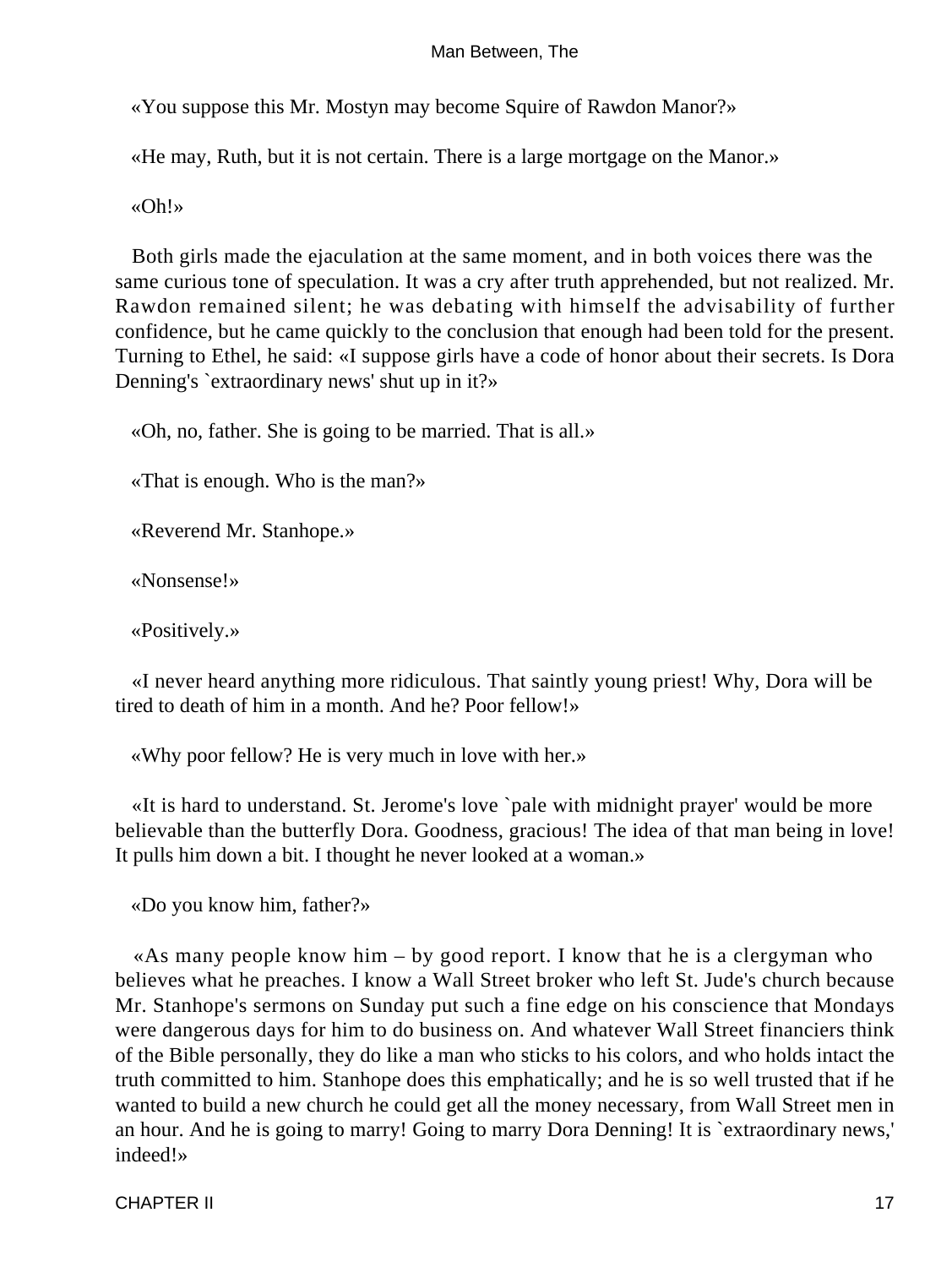Ethel was a little offended at such unusual surprise. «I think you don't quite understand Dora,» she said. «It will be Mr. Stanhope's fault if she is not led in the right way; for if he only loves and pets her enough he may do all he wishes with her. I know, I have both coaxed and ordered her for four years – sometimes one way is best, and sometimes the other.»

«How is a man to tell which way to take? What do her parents think of the marriage?»

«They are pleased with it.»

 «Pleased with it! Then I have nothing more to say, except that I hope they will not appeal to me on any question of divorce that may arise from such an unlikely marriage.»

 «They are only lovers yet, Edward,» said Ruth. «It is not fair, or kind, to even think of divorce.»

 «My dear Ruth, the fashionable girl of today accepts marriage with the provision of divorce.»

«Dora is hardly one of that set.»

 «I hope she may keep out of it, but marriage will give her many opportunities. Well, I am sorry for the young priest. He isn't fit to manage a woman like Dora Denning. I am afraid he will get the worst of it.»

 «I think you are very unkind, father. Dora is my friend, and I know her. She is a girl of intense feelings and very affectionate. And she has dissolved all her life and mind in Mr. Stanhope's life and mind, just as a lump of sugar is dissolved in water.»

Ruth laughed. «Can you not find a more poetic simile, Ethel?»

«It will do. This is an age of matter; a material symbol is the proper thing.»

 «I am glad to hear she has dissolved her mind in Stanhope's,» said Judge Rawdon. «Dora's intellect in itself is childish. What did the man see in her that he should desire her?»

 «Father, you never can tell how much brains men like with their beauty. Very little will do generally. And Dora has beauty – great beauty; no one can deny that. I think Dora is giving up a great deal. To her, at least, marriage is a state of passing from perfect freedom into the comparative condition of a slave, giving up her own way constantly for some one else's way.»

 «Well, Ethel, the remedy is in the lady's hands. She is not forced to marry, and the slavery that is voluntary is no hardship. Now, my dear, I have a case to look over, and you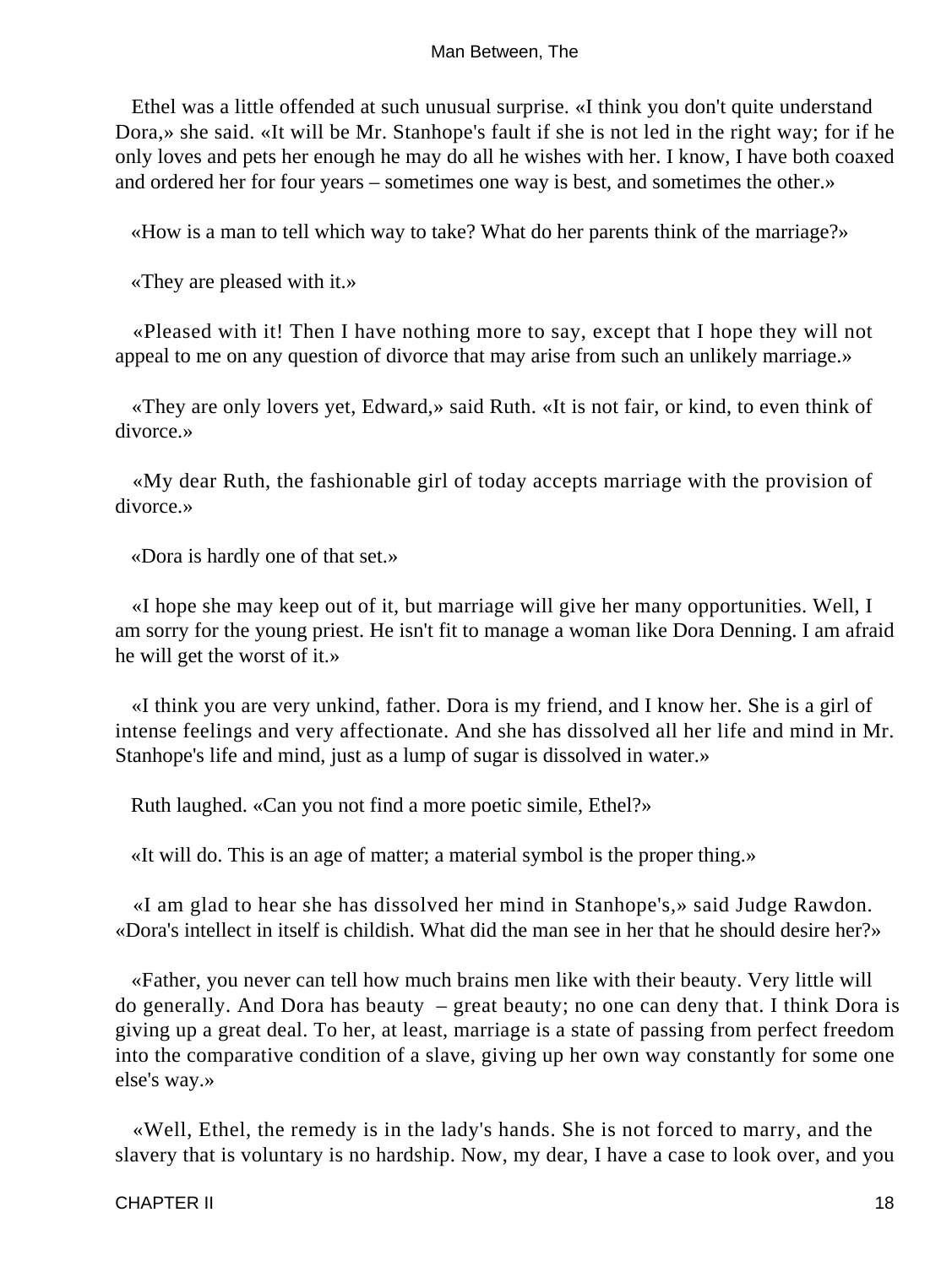must excuse me to−night. To−morrow we shall know more concerning Mr. Mostyn, and it is easier to talk about certainties than probabilities.»

 But if conversation ceased about Mr. Mostyn, thought did not; for, a couple of hours afterwards, Ethel tapped at her aunt's door and said, «Just a moment, Ruth.»

«Yes, dear, what is it?»

«Did you notice what father said about the mortgage on Rawdon Manor»'

«Yes.»

«He seemed to know all about it.»

«I think he does know all about it.»

«Do you think he holds it?»

«He may do so  $-$  it is not unlikely.»

 «Oh! Then Mr. Fred Mostyn, if he is to inherit Rawdon, would like the mortgage removed?»

«Of course he would.»

 «And the way to remove it would be to marry the daughter of the holder of the mortgage?»

«It would be one way.»

 «So he is coming to look me over. I am a matrimonial possibility. How do you like that idea, Aunt Ruth?»

 «I do not entertain it for a moment. Mr. Mostyn may not even know of the mortgage. When men mortgage their estates they do not make confidences about the matter, or talk it over with their friends. They always conceal and hide the transaction. If your father holds the mortgage, I feel sure that no one but himself and Squire Rawdon know anything about it. Don't look at the wrong side of events, Ethel; be content with the right side of life's tapestry. Why are you not asleep? What are you worrying about?»

«Nothing, only I have not heard all I wanted to hear.»

«And perhaps that is good for you.»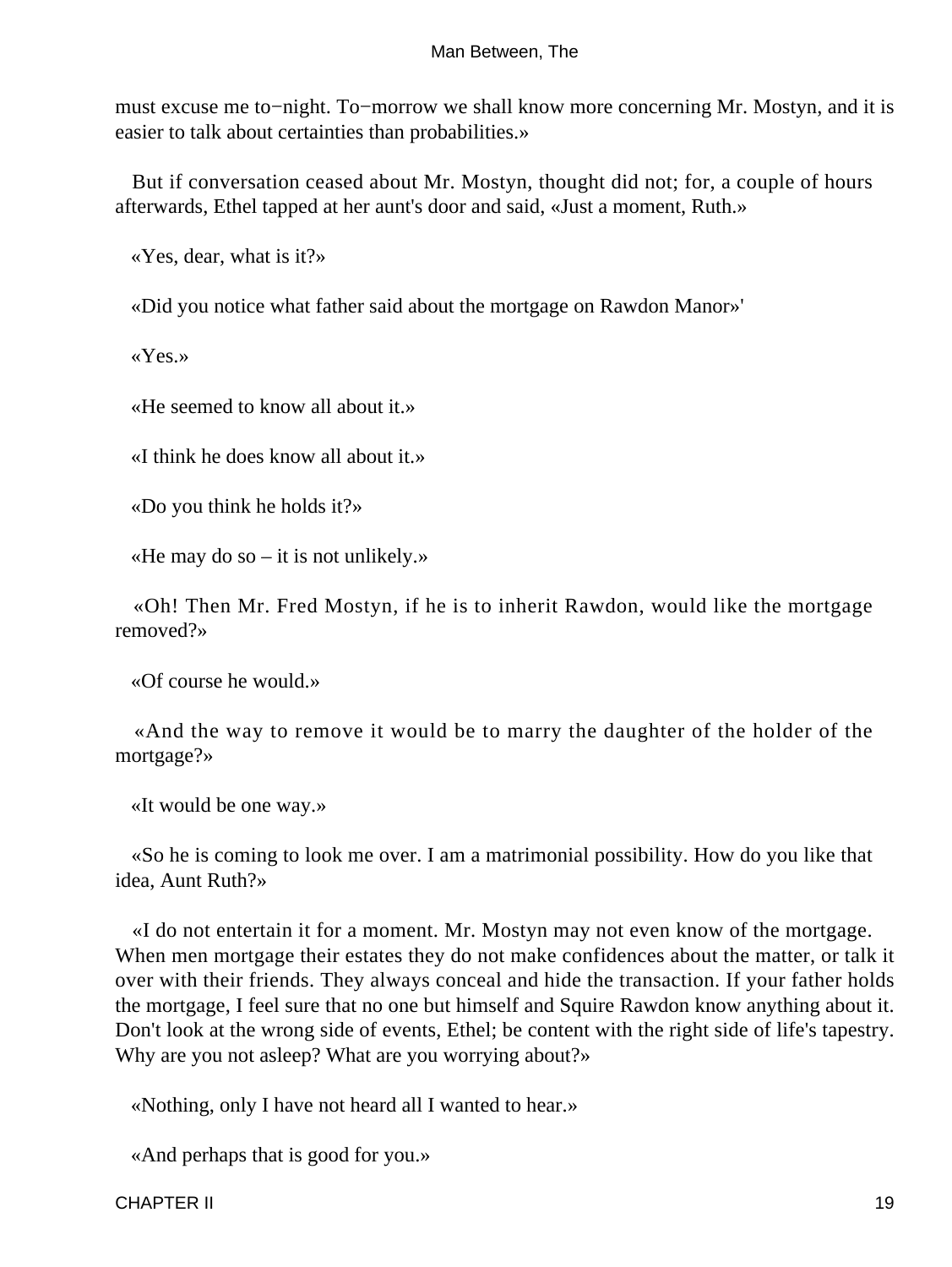«I shall go and see grandmother first thing in the morning.»

 «I would not if I were you. You cannot make any excuse she will not see through. Your father will call on Mr. Mostyn to−morrow, and we shall get unprejudiced information.»

 «Oh, I don't know that, Ruth. Father is intensely American three hundred and sixty− four days and twenty−three hours in a year, and then in the odd hour he will flare up Yorkshire like a conflagration.»

«English, you mean?»

 «No. Yorkshire IS England to grandmother and father. They don't think anything much of the other counties, and people from them are just respectable foreigners. You may depend upon it, whatever grandmother says of Mr. Fred Mostyn, father will believe it, too.»

«Your father always believes whatever your grandmother says. Good night, dear.»

 «Good night. I think I shall go to grandmother in the morning. I know how to manage her. I shall meet her squarely with the truth, and acknowledge that I am dying with curiosity about Mr. Mostyn.»

 «And she will tease and lecture you, say you are `not sweetheart high yet, only a little maid,' and so on. Far better go and talk with Dora. To−morrow she will need you, I am sure. Ethel, I am very sleepy. Good night again, dear.»

 «Good night!» Then with a sudden animation, «I know what to do, I shall tell grandmother about Dora's marriage. It is all plain enough now. Good night, Ruth.» And this good night, though dropping sweetly into the minor third, had yet on its final inflection something of the pleasant hopefulness of its major key – it expressed anticipation and satisfaction.

 What happened in the night session she could not tell, but she awoke with a positive disinclination to ask a question about Mr. Mostyn. «I have received orders from some one,» she said to Ruth; «I simply do not care whether I ever see or hear of the man again. I am going to Dora, and I may not come home until late. You know they will depend upon me for every suggestion.»

 In fact, Ethel did not return home until the following day, for a snowstorm came up in the afternoon, and the girl was weary with planning and writing, and well inclined to eat with Dora the delicate little dinner served to them in Dora's private parlor. Then about nine o'clock Mr. Stanhope called, and Ethel found it pleasant enough to watch the lovers and listen to Mrs. Denning's opinions of what had been already planned. And the next day she seemed to be so absolutely necessary to the movement of the marriage preparations, that it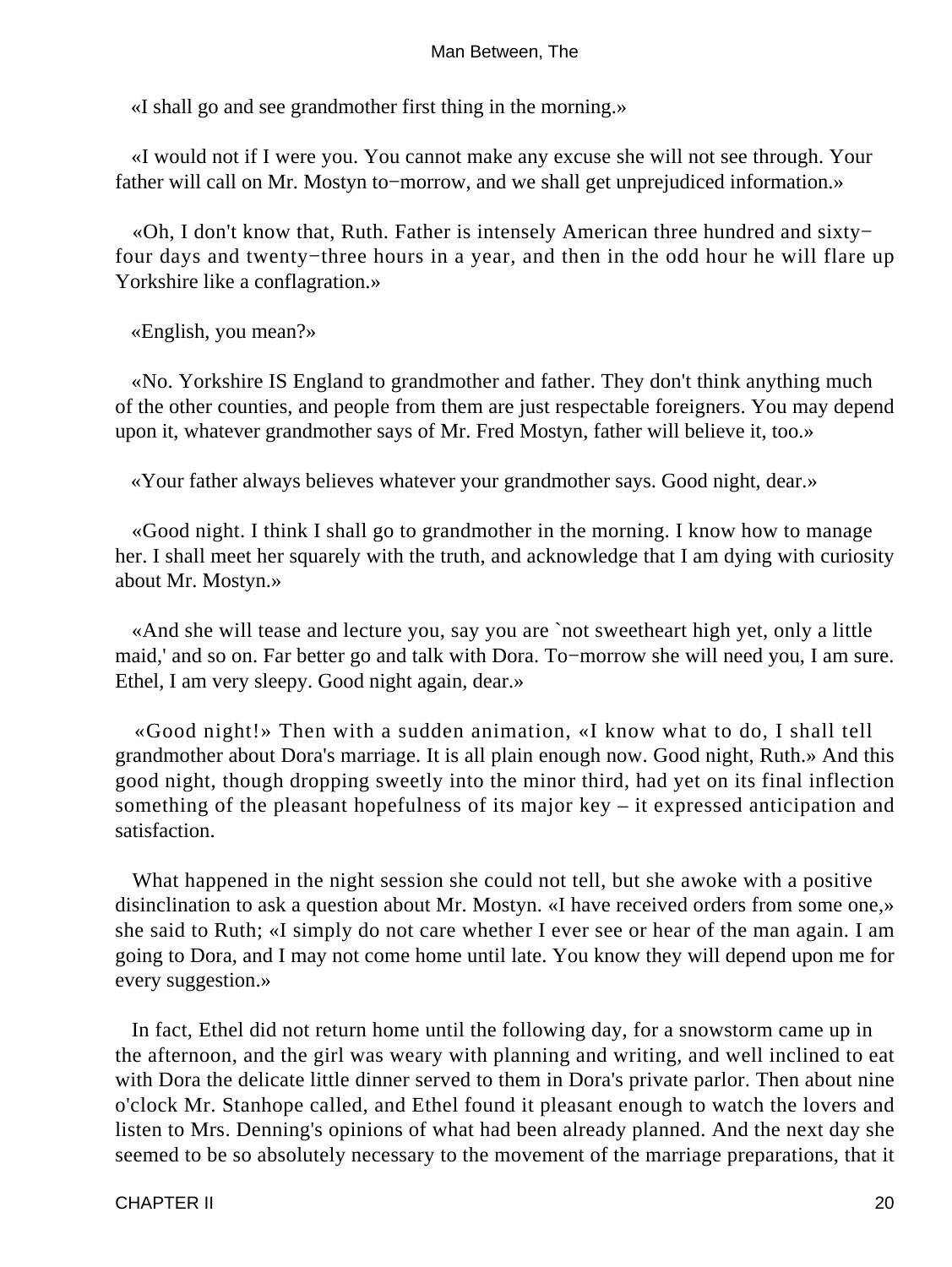was nearly dark before she was permitted to return home.

 It was but a short walk between the two houses, and Ethel was resolved to have the refreshment of the exercise. And how good it was to feel the pinch of the frost and the gust of the north wind, and after it to come to the happy portal of home, and the familiar atmosphere of the cheerful hall, and then to peep into the firelit room in which Ruth lay dreaming in the dusky shadows.

«Ruth, darling!»

 «Ethel! I have just sent for you to come home.» Then she rose and took Ethel in her arms. «How delightfully cold you are! And what rosy cheeks! Do you know that we have a little dinner party?»

«Mr. Mostyn?»

«Yes, and your grandmother, and perhaps Dr. Fisher – the Doctor is not certain.»

 «And I see that you are already dressed. How handsome you look! That black lace dress, with the dull gold ornaments, is all right.»

«I felt as if jewels would be overdress for a family dinner.»

 «Yes, but jewels always snub men so completely. It is not altogether that they represent money; they give an air of royalty, and a woman without jewels is like an uncrowned queen – she does not get the homage. I can't account for it, but there it is. I shall wear my sapphire necklace. What did father say about our new kinsman?»

 «Very little. It was impossible to judge from his words what he thought. I fancied that he might have been a little disappointed.»

«I should not wonder. We shall see.»

«You will be dressed in an hour?»

«In less time. Shall I wear white or blue?»

 «Pale blue and white flowers. There are some white violets in the library. I have a red rose. We shall contrast each other very well.»

«What is it all about? Do we really care how we look in the eyes of this Mr. Mostyn?»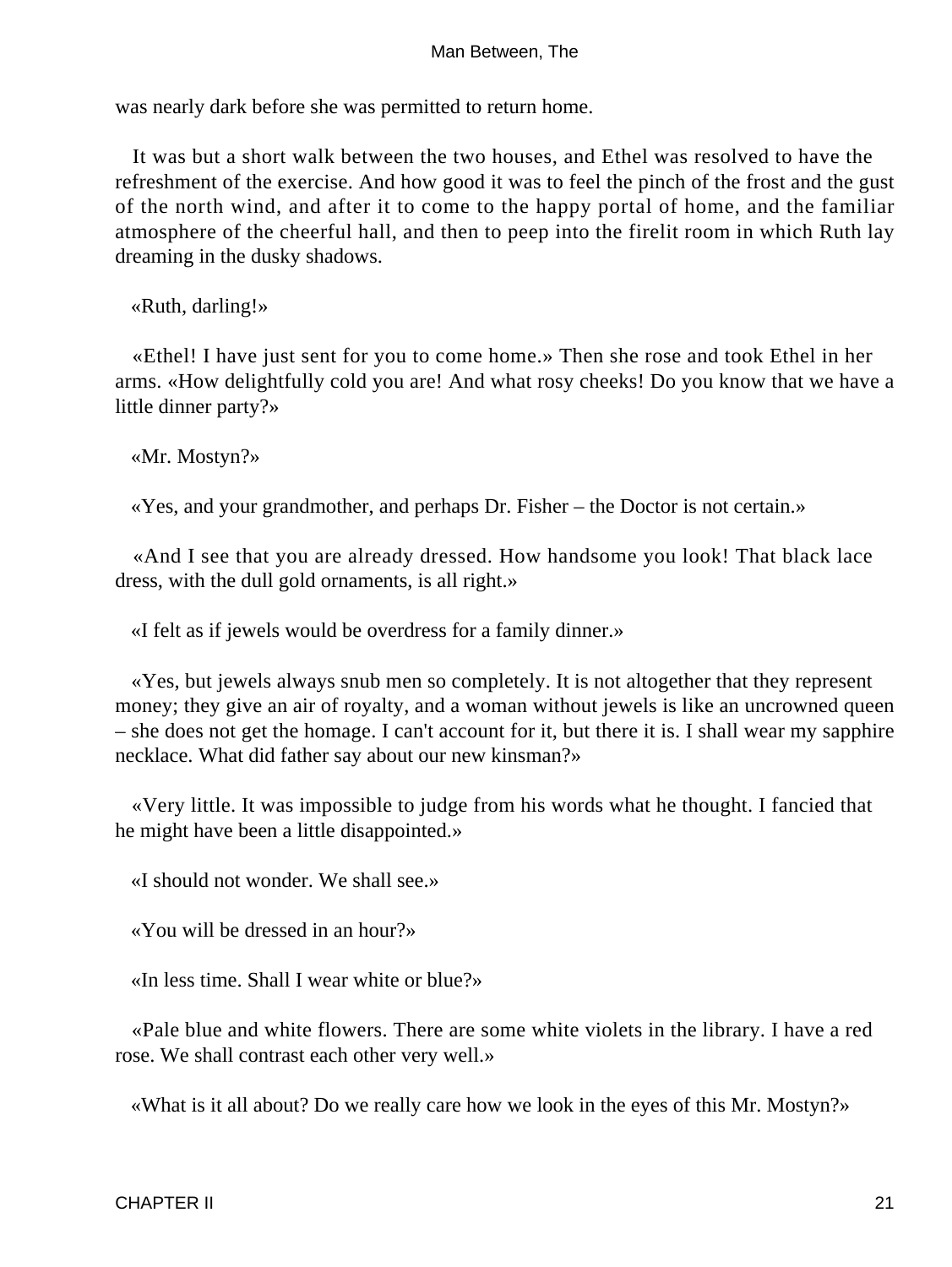«Of course we care. We should not be women if we did not care. We must make some sort of an impression, and naturally we prefer that it should be a pleasant one.»

«If we consider the mortgage  $- \rightarrow \infty$ 

«Nonsense! The mortgage is not in it.»

«Good−by. Tell Mattie to bring me a cup of tea upstairs. I will be dressed in an hour.»

 The tea was brought and drank, and Ethel fell asleep while her maid prepared every item for her toilet. Then she spoke to her mistress, and Ethel awakened, as she always did, with a smile; nature's surest sign of a radically sweet temper. And everything went in accord with the smile; her hair fell naturally into its most becoming waves, her dress into its most graceful folds; the sapphire necklace matched the blue of her happy eyes, the roses of youth were on her cheeks, and white violets on her breast. She felt her own beauty and was glad of it, and with a laughing word of pleasure went down to the parlor.

 Madam Rawdon was standing before the fire, but when she heard the door open she turned her face toward it.

 «Come here, Ethel Rawdon,» she said, «and let me have a look at you.» And Ethel went to her side, laid her hand lightly on the old lady's shoulder and kissed her cheek. «You do look middling well,» she continued, «and your dress is about as it should be. I like a girl to dress like a girl – still, the sapphires. Are they necessary?»

 «You would not say corals, would you, grandmother? I have those you gave me when I was three years old.»

 «Keep your wit, my dear, for this evening. I should not wonder but you might need it. Fred Mostyn is rather better than I expected. It was a great pleasure to see him. It was like a bit of my own youth back again. When you are a very old woman there are few things sweeter, Ethel.»

«But you are not an old woman, grandmother.»

 Nor was she. In spite of her seventy−five years she stood erect at the side of her grand− daughter. Her abundant hair was partly gray, but the gray mingled with the little oval of costly lace that lay upon it, and the effect was soft and fair as powdering. She had been very handsome, and her beauty lingered as the beauty of some flowers linger, in fainter tints and in less firm outlines; for she had never fallen from that «grace of God vouchsafed to children,» and therefore she had kept not only the enthusiasms of her youth, but that sweet promise of the «times of restitution» when the child shall die one hundred years old, because the child−heart shall be kept in all its freshness and trust. Yes, in Rachel Rawdon's heart the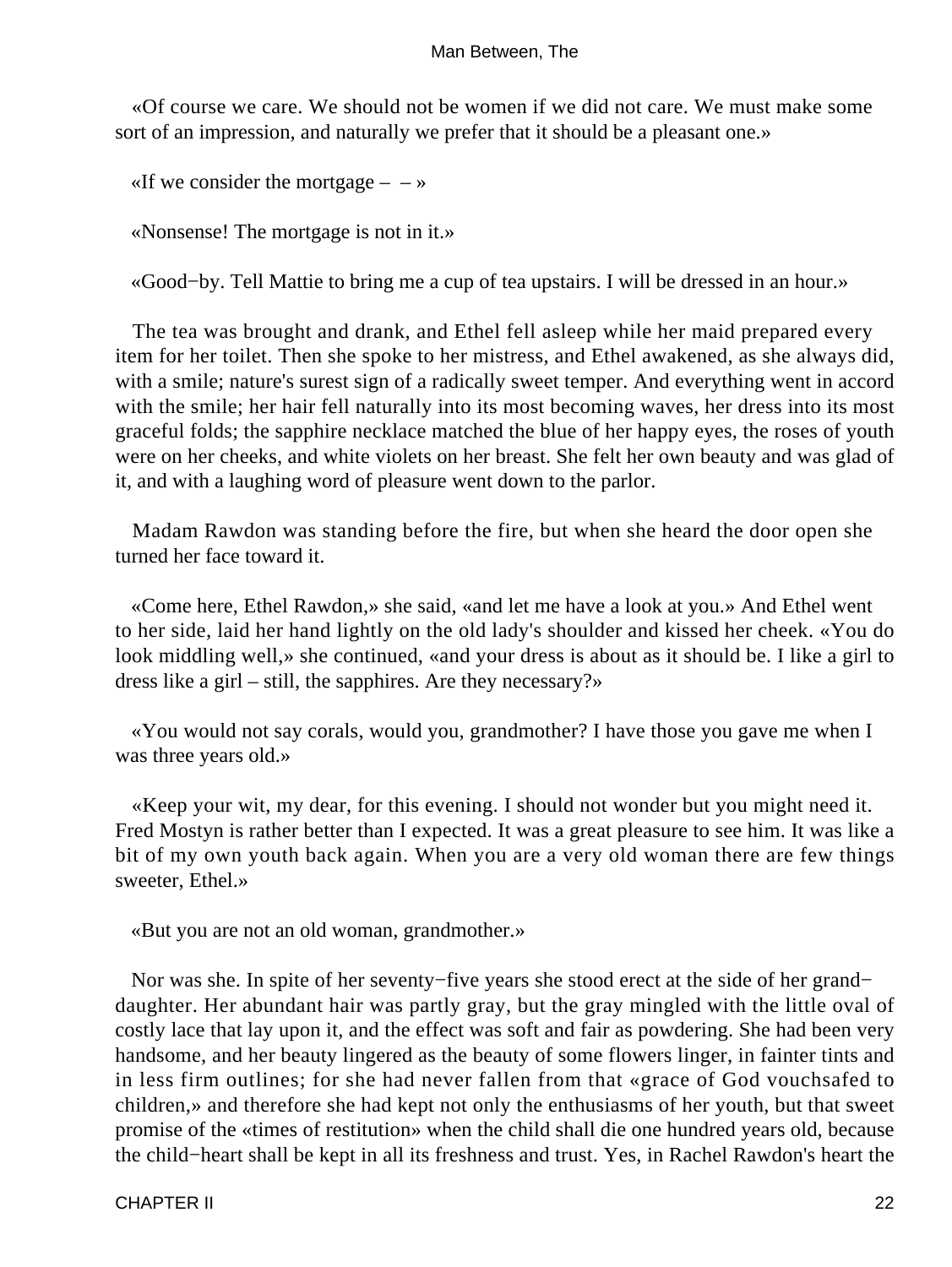well− springs of love and life lay too deep for the frosts of age to touch. She would be eternally young before she grew old.

 She sat down as Ethel spoke, and drew the girl to her side. «I hear your friend is going to marry,» she said.

«Dora? Yes.»

«Are you sorry?»

 «Perhaps not. Dora has been a care to me for four years. I hope her husband may manage her as well as I have done.»

«Are you afraid he will not?»

 «I cannot tell, grandmother. I see all Dora's faults. Mr. Stanhope is certain that she has no faults. Hitherto she has had her own way in everything. Excepting myself, no one has ventured to contradict her. But, then, Dora is over head and ears in love, and love, it is said, makes all things easy to bear and to do.»

 «One thing, girls, amazes me – it is how readily women go to church and promise to love, honor, and obey their husbands, when they never intend to do anything of the kind.»

 «There is a still more amazing thing, Madam,» answered Ruth; «that is that men should be so foolish as to think, or hope, they perhaps might do so.»

 «Old−fashioned women used to manage it some way or other, Ruth. But the old−fashioned woman was a very soft−hearted creature, and, maybe, it was just as well that she was.»

 «But Woman's Dark Ages are nearly over, Madam; and is not the New Woman a great improvement on the Old Woman?»

 «I haven't made up my mind yet, Ruth, about the New Woman. I notice one thing that a few of the new kind have got into their pretty heads, and that is, that they ought to have been men; and they have followed up that idea so far that there is now very little difference in their looks, and still less in their walk; they go stamping along with the step of an athlete and the stride of a peasant on fresh plowed fields. It is the most hideous of walks imaginable. The Grecian bend, which you cannot remember, but may have heard of, was a lackadaisical, vulgar walking fad, but it was grace itself compared with the hideous stride which the New Woman has acquired on the golf links or somewhere else.»

«But men stamp and stride in the same way, grandmother.»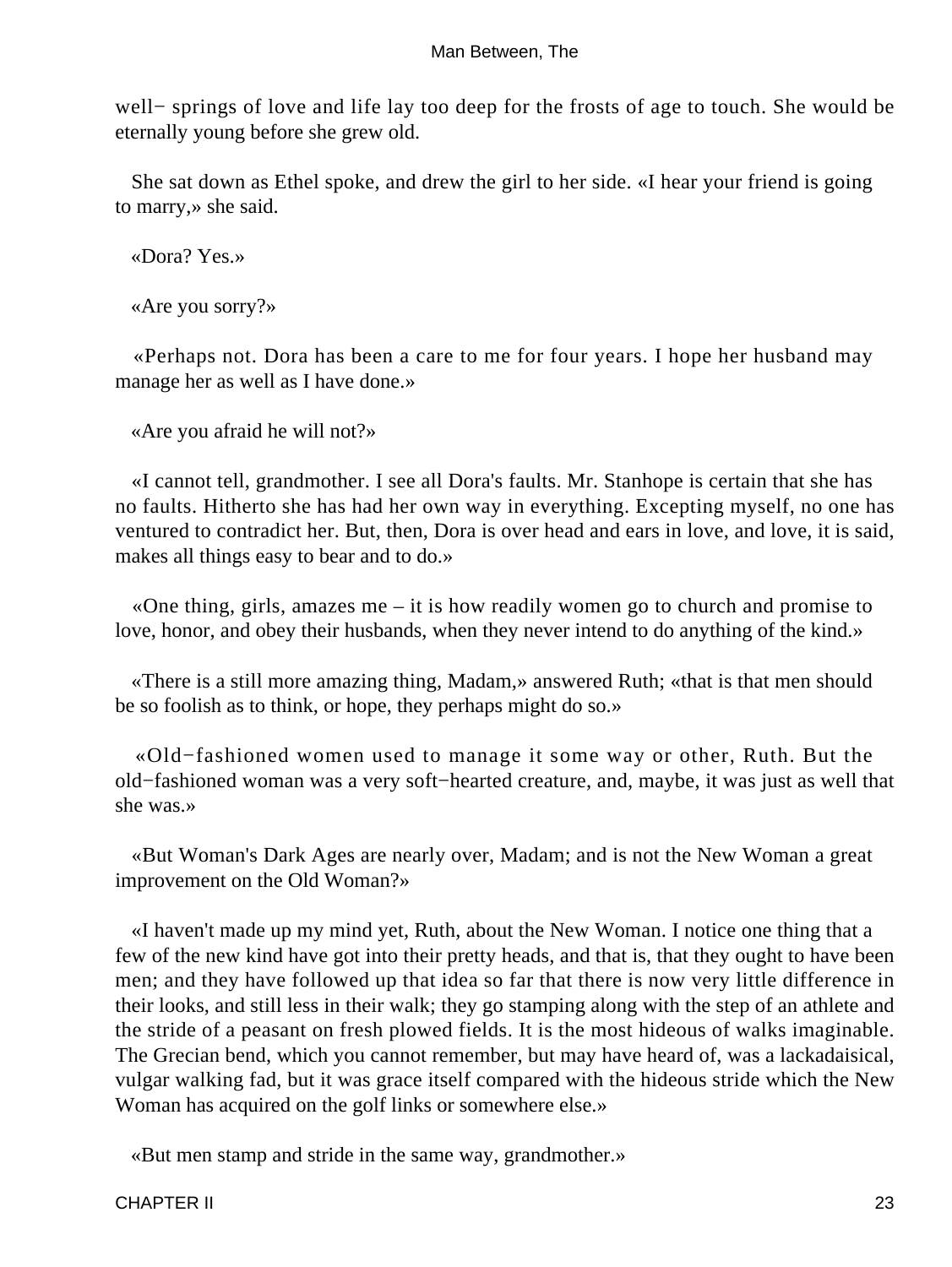«A long stride suits a man's anatomy well enough; it does not suit a woman's – she feels every stride she takes, I'll warrant her.»

«If she plays golf  $- \rightarrow \infty$ 

 «My dear Ethel, there is no need for her to play golf. It is a man's game and was played for centuries by men only. In Scotland, the home of golf, it was not thought nice for women to even go to the links, because of the awful language they were likely to hear.»

 «Then, grandmother, is it not well for ladies to play golf if it keeps men from using `awful language' to each other)»

«God love you, child! Men will think what they dare not speak.»

 «If we could only have some new men!» sighed Ethel. «The lover of to−day is just what a girl can pick up; he has no wit and no wisdom and no illusions. He talks of his muscles and smells of cigarettes – perhaps of whisky» – and at these words, Judge Rawdon, accompanied by Mr. Fred Mostyn, entered the room.

 The introductions slipped over easily, they hardly seemed to be necessary, and the young man took the chair offered as naturally as if he had sat by the hearth all his life. There was no pause and no embarrassment and no useless polite platitudes; and Ethel's first feeling about her kinsman was one of admiration for the perfect ease and almost instinctive at−homeness with which he took his place. He had come to his own and his own had received him; that was the situation, a very pleasant one, which he accepted with the smiling trust that was at once the most perfect and polite of acknowledgments.

«So you do not enjoy traveling?» said Judge Rawdon as if continuing a conversation.

 «I think it the most painful way of taking pleasure, sir – that is the actual transit. And sleeping cars and electric−lighted steamers and hotels do not mitigate the suffering. If Dante was writing now he might depict a constant round of personally conducted tours in Purgatory. I should think the punishment adequate for any offense. But I like arriving at places. New York has given me a lot of new sensations to−day, and I have forgotten the transit troubles already.»

 He talked well and temperately, and yet Ethel could not avoid the conclusion that he was a man of positive character and uncompromising prejudices. And she also felt a little disappointed in his personality, which contradicted her ideal of a Yorkshire squire. For he was small and slender in stature, and his face was keen and thin, from the high cheek bones to the sharp point of the clean− shaven chin. Yet it was an interesting face, for the brows were broad and the eyes bright and glancing. That his nature held the op− posite of his qualities was evident from the mouth, which was composed and discreet and generally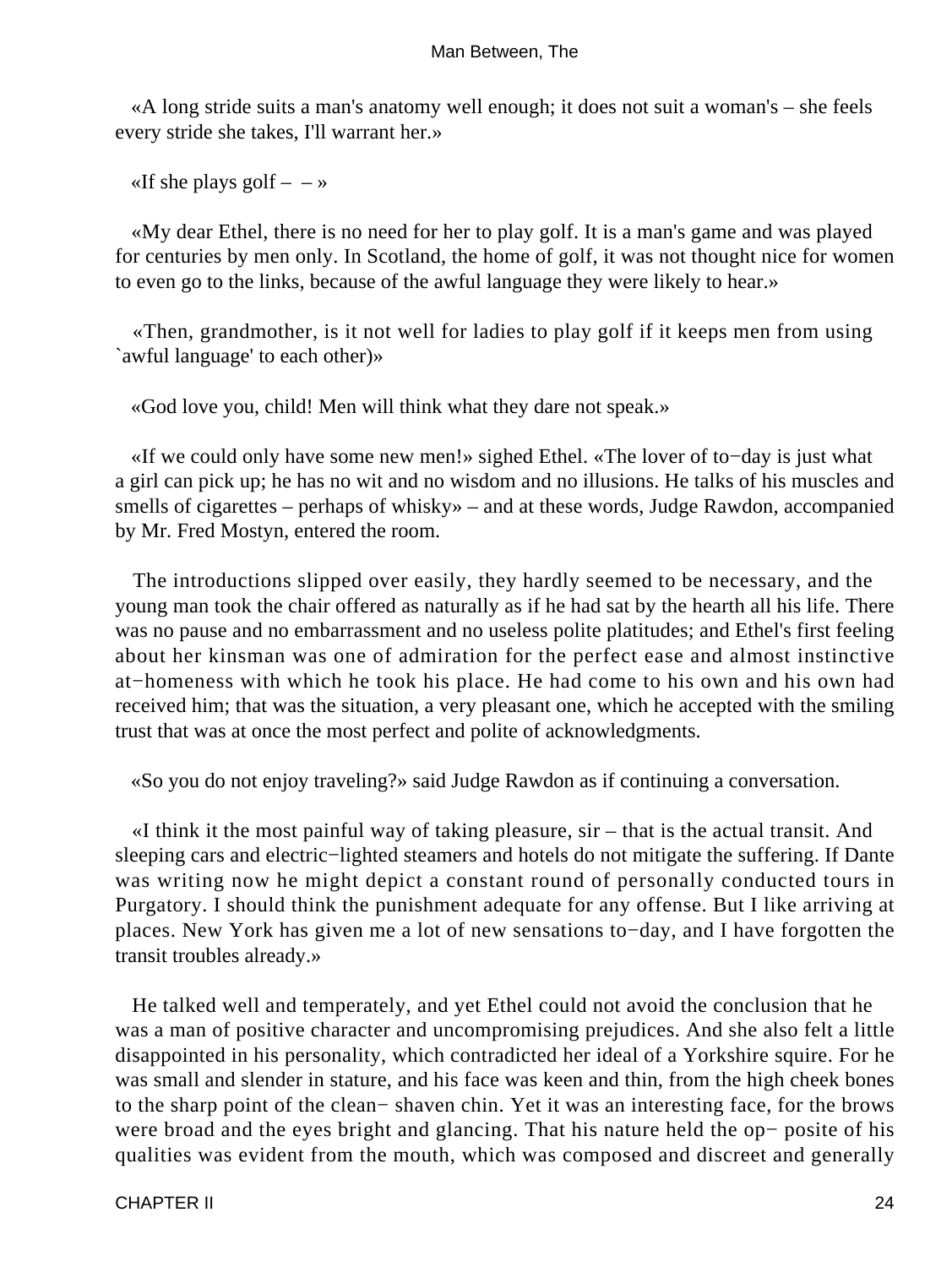clothed with a frank smile, negatived by the deep, sonorous voice which belongs to the indiscreet and quarrelsome. His dress was perfect. Ethel could find no fault in it, except the monocle which he did not use once during the evening, and which she therefore decided was a quite idle and unhandsome adjunct.

 One feature of his character was definite – he was a home−loving man. He liked the society of women with whom he could be familiar, and he preferred the company of books and music to fashionable social functions. This pleasant habit of domesticity was illustrated during the evening by an accidental incident – a noisy, mechanical street organ stopped before the windows, and in a blatant manner began its performance. Conversation was paralyzed by the intrusion and when it was removed Judge Rawdon said: «What a democratic, leveling, aggressive thing music is! It insists on being heard. It is always in the way, it thrusts itself upon you, whether you want it or not. Now art is different. You go to see pictures when you wish to.»

 Mostyn did not notice the criticism on music itself, but added in a soft, disapproving way: «That man has no music in him. Do you know that was one of Mendelssohn's delicious dreams. This is how it should have been rendered,» and he went impulsively to the piano and then the sweet monotonous cadences and melodious reveries slipped from his long white fingers till the whole room was permeated with a delicious sense of moonlit solitude and conversation was stilled in its languor. The young man had played his own dismissal, but it was an effective one, and he complimented himself on his readiness to seize opportunities for display, and on his genius in satisfying them.

 «I think I astonished them a little,» he mused, «and I wonder what that pretty, cousin of mine thought of the music and the musician. I fancy we shall be good friends; she is proud – that is no fault; and she has very decided opinions – which might be a great fault; but I think I rather astonished them.»

 To such reflections he stepped rather pompously down the avenue, not at all influenced by any premonition that his satisfactory feelings might be imperfectly shared. Yet silence was the first result of his departure. Judge Rawdon took out his pocketbook and began to study its entries. Ruth Bayard rose and closed the piano. Ethel lifted a magazine, while it was Madam who finally asked in an impatient tone:

 «What do you think of Frederick? I suppose, Edward, you have an opinion. Isn't he a very clever man?»

«I should not wonder if he were, mother, clever to a fault.»

«I never heard a young man talk better.»

«He talked a great deal, but then, you know, he was not on his oath.»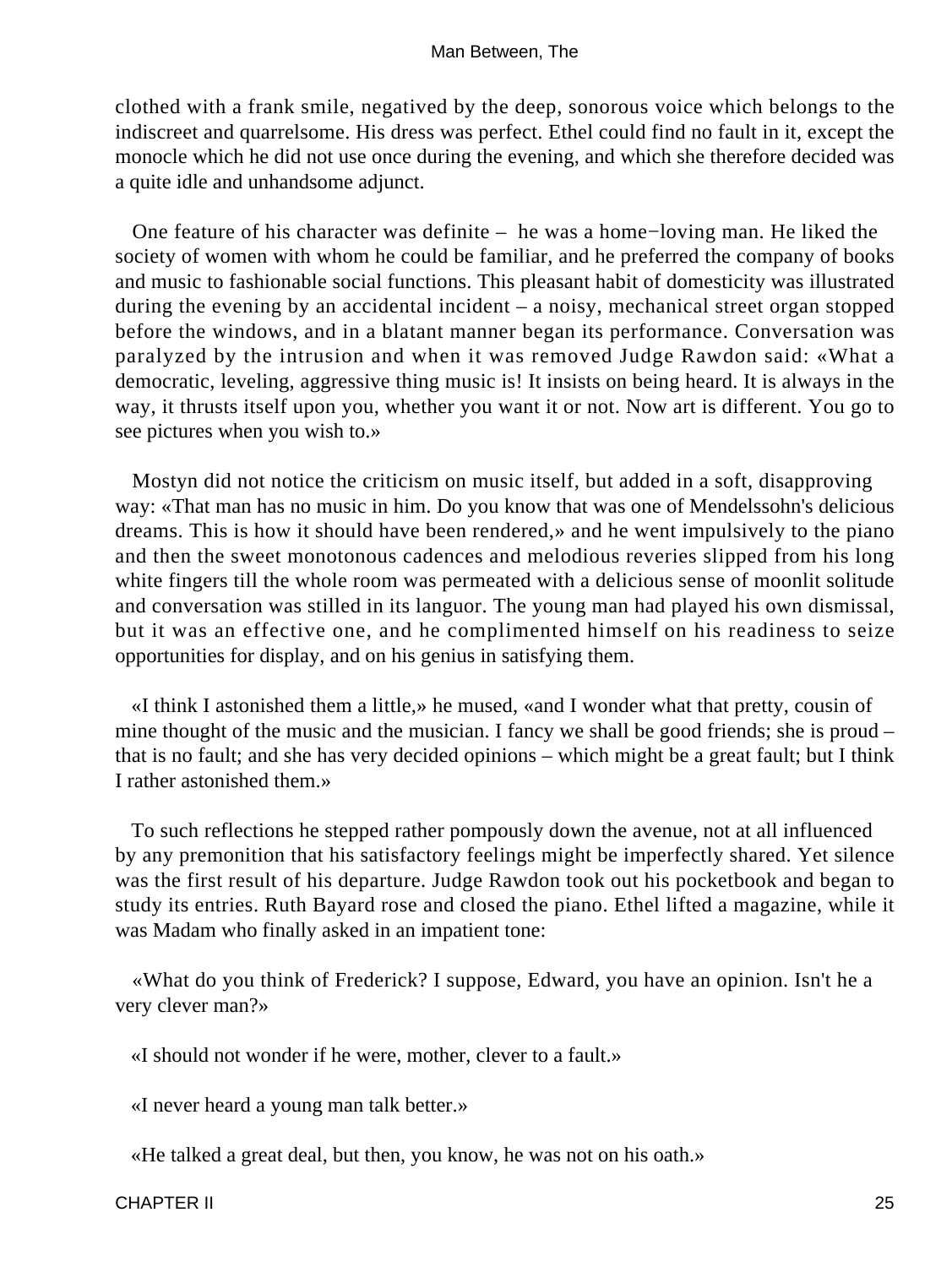«I'll warrant every word he said.»

 «Your warrant is fine surety, mother, but I am not bound to believe all I hear. You women can please yourselves.»

 And with these words he left the women to find out, if they could, what manner of man their newly−found kinsman might be.

\* \* \* \* \* \* \*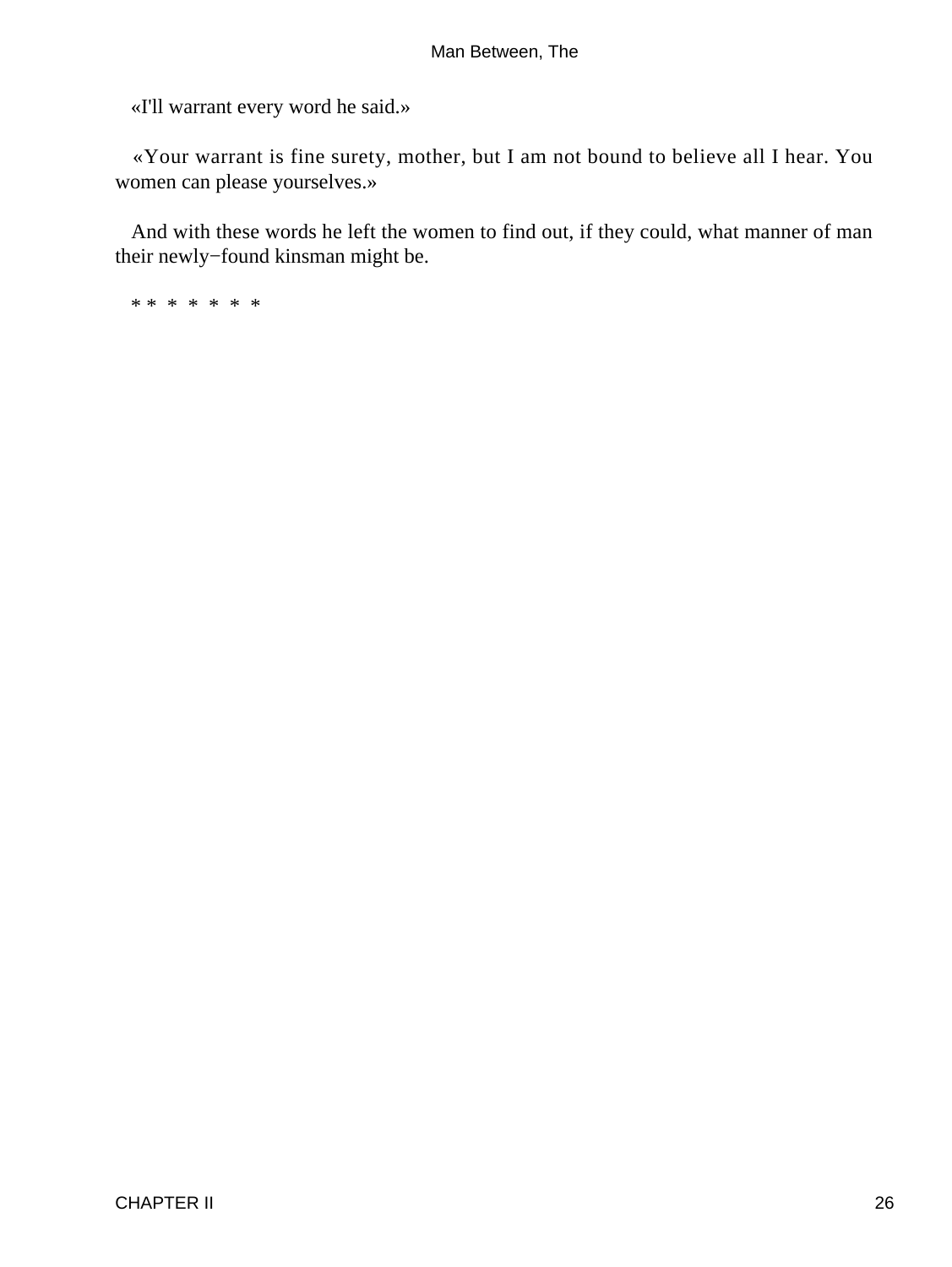## **[CHAPTER III](#page-152-0)**

*ONE* of the most comfortable things about Frederick Mostyn was his almost boyish delight in the new life which New York opened to him. Every phase of it was so fresh, so unusual, that his Yorkshire existence at Mostyn Hall gave him no precedents and no experiences by which to measure events. The simplest things were surprising or interesting. He was never weary of taking those exciting «lifts» to the top of twenty−three story buildings and admiring the wonderful views such altitudes gave him. He did not perhaps comprehend how much he was influenced by the friction of two million wills and interests; did not realize how they evoked an electric condition that got behind the foreground of existence and stirred something more at the roots of his being than any previous experience had ever done. And this feeling was especially entrancing when he saw the great city and majestic river lying at his feet in the white, uncanny light of electricity, all its color gone, its breath cold, its life strangely remote and quiet, men moving like shadows, and sounds hollow and faint and far off, as if they came from a distant world. It gave him a sense of dreamland quite as much as that of reality. The Yorkshire moors and words grew dull and dreary in his memory; even the thought of the hunting field could not lure his desire. New York was full of marvelous novelties; its daily routine, even in the hotel and on the streets, gripped his heart and his imagination; and he confessed to himself that New York was life at first hand; fresh drawn, its very foam sparkling and intoxicating. He walked from the Park to the Battery and examined all that caught his eye. He had a history of the city and sought out every historical site; he even went over to Weehawken, and did his best to locate the spot where Burr and Hamilton fought. He admired Hamilton, but after reading all about the two men, gave his sympathy to Burr, «a clever, unlucky little chap,» he said. «Why do clever men hate each other?» and then he smiled queerly as he remembered political enemies of great men in his own day and his own country; and concluded that «it was their nature to do so.»

 But in these outside enthusiasms he did not forget his personal relations. It took him but a few days to domesticate himself in both the Rawdon houses. When the weather drove him off the streets, he found a pleasant refuge either with Madam or with Ethel and Miss Bayard. Ethel he saw less frequently than he liked; she was nearly always with Dora Denning, but with Ruth Bayard he contracted a very pleasant friendship. He told her all his adventures and found her more sympathetic than Madam ever pretended to be. Madam thought him provincial in his tastes, and was better pleased to hear that he had a visiting entry at two good clubs, and had hired a motor ear, and was learning how to manage it. Then she told herself that if he was good to her, she would buy him one to be proud of before he returned to Yorkshire.

It was at the Elite Club Bryce Denning first saw him. He came in with Shaw McLaren, a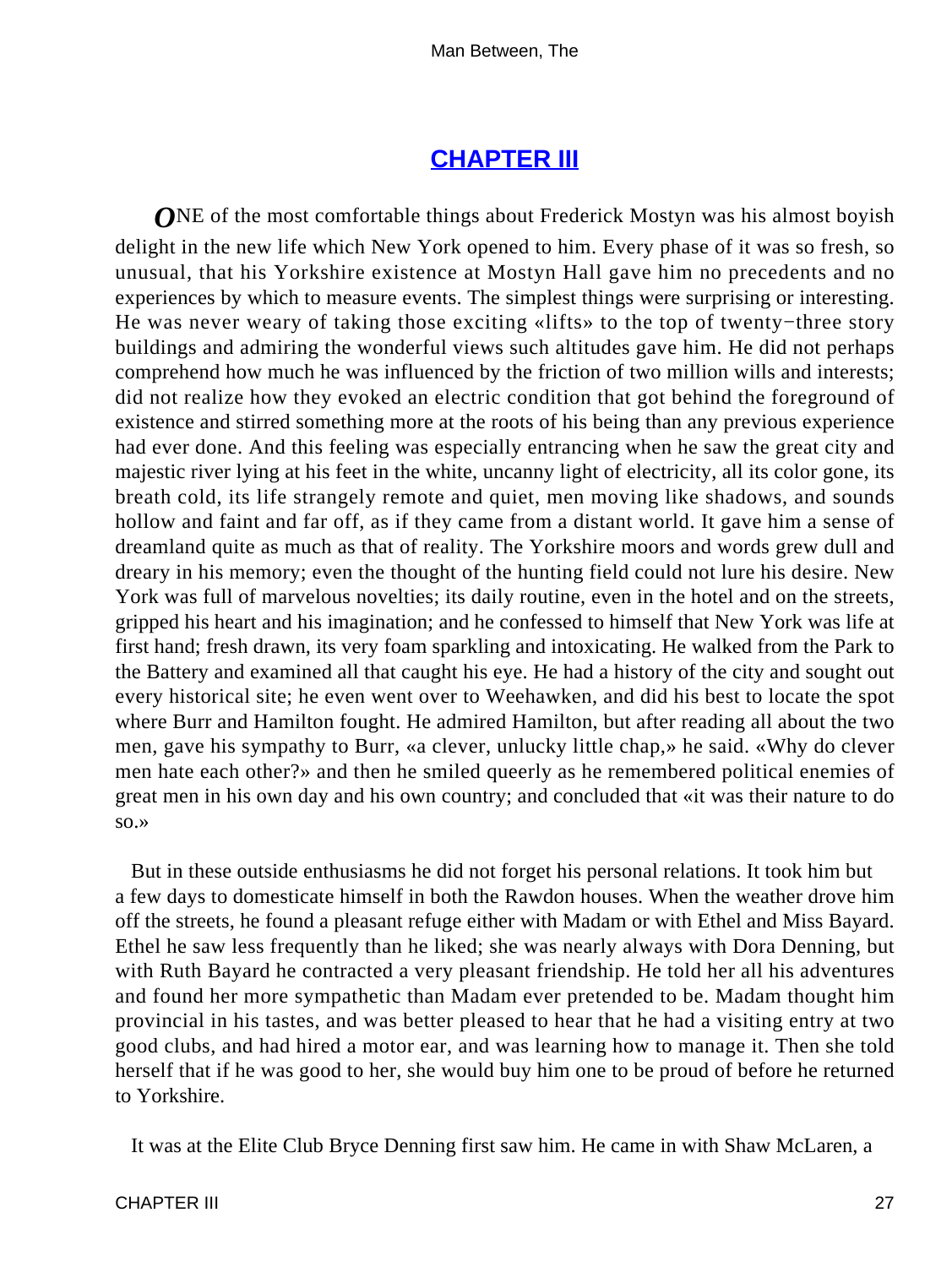young man whose acquaintance was considered as most definitely satisfactory. Vainly Bryce Denning had striven to obtain any notice whatever from McLaren, whose exclusiveness was proverbial. Who then was this stranger he appeared so anxious to entertain? His look of supreme satisfaction, his high− bred air, and peculiar intonation quickly satisfied Bryce as to his nationality.

 «English, of course,» he reflected, «and probably one of the aristocrats that Shaw meets at his recently ennobled sister's place. He is forever bragging about them. I must find out who Shaw's last British lion is,» and just as he arrived at this decision the person appeared who could satisfy him.

 «That man!» was the reply to the inevitable question – «why, he is some relative of the old lady Rawdon. He is staying at the Holland House, but spends his time with the Rawdons, old and young; the young one is a beauty, you know.»

 «Do you think so? She is a good deal at our house. I suppose the fellow has some pretentions. Judge Rawdon will be a man hard to satisfy with a son−in−law.»

 «I fancy his daughter will take that subject in her own hand. She looks like a girl of spirit; and this man is not as handsome as most Englishmen.»

 «Not if you judge him by bulk, but women want more than mere bulk; he has an air of breeding you can't mistake, and he looks clever.»

«His name is Mostyn. I have heard him spoken of. Would you like to know him?»

 «I could live without that honor» – then Bryce turned the conversation upon a recent horse sale, and a few moments later was sauntering up the avenue. He was now resolved to make up his quarrel with Dora. Through Dora he could manage to meet Mostyn socially, and he smiled in anticipation of that proud moment when he should parade in his own friendly leash McLaren's new British lion. Besides, the introduction to Mr. Mostyn might, if judiciously managed, promote his own acquaintance with Shaw McLaren, a sequence to be much desired; an end he had persistently looked for.

 He went straight to his sister's apartments and touched the bell quite gently. Her maid opened the door and looked annoyed and uncertain. She knew all about the cruelly wicked opposition of Miss Denning's brother to that nice young man, Basil Stanhope; and also the general attitude of the Denning household, which was a comprehensive disapproval of all that Mr. Bryce said and did.

 Dora had, however, talked all her anger away; she wished now to be friends with her brother. She knew that his absence from her wedding would cause unpleasant notice, and she had other reasons, purely selfish, all emphasizing the advantages of a reconciliation. So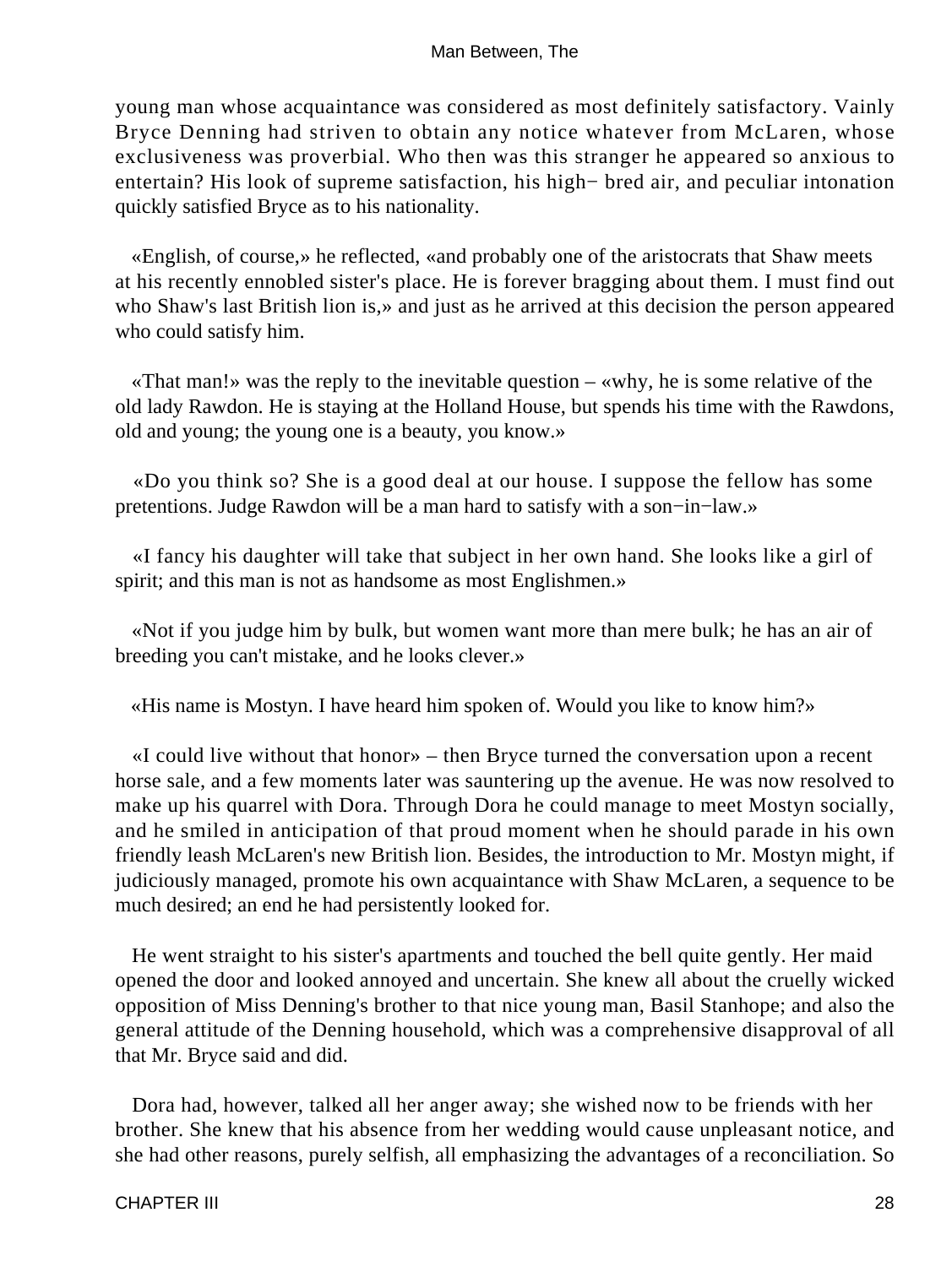she went to meet Bryce with a pretty, pathetic air of injury patiently endured, and when Bryce put out his hands and said, «Forgive me, Dodo! I cannot bear your anger any longer!» she was quite ready for the next act, which was to lay her pretty head on his shoulder and murmur, «I am not angry, Bryce – I am grieved, dear.»

 «I know, Dodo – forgive me! It was all my fault. I think I was jealous of you; it was hard to find that you loved a stranger better than you loved me. Kiss me, and be my own sweet, beautiful sister again. I shall try to like all the people you like – for your sake, you know.»

 Then Dora was charming. She sat and talked and planned and told him all that had been done and all that was yet to do. And Bryce never once named either Ethel or Mr. Mostyn. He knew Dora was a shrewd little woman, and that he would have to be very careful in introducing the subject of Mr. Mostyn, or else she would be sure to reach the central truth of his submission to her. But, somehow, things happen for those who are content to leave their desires to contingencies and accidentals. The next morning he breakfasted with the family and felt himself repaid for his concession to Dora by the evident pleasure their renewed affection gave his father and mother; and though the elder Denning made no remark in the renewed family solidarity, Bryce anticipated many little favors and accommodations from his father's satisfaction.

 After breakfast he sat down, lit his cigar and waited. Both his mother and Dora had much to tell him, and he listened, and gave them such excellent advice that they were compelled to regret the arrangements already made had lacked the benefit of his counsels.

«But you had Ethel Rawdon,» he said. «I thought she was everybody rolled into one.»

 «Oh, Ethel doesn't know as much as she thinks she does,» said Mrs. Denning. «I don't agree with lots of things she advises.»

«Then take my advice, mother.»

«Oh, Bryce, it is the best of all.»

 «Bryce does not know about dress and such things, mother. Ethel finds out what she does not know. Bryce cannot go to modistes and milliners with me.»

 «Well, Ethel does not pay as much atten− tion as she might – she is always going somewhere or other with that Englishman, that she says is a relative – for my part, I doubt it.»

«Oh, mother!»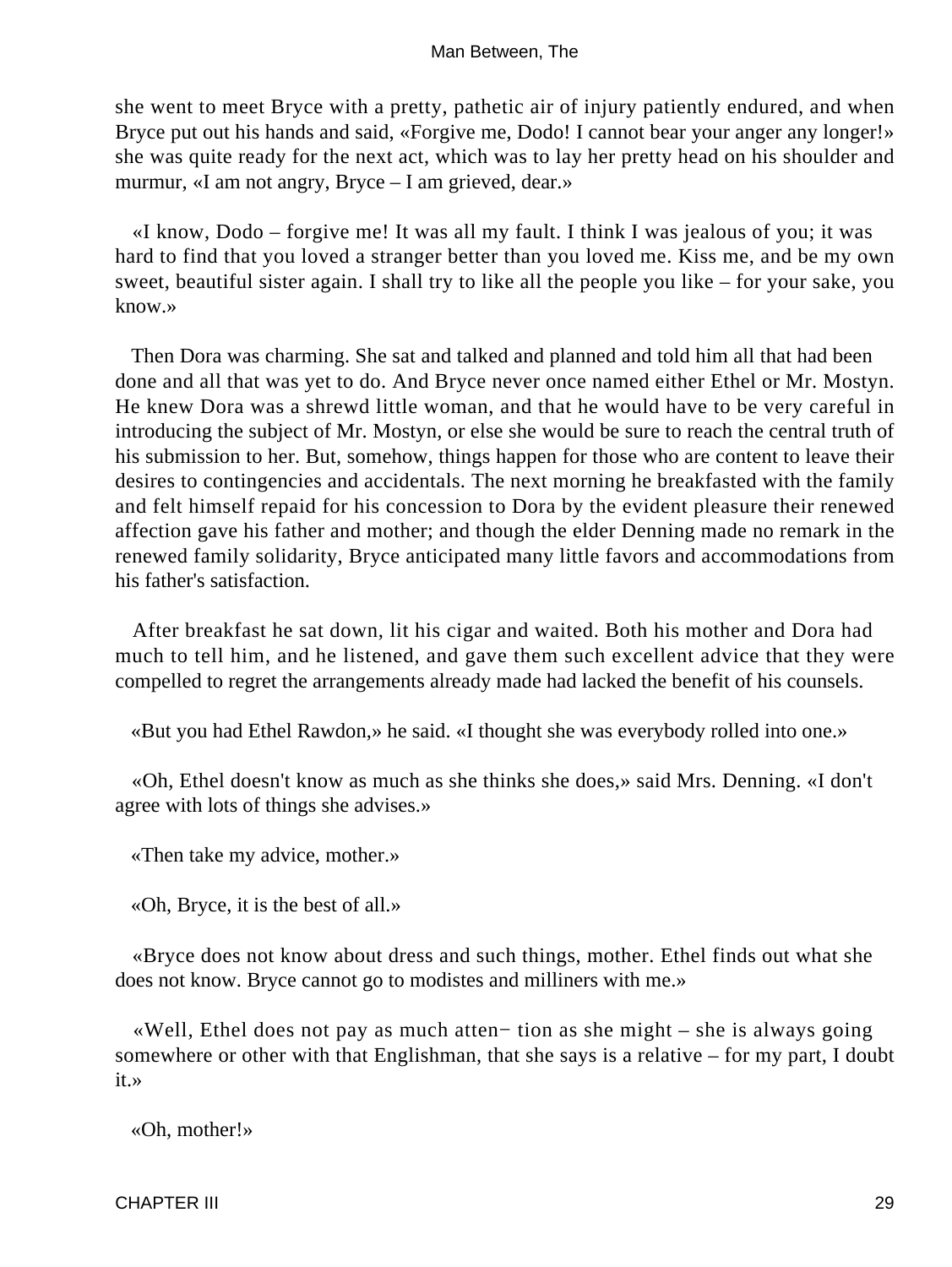«Girls will say anything, Dora, to hide a love affair. Why does she never bring him here to call?»

 «Because I asked her not. I do not want to make new friends, especially English ones, now. I am so busy all day, and of course my evenings belong to Basil.»

 «Yes, and there is no one to talk to me. Ethel and the Englishman would pass an hour or two very nicely, and your father is very fond of foreigners. I think you ought to ask Ethel to introduce him to us; then we could have a little dinner for him and invite him to our opera box – don't you agree with me, Bryce?»

 «If Dora does. Of course, at this time, Dora's wishes and engagements are the most important. I have seen the young man at the club with Shaw McLaren and about town with Judge Rawdon and others. He seems a nice little fellow. Jack Lacy wanted to introduce me to him yesterday, but I told him I could live without the honor. Of course, if Dora feels like having him here that is a very dif− ferent matter. He is certainly distinguished looking, and would give an air to the wedding.»

«Is he handsome, Bryce?»

 «Yes – and no. Women would rave about him; men would think him finical and dandified. He looks as if he were the happiest fellow in the world – in fact, he looked to me so provokingly happy that I disliked him; but now that Dodo is my little sister again, I can be happy enough to envy no one.»

 Then Dora slipped her hand into her brother's hand, and Bryce knew that he might take his way to his little office in William Street, the advent of Mr. Mostyn into his life being now as certain as anything in this questionable, fluctuating world could be. As he was sauntering down the avenue he met Ethel and he turned and walked back with her to the Denning house. He was so good−natured and so good−humored that Ethel could not avoid an inquisitive look at the usually glum young man, and he caught it with a laugh and said, «I suppose you wonder what is the matter with me, Miss Rawdon?»

 «You look more than usually happy. If I suppose you have found a wife or a fortune, shall I be wrong?»

 «You come near the truth; I have found a sister. Do you know I am very fond of Dora and we have made up our quarrel?»

 Then Ethel looked at him again. She did not believe him. She was sure that Dora was not the only evoker of the unbounded satisfaction in Bryce Denning's face and manner. But she let the reason pass; she had no likely arguments to use against it. And that day Mrs. Denning, with a slight air of injury, opened the subject of Mr. Mostyn's introduction to them.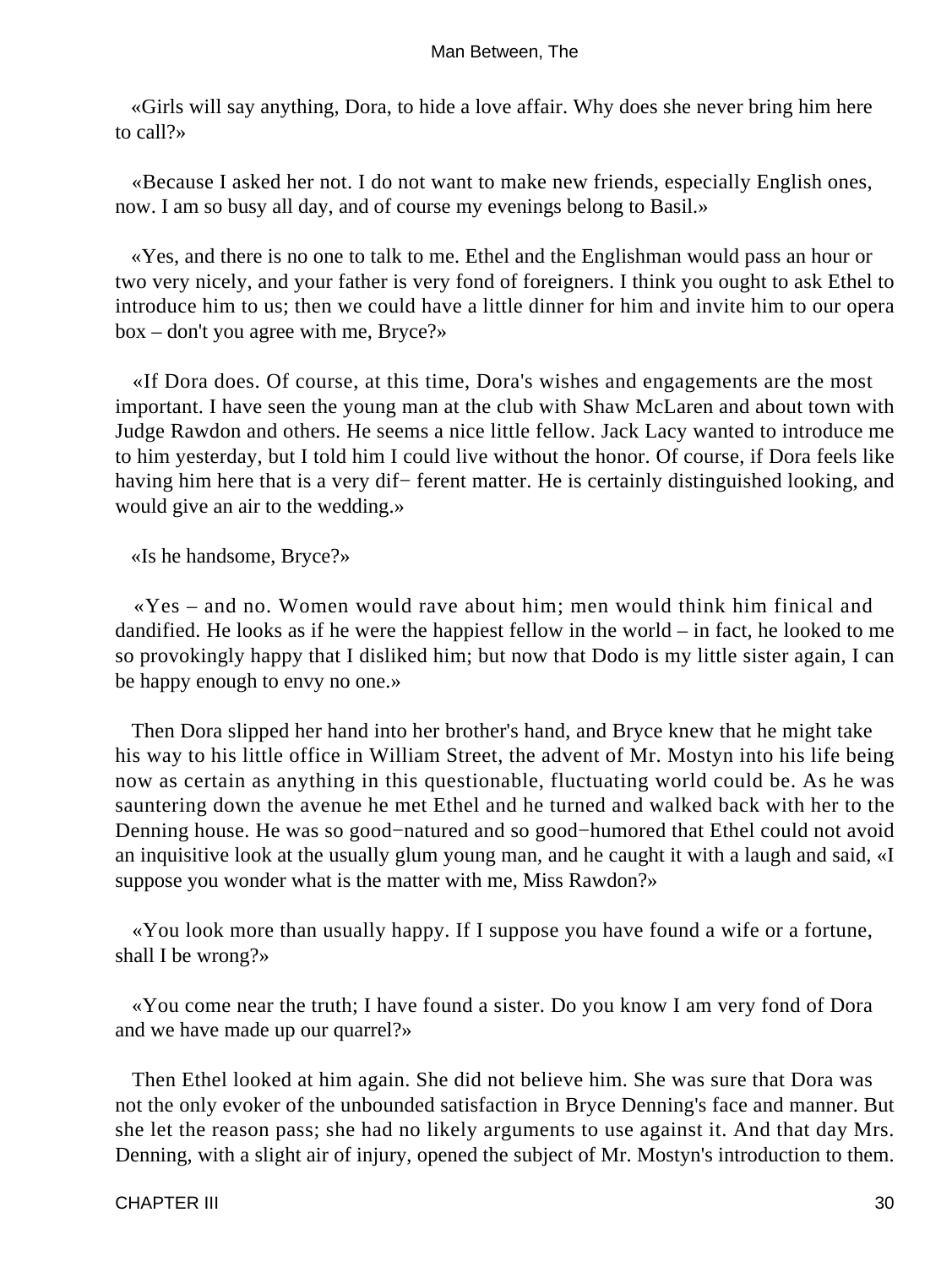She thought Ethel had hardly treated the Dennings fairly. Everyone was wondering they had not met him. Of course, she knew they were not aristocrats and she supposed Ethel was ashamed of them, but, for her part, she thought they were as good as most people, and if it came to money, they could put down dollar for dollar with any multi−millionaire in America, or England either, for that matter.

 When the reproach took this tone there seemed to be only one thing for Ethel to say or to do; but that one thing was exactly what she did not say or do. She took up Mrs. Denning's reproach and complained that «her relative and friend had been purposely and definitely ignored. Dora had told her plainly she did not wish to make Mr. Mostyn's acquaintance; and, in accord with this feeling, no one in the Denning family had called on Mr. Mostyn, or shown him the least courtesy. She thought the whole Rawdon family had the best of reasons for feeling hurt at the neglect.»

 This view of the case had not entered Mrs. Denning's mind. She was quickly sorry and apologetic for Dora's selfishness and her own thoughtlessness, and Ethel was not difficult to pacify. There was then no duty so imperative as the arrangement of a little dinner for Mr. Mostyn. «We will make it quite a family affair,» said Mrs. Denning, «then we can go to the opera afterwards. Shall I call on Mr. Mostyn at the Holland House?» she asked anxiously.

 «I will ask Bryce to call,» said Dora. «Bryce will do anything to please me now, mother.»

 In this way, Bryce Denning's desires were all arranged for him, and that evening Dora made her request. Bryce heard it with a pronounced pout of his lips, but finally told Dora she was «irresistible,» and as his time for pleasing her was nearly out, he would even call on the Englishman at her request.

 «Mind!» he added, «I think he is as proud as Lucifer, and I may get nothing for my civility but the excuse of a previous engagement.»

 But Bryce Denning expected much more than this, and he got all that he expected. The young men had a common ground to meet on, and they quickly became as intimate as ever Frederick Mostyn permitted himself to be with a stranger. Bryce could hardly help catching enthusiasm from Mostyn on the subject of New York, and he was able to show his new acquaintance phases of life in the marvelous city which were of the greatest interest to the inquisitive Yorkshire squire – Chinese theaters and opium dives; German, Italian, Spanish, Jewish, French cities sheltering themselves within the great arms of the great American city; queer restaurants, where he could eat of the national dishes of every civilized country under the sun; places of amusement, legal and illegal, and the vast under side of the evident life – all the uncared for toiling of the thousands who work through the midnight hours. In these excursions the young men became in a way familiar, though neither of them ever told the other the real feelings of their hearts or the real aim of their lives.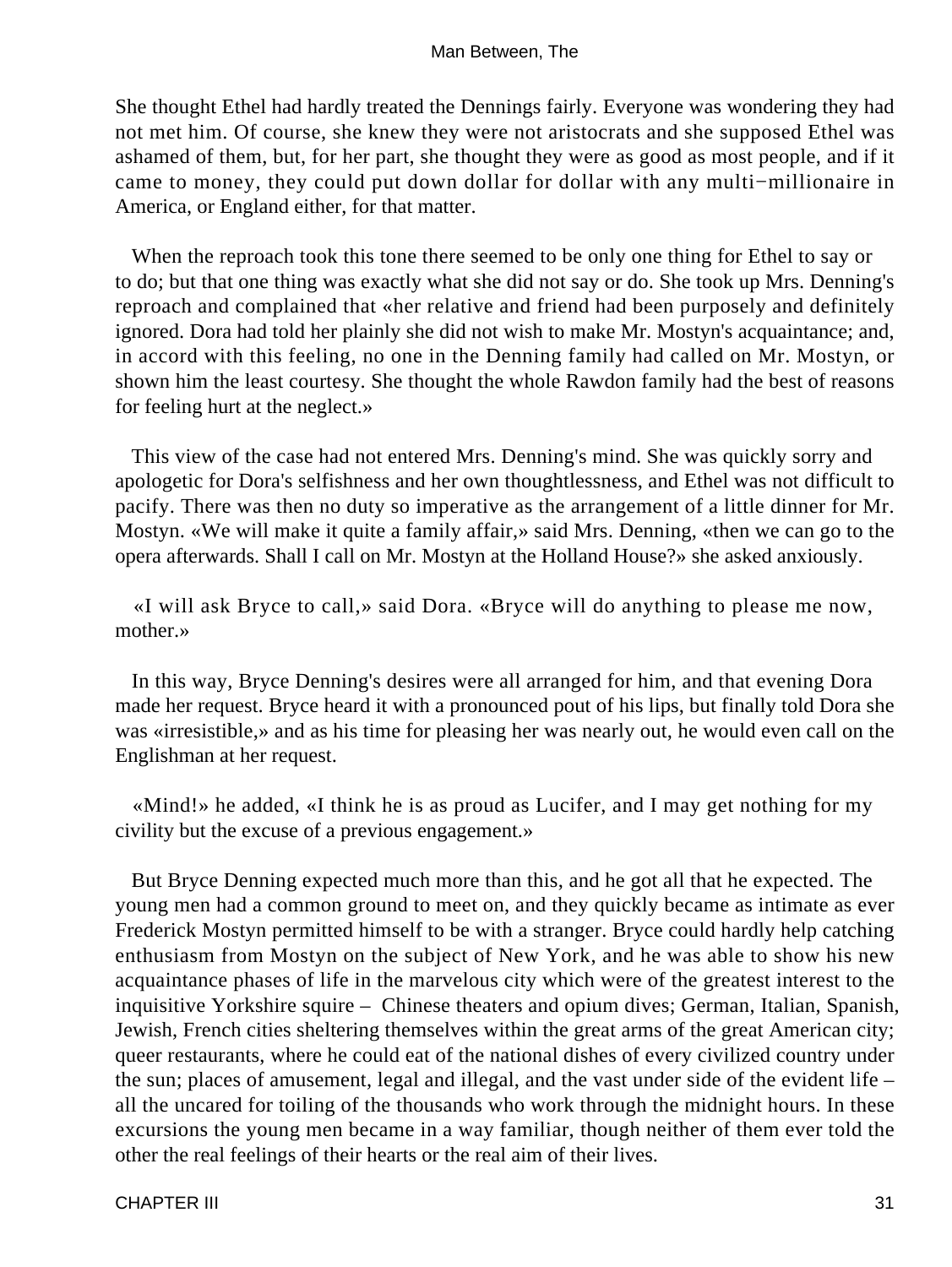The proposed dinner took place ten days after its suggestion. There was nothing remarkable in the function itself; all millionaires have the same delicacies and the same wines, and serve these things with precisely the same ceremonies. And, as a general thing, the company follow rigidly ordained laws of conversation. Stories about public people, remarks about the weather and the opera, are in order; but original ideas or decided opinions are unpardonable social errors. Yet even these commonplace events may contain some element that shall unexpectedly cut a life in two, and so change its aims and desires as to virtually create a new character. It was Frederick Mostyn who in this instance underwent this great personal change; a change totally unexpected and for which he was absolutely unprepared. For the people gathered in Mrs. Denning's drawing−room were mostly known to him, and the exceptions did not appear to possess any remarkable traits, except Basil Stanhope, who stood thoughtfully at a window, his pale, lofty beauty wearing an air of expectation. Mostyn decided that he was naturally impatient for the presence of his fiancee, whose delayed entrance he perceived was also annoying Ethel. Then there was a slight movement, a sudden silence, and Mostyn saw Stanhope's face flush and turn magically radiant. Mechanically he followed his movement and the next moment his eyes met Fate, and Love slipped in between. Dora was there, a fairy−like vision in pale amber draperies, softened with silk lace. Diamonds were in her wonderfully waved hair and round her fair white neck. They clasped her belt and adorned the instep of her little amber silk slippers. She held a yellow rose in her hand, and yellow rosebuds lay among the lace at her bosom, and Mostyn, stupefied by her undreamed−of loveliness, saw golden emanations from the clear pallor of her face. He felt for a moment or two as if he should certainly faint; only by a miracle of stubborn will did he drag his consciousness from that golden−tinted, sparkling haze of beauty which had smitten him like an enchantment. Then the girl was looking at him with her soft, dark, gazelle eyes; she was even speaking to him, but what she said, or what reply he made, he could never by any means remember. Miss Bayard was to be his companion, and with some effort and a few indistinct words he gave her his arm. She asked if he was ill, and when a shake of the head answered the query, she covered the few minutes of his disconcertion with her conversation. He looked at her gratefully and gathered his personality together. For Love had come to him like a two− edged sword, dividing the flesh and the spirit, and he longed to cry aloud and relieve the sweet torture of the possession.

 Reaction, however, came quickly, and with it a wonderful access of all his powers. The sweet, strong wine of Love went to his brain like celestial nectar. All the witty, amusing things he had ever heard came trooping into his memory, and the dinner was long delayed by his fine humor, his pleasant anecdotes, and the laughing thoughts which others caught up and illustrated in their own way.

 It was a feast full of good things, but its spirit was not able to bear transition. The company scattered quickly when it was over to the opera or theater or to the rest of a quiet evening at home, for at the end enthusiasm of any kind has a chilling effect on the feelings. None of the party understood this result, and yet all were, in their way, affected by the sudden fall of mental temperature. Mr. Denning went to his library and took out his private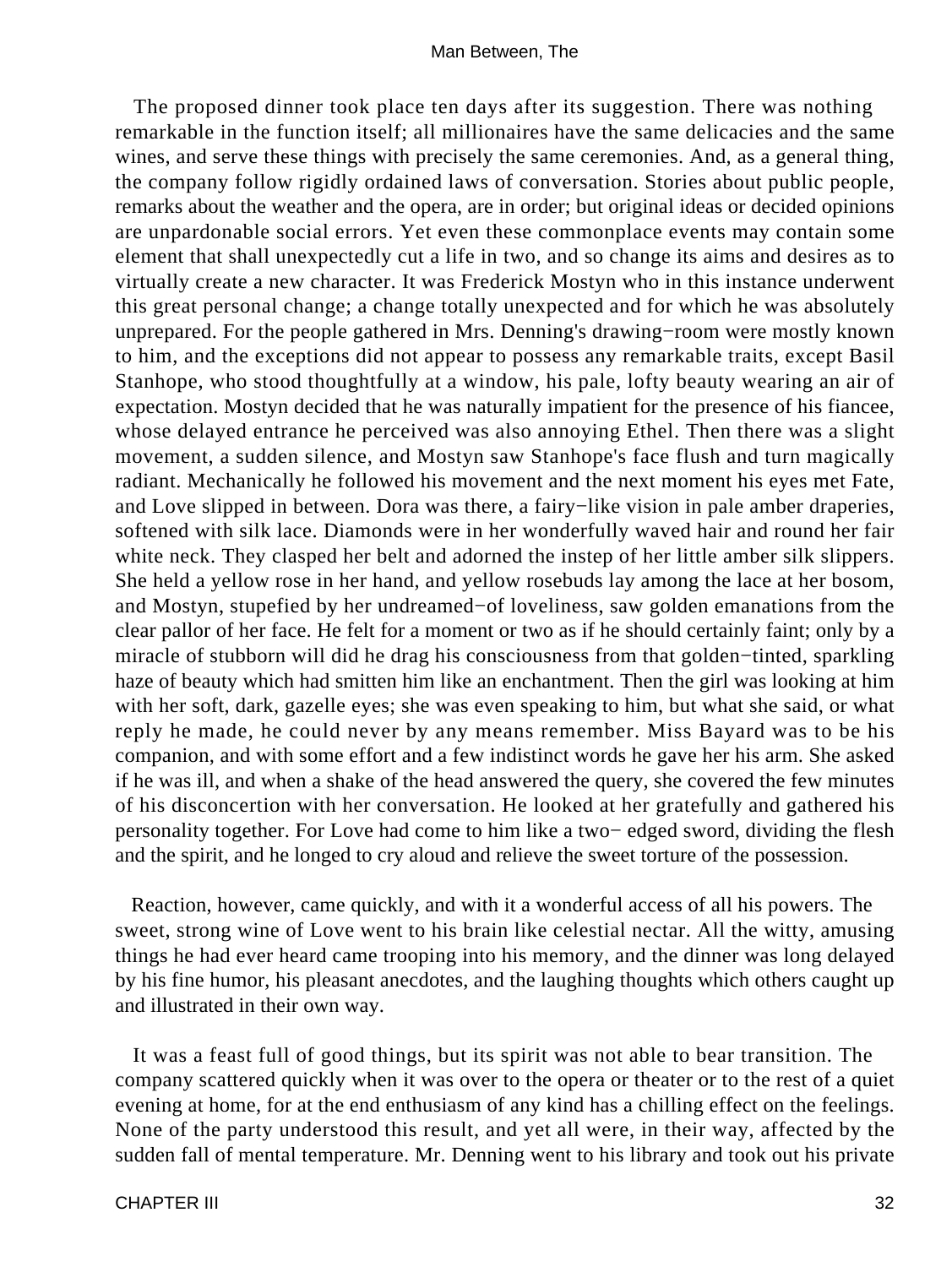ledger, a penitential sort of reading which he relished after moods of any kind of enjoyment. Mrs. Denning selected Ethel Rawdon for her text of disillusion. She «thought Ethel had been a little jealous of Dora's dress,» and Dora said, «It was one of her surprises, and Ethel thought she ought to know everything.» «You are too obedient to Ethel,» continued Mrs. Denning and Dora looked with a charming demureness at her lover, and said, «She had to be obedient to some one wiser than herself,» and so slipped her hand into Basil's hand. And he understood the promise, and with a look of passionate affection raised the little jeweled pledge and kissed it.

 Perhaps no one was more affected by this chill, critical after−hour than Miss Bayard and Ethel. Mostyn accompanied them home, but he was depressed, and his courtesy had the air of an obligation. He said he had a sudden headache, and was not sorry when the ladies bid him «good night» on the threshold. Indeed, he felt that he must have refused any invitation to lengthen out the hours with them or anybody. He wanted one thing, and he wanted that with all his soul – solitude, that he might fill it with images of Dora, and with passionate promises that either by fair means or by foul, by right or by wrong, he would win the bewitching woman for his wife.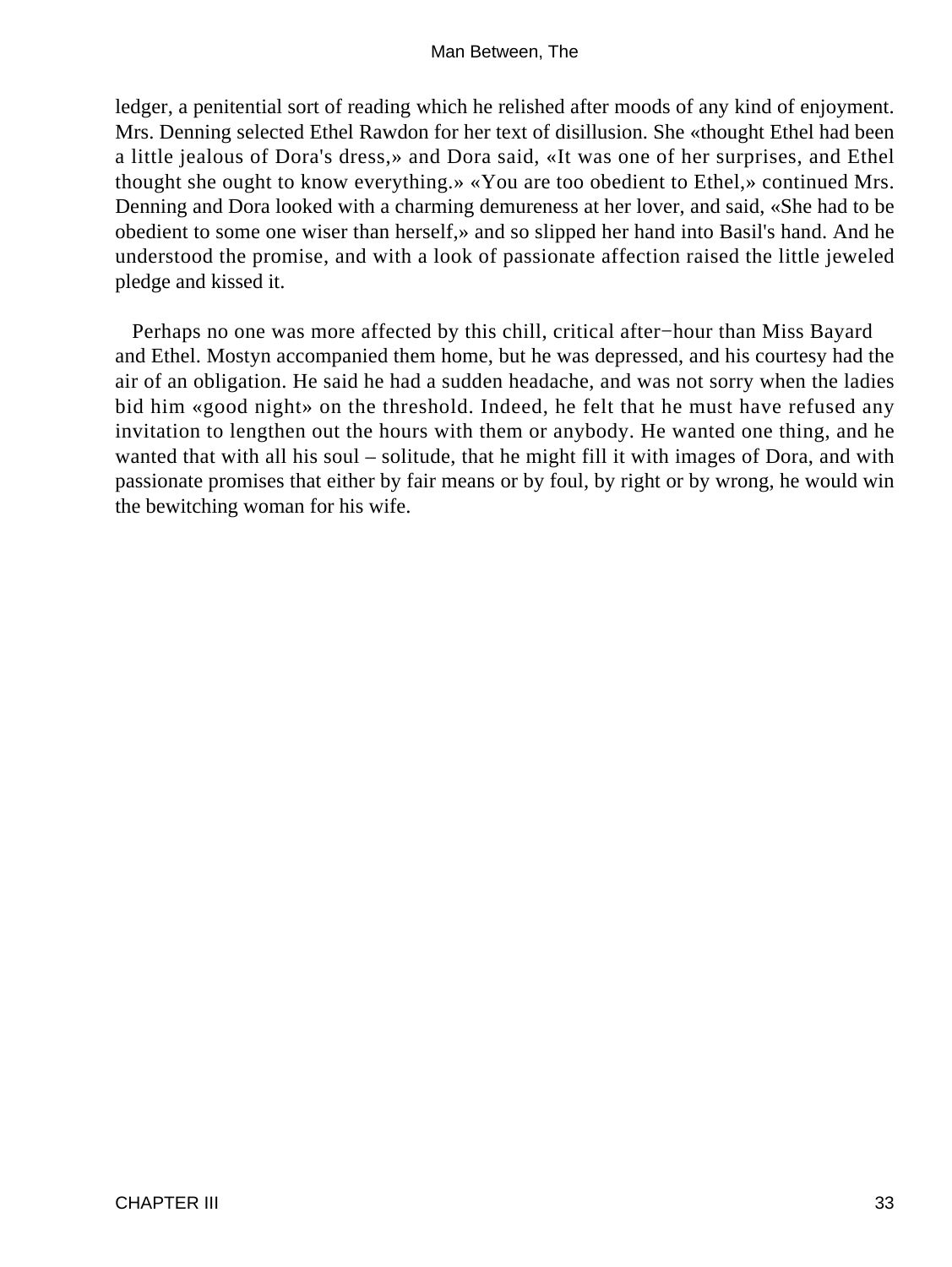### **[CHAPTER IV](#page-152-0)**

*«W*HAT do you think of the evening, Aunt Ruth?» Ethel was in her aunt's room, comfortably wrapped in a pink kimono, when she asked this question.

«What do you think of it, Ethel?»

«I am not sure.»

«The dinner was well served.»

«Yes. Who was the little dark man you talked with, aunt?»

 «He was a Mr. Marriot, a banker, and a friend of Bryce Denning's. He is a fresh addition to society, I think. He had the word `gold' always on his lips; and he believes in it as good men believe in God. The general conversation annoyed him; he could not understand men being entertained by it.»

«They were, though, for once Jamie Sayer forgot to talk about his pictures.»

«Is that the name of your escort?»

«Yes.»

«And is he an artist?»

 «A second−rate one. He is painting Dora's picture, and is a great favorite of Mrs. Denning's.»

 «A strange, wild−looking man. When I saw him first he was lying, dislocated, over his ottoman rather than sitting on it.»

 «Oh, that is a part of his affectations. He is really a childish, self−conscious creature, with a very decided dash of vulgarity. He only tries to look strange and wild, and he would be delighted if he knew you had thought him so.»

 «I was glad to see Claudine Jeffrys. How slim and graceful she is! And, pray, who is that Miss Ullman?»

«A very rich woman. She has Bryce under consideration. Many other men have been in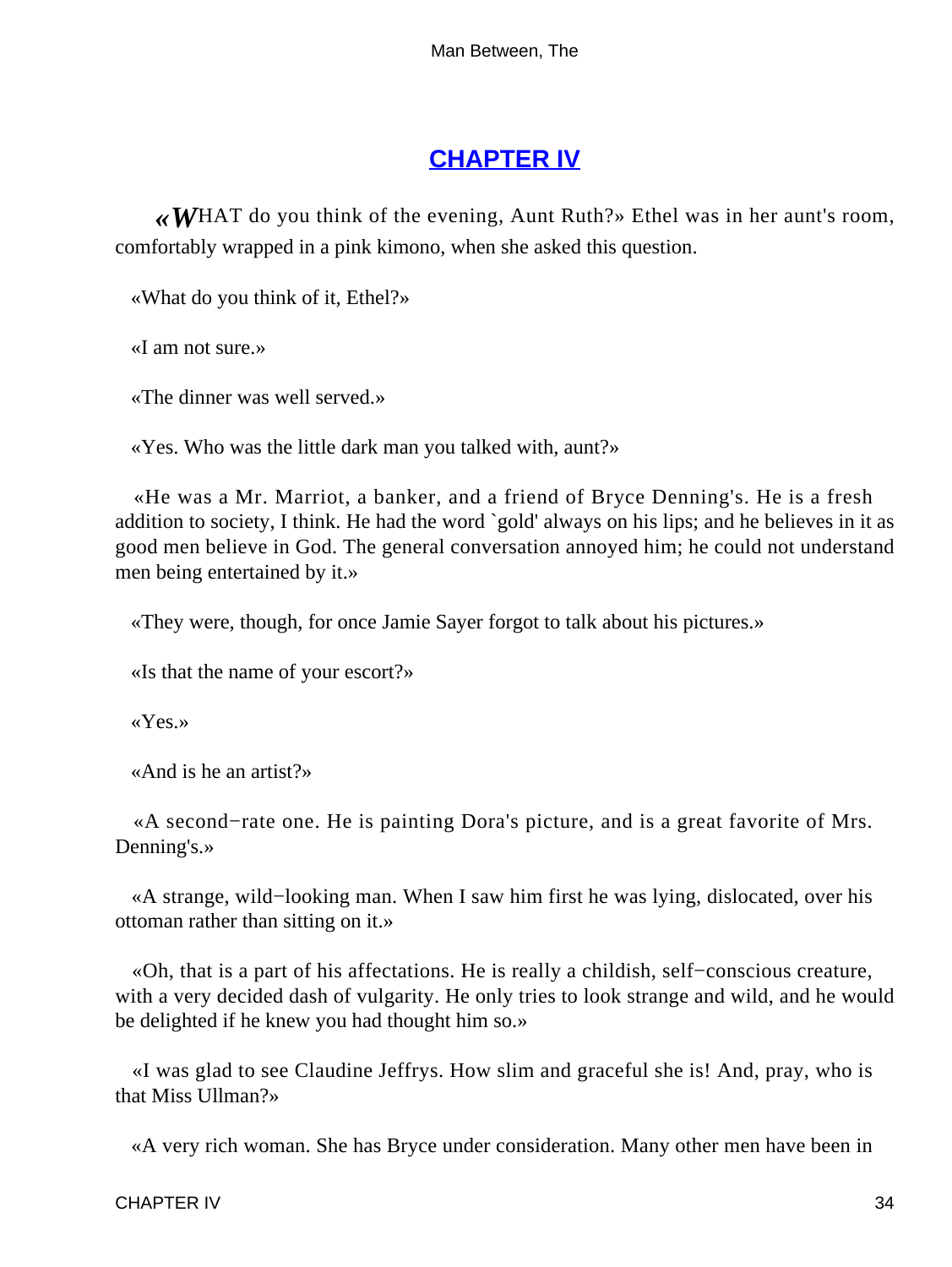the same position, for she is sure they all want her money and not her. Perhaps she is right. I saw you talking to her, aunt.»

 «For a short time. I did not enjoy her company. She is so mercilessly realistic, she takes all the color out of life. Everything about her, even her speech, is sharp−lined as the edge of a knife. She could make Bryce's life very miserable.»

 «Perhaps it might turn out the other way. Bryce Denning has capacities in the same line. How far apart, how far above every man there, stood Basil Stanhope!»

 «He is strikingly handsome and graceful, and I am sure that his luminous serenity does not arise from apathy. I should say he was a man of very strong and tender feelings.»

 «And he gives all the strength and tenderness of his feelings to Dora. Men are strange creatures.»

«Who directed Dora's dress this evening?»

«Herself or her maid. I had nothing to do with it. The effect was stunning.»

«Fred thought so. In fact, Fred Hostyn  $- \rightarrow \infty$ 

«Fell in love with her.»

 «Exactly. `Fell,' that is the word – fell prostrate. Usually the lover of to−day walks very timidly and carefully into the condition, step by step, and calculating every step before he takes it. Fred plunged headlong into the whirling vortex. I am very sorry. It is a catastrophe.»

 «I never witnessed the accident before. I have heard of men getting wounds and falls, and developing new faculties in consequence, but we saw the phenomenon take place this evening.»

 «Love, if it be love, is known in a moment. man who never saw the sun before would know it was the sun. In Fred's case it was an instantaneous, impetuous passion, flaming up at the sight of such unexpected beauty – a passion that will probably fade as rapidly as it rose.»

 «Fred is not that kind of a man, aunt. He does not like every one and everything, but whoever or whatever he does like becomes a lasting part of his life. Even the old chairs and tables at Mostyn are held as sacred objects by him, though I have no doubt an American girl would trundle them off to the garret. It is the same with the people. He actually regards the Rawdons as belonging in some way to the Mostyns; and I do not believe he has ever been in love before.»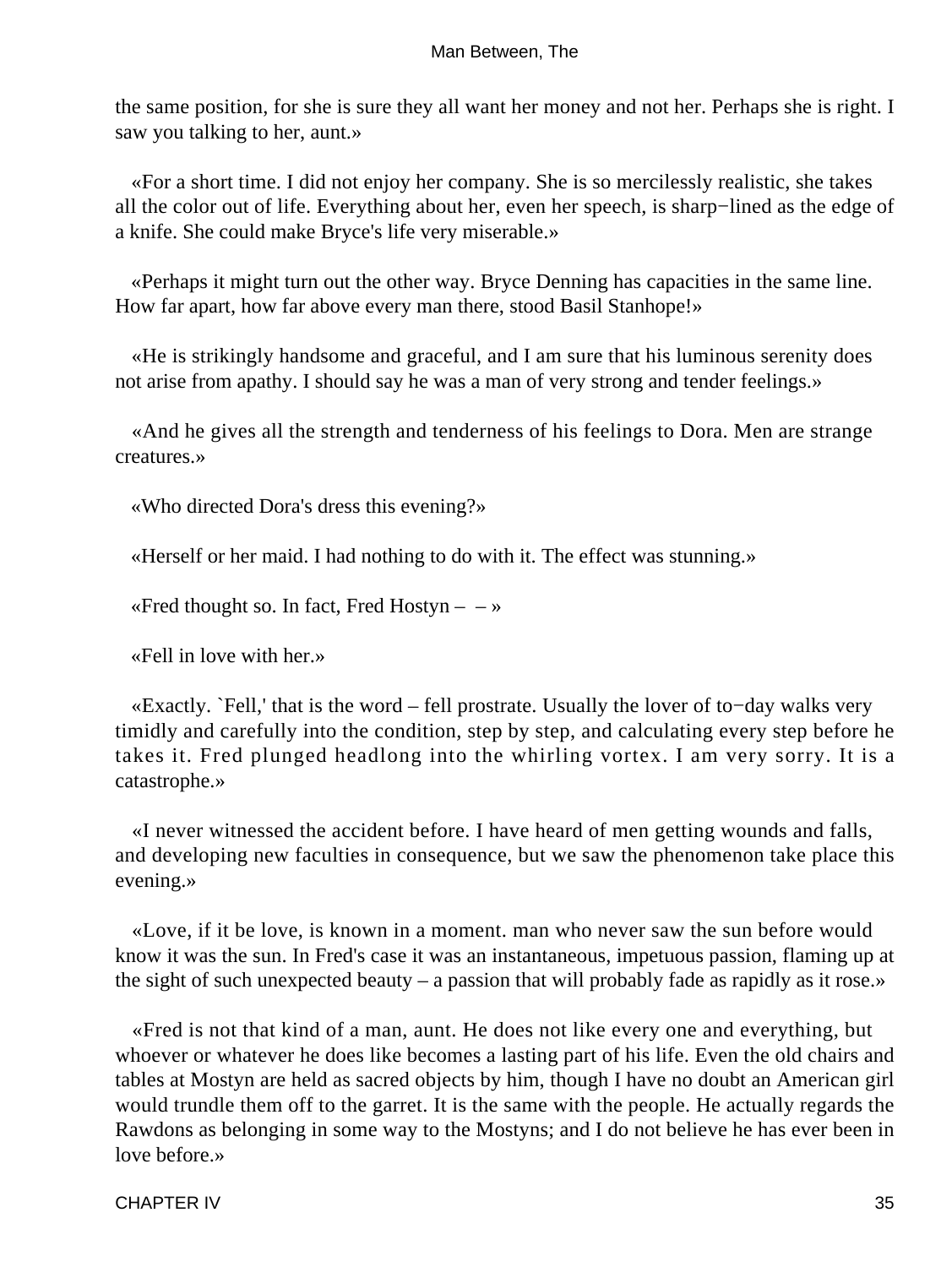«Nonsense!»

 «He was so surprised by the attack. If it had been the tenth or twentieth time he would have taken it more philosophically; besides, if he had ever loved any woman, he would have gone on loving her, and we should have known all about her perfections by this time.»

«Dora is nearly a married woman, and Mostyn knows it.»

 «Nearly may make all the difference. When Dora is married he will be compelled to accept the inevitable and make the best of it.»

 «When Dora is married he will idealize her, and assure himself that her marriage is the tragedy of both their lives.»

 «Dora will give him no reason to suppose such a thing. I am sure she will not. She is too much in love with Mr. Stanhope to notice any other lover.»

 «You are mistaken, Ethel. Swiftly as Fred was vanquished she noticed it, and many times – once even while leaning on Mr. Stanhope's arm – she turned the arrow in the heart wound with sweet little glances and smiles, and pretty appeals to the blind adoration of her new lover. It was, to me, a humiliating spectacle. How could she do it?»

 «I am sure Dora meant no wrong. It is so natural for a lovely girl to show off a little. She will marry and forget Fred Mostyn lives.»

«And Fred will forget?»

«Fred will not forget.»

«Then I shall be very sorry for your father and grandmother.»

«What have they to do with Fred marrying?»

 «A great deal. Fred has been so familiar and homely the last two or three weeks, that they have come to look upon him as a future member of the family. It has been `Cousin Ethel' and `Aunt Ruth' and even `grandmother' and `Cousin Fred,' and no objections have been made to the use of such personal terms. I think your father hopes for a closer tie between you and Fred Mostyn than cousinship.»

 «Whatever might have been is over. Do you imagine I could consent to be the secondary deity, to come after Dora – Dora of all the girls I have ever known? The idea is an insult to my heart and my intelligence. Nothing on earth could make me submit to such an indignity.»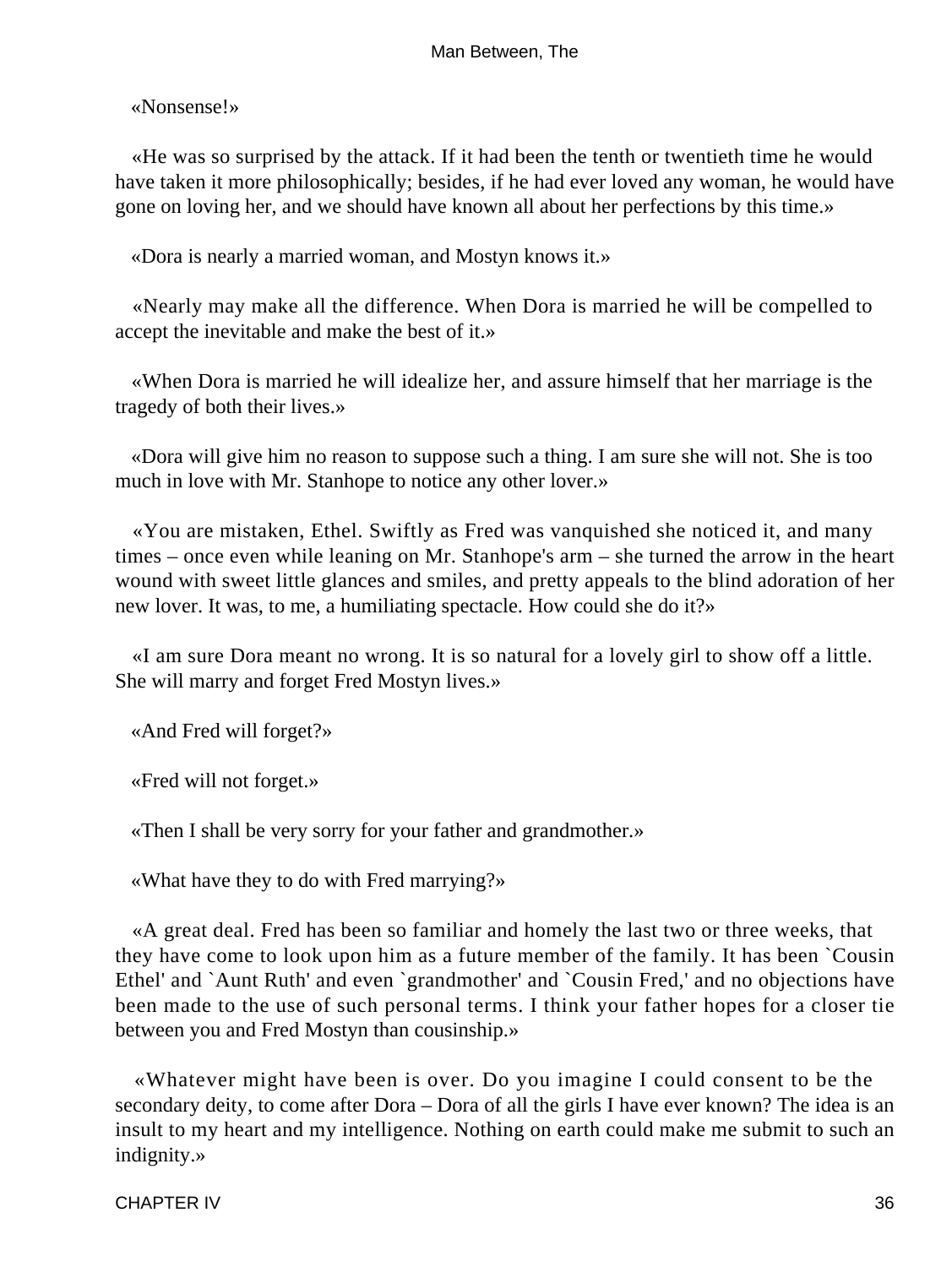«I do not suppose, Ethel, that any wife is the first object of her husband's love.»

 «At least they tell her she is so, swear it an inch deep; and no woman is fool enough to look beyond that oath, but when she is sure that she is a second best! AH! That is not a position I will ever take in any man's heart knowingly.»

«Of course, Fred Mostyn will have to marry.»

 «Of course, he will make a duty of the event. The line of Mostyns must be continued. England might go to ruin if the Mostyns perished off the English earth; but, Aunt Ruth, I count myself worthy of a better fate than to become a mere branch in the genealogical tree of the Mostyns. And that is all Fred Mostyn's wife will ever be to him, unless he marries Dora.»

«But that very supposition implies tragedy, and it is most unlikely.»

 «Yes, for Dora is a good little thing. She has never been familiar with vice. She has even a horror of poor women divorced from impossible husbands. She believes her marriage will be watched by the angels, and recorded in heaven. Basil has instructed her to regard marriage as a holy sacrament, and I am sure he does the same.»

 «Then why should we forecast evil to their names? As for Cousin Fred, I dare say he is comfortably asleep.»

 «I am sure he is not. I believe he is smoking and calling himself names for not having come to New York last May, when father first invited him. Had he done so things might have been different.»

 «Yes, they might. When Good Fortune calls, and the called `will not when they may,' then, `when they will' Good Fortune has become Misfortune. Welcome a pleasure or a gain at once, or don't answer it at all. It was on this rock, Ethel, the bark that carried my love went to pieces. I know; yes, I know!»

«My dear aunt!»

 «It is all right now, dear; but things might have been that are not. As to Dora, I think she may be trusted with Basil Stanhope. He is one of the best and handsomest men I ever saw, and he has now rights in Dora's love no one can tamper with. Mostyn is an honorable man.»

"All right, but –

 "Love will venture in, Where he daurna well be seen; O Love will venture in, Where Wisdom once has been –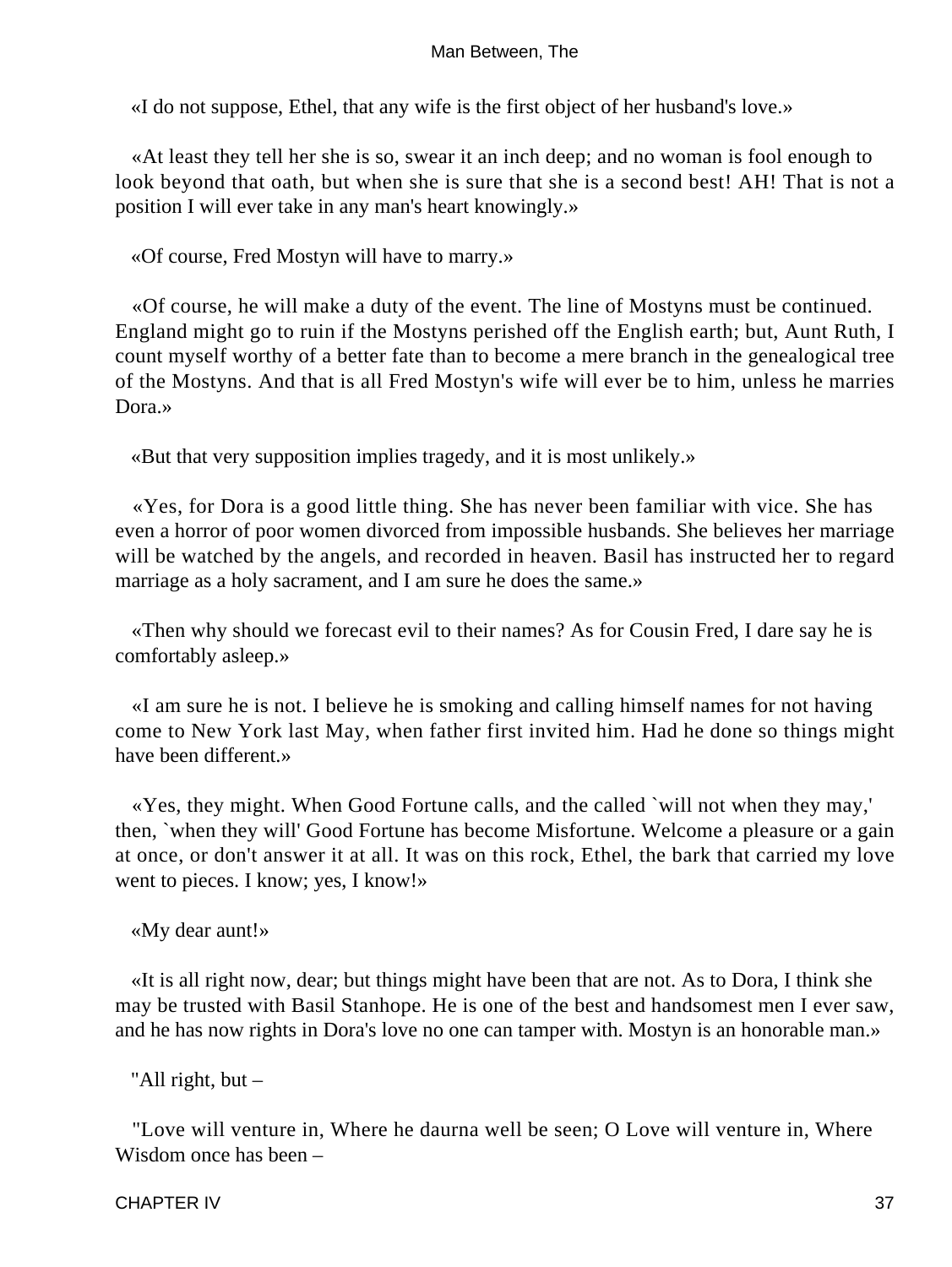and then, aunt, what then?"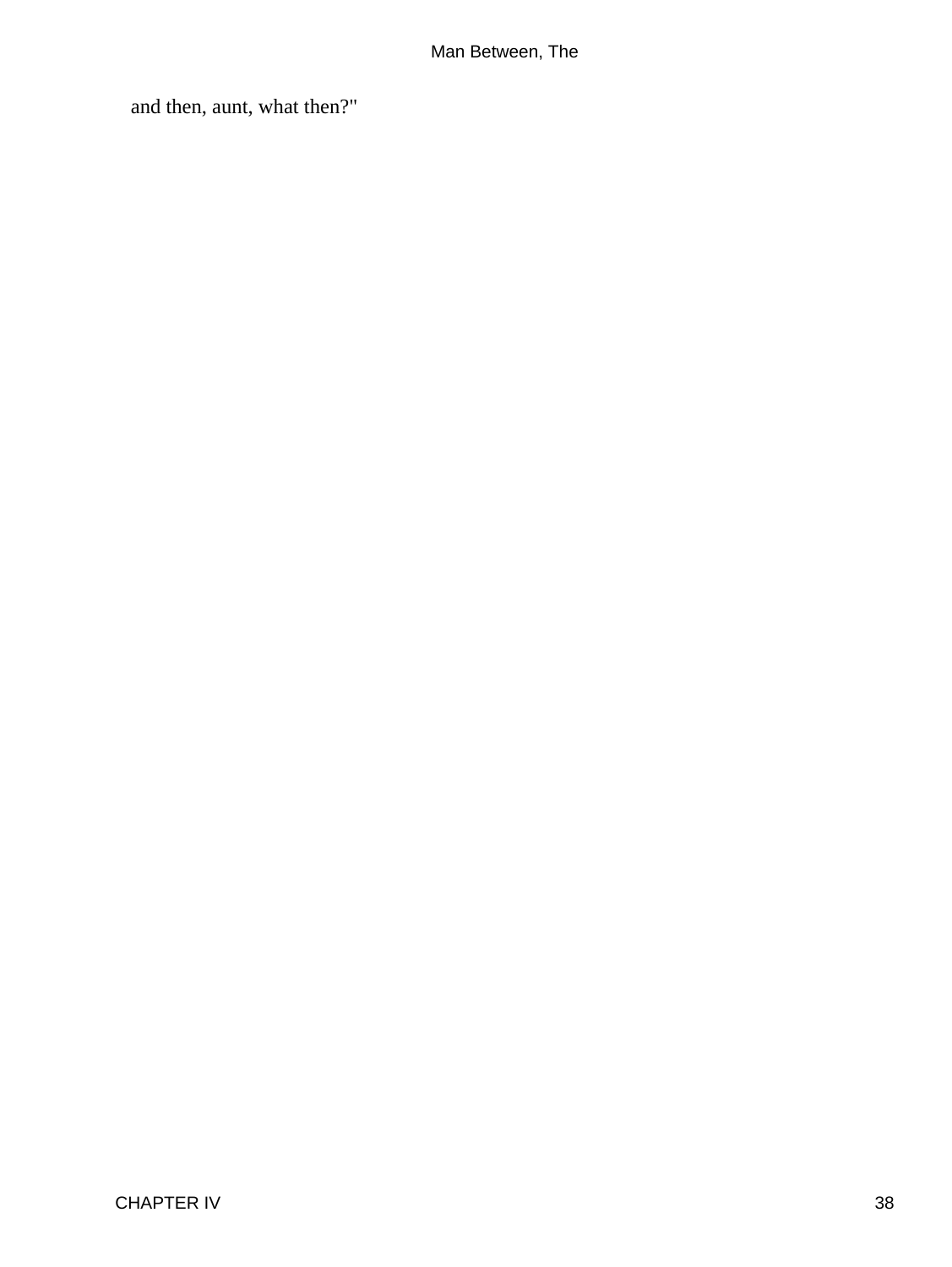# **[PART Second − Playing With FIRE](#page-152-0)**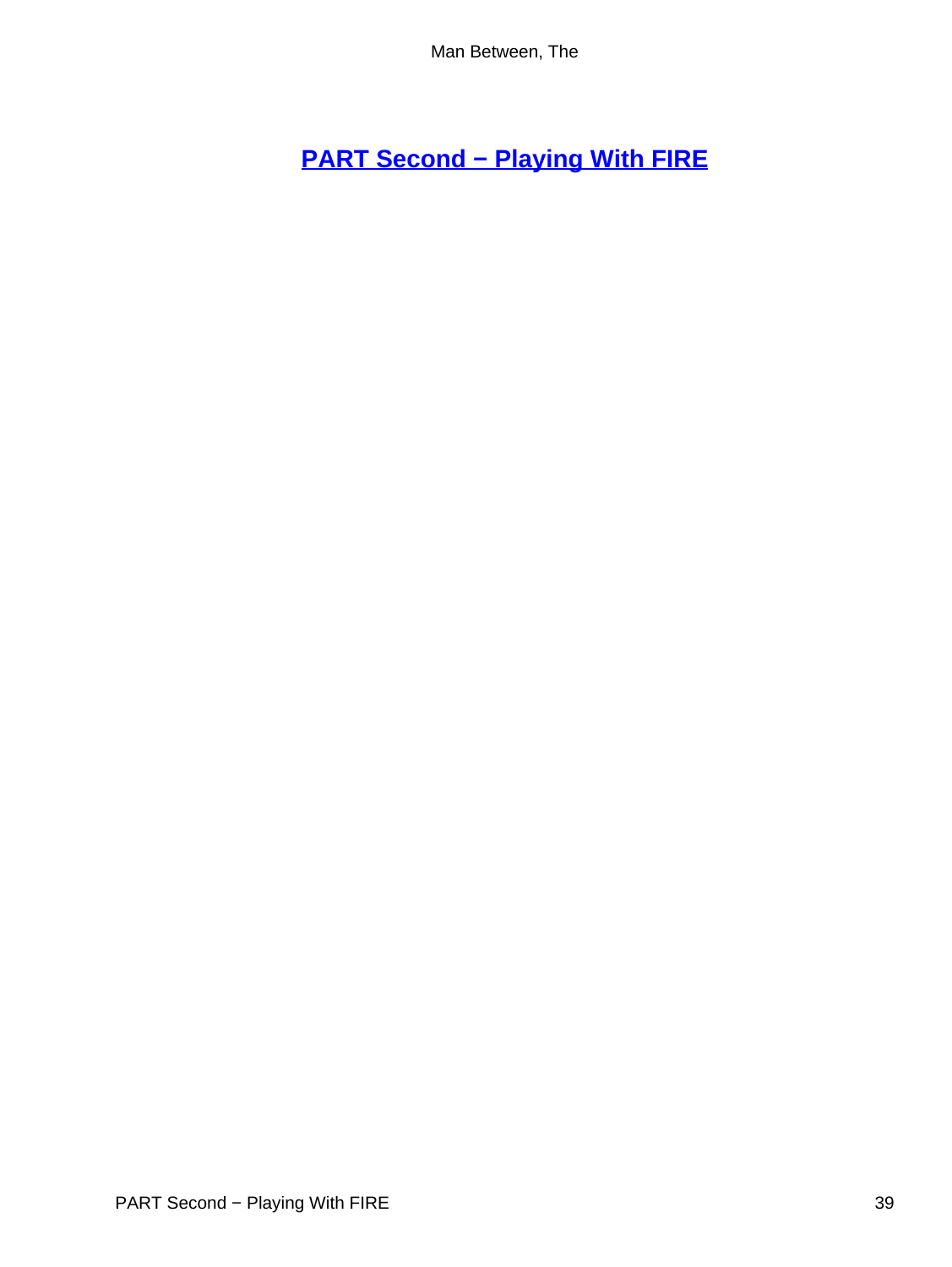## **[CHAPTER V](#page-152-0)**

**THE next day after lunch Ethel said she was going to walk down to Gramercy Park and** spend an hour or two with her grandmother, and «Will you send the carriage for me at five o'clock?» she asked.

 «Your father has ordered the carriage to be at the Holland House at five o'clock. It can call for you first, and then go to the Holland House. But do not keep your father waiting. If he is not at the entrance give your card to the outside porter; he will have it sent up to Fred's apartments.»

«Then father is calling on Fred? What for? Is he sick?»

«Oh, no, business of some kind. I hope you will have a pleasant walk.»

«There is no doubt of it.»

 Indeed, she was radiant with its exhilaration when she reached Gramercy Park. As she ran up the steps of the big, old−fashioned house she saw Madam at the window picking up some dropped stitches in her knitting. Madam saw her at the same moment, and the old face and the young face both alike kindled with love, as well as with happy anticipation of coveted intercourse.

«I am so glad to see you, darling Granny. I could not wait until to−morrow.»

 «And why should you, child? I have been watching for you all morning. I want to hear about the Denning dinner. I suppose you went?»

 «Yes, we went; we had to. Dinners in strange houses are a common calamity; I can't expect to be spared what everyone has to endure.»

 «Don't be affected, Ethel. You like going out to dinner. Of course, you do! It is only natural, considering.»

 «I don't, Granny. I like dances and theaters and operas, but I don't like dinners. However, the Denning dinner was a grand exception. It gave me and the others a sensation.»

«I expected that.»

«It was beautifully ordered. Major−domo Parkinson saw to that. If he had arranged it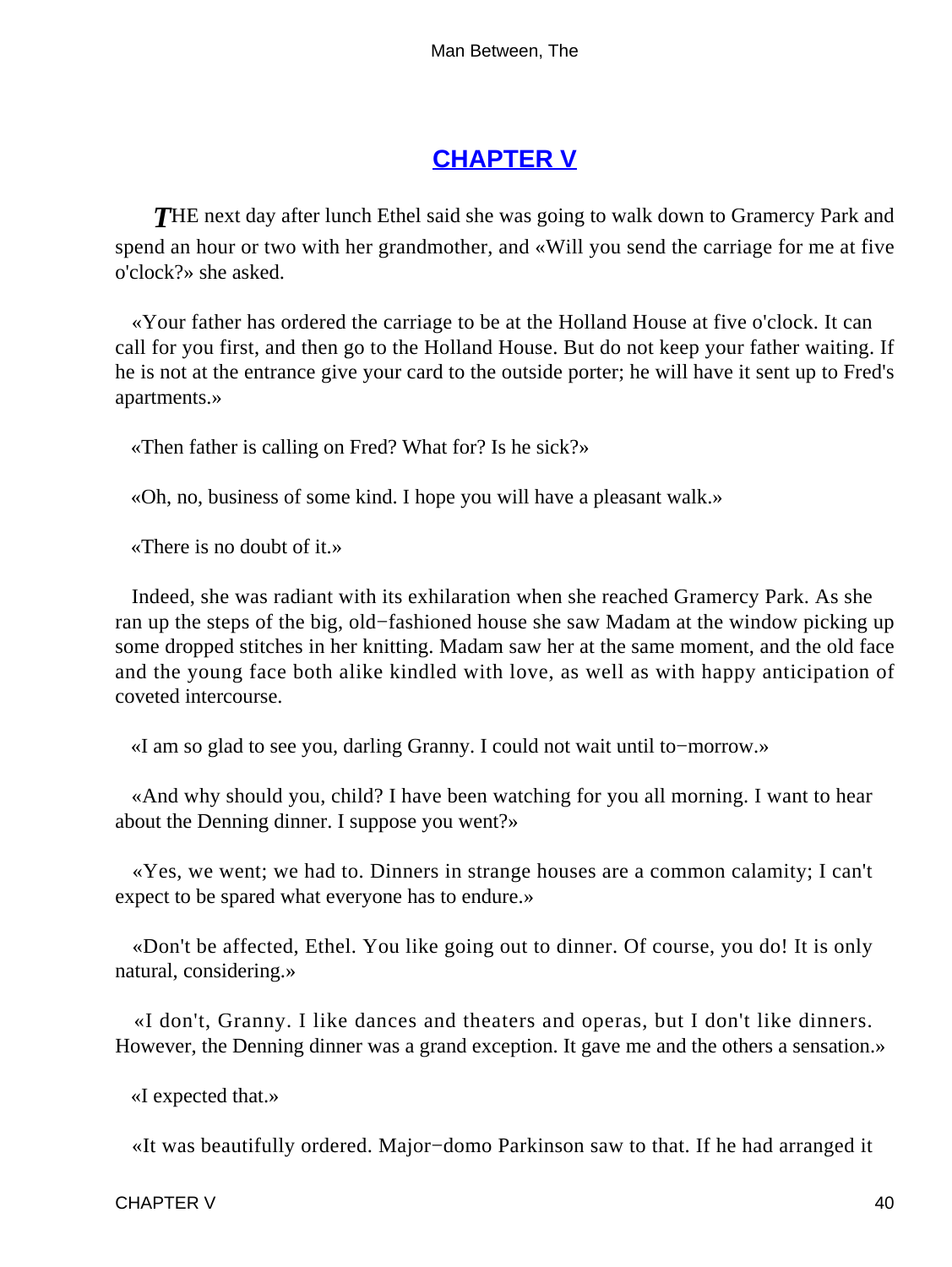for his late employer, the Duke of Richmond, it could not have been finer. There was not a break anywhere.»

«How many were present?»

«Just a dozen.»

«Mr. Denning and Bryce, of course. Who were the others?»

 «Mr. Stanhope, of course. Granny, he wore his clerical dress. It made him look so remarkable.»

 «He did right. A clergyman ought to look different from other men. I do not believe Basil Stanhope, having assumed the dress of a servant of God, would put it off one hour for any social exigency. Why should he? It is a grander attire than any military or naval uniform, and no court dress is comparable, for it is the court dress of the King of kings.»

 «All right, dear Granny; you always make things clear to me, yet I meet lots of clergymen in evening dress.»

 «Then they ought not to be clergymen. They ought not to wear coats in which they can hold any kind of opinions. Who was your companion?»

«Jamie Sayer.»

«I never heard of the man.»

 «He is an artist, and is painting Dora's likeness. He is getting on now, but in the past, like all artists, he has suffered a deal.»

 «God's will be done. Let them suffer. It is good for genius to suffer. Is he in love with you?»

 «Gracious, Granny! His head is so full of pictures that no woman could find room there, and if one did, the next new picture would crowd her out.»

«End that story, it is long enough.»

«Do you know Miss Ullman?»

«I have heard of her. Who has not?»

«She has Bryce Denning on trial now. If he marries her I shall pity him.»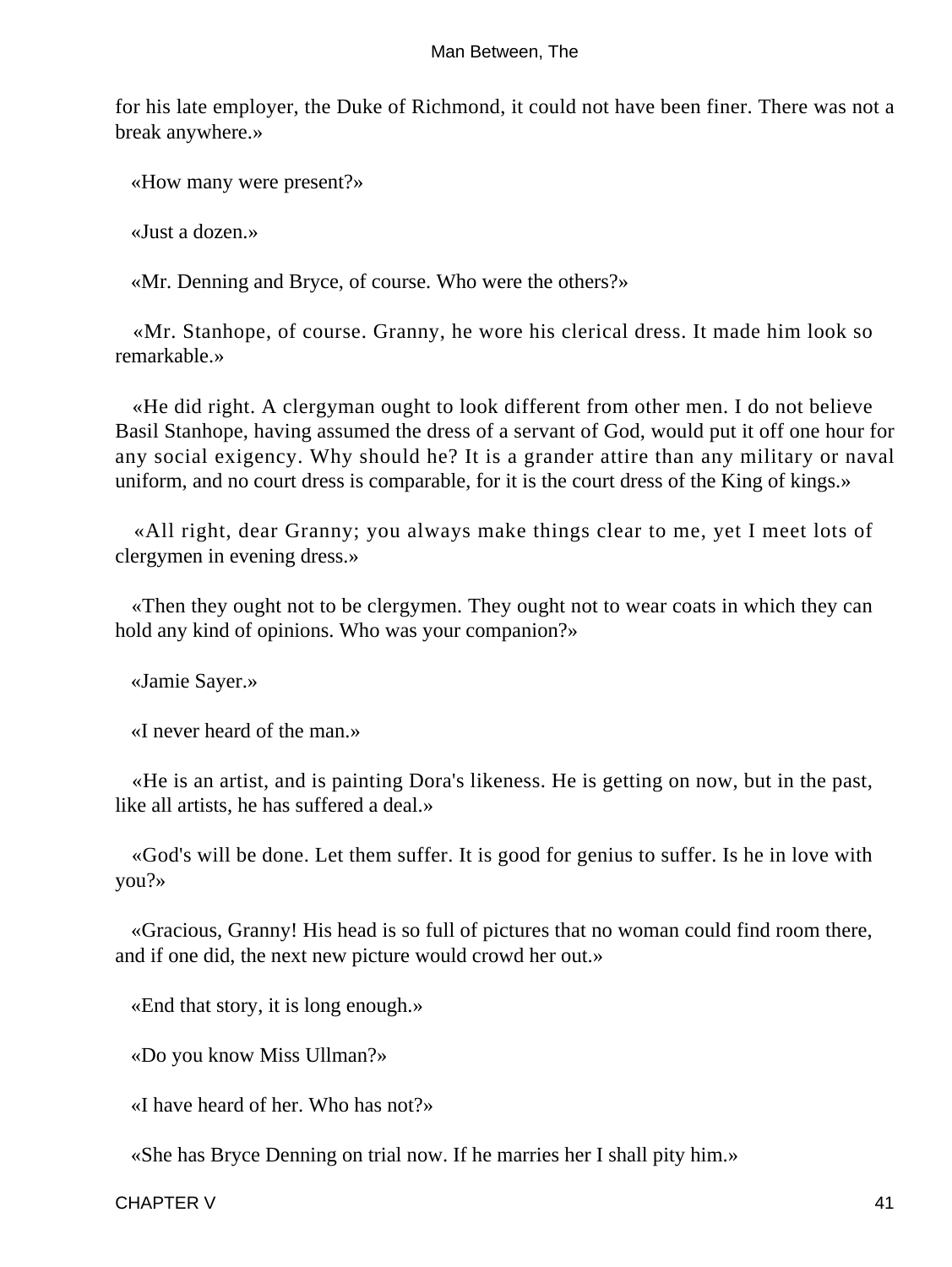«Pity him! Not I, indeed! He would have his just reward. Like to like, and Amen to it.»

«Then there was Claudine Jeffrys, looking quite ethereal, but very lovely.»

 «I know. Her lover was killed in Cuba, and she has been the type of faithful grief ever since. She looks it and dresses it to perfection.»

«And feels it?»

 «Perhaps she does. I am not skilled in the feelings of pensive, heart−broken maidens. But her case is a very common one. Lovers are nowhere against husbands, yet how many thousands of good women lose their husbands every year? If they are poor, they have to hide their grief and work for them− selves and their families; if they are rich, very few people believe that they are really sorry to be widows. Are any poor creatures more jeered at than widows? No man believes they are grieving for the loss of their husbands. Then why should they all sympathize with Claudine about the loss of a lover?»

«Perhaps lovers are nicer than husbands.»

 «Pretty much all alike. I have known a few good husbands. Your grandfather was one, your father another. But you have said nothing about Fred. Did he look handsome? Did he make a sensation? Was he a cousin to be proud of?»

 «Indeed, Granny, Fred was the whole party. He is not naturally handsome, but he has distinction, and he was well−dressed. And I never heard anyone talk as he did. He told the most delightful stories, he was full of mimicry and wit, and said things that brought everyone into the merry talk; and I am sure he charmed and astonished the whole party. Mr. Denning asked me quietly afterwards `what university he was educated at.' I think he took it all as education, and had some wild ideas of finishing Bryce in a similar manner.»

 Madam was radiant. «I told you so,» she said proudly. «The Mostyns have intellect as well as land. There are no stupid Mostyns. I hope you asked him to play. I think his way of handling a piano would have taught them a few things Russians and Poles know nothing about. Poor things! How can they have any feelings left?»

 «There was no piano in the room, Granny, and the company separated very soon after dinner.»

 «Somehow you ought to have managed it, Ethel.» Then with a touch of anxiety, «I hope all this cleverness was natural – I mean, I hope it wasn't champagne. You know, Ethel, we think as we drink, and Fred isn't used to those frisky wines. Mostyn cellars are full of old sherry and claret, and Fred's father was always against frothing, sparkling wines.»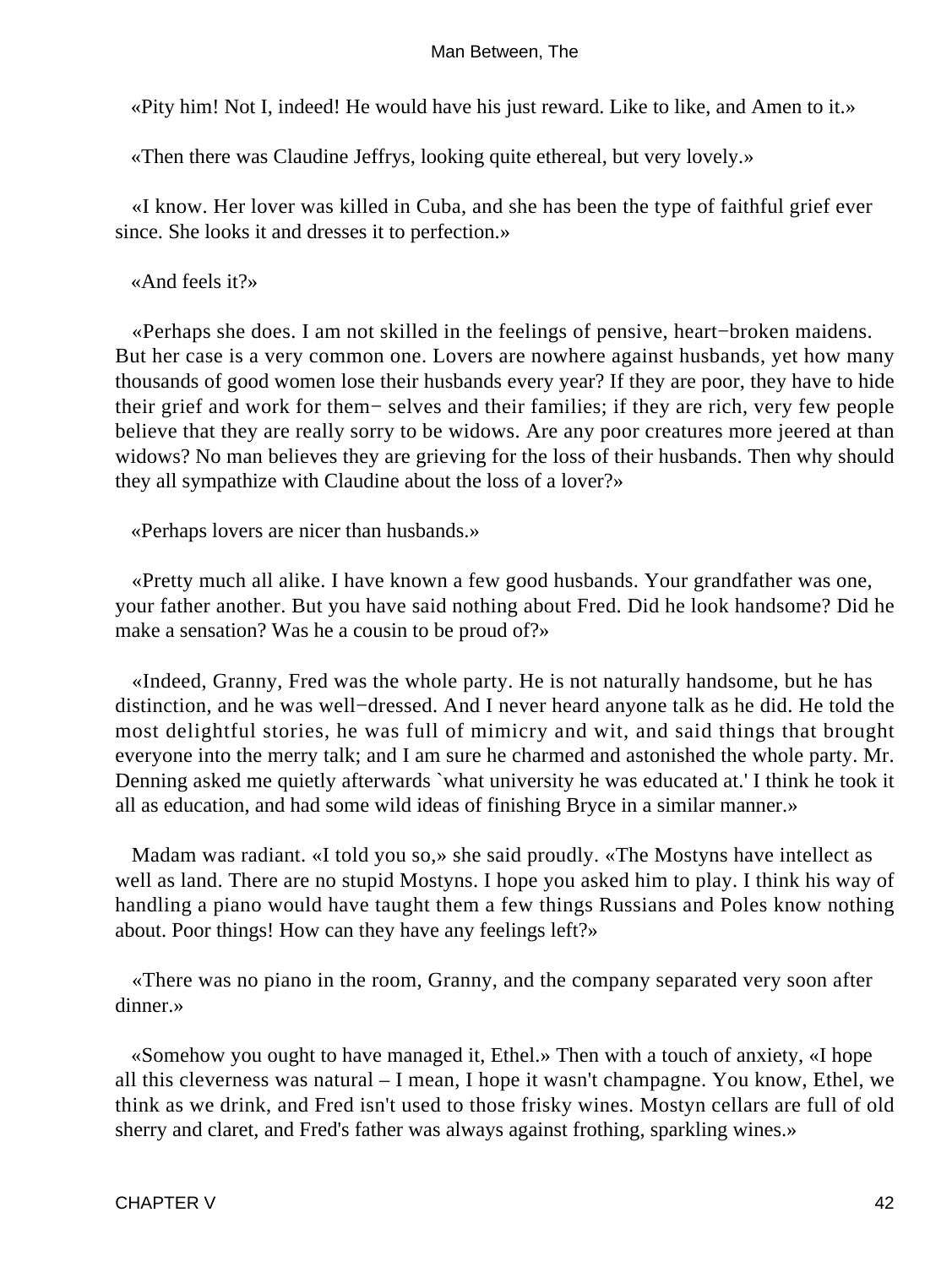«Granny, it was all Fred. Wine had nothing to do with it, but a certain woman had; in fact, she was the inspirer, and Fred fell fifty fathoms deep in love with her the very moment she entered the room. He heard not, felt not, thought not, so struck with love was he. Ruth got him to a window for a few moments and so hid his emotion until he could get himself together.»

 «Oh, what a tale! What a cobweb tale! I don't believe a word of it,» and she laughed merrily.

« 'Tis true as gospel, Granny.»

«Name her, then. Who was the woman?»

«Dora.»

 «It is beyond belief, above belief, out of all reason. It cannot be, and it shall not be, and if you are making up a story to tease me, Ethel Rawdon  $- - \infty$ 

 «Grandmother, let me tell you just how it came about. We were all in the room waiting for Dora, and she suddenly entered. She was dressed in soft amber silk from head to feet; diamonds were in her black hair, and on the bands across her shoulders, on her corsage, on her belt, her hands, and even her slippers. Under the electric lights she looked as if she was in a golden aura, scintillating with stars. She took Fred's breath away. He was talking to Ruth, and he could not finish the word he was saying. Ruth thought he was going to faint  $-$ »

«Don't tell me such nonsense.»

 «Well, grandmother, this nonsense is truth. As I said before, Ruth took him aside until he got control of himself; then, as he was Dora's escort, he had to go to her. Ruth introduced them, and as she raised her soft, black eyes to his, and put her hand on his arm, something happened again, but this time it was like possession. He was the courtier in a moment, his eyes flashed back her glances, he gave her smile for smile, and then when they were seated side by side he became inspired and talked as I have told you. It is the truth, grandmother.»

 «Well, there are many different kinds of fools, but Fred Mostyn is the worst I ever heard tell of. Does he not know that the girl is engaged?»

«Knows it as well as I do.»

 «None of our family were ever fools before, and I hope Fred will come round quickly. Do you think Dora noticed the impression she made?»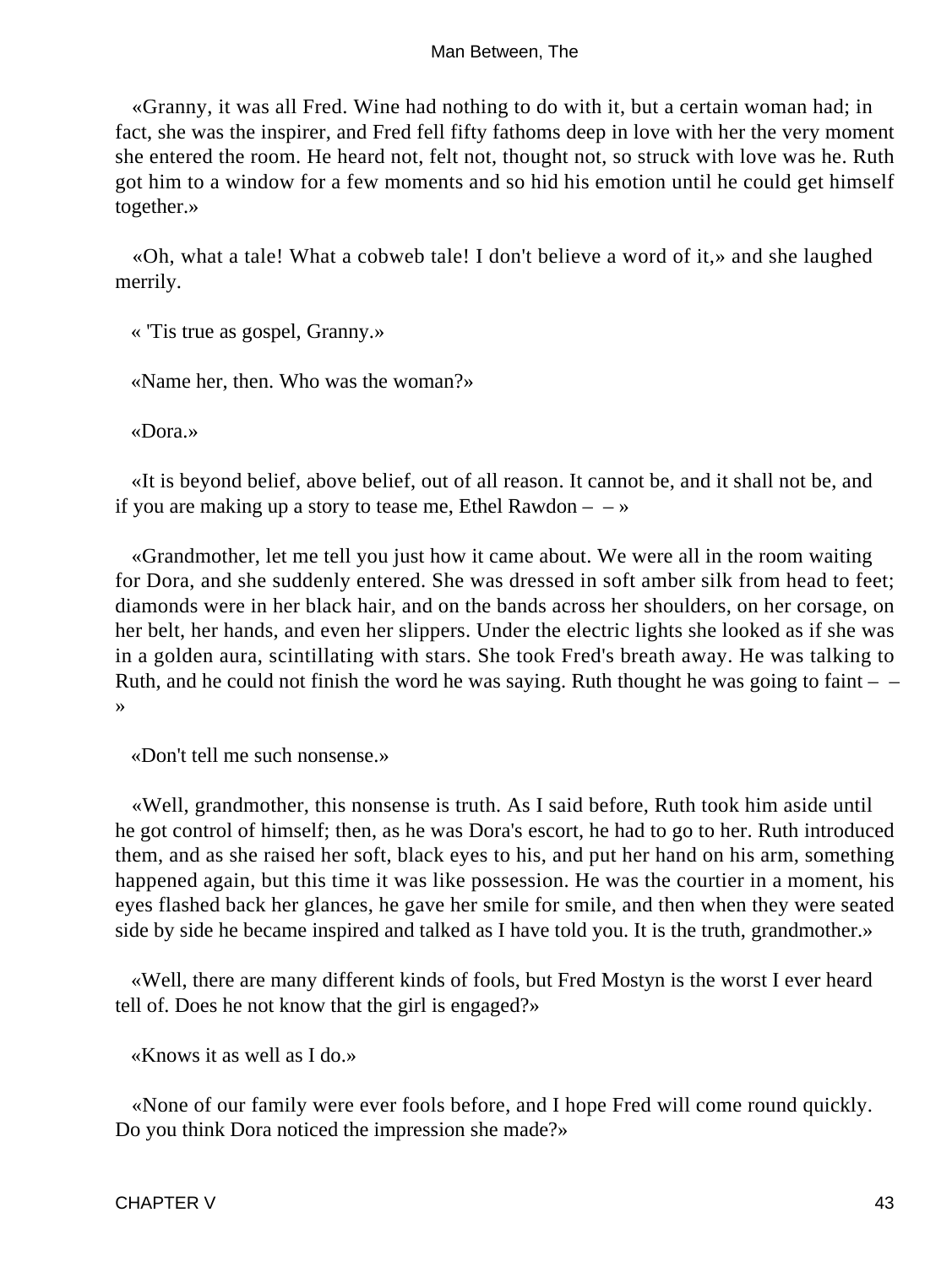«Yes, Aunt Ruth noticed Dora; and Ruth says Dora `turned the arrow in the heart wound' all the evening.»

«What rubbish you are talking! Say in good English what you mean.»

 «She tried every moment they, were to− gether to make him more and more in love with her.»

«What is her intention? A girl doesn't carry on that way for nothing.»

 «I do not know. Dora has got beyond me lately. And, grandmother, I am not troubling about the event as it regards Dora or Fred or Basil Stanhope, but as it regards Ethel.»

«What have you to do with it?»

 «That is just what I want to have clearly understood. Aunt Ruth told me that father and you would be disappointed if I did not marry Fred.»

«Well?»

«I am sorry to disappoint you, but I never shall marry Fred Mostyn. Never!»

«I rather think you will have to settle that question with your father, Ethel.»

 «No. I have settled it with myself. The man has given to Dora all the love that he has to give. I will have a man's whole heart, and not fragments and finger−ends of it.»

 «To be sure, that is right. But I can't say much, Ethel, when I only know one side of the case, can I? I must wait and hear what Fred has to say. But I like your spirit and your way of bringing what is wrong straight up to question. You are a bit Yorkshire yet, whatever you think gets quick to your tongue, and then out it comes. Good girl, your heart is on your lips.»

 They talked the afternoon away on this subject, but Madam's last words were not only advisory, they were in a great measure sympathetic. «Be straight with yourself, Ethel,» she said, «then Fred Mostyn can do as he likes; you will be all right.»

 She accepted the counsel with a kiss, and then drove to the Holland House for her father. He was not waiting, as Ruth had supposed he would be, but then she was five minutes too soon. She sent up her card, and then let her eyes fall upon a wretched beggar man who was trying to play a violin, but was unable by reason of hunger and cold. He looked as if he was dying, and she was moved with a great pity, and longed for her father to come and give some help. While she was anxiously watching, a young man was also struck with the suffering on the violinist's face. He spoke a few words to him, and taking the violin,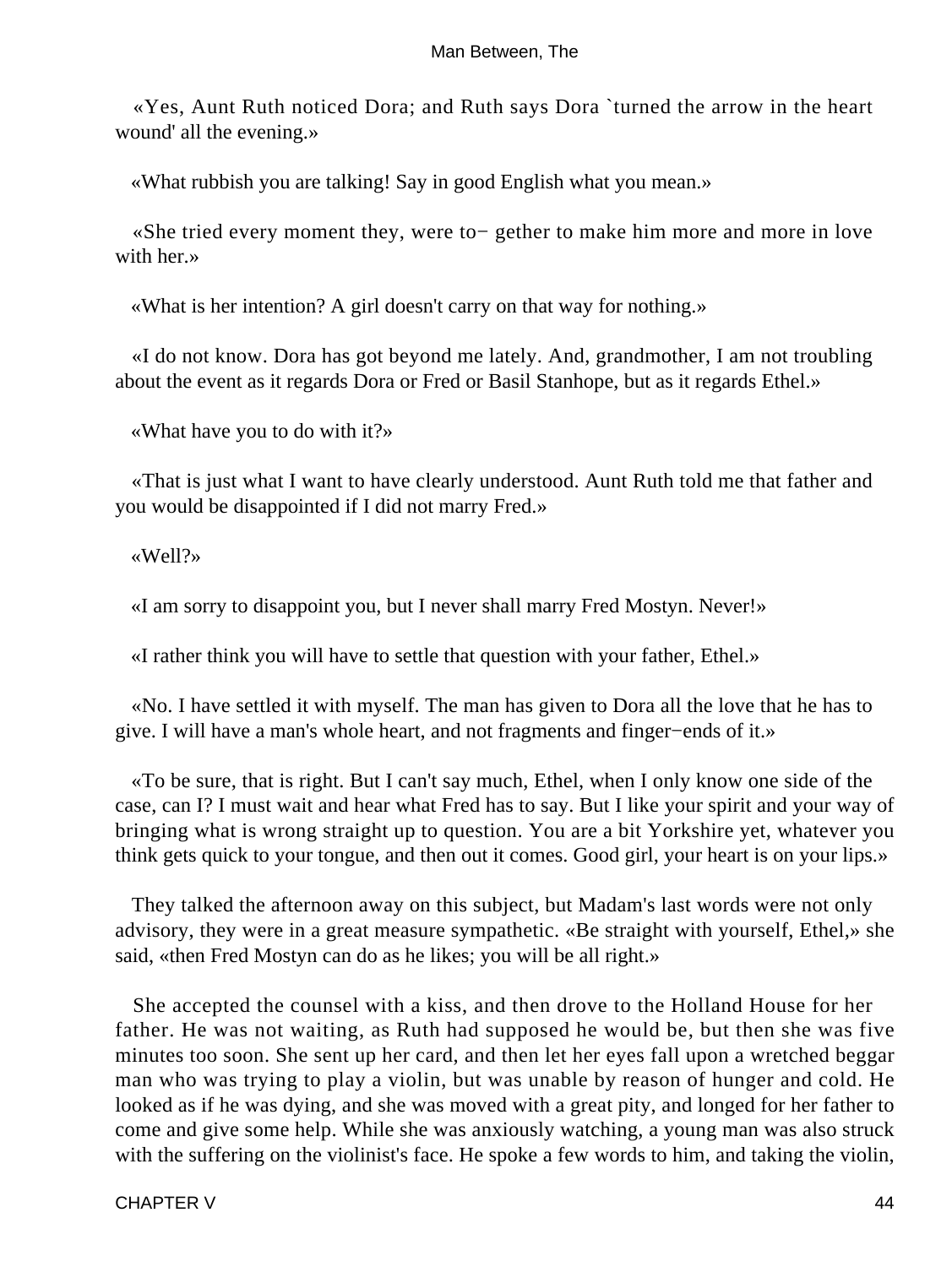drew from it such strains of melody, that in a few moments a crowd had gathered within the hotel and before it. First there was silence, then a shout of delight; and when it ceased the player's voice thrilled every heart to passionate patriotism, as he sang with magnificent power and feeling –

 There is not a spot on this wide−peopled earth So dear to our heart as the Land of our Birth, etc.

 A tumult of hearty applause followed, and then he cried, «Gentlemen, this old man fought for the land of our birth. He is dying of hunger,» and into the old man's hat he dropped a bill and then handed it round to millionaire and workingman alike. Ethel's purse was in her hand. As he passed along the curb at which her carriage stood, he looked at her eager face, and with a smile held out the battered hat. She, also smiling, dropped her purse into it. In a few moments the hat was nearly full; the old man and the money were confided to the care of an hotel officer, the stream of traffic and pleasure went on its usual way, and the musician disappeared.

 All that evening the conversation turned constantly to this event. Mostyn was sure he was a member of some operatic troupe. «Voices of such rare compass and exceptional training were not to be found among non−professional people,» he said, and Judge Rawdon was of his opinion.

«His voice will haunt me for many days,» he said. "Those two lines, for instance –

 'Tis the home of our childhood, that beautiful spot Which memory retains when all else is forgot.

 The melody was wonderful. I wish we could find out where he is singing. His voice, as I said, haunts my ear."

 Ethel might have made the same remark, but she was silent. She had noticed the musician more closely than her father or Fred Mostyn, and when Ruth Bayard asked her if his personality was interesting, she was able to give a very clear description of the man.

 «I do not believe he is a professional singer; he is too young,» she answered. «I should think he was about twenty−five years old, tall, slender, and alert. He was fashionably dressed, as if he had been, or was going, to an afternoon reception. Above all things, I should say he was a gentleman.»

 Oh, why are our hearts so accessible to our eyes? Only a smiling glance had passed between Ethel and the Unknown, yet his image was prisoned behind the bars of her eyelids. On this day of days she had met Love on the crowded street, and he had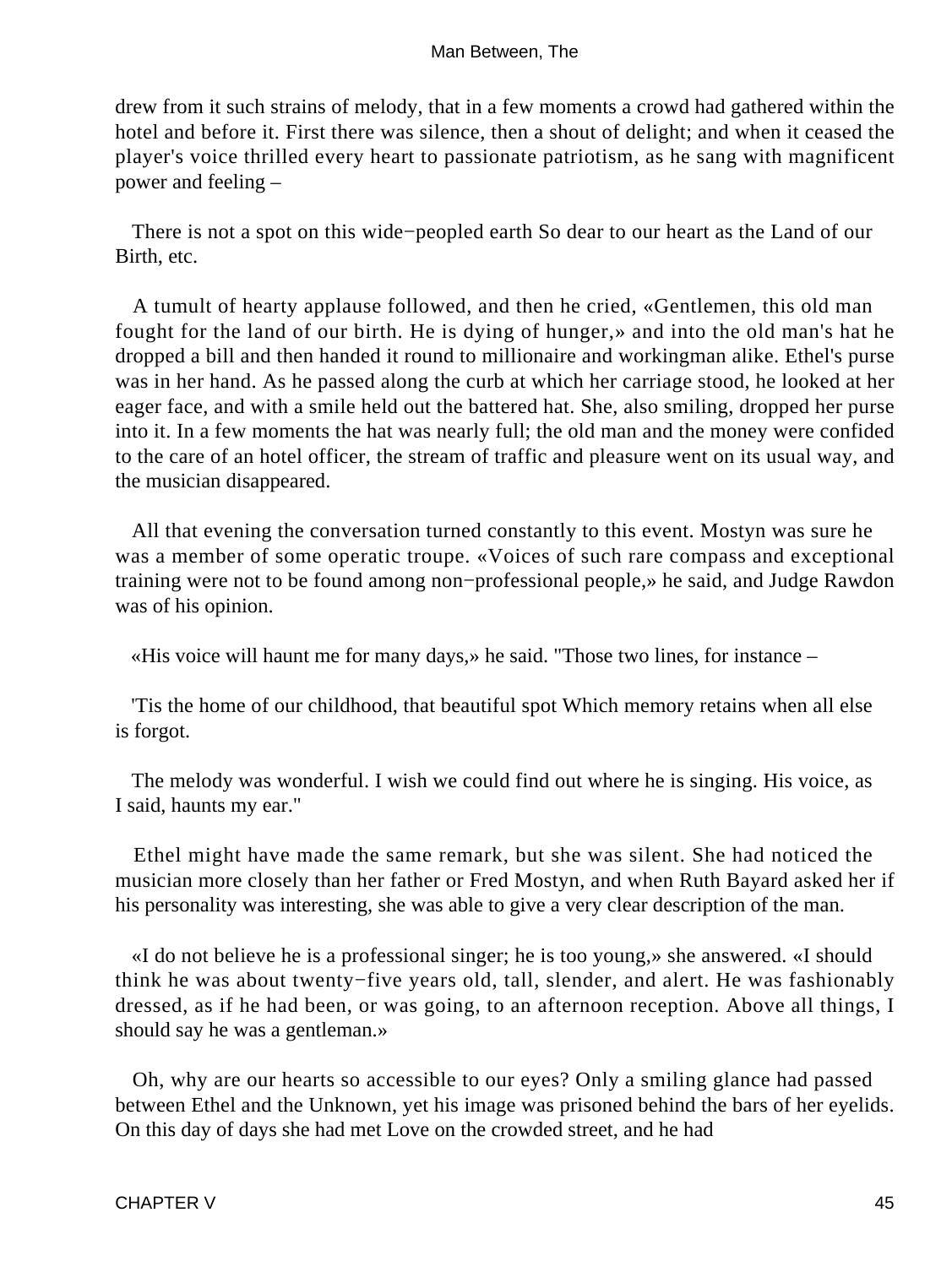«But touched his lute wherein was audible The certain secret thing he had to tell; Only their mirrored eyes met silently»;

 and a sweet trouble, a restless, pleasing curiosity, had filled her consciousness. Who was he? Where had he gone to? When should they meet again? Ah, she understood now how Emmeline Labiche had felt constrained to seek her lover from the snows of Canada to the moss−veiled oaks of Louisiana.

 But her joyous, hopeful soul could not think of love and disappointment at the same moment. «I have seen him, and I shall see him again. We met by appointment. Destiny introduced us. Neither of us will forget, and somewhere, some day, I shall be waiting, and he will come.»

 Thus this daughter of sunshine and hope answered herself; and why not? All good things come to those who can wait in sweet tranquillity for them, and seldom does Fortune fail to bring love and heart's−ease upon the changeful stream of changeful days to those who trust her for them.

 On the following morning, when the two girls entered the parlor, they found the Judge smoking there. He had already breakfasted, and looked over the three or four newspapers whose opinions he thought worthy of his consideration. They were lying in a state of confusion at his side, and Ethel glanced at them curiously.

«Did any of the papers speak of the singing before the Holland House?» she asked.

 «Yes. I think reporters must be ubiquitous. All my papers had some sort of a notice of the affair.»

«What do they say?»

 «One gave the bare circumstances of the case; another indulged in what was supposed to be humorous description; a third thought it might have been the result of a bet or dare; a fourth was of the opinion that conspiracy between the old beggar and the young man was not unlikely, and credited the exhibition as a cleverly original way of obtaining money. But all agreed in believing the singer to be a member of some opera company now in the city.»

 Ethel was indignant. «It was neither `bet' nor `dare' nor `conspiracy,'» she said. «I saw the singer as he came walking rapidly down the avenue, and he looked as happy and careless as a boy whistling on a country lane. When his eyes fell on the old man he hesitated, just a moment, and then spoke to him. I am sure they were absolute strangers to each other.»

«But how can you be sure of a thing like that, Ethel?»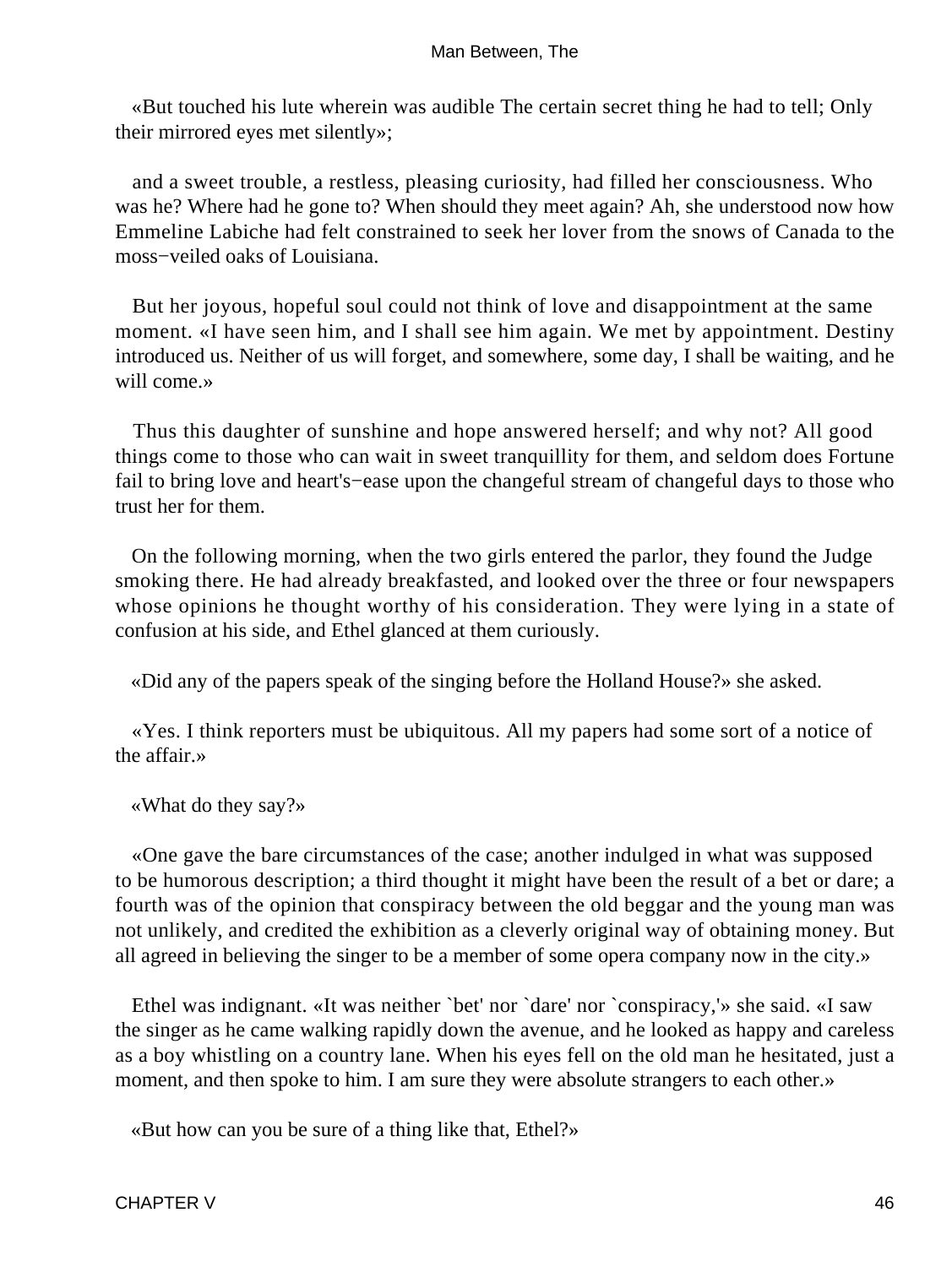«I don't know `how,' Ruth, but all the same, I am sure. And as for it being a new way of begging, that is not correct. Not many years ago, one of the De Reszke brothers led a crippled soldier into a Paris cafe, and sang the starving man into comfort in twenty minutes.»

 «And the angelic Parepa Rosa did as much for a Mexican woman, whom she found in the depths of sorrow and poverty – brought her lifelong comfort with a couple of her songs. Is it not likely, then, that the gallant knight of the Holland House is really a member of some opera company, that he knew of these examples and followed them?»

«It is not unlikely, Ruth, yet I do not believe that is the explanation.»

 «Well,» said the Judge, throwing his cigarette into the fire, «if the singer had never heard of De Reszke and Parepa Rosa, we may suppose him a gentleman of such culture as to be familiar with the exquisite Greek legend of Phoebus Apollo – that story would be sufficient to inspire any man with his voice. Do you know it?»

 Both girls answered with an enthusiastic entreaty for its recital, and the Judge went to the library and returned with a queer−looking little book, bound in marbled paper.

 «It was my father's copy,» he said, «an Oxford edition.» And he turned the leaves with loving carefulness until he came to the incident. Then being a fine reader, the words fell from his lips in a stately measure better than music:

 «After Troy fell there came to Argos a scarred soldier seeking alms. Not deigning to beg, he played upon a lyre; but the handling of arms had robbed him of his youthful power, and he stood by the portico hour after hour, and no one dropped him a lepton. Weary, hungry and thirsty, he leaned in despair against a pillar. A youth came to him and asked, `Why not play on, Akeratos?» And Akeratos meekly answered, `I am no longer skilled.' `Then,' said the stranger, `hire me thy lyre; here is a didrachmon. I will play, and thou shalt hold out thy cap and be dumb.' So the stranger took the lyre and swept the strings, and men heard, as it were, the clashing of swords. And he sang the fall of Troy – how Hector perished, slain by Achilles, the rush of chariots, the ring of hoofs, the roar of flames – and as he sang the people stopped to listen, breathless and eager, with rapt, attentive ear. And when the singer ceased the soldier's cap was filled with coins, and the people begged for yet another song. Then he sang of Venus, till all men's hearts were softly stirred, and the air was purple and misty and full of the scent of roses. And in their joy men cast before Akeratos not coins only, but silver bracelets and rings, and gems and ornaments of gold, until the heap had to its utmost grown, making Akeratos rich in all men's sight. Then suddenly the singer stood in a blaze of light, and the men of Argos saw their god of song, Phoebus Apollo, rise in glory to the skies."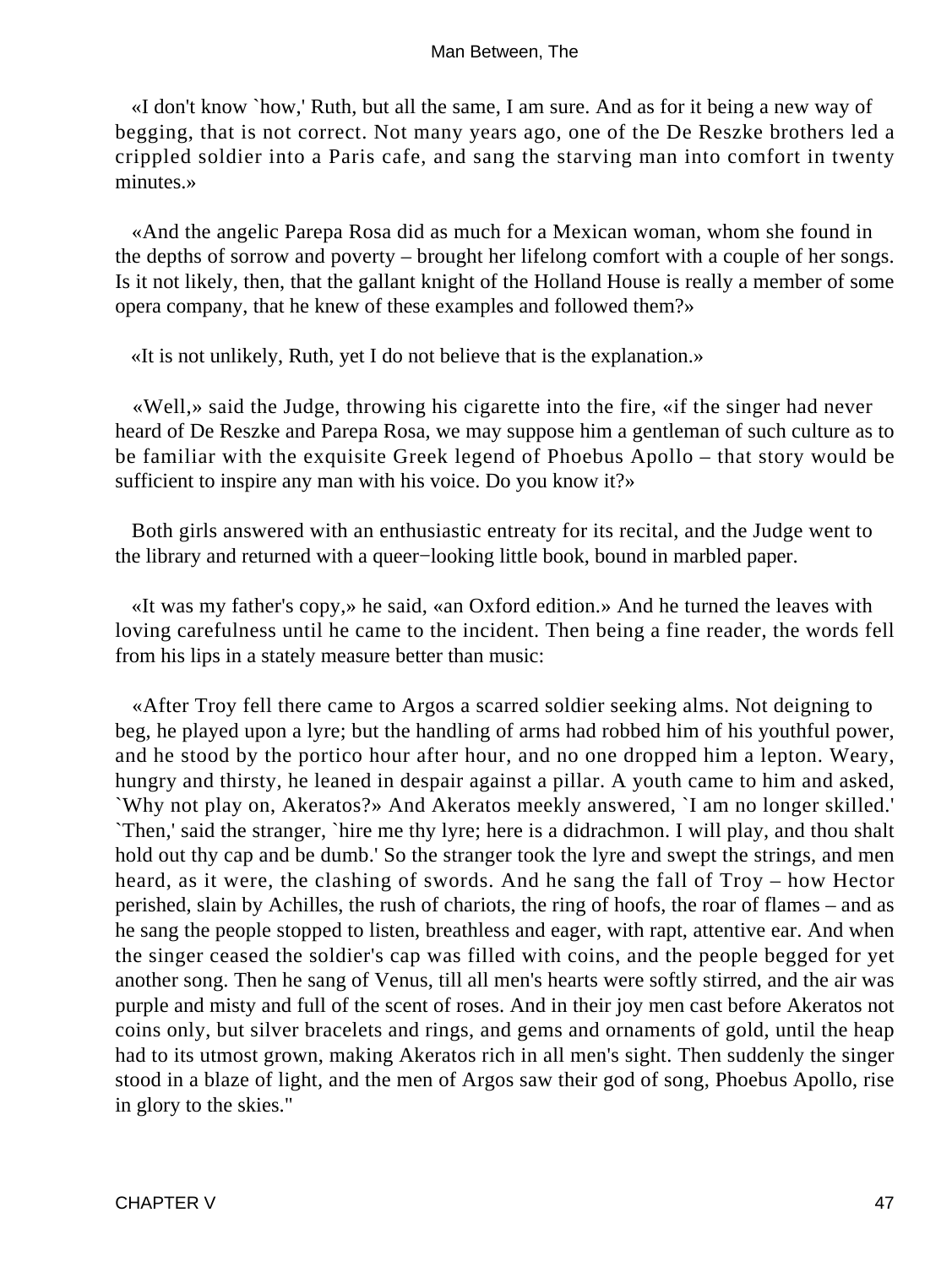The girls were delighted; the Judge pleased both with his own rendering of the legend and the manifest appreciation with which it had been received. For a moment or two all felt the exquisite touch of the antique world, and Ethel said, in a tone of longing,

«I wish that I had been a Greek and lived in Argos.»

 «You would not have liked it as well as being an American and living in New York,» said her father.

«And you would have been a pagan,» added Ruth.

 «They were such lovely pagans, Ruth, and they dreamed such beautiful dreams of life. Leave the book with me, father; I will take good care of it.»

 Then the Judge gave her the book, and with a sigh looked into the modern street. «I ought to be down at Bowling Green instead of reading Greek stories to you girls,» he said rather brusquely. «I have a very important railway case on my mind, and Phoebus Apollo has nothing to do with it. Good morning. And, Ethel, do not deify the singer on the avenue. He will not turn out, like the singer by the portico, to be a god; be sure of that.»

 The door closed before she could answer, and both women remained silent a few minutes. Then Ethel went to the window, and Ruth asked if she was going to Dora's.

«Yes,» was the answer, but without interest.

«You are tired with all this shopping and worry?»

«It is not only that I am tired, I am troubled about Fred Mostyn.»

«Why?»

 «I do not know why. It is only a vague unrest as yet. But one thing I know, I shall oppose anything like Fred making himself intimate with Dora.»

«I think you will do wisely in that.»

 But in a week Ethel realized that in opposing a lover like Fred Mostyn she had a task beyond her ability. Fred had nothing to do as important in his opinion as the cultivation of his friendship with Dora Denning. He called it «friendship,» but this misnomer deceived no one, not even Dora. And when Dora encouraged his attentions, how was Ethel to prevent them without some explanation which would give a sort of reality to what was as yet a nameless suspicion?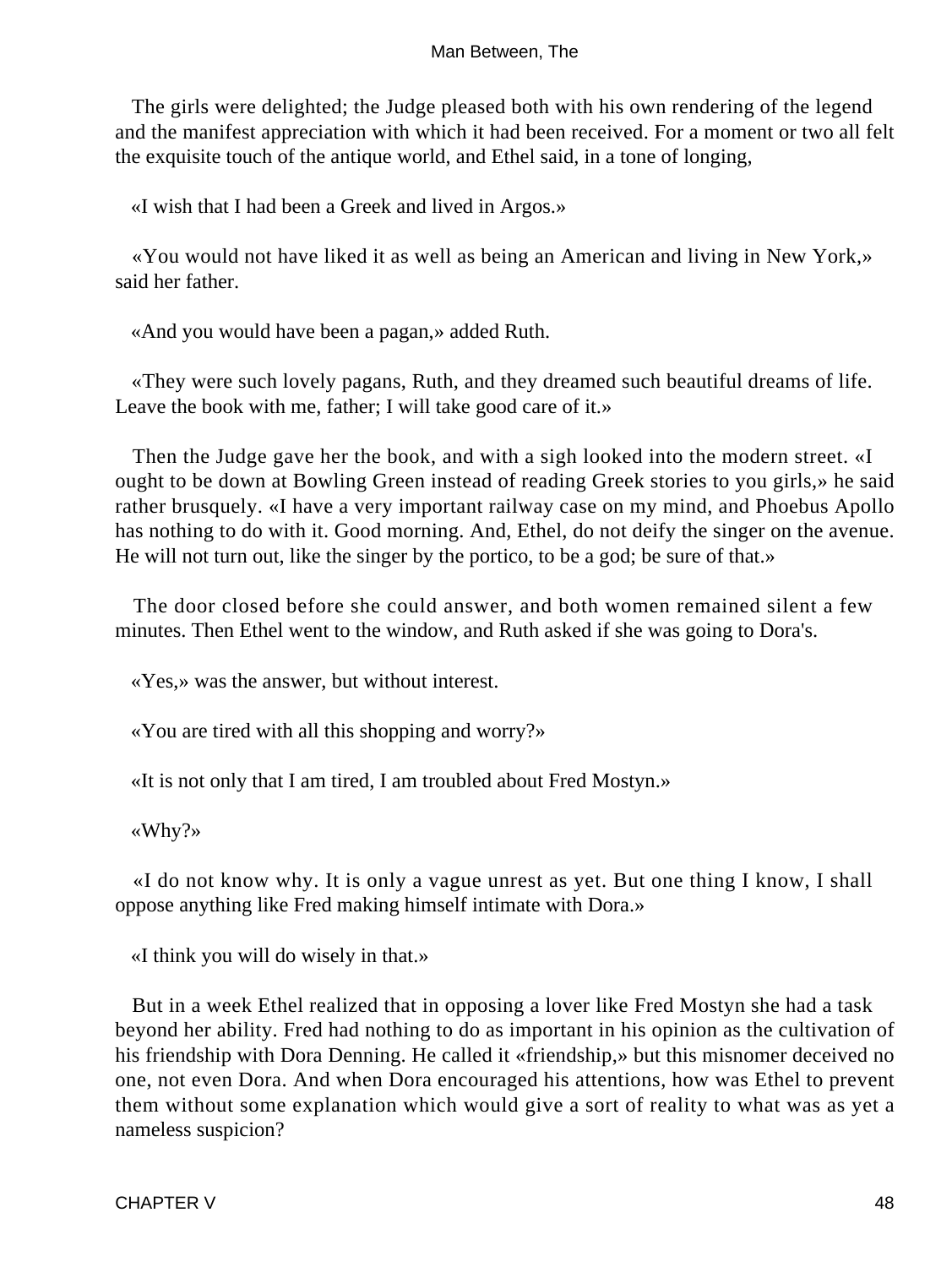Yet every day the familiarity increased. He seemed to divine their engagements. If they went to their jeweler's, or to a bazaar, he was sure to stroll in after them. When they came out of the milliner's or modiste's, Fred was waiting. «He had secured a table at Sherry's; he had ordered lunch, and all was ready.» It was too great an effort to resist his entreaty. Perhaps no one wished to do so. The girls were utterly tired and hungry, and the thought of one of Fred's lunches was very pleasant. Even if Basil Stanhope was with them, it appeared to be all the better. Fred always included Dora's lover with a charming courtesy; and, indeed, at such hours, was in his most delightful mood. Stanhope appeared to inspire him. His mentality when the clergyman was present took possession of every incident that came and went, and clothed it in wit and pleasantry. Dora's plighted lover honestly thought Dora's undeclared lover the cleverest and most delightful of men. And he had no opportunity of noting, as Ethel did, the difference in Fred's attitude when he was not present. Then Mostyn's merry mood became sentimental, and his words were charged with soft meanings and looks of adoration, and every tone and every movement made to express far more than the tongue would have dared to utter.

 As this flirtation progressed – for on Dora's part it was only vanity and flirtation – Ethel grew more and more uneasy. She almost wished for some trifling overt act which would give her an excuse for warning Dora; and one day, after three weeks of such philandering, the opportunity came.

 «I think you permit Fred Mostyn to take too much liberty with you, Dora,» she said as soon as they were in Dora's parlor, and as she spoke she threw off her coat in a temper which effectively emphasized the words.

 «I have been expecting this ill−nature, Ethel. You were cross all the time we were at lunch. You spoiled all our pleasure Pray, what have I been doing wrong with Fred Mostyn?»

 «It was Fred who did wrong. His compliments to you were outrageous. He has no right to say such things, and you have no right to listen to them.»

 «I am not to blame if he compliments me instead of you. He was simply polite, but then it was to the wrong person.»

«Of course it was. Such politeness he had no right to offer you.»

«It would have been quite proper if offered you, I suppose?»

 «It would not. It would have been a great impertinence. I have given him neither claim nor privilege to address me as `My lovely Ethel!' He called you many times `My lovely Dora!' You are not his lovely Dora. When he put on your coat, he drew you closer than was proper; and I saw him take your hand and hold it in a clasp – not necessary.»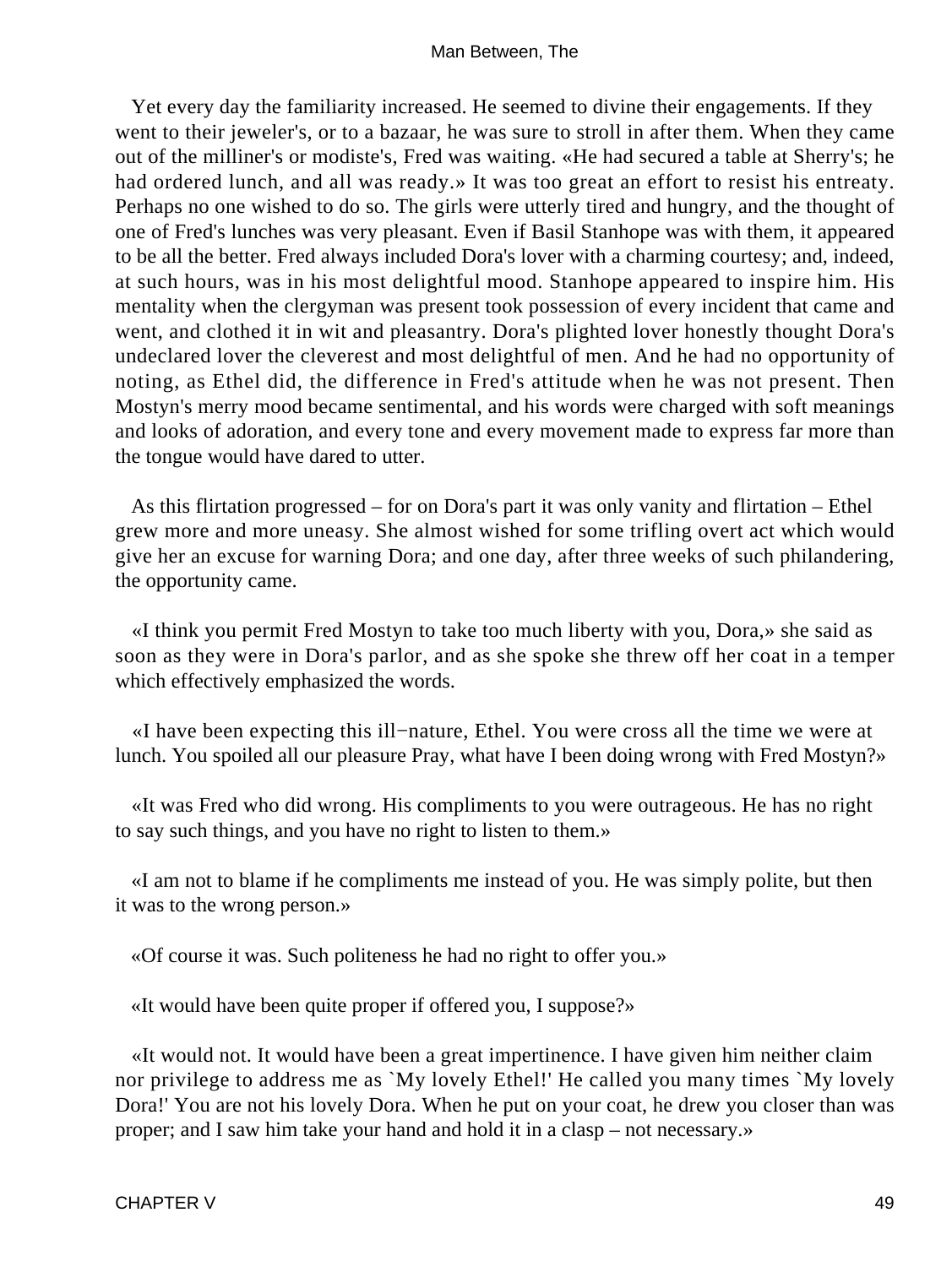«Why do you listen and watch? It is vulgar. You told me so yourself. And I am lovely. Basil says that as well as Fred. Do you want a man to lie and say I am ugly?»

 «You are fencing the real question. He had no business to use the word `my.' You are engaged to Basil Stanhope, not to Fred Mostyn.»

«I am Basil's lovely fiancee; I am Fred's lovely friend.»

«Oh! I hope Fred understands the difference.»

«Of course he does. Some people are always thinking evil.»

«I was thinking of Mr. Stanhope's rights.»

 «Thank you, Ethel; but I can take care of Mr. Stanhope's rights without your assistance. If you had said you were thinking of Ethel Rawdon's rights you would have been nearer the truth.»

«Dora, I will not listen  $- - \infty$ 

 «Oh, you shall listen to me! I know that you expected Fred to fall in love with you, but if he did not like to do so, am I to blame?» Ethel was resuming her coat at this point in the conversation, and Dora understood the proud silence with which the act was being accomplished. Then a score of good reasons for preventing such a definite quarrel flashed through her selfish little mind, and she threw her arms around Ethel and begged a thousand pardons for her rudeness. And Ethel had also reasons for avoiding dissension at this time. A break in their friendship now would bring Dora forward to explain, and Dora had a wonderful cleverness in presenting her own side of any question. Ethel shrunk from her innuendoes concerning Fred, and she knew that Basil would be made to consider her a meddling, jealous girl who willingly saw evil in Dora's guileless enjoyment of a clever man's company.

 To be misunderstood, to be blamed and pitied, to be made a pedestal for Dora's superiority, was a situation not to be contemplated. It was better to look over Dora's rudeness in the flush of Dora's pretended sorrow for it. So they forgave each other, or said they did, and then Dora explained herself. She declared that she had not the least intention of any wrong. «You see, Ethel, what a fool the man is about me. Somebody says we ought to treat a fool according to his folly. That is all I was doing. I am sure Basil is so far above Fred Mostyn that I could never put them in comparison – and Basil knows it. He trusts me.»

 «Very well, Dora. If Basil knows it, and trusts you, I have no more to say. I am now sorry I named the subject.»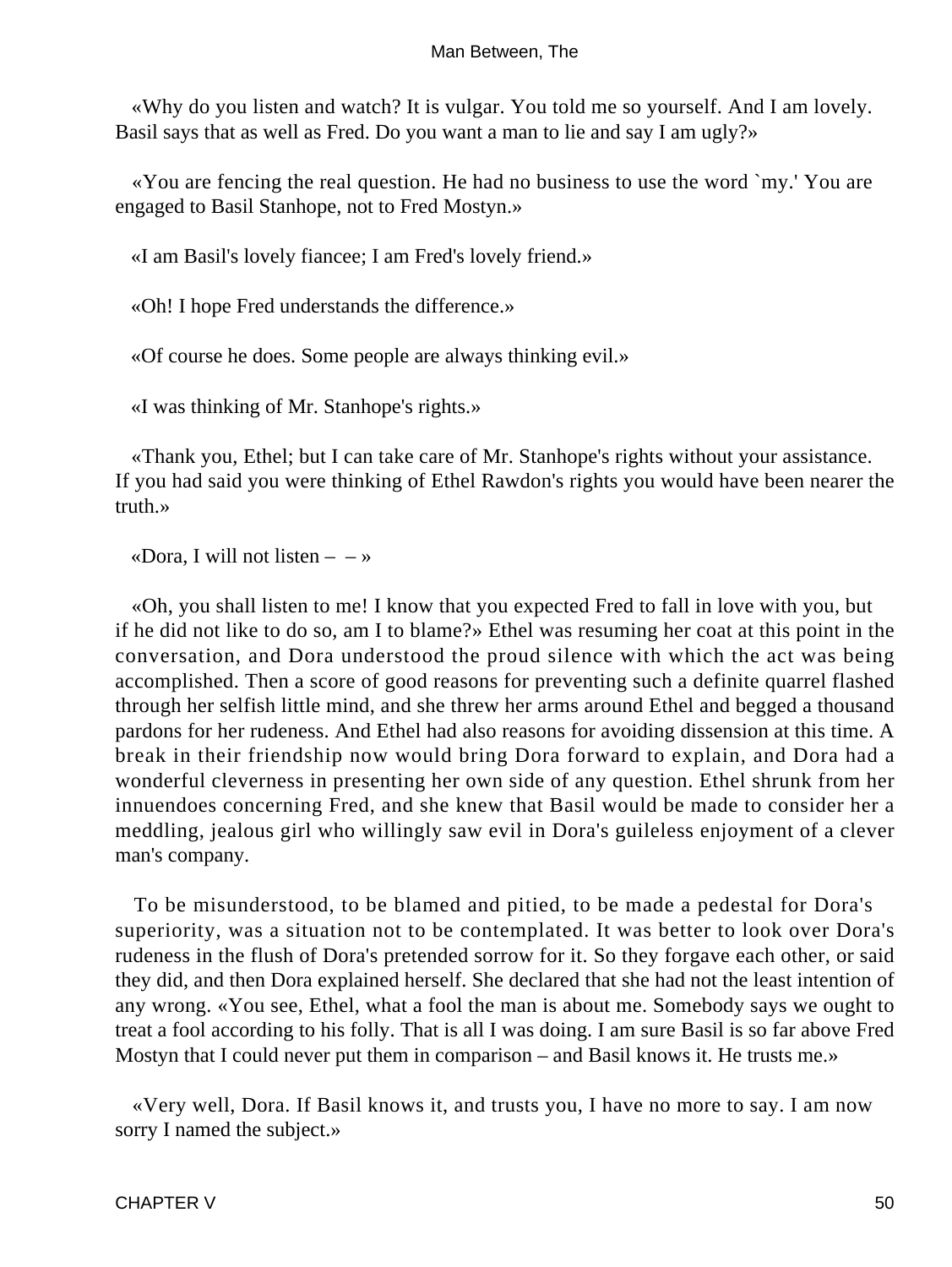«Never mind, we will forget that it was named. The fact is, Ethel, I want all the fun I can get now. When I am Basil's wife I shall have to be very sedate, and of course not even pretend to know if any other man admires me. Little lunches with Fred, theater and opera parties, and even dances will be over for me. Oh, dear, how much I am giving up for Basil! And sometimes I think he never realizes how dreadful it must be for me.»

 «You will have your lover all the time then. Surely his constant companionship will atone for all you relinquish.»

 «Take off your coat and hat, Ethel, and sit down comfortably. I don't know about Basil's constant companionship. Tete−a−tetes are tiresome affairs sometimes.»

 «Yes,» replied Ethel, as she half−reluc− tantly removed her coat, «they were a bore undoubtedly even in Paradise. I wonder if Eve was tired of Adam's conversation, and if that made her listen to – the other party.»

 «I am so glad you mentioned that circumstance, Ethel. I shall remember it. Some day, no doubt, I shall have to remind Basil of the failure of Adam to satisfy Eve's idea of perfect companionship.» And Dora put her pretty, jeweled hands up to her ears and laughed a low, musical laugh with a childish note of malice running through it.

 This pseudo−reconciliation was not conducive to pleasant intercourse. After a short delay Ethel made an excuse for an early departure, and Dora accepted it without her usual remonstrance. The day had been one of continual friction, and Dora's irritable pettishness hard to bear, because it had now lost that childish unreason which had always induced Ethel's patience, for Dora had lately put away all her ignorant immaturities. She had become a person of importance, and had realized the fact. The young ladies of St. Jude's had made a pet of their revered rector's love, and the elder ladies had also shown a marked interest in her. The Dennings' fine house was now talked about and visited. Men of high financial power respected Mr. Dan Denning, and advised the social recognition of his family; and Mrs. Denning was not now found more eccentric than many other of the new rich, who had been tolerated in the ranks of the older plutocrats. Even Bryce had made the standing he desired. He was seen with the richest and idlest young men, and was invited to the best houses. Those fashionable women who had marriageable daughters considered him not ineligible, and men temporarily hampered for cash knew that they could find smiling assistance for a consideration at Bryce's little office on William Street.

 These and other points of reflection troubled Ethel, and she was glad the long trial was nearing its end, for she knew quite well the disagreement of that evening had done no good. Dora would certainly repeat their conversation, in her own way of interpreting it, to both Basil Stanhope and Fred Mostyn. More than likely both Bryce and Mrs. Denning would also hear how her innocent kindness had been misconstrued; and in each case she could imagine the conversation that took place, and the subsequent bestowal of pitying, scornful or angry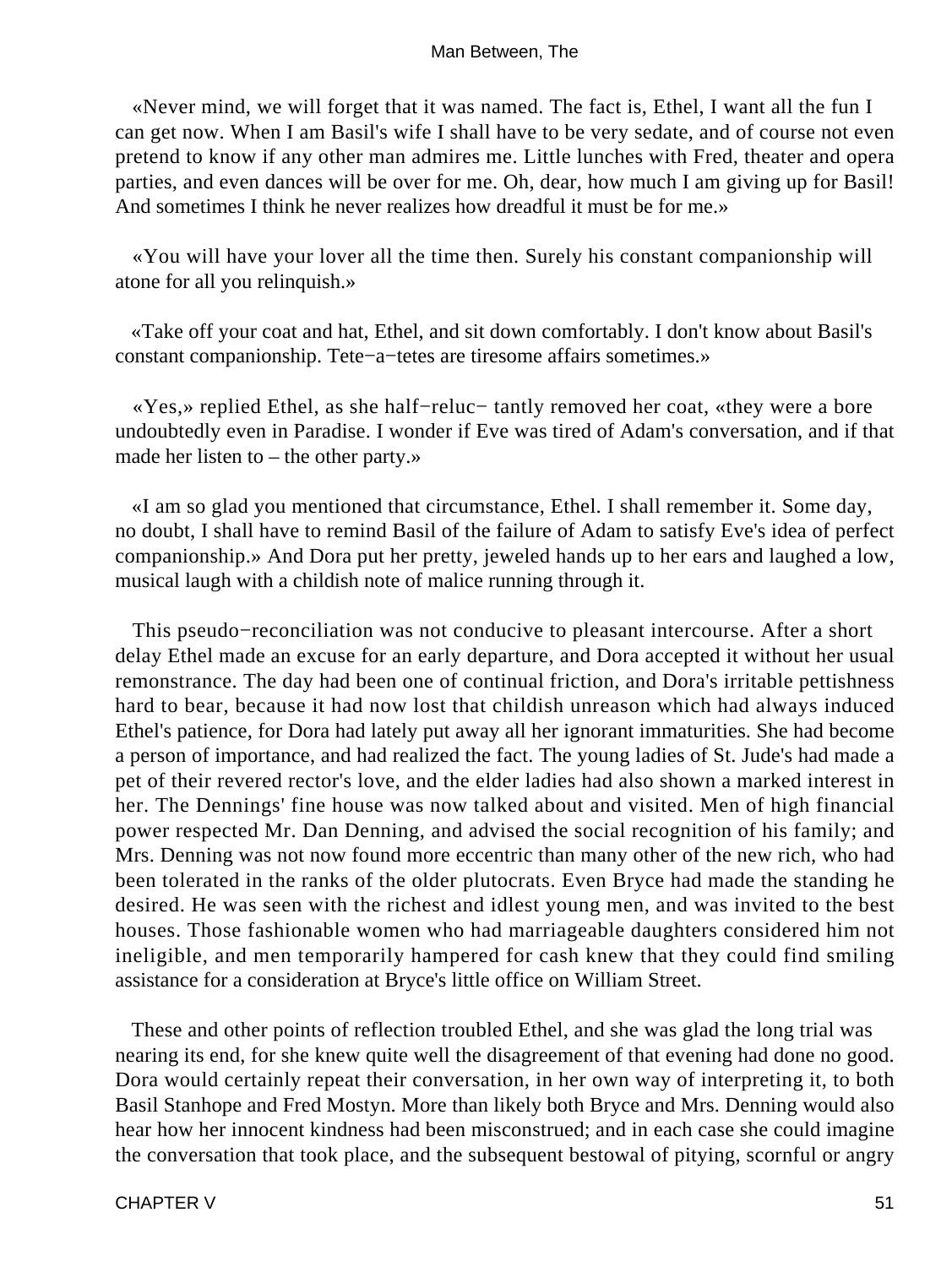feeling that would insensibly find its way to her consciousness without any bird of the air to carry it.

 She felt, too, that reprisals of any kind were out of the question. They were not only impolitic, they were difficult. Her father had an aversion to Dora, and was likely to seize the first opportunity for requesting Ethel to drop the girl's acquaintance. Ruth also had urged her to withdraw from any active part in the wedding, strengthening her advice with the assurance that when a friendship began to decline it ought to be abandoned at once. There was only her grandmother to go to, and at first she did not find her at all interested in the trouble. She had just had a dispute with her milkman, was inclined to give him all her suspicions and all her angry words – «an impertinent, cheating creature,» she said; and then Ethel had to hear the history of the month's cream and of the milkman's extortion, with the old lady's characteristic declaration:

 «I told him plain what I thought of his ways, but I paid him every cent I owed him. Thank God, I am not unreasonable!»

 Neither was she unreasonable when Ethel finally got her to listen to her own serious grievance with Dora.

 «If you will have a woman for a friend, Ethel, you must put up with womanly ways; and it is best to keep your mouth shut concerning such ways. I hate to see you whimpering and whining about wrongs you have been cordially inviting for weeks and months and years.»

«Grandmother!»

 «Yes, you have been sowing thorns for yourself, and then you go unshod over them. I mean that Dora has this fine clergyman, and Fred Mostyn, and her brother, and mother, and father all on her side; all of them sure that Dora can do no wrong, all of them sure that Ethel, poor girl, must be mistaken, or prudish, or jealous, or envious.»

«Oh, grandmother, you are too cruel,»

«Why didn't you have a few friends on your own side?»

 «Father and Ruth never liked Dora. And Fred – I told you how Fred acted as soon as he saw her!»

 «There was Royal Wheelock, James Clifton, or that handsome Dick Potter. Why didn't you ask them to join you at your lunches and dances? You ought to have pillared your own side. A girl without her beaux is always on the wrong side if the girl with beaux is against her.»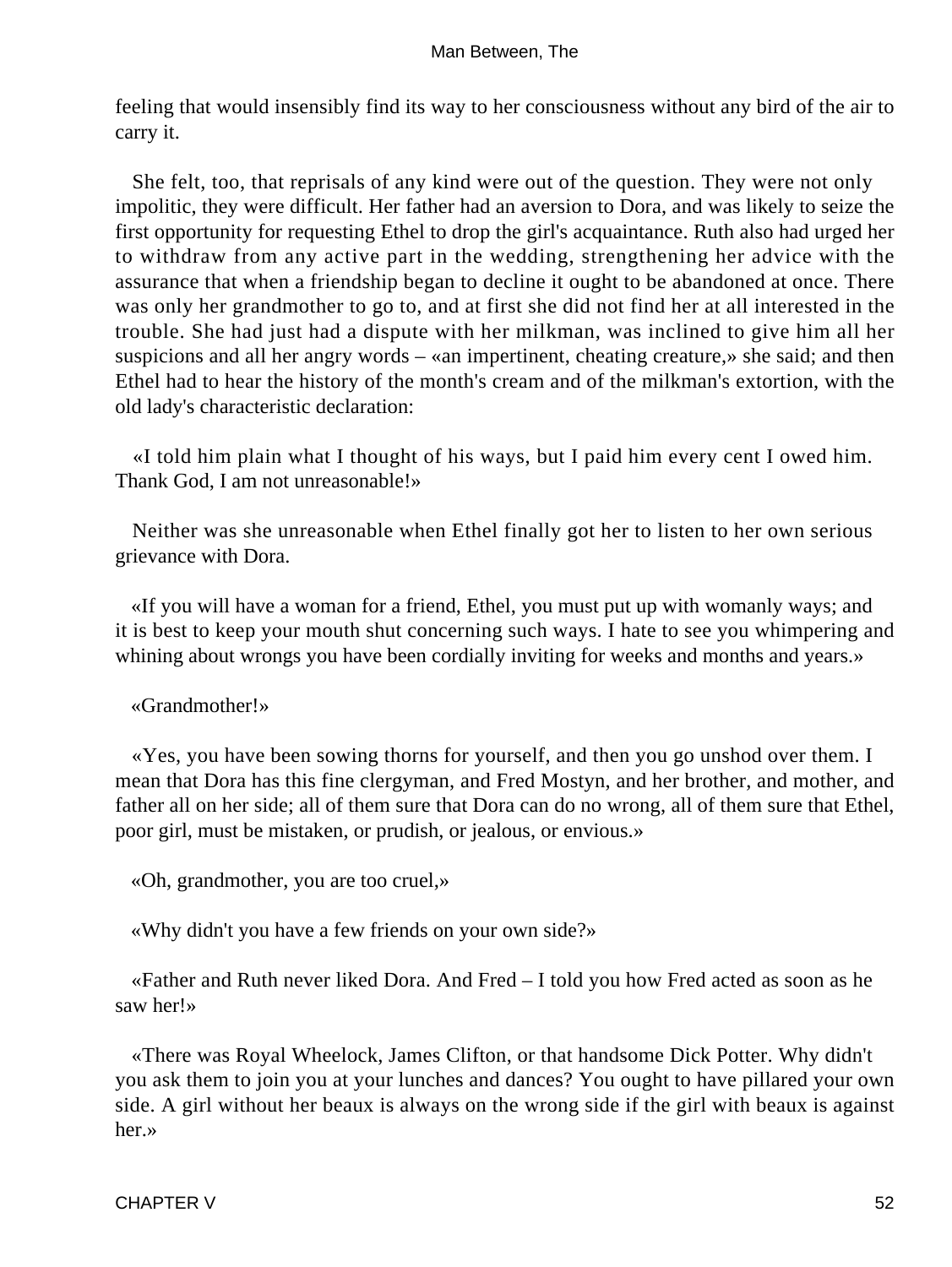«It was the great time of Dora's life. I wished her to have all the glory of it.»

 «All her own share – that was right. All of your share, also – that was as wrong as it could be.»

 «Clifton is yachting, Royal and I had a little misunderstanding, and Dick Potter is too effusive.»

 «But Dick's effusiveness would have been a good thing for Fred's effusiveness. Two men can't go on a complimentary ran−tan at the same table. They freeze one another out. That goes without saying. But Dora's indiscretions are none of your business while she is under her father's roof; and I don't know if she hadn't a friend in the world, if they would be your business. I have always been against people trying to do the work of **Them** that are above us. We are told **They** seek and **They** save, and it's likely they will look after Dora in spite of her being so unknowing of herself as to marry a priest in a surplice, when a fool in motley would have been more like the thing.»

 «I don't want to quarrel with Dora. After all, I like her. We have been friends a long time.»

 «Well, then, don't make an enemy of her. One hundred friends are too few against one enemy. One hundred friends will wish you well, and one enemy will DO you ill. God love you, child! Take the world as you find it. Only God can make it any better. When is this blessed wedding to come off?»

«In two weeks. You got cards, did you not?»

 «I believe I did. They don't matter. Let Dora and her flirtations alone, unless you set your own against them. Like cures like. If the priest sees nothing wrong  $- \rightarrow \infty$ 

«He thinks all she does is perfect.»

 «I dare say. Priests are a soft lot, they'll believe anything. He's love−blind at present. Some day, like the prophet of Pethor,[1] he will get his eyes opened. As for Fred Mostyn, I shall have a good deal to say about him by and by, so I'll say nothing now.»

[1] One of the Hebrew prophets.

«You promised, grandmother, not to talk to me any more about Fred.»

 «It was a very inconsiderate promise, a very irrational promise! I am sorry I made it – and I don't intend to keep it.»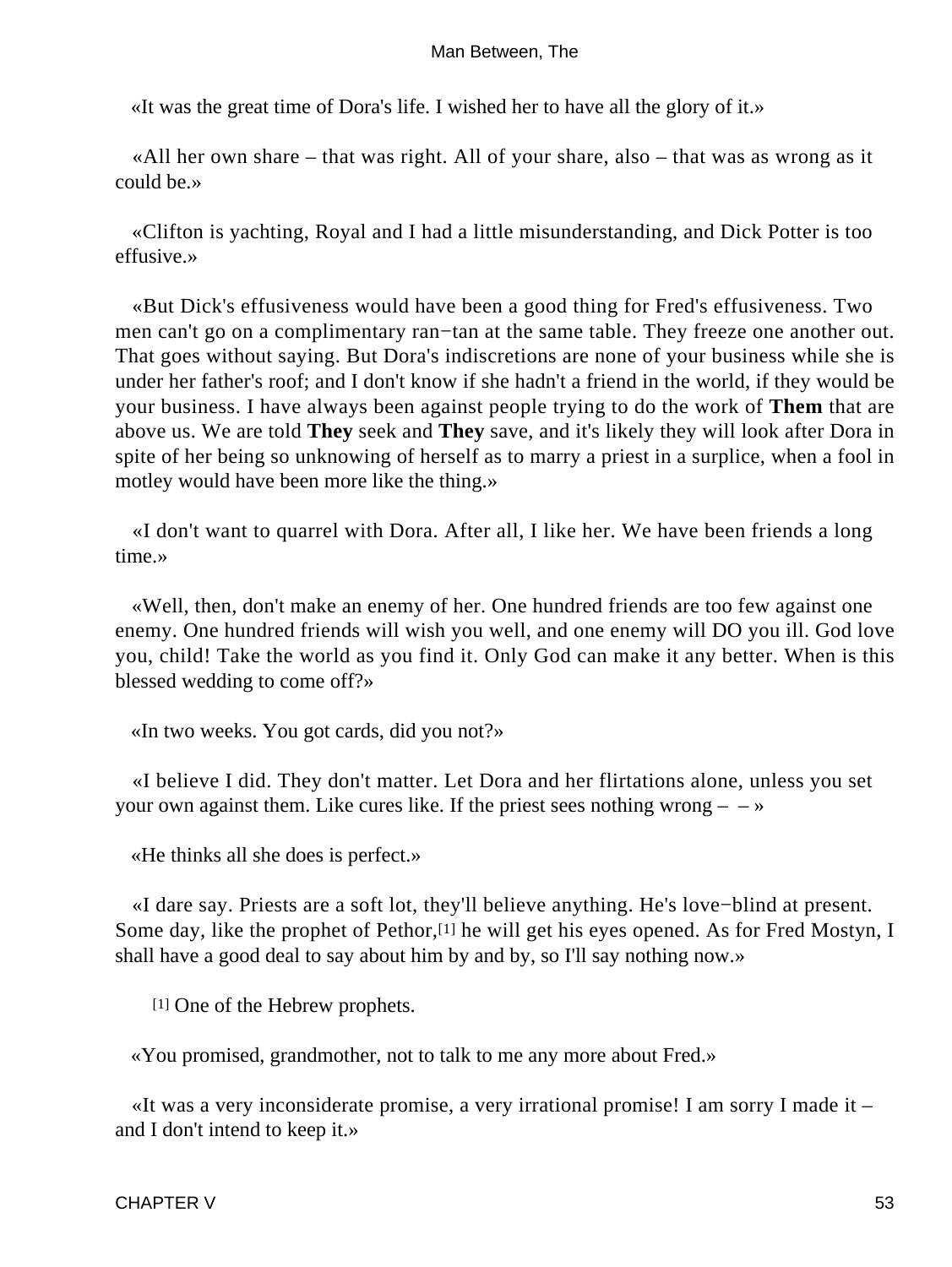«Well, it takes two to hold a conversation, grandmother.»

 «To be sure it does. But if I talk to you, I hope to goodness you will have the decency to answer me. I wouldn't believe anything different.» And she looked into Ethel's face with such a smiling confidence in her good will and obedience, that Ethel could only laugh and give her twenty kisses as she stood up to put on her hat and coat.

 «You always get your way, Granny,» she said; and the old lady, as she walked with her to the door, answered, «I have had my way for nearly eighty years, dearie, and I've found it a very good way. I'm not likely to change it now.»

 «And none of us want you to change it, dear. Granny's way is always a wise way.» And she kissed her again ere she ran down the steps to her carriage. Yet as the old lady stepped slowly back to the parlor, she muttered, «Fred Mostyn is a fool! If he had any sense when he left England, he has lost it since he came here.»

 Of course nothing good came of this irritable interference. Meddling with the conscience of another person is a delicate and difficult affair, and Ruth had already warned Ethel of its certain futility. But the days were rapidly wearing away to the great day, for which so many other days had been wasted in fatiguing worry, and incredible extravagance of health and temper and money – and after it? There would certainly be a break in associations. Temptation would be removed, and Basil Stanhope, relieved for a time from all the duties of his office, would have continual opportunities for making eternally secure the affection of the woman he had chosen.

 It was to be a white wedding, and for twenty hours previous to its celebration it seemed as if all the florists in New York were at work in the Denning house and in St. Jude's church. The sacred place was radiant with white lilies. White lilies everywhere; and the perfume would have been overpowering, had not the weather been so exquisite that open windows were possible and even pleasant. To the softest strains of music Dora entered leaning on her father's arm and her beauty and splendor evoked from the crowd present an involuntary, simultaneous stir of wonder and delight. She had hesitated many days between the simplicity of white chiffon and lilies of the valley, and the magnificence of brocaded satin in which a glittering thread of silver was interwoven. The satin had won the day, and the sunshine fell upon its beauty, as she knelt at the altar, like sunshine falling upon snow. It shone and gleamed and glistened as if it were an angel's robe; and this scintillating effect was much increased by the sparkling of the diamonds in her hair, and at her throat and waist and hands and feet. Nor was her brilliant youth affected by the overshadowing tulle usually so unbecoming. It veiled her from head to feet, and was held in place by a diamond coronal. All her eight maids, though lovely girls, looked wan and of the earth beside her. For her sake they had been content with the simplicity of chiffon and white lace hats, and she stood among them lustrous as some angelic being. Stanhope was entranced by her beauty, and no one on this day wondered at his infatuation or thought remarkable the ecstasy of reverent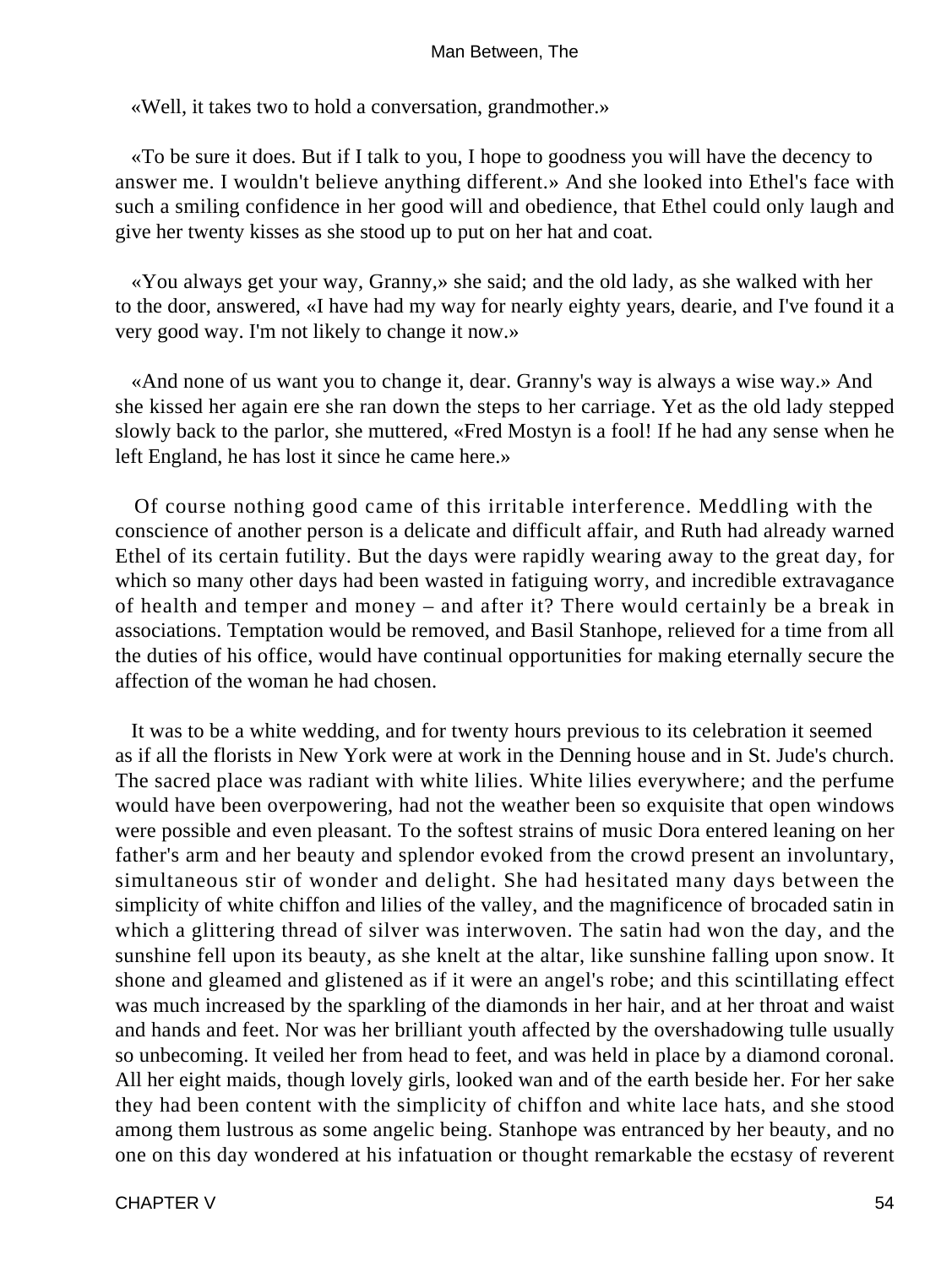rapture with which he received the hand of his bride. His sense of the gift was ravishing. She was now his love, his wife forever, and when Ethel slipped forward to part and throw backward the concealing veil, he very gently restrained her, and with his own hands uncovered the blushing beauty, and kissed her there at the altar. Then amid a murmur and stir of delighted sympathy he took his wife upon his arm, and turned with her to the life they were to face together.

 Two hours later all was a past dream. Bride and bridegroom had slipped quietly away, and the wedding guests had arrived at that rather noisy indifference which presages the end of an entertainment. Then flushed and tired with hurrying congratulations and good wishes that stumbled over each other, carriage after carriage departed; and Ethel and her companions went to Dora's parlor to rest awhile and discuss the event of the day. But Dora's parlor was in a state of confusion. It had, too, an air of loss, and felt like a gilded cage from which the bird had flown. They looked dismally at its discomfort and went downstairs. Men were removing the faded flowers or sitting at the abandoned table eating and drinking. Everywhere there was disorder and waste, and from the servants' quarter came a noisy sense of riotous feasting.

 «Where is Mrs. Denning?» Ethel asked a footman who was gathering together the silver with the easy unconcern of a man whose ideas were rosy with champagne. He looked up with a provoking familiarity at the question, and sputtered out, «She's lying down crying and making a fuss. Miss Day is with her, soothing of her.»

«Let us go home,» said Ethel.

 And so, weary with pleasure, and heart− heavy with feelings that had no longer any reason to exist, pale with fatigue, untidy with crush, their pretty white gowns sullied and passe, each went her way; in every heart a wonder whether the few hilarious hours of strange emotions were worth all they claimed as their right and due.

 Ruth had gone home earlier, and Ethel found her resting in her room. «I am worn out, Ruth,» was her first remark. «I am going to bed for three or four days. It was a dreadful ordeal.»

«One to which you may have to submit.»

 «Certainly not. My marriage will be a religious ceremony, with half a dozen of my nearest relatives as witnesses.»

«I noticed Fred slip away before Dora went. He looked ill.»

 «I dare say he is ill – and no wonder. Good night, Ruth. I am going to sleep. Tell father all about the wedding. I don't want to hear it named again – not as long as I live.»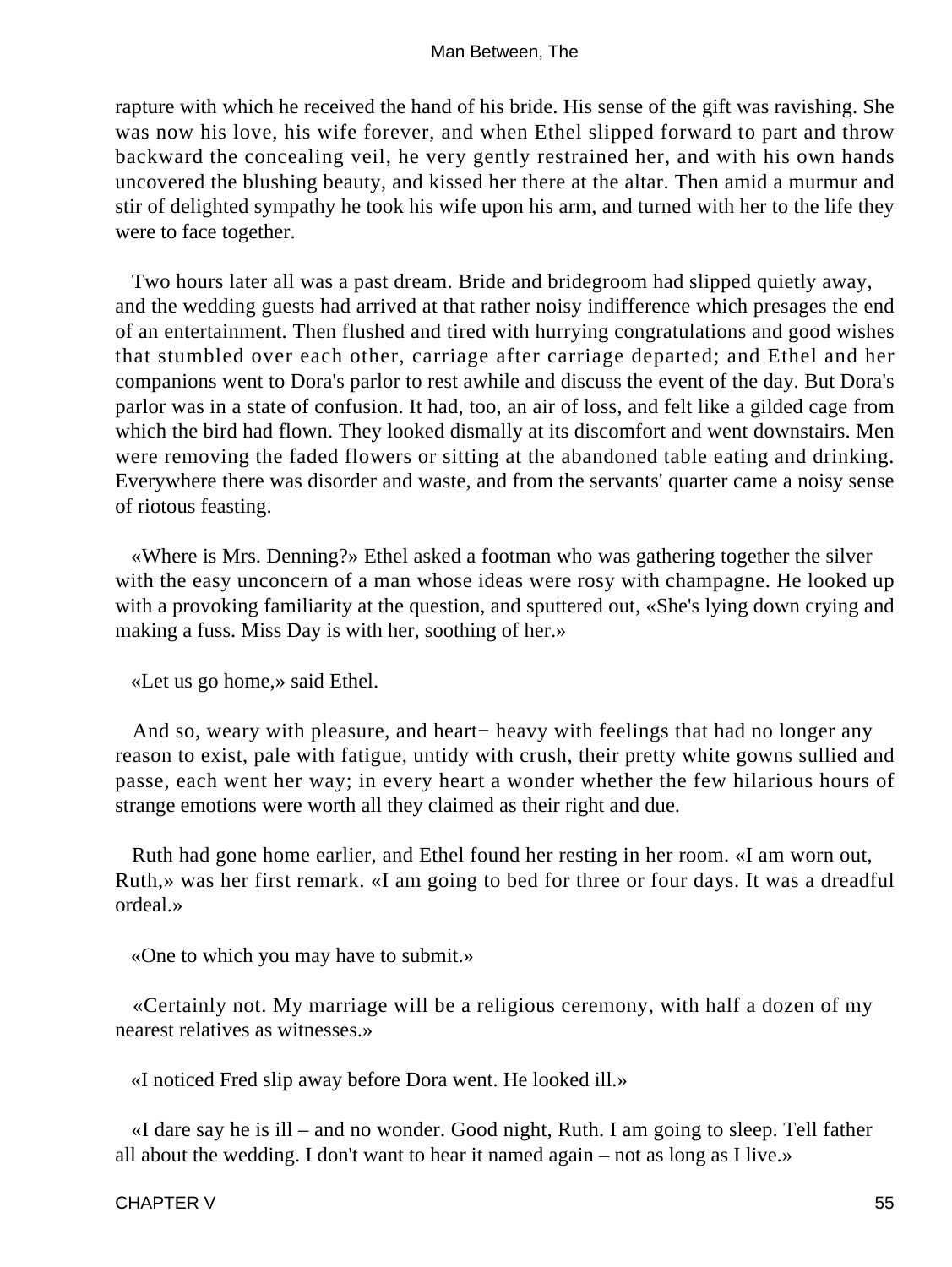### **[CHAPTER VI](#page-152-0)**

**THREE** days passed and Ethel had regained her health and spirits, but Fred Mostyn had not called since the wedding. Ruth thought some inquiry ought to be made, and Judge Rawdon called at the Holland House. There he was told that Mr. Mostyn had not been well, and the young man's countenance painfully confessed the same thing.

«My dear Fred, why did you not send us word you were ill?» asked the Judge.

 «I had fever, sir, and I feared it might be typhoid. Nothing of the kind, however. I shall be all right in a day or two.»

 The truth was far from typhoid, and Fred knew it. He had left the wedding breakfast because he had reached the limit of his endurance. Words, stinging as whips, burned like hot coals in his mouth, and he felt that he could not restrain them much longer. Hastening to his hotel, he locked himself in his rooms, and passed the night in a frenzy of passion. The very remembrance of the bridegroom's confident transport put mur− der in his heart – murder which he could only practice by his wishes, impotent to compass their desires.

 «I wish the fellow shot! I wish him hanged! I would kill him twenty times in twenty different ways! And Dora! Dora! Dora! What did she see in him? What could she see? Love her? He knows nothing of love – such love as tortures me.» Backwards and forwards he paced the floor to such imprecations and ejaculations as welled up from the whirlpool of rage in his heart, hour following hour, till in the blackness of his misery he could no longer speak. His brain had become stupefied by the iteration of inevitable loss, and so refused any longer to voice a woe beyond remedy. Then he stood still and called will and reason to council him. «This way madness lies,» he thought. «I must be quiet – I must sleep – I must forget.»

 But it was not until the third day that a dismal, sullen stillness succeeded the storm of rage and grief, and he awoke from a sleep of exhaustion feeling as if he were withered at his heart. He knew that life had to be taken up again, and that in all its farces he must play his part. At first the thought of Mostyn Hall presented itself as an asylum. It stood amid thick woods, and there were miles of wind−blown wolds and hills around it. He was lord and master there, no one could intrude upon his sorrow; he could nurse it in those lonely rooms to his heart's content. Every day, however, this gloomy resolution grew fainter, and one morning he awoke and laughed it to scorn.

 «Frederick's himself again,» he quoted, «and he must have been very far off himself when he thought of giving up or of running away. No, Fred Mostyn, you will stay here. 'Tis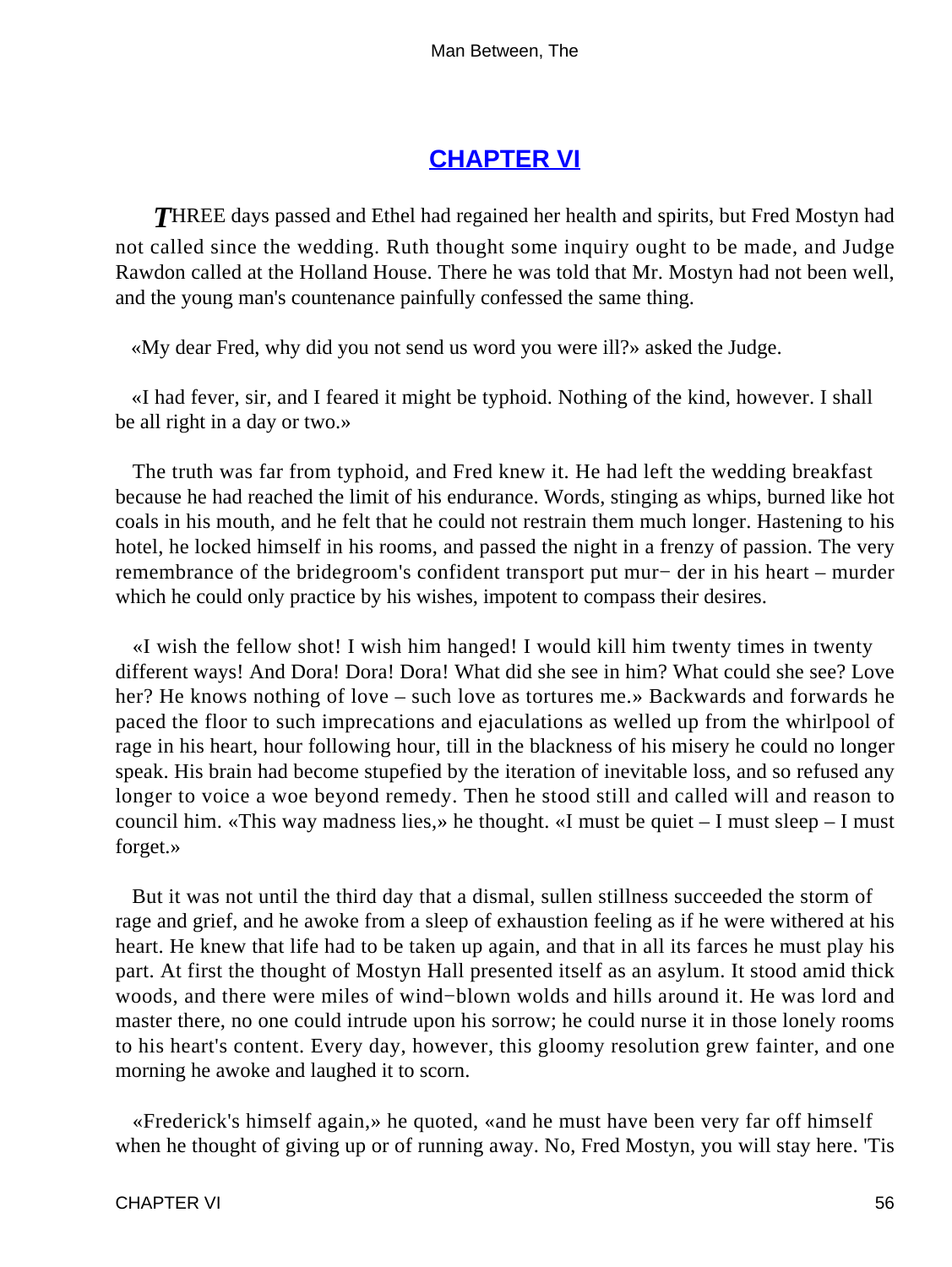a country where the impossible does not exist, and the unlikely is sure to happen – a country where marriage is not for life or death, and where the roads to divorce are manifold and easy. There are a score of ways and means. I will stay and think them over; 'twill be odd if I cannot force Fate to change her mind.»

 A week after Dora's marriage he found himself able to walk up the avenue to the Rawdon house; but he arrived there weary and wan enough to instantly win the sympathy of Ruth and Ethel, and he was immensely strengthened by the sense of home and kindred, and of genuine kindness to which he felt a sort of right. He asked Ruth if he might eat dinner with them. He said he was hungry, and the hotel fare did not tempt him. And when Judge Rawdon returned he welcomed him in the same generous spirit, and the evening passed delightfully away. At its close, however, as Mostyn stood gloved and hatted, and the carriage waited for him, he said a few words to Judge Rawdon which changed the mental and social atmosphere. «I wish to have a little talk with you, sir, on a business matter of some importance. At what hour can I see you to−morrow?»

 «I am engaged all day until three in the afternoon, Fred. Suppose I call on you about four or half−past?»

«Very well, sir.»

 But both Ethel and Ruth wondered if it was «very well.» A shadow, fleeting as thought, had passed over Judge Rawdon's face when he heard the request for a business interview, and after the young man's departure he lost himself in a reverie which was evidently not a happy one. But he said nothing to the girls, and they were not accustomed to question him.

 The next morning, instead of going direct to his office, he stopped at Madam, his moth− er's house in Gramercy Park. A visit at such an early hour was unusual, and the old lady looked at him in alarm.

 «We are well, mother,» he said as she rose. «I called to talk to you about a little business.» Whereupon Madam sat down, and became suddenly about twenty years younger, for «business» was a word like a watch−cry; she called all her senses together when it was uttered in her presence.

«Business!» she ejaculated sharply. «Whose business?»

«I think I may say the business of the whole family.»

 «Nay, I am not in it. My business is just as I want it, and I am not going to talk about it – one way or the other.»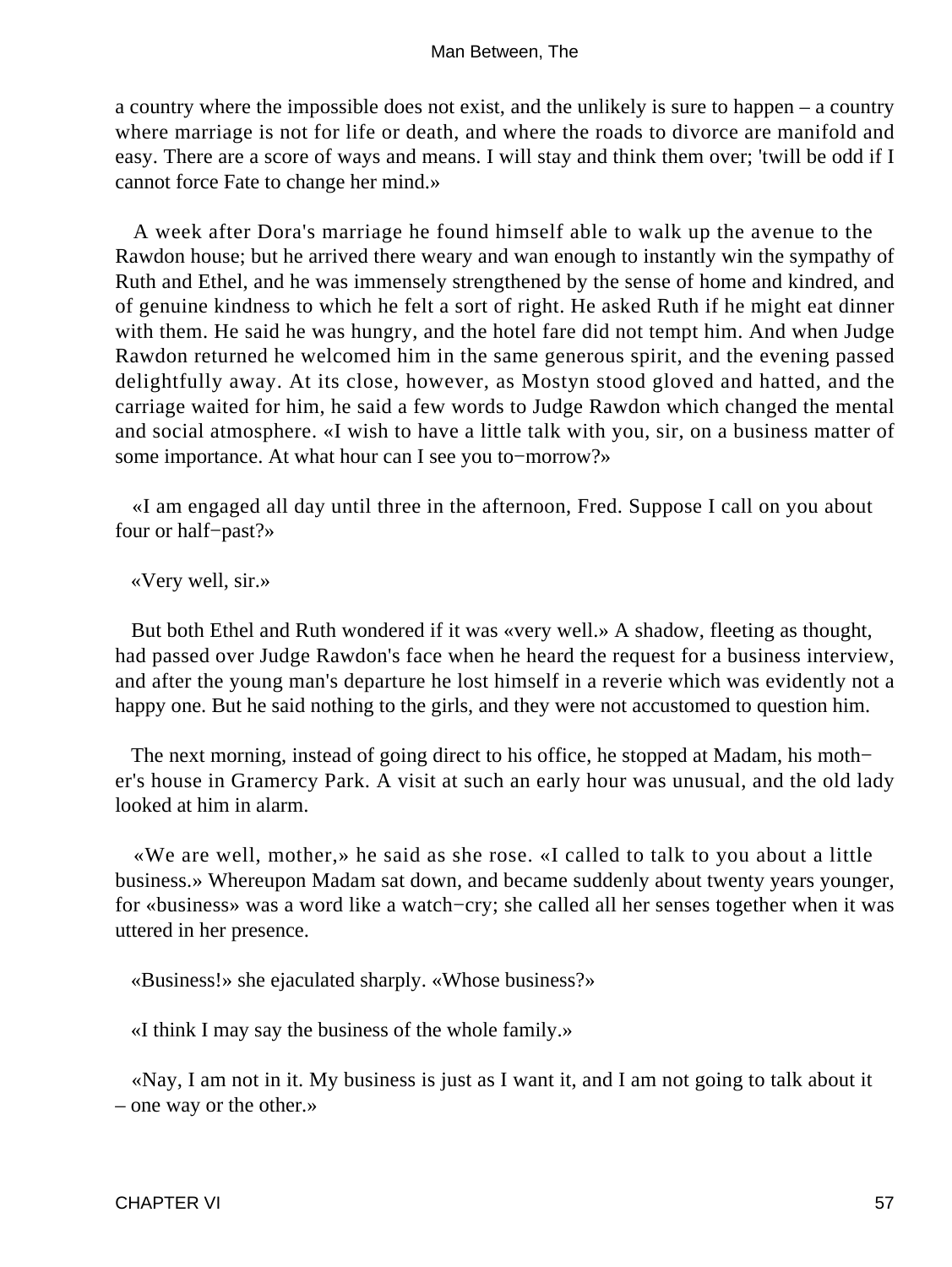«Is not Rawdon Court of some interest to you? It has been the home and seat of the family for many centuries. A good many. Mostyn women have been its mistress.»

 «I never heard of any Mostyn woman who would not have been far happier away from Rawdon Court. It was a Calvary to them all. There was little Nannie Mostyn, who died with her first baby because Squire Anthony struck her in a drunken passion; and the proud Alethia Mostyn, who suffered twenty years' martyrdom from Squire John; and Sara, who took thirty thousand pounds to Squire Hubert, to fling away at the green table; and Harriet, who was made by her husband, Squire Humphrey, to jump a fence when out hunting with him, and was brought home crippled and scarred for life – a lovely girl of twenty who went through agonies for eleven years without aught of love and help, and died alone while he was following a fox; and there was pretty Barbara Mostyn  $- \rightarrow \infty$ 

 «Come, come, mother. I did not call here this morning to hear the Rawdons abused, and you forget your own marriage. It was a happy one, I am sure. One Rawdon, at least, must be excepted; and I think I treated my wife as a good husband ought to treat a wife.»

«Not you! You treated Mary very badly.»

«Mother, not even from you  $-$  – »

 «I'll say it again. The little girl was dying for a year or more, and you were so busy making money you never saw it. If she said or looked a little complaint, you moved restless−like and told her `she moped too much.' As the end came I spoke to you, and you pooh−poohed all I said. She went suddenly, I know, to most people, but she knew it was her last day, and she longed so to see you, that I sent a servant to hurry you home, but she died before you could make up your mind to leave your `cases.' She and I were alone when she whispered her last message for you – a loving one, too.»

 «Mother! Mother! Why recall that bitter day? I did not think – I swear I did not think – – »

 «Never mind swearing. I was just reminding you that the Rawdons have not been the finest specimens of good husbands. They make landlords, and judges, and soldiers, and even loom−lords of a very respectable sort; but husbands! Lord help their poor wives! So you see, as a Mostyn woman, I have no special interest in Rawdon Court.»

«You would not like it to go out of the family?»

«I should not worry myself if it did.»

 «I suppose you know Fred Mostyn has a mortgage on it that the present Squire is unable to lift.»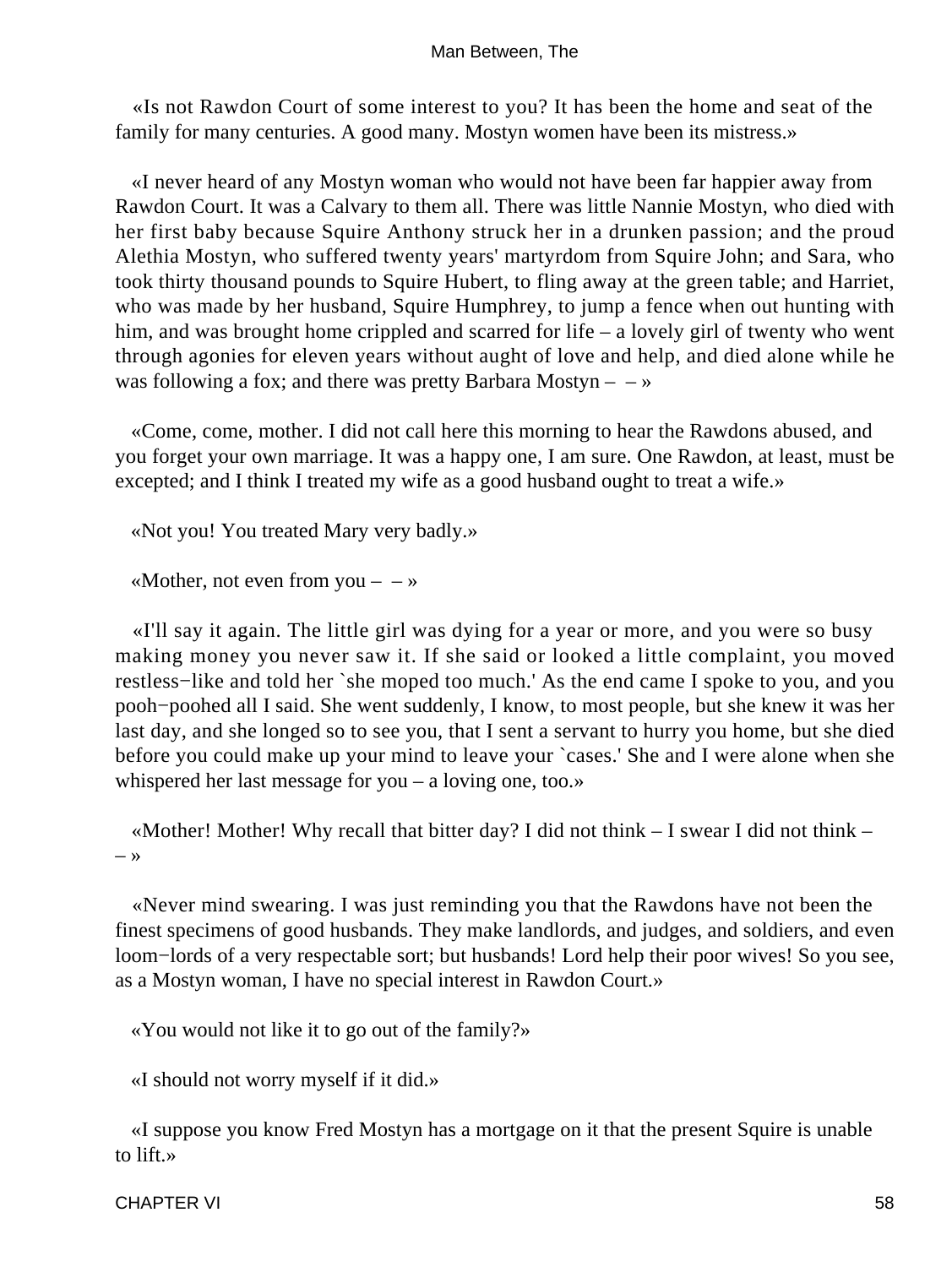«Aye, Fred told me he had eighty thousand pounds on the old place. I told him he was a fool to put his money on it.»

«One of the finest manors and manor− houses in England, mother.»

«I have seen it. I was born and brought up near enough to it, I think.»

 «Eighty thousand pounds is a bagatelle for the place; yet if Fred forces a sale, it may go for that, or even less. I can't bear to think of it.»

«Why not buy it yourself?»

«I would lift the mortgage to−morrow if I had the means. I have not at present.»

 «Well, I am in the same box. You have just spoken as if the Mostyns and Rawdons had an equal interest in Rawdon Court. Very well, then, it cannot be far wrong for Fred Mostyn to have it. Many a Mostyn has gone there as wife and slave. I would dearly like to see one Mostyn go as master.»

«I shall get no help from you, then, I understand that.»

 «I'm Mostyn by birth, I'm only Rawdon by, marriage. The birth−band ties me fast to my family.»

«Good morning, mother. You have failed me for the first time in your life.»

«If the money had been for you, Edward, or yours  $-\rightarrow$ 

«It is – good−by.»

She called him back peremptorily, and he returned and stood at the open door.

«Why don't you ask Ethel?»

«I did not think I had the right, mother.»

«More right to ask her than I. See what she says. She's Rawdon, every inch of her.»

 «Perhaps I may. Of course, I can sell securities, but it would be at a sacrifice a great sacrifice at present.»

«Ethel has the cash; and, as I said, she is Rawdon – I'm not.»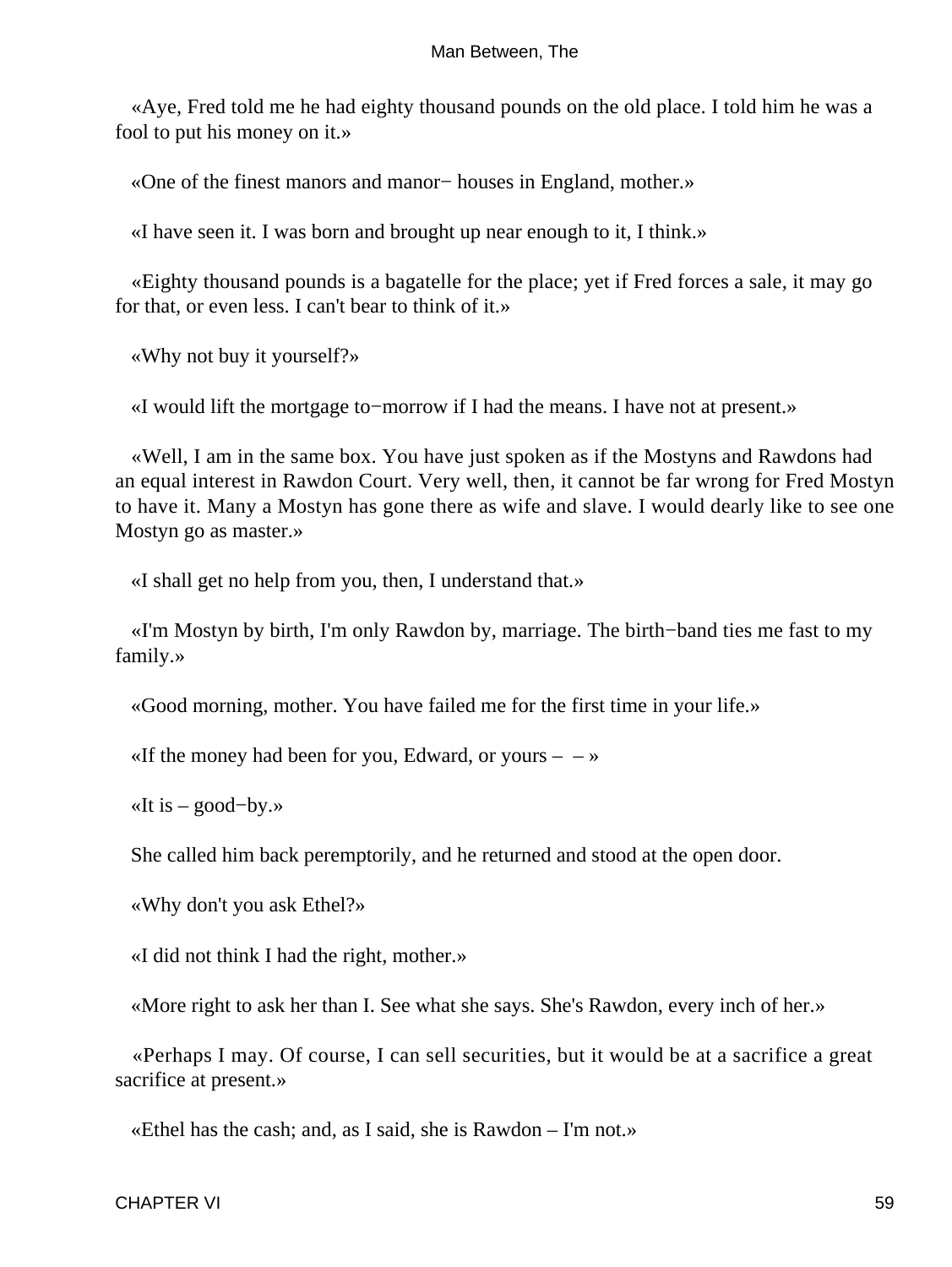«I wish my father were alive.»

 «He wouldn't move me – you needn't think that. What I have said to you I would have said to him. Speak to Ethel. I'll be bound she'll listen if Rawdon calls her.»

«I don't like to speak to Ethel.»

 «It isn't what you like to do, it's what you find you'll have to do, that carries the day; and a good thing, too, considering.»

«Good morning, again. You are not quite yourself, I think.»

 «Well, I didn't sleep last night, so there's no wonder if I'm a bit cross this morning. But if I lose my temper, I keep my understanding.»

 She was really cross by this time. Her son had put her in a position she did not like to assume. No love for Rawdon Court was in her heart. She would rather have advanced the money to buy an American estate. She had been little pleased at Fred's mortgage on the old place, but to the American Rawdons she felt it would prove a white elephant; and the appeal to Ethel was advised because she thought it would amount to nothing. In the first place, the Judge had the strictest idea of the sacredness of the charge committed to him as guardian of his daughter's fortune. In the second, Ethel inherited from her Yorkshire ancestry an intense sense of the value and obligations of money. She was an ardent American, and not likely to spend it on an old English manor; and, furthermore, Madam's penetration had discovered a growing dislike in her granddaughter for Fred Mostyn.

 «She'd never abide him for a lifelong neighbor,» the old lady decided. «It is the Rawdon pride in her. The Rawdon men have condescended to go to Mostyn for wives many and many a time, but never once have the Mostyn men married a Rawdon girl – proud, set−up women, as far as I remember; and Ethel has a way with her just like them. Fred is good enough and nice enough for any girl, and I wonder what is the matter with him! It is a week and more since he was here, and then he wasn't a bit like himself.»

 At this moment the bell rang and she heard Fred's voice inquiring «if Madam was at home.» Instantly she divined the motive of his call. The young man had come to the conclusion the Judge would try to influence his mother, and before meeting him in the afternoon he wished to have some idea of the trend matters were likely to take. His policy – cunning, Madam called it – did not please her. She immediately assured herself that «she wouldn't go against her own flesh and blood for anyone,» and his wan face and general air of wretchedness further antagonized her. She asked him fretfully «what he had been doing to himself, for,» she added, «it's mainly what we do to ourselves that makes us sick. Was it that everlasting wedding of the Denning girl?»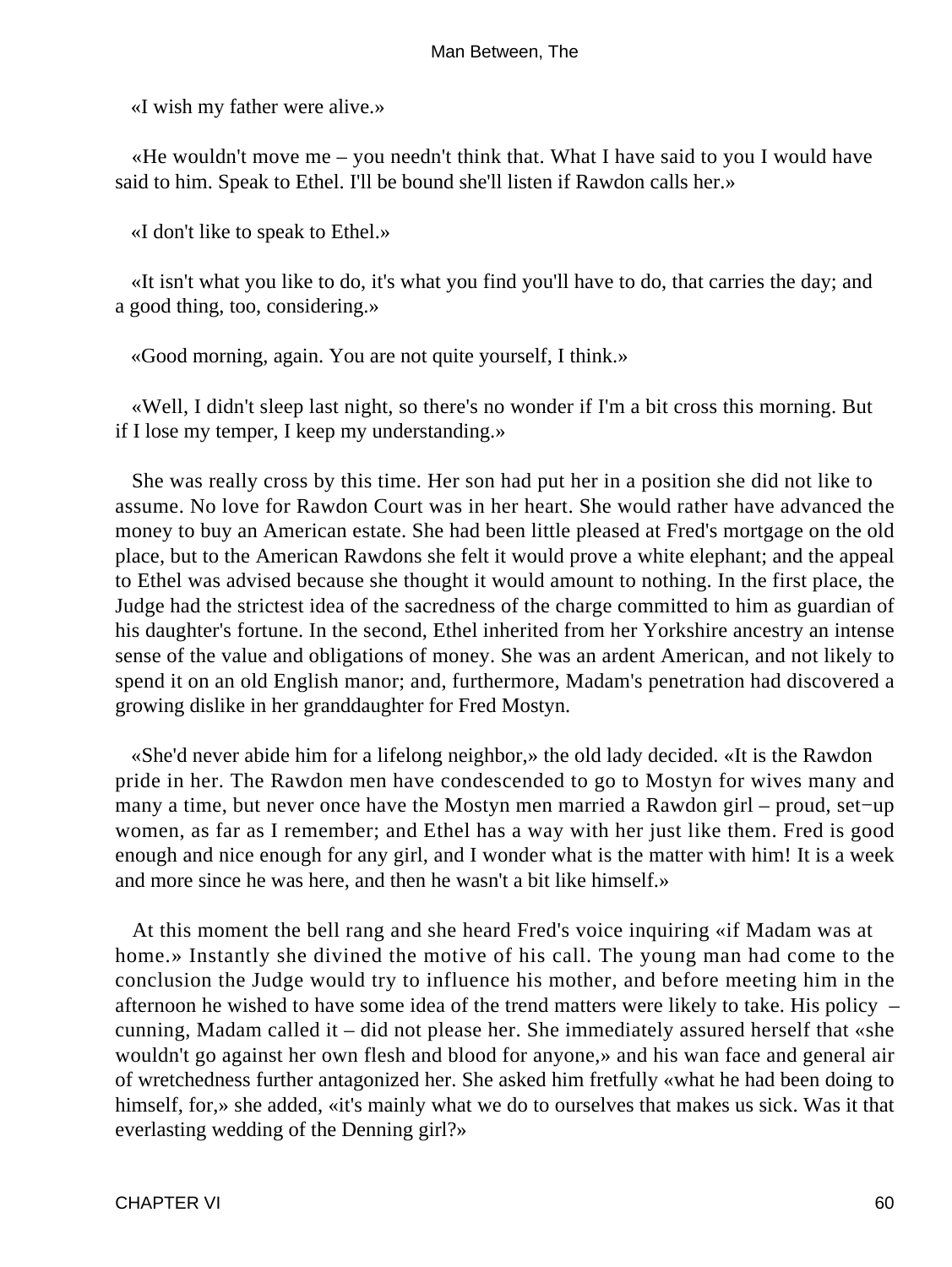He flushed angrily, but answered with much of the same desire to annoy, «I suppose it was. I felt it very much. Dora was the loveliest girl in the city. There are none left like her.»

 «It will be a good thing for New York if that is the case. I'm not one that wants the city to myself, but I can spare Dora **Stanhope,** and feel the better for it.»

«The most beautiful of God's creatures!»

 «You've surely lost your sight or your judgment, Fred. She is just a dusky−skinned girl, with big, brown eyes. You can pick her sort up by the thousand in any large city. And a wandering−hearted, giddy creature, too, that will spread as she goes, no doubt. I'm sorry for Basil Stanhope, he didn't deserve such a fate.»

«Indeed, he did not! It is beyond measure too good for him.»

 «I've always heard that affliction is the surest way to heaven. Dora will lead him that road, and it will be more sure than pleasant. Poor fellow! He'll soon be as ready to curse his wedding−day as Job was to curse his birthday. A costly wife she will be to keep, and misery in the keeping of her. But if you came to talk to me about Dora **Stanhope,** I'll cease talking, for I don't find it any great entertainment.»

«I came to talk to you about Squire Rawdon.»

 «What about the Squire? Keep it in your mind that he and I were sweethearts when we were children. I haven't forgotten that fact.»

«You know Rawdon Court is mortgaged to me?»

«I've heard you say so – more than once.»

 «I intend to foreclose the mortgage in September. I find that I can get twice yes, three times – the interest for my money in American securities.»

«How do you know they are securities?»

«Bryce Denning has put me up to several good things.»

 «Well, if you think good things can come that road, you are a bigger fool than I ever thought you.»

«Fool! Madam, I allow no one to call me a fool, especially without reason.»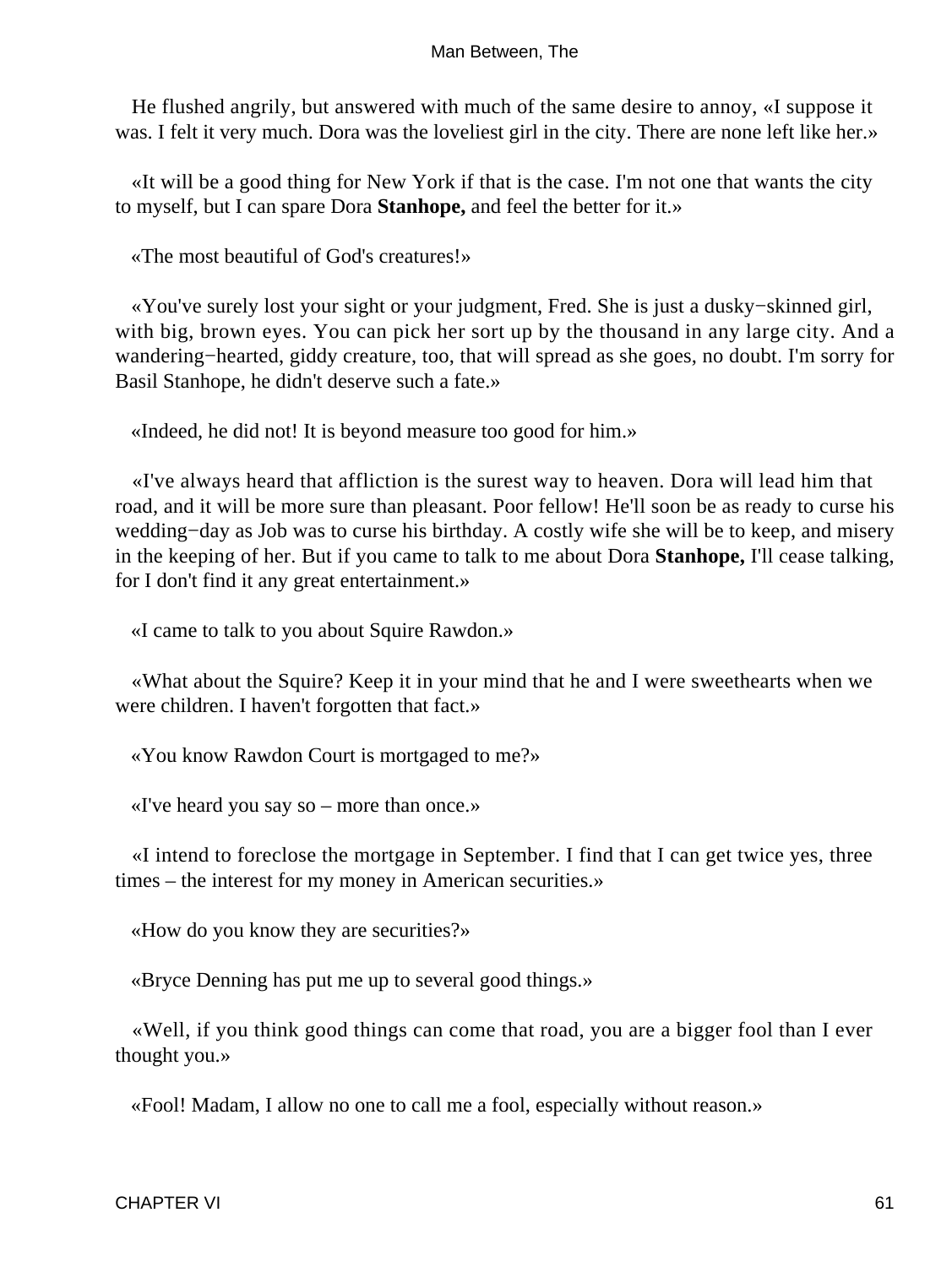«Reason, indeed! What reason was there in your dillydallying after Dora Denning when she was engaged, and then making yourself like a ghost for her after she is married? As for the good things Bryce Denning offers you in exchange for a grand English manor, take them, and then if I called you not fool before, I will call you fool in your teeth twice over, and much too good for you! Aye, I could call you a worse name when I think of the old Squire – he's two years older than I am – being turned out of his lifelong home. Where is he to go to?»

 «If I buy the place, for of course it will have to be sold, he is welcome to remain at Rawdon Court.»

 «And he would deserve to do it if he were that low−minded; but if I know Squire Percival, he will go to the poor−house first. Fred, you would surely scorn such a dirty thing as selling the old man out of house and home?»

«I want my money, or else I want Rawdon Manor.»

 «And I have no objections either to your wanting it or having it, but, for goodness' sake, wait until death gives you a decent warrant for buying it.»

 «I am afraid to delay. The Squire has been very cool with me lately, and my agent tells me the Tyrrel−Rawdons have been visiting him, also that he has asked a great many questions about the Judge and Ethel. He is evidently trying to prevent me getting possession, and I know that old Nicholas Rawdon would give his eyelids to own Rawdon Court. As to the Judge  $\rightarrow$ 

«My son wants none of it. You can make your mind easy on that score.»

 «I think I behaved very decently, though, of course, no one gives me credit for it; for as soon as I saw I must foreclose in order to get my own I thought at once of Ethel. It seemed to me that if we could love each other the money claims of Mostyn and the inherited claims of Rawdon would both be satisfied. Unfortunately, I found that I could not love Ethel as a wife should be loved.»

 «And I can tell you, Fred, that Ethel never could have loved you as a husband should be loved. She was a good deal disappointed in you from the very first.»

«I thought I made a favorable impression on her.»

 «In a way. She said you played the piano nicely; but Ethel is all for handsome men, tall, erect six−footers, with a little swing and swagger to them. She thought you small and finicky. But Ethel's rich enough to have her fancy, I hope.»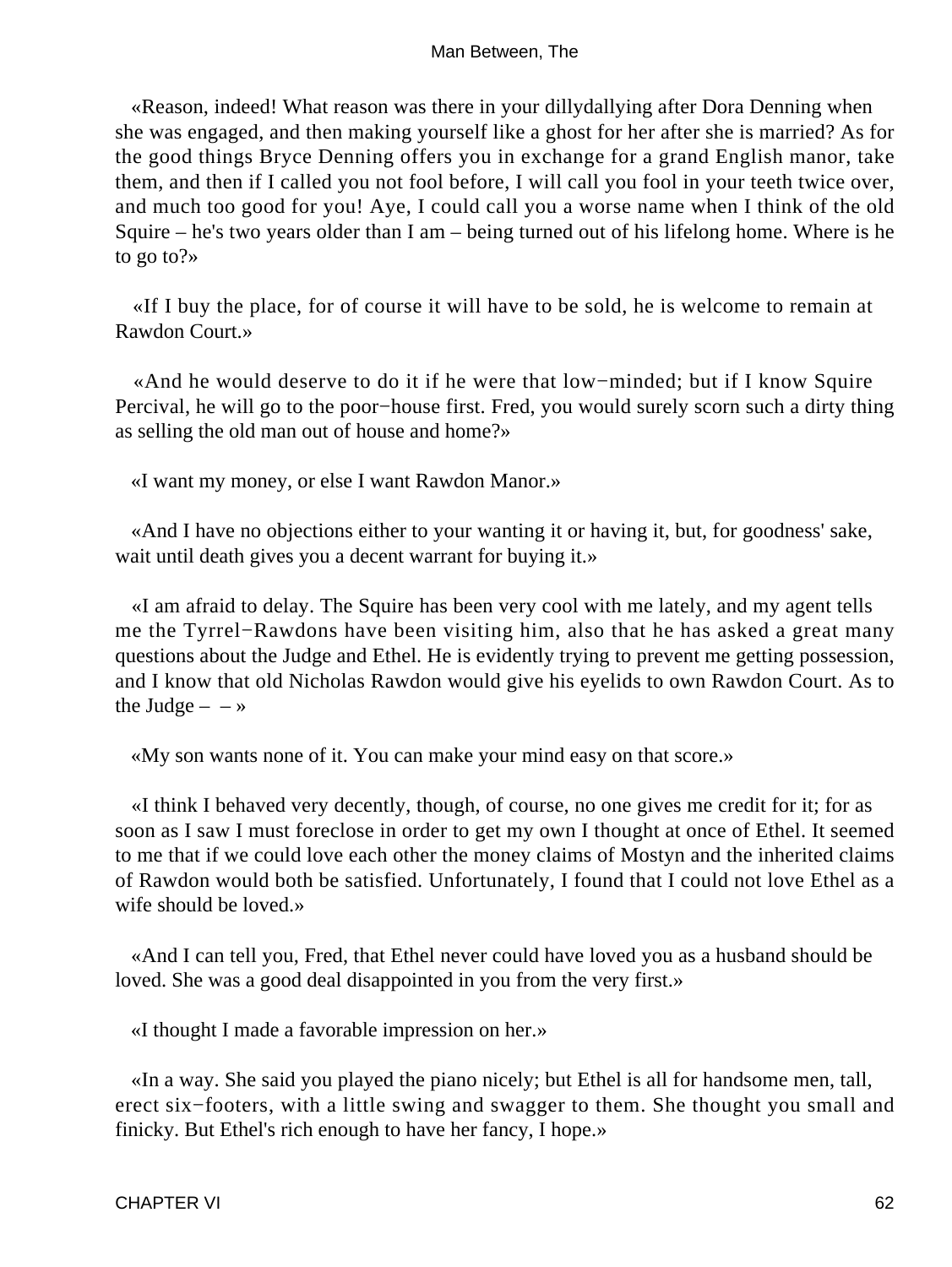«It is little matter now what she thought. I can't please every one.»

 «No, it's rather harder to do that than most people think it is. I would please my conscience first of all, Fred. That's the point worth mentioning. And I shall just remind you of one thing more: your money all in a lump on Rawdon Manor is safe. It is in one place, and in such shape as it can't run away nor be smuggled away by any man's trickery. Now, then, turn your eighty thousand pounds into dollars, and divide them among a score of securities, and you'll soon find out that a fortune may be easily squandered when it is in a great many hands, and that what looks satisfactory enough when reckoned up on paper doesn't often realize in hard money to the same tune. I've said all now I am going to say.»

 «Thank you for the advice given me. I will take it as far as I can. This afternoon the Judge has promised to talk over the business with me.»

 «The Judge never saw Rawdon Court, and he cares nothing about it, but he can give you counsel about the `good things' Bryce Denning offers you. And you may safely listen to it, for, right or wrong, I see plainly it is your own advice you will take in the long run.»

 Mostyn laughed pleasantly and went back to his hotel to think over the facts gleaned from his conversation with Madam. In the first place, he understood that any overt act against Squire Rawdon would be deeply resented by his American relatives. But then he reminded himself that his own relationship with them was merely sentiment. He had now nothing to hope for in the way of money. Madam's apparently spontaneous and truthful assertion, that the Judge cared nothing for Rawdon Court, was, however, very satisfactory to him. He had been foolish enough to think that the thing he desired so passionately was of equal value in the estimation of others. He saw now that he was wrong, and he then remembered that he had never found Judge Rawdon to evince either interest or curiosity about the family home.

 If he had been a keen observer, the Judge's face when he called might have given his comfortable feelings some pause. It was contracted, subtle, intricate, but he came forward with a congratulation on Mostyn's improved appearance. «A few weeks at the seaside would do you good,» he added, and Mostyn answered, «I think of going to Newport for a month.»

#### «And then?»

 «I want your opinion about that. McLean advises me to see the country – to go to Chicago, St. Louis, Denver, cross the Rockies, and on to California. It seems as if that would be a grand summer programme. But my lawyer writes me that the man in charge at Mostyn is cutting too much timber and is generally too extravagant. Then there is the question of Rawdon Court. My finances will not let me carry the mortgage on it longer, unless I buy the place.»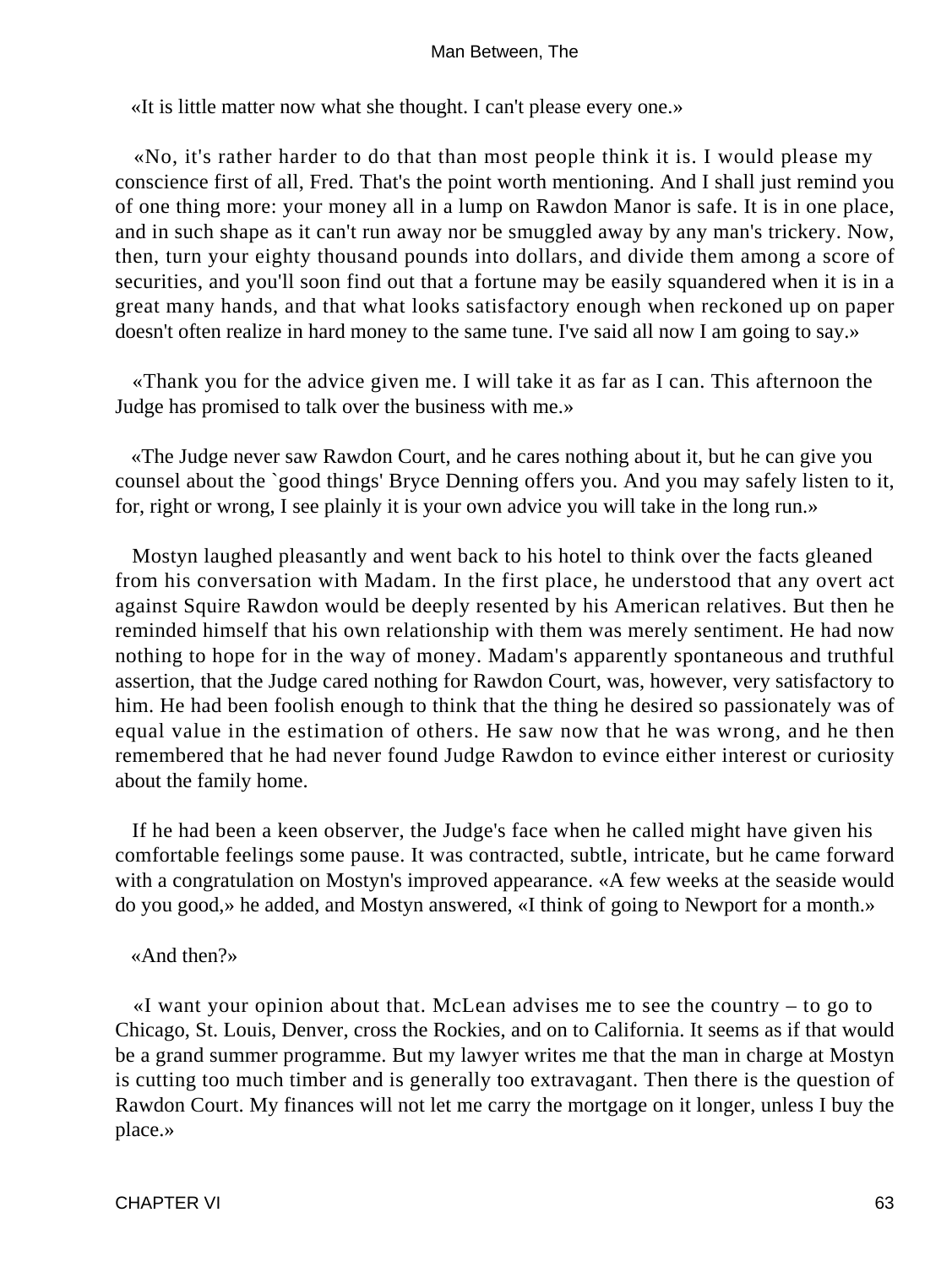«Are you thinking of that as probable?»

 «Yes. It will have to be sold. And Mostyn seems to be the natural owner after Rawdon. The Mostyns have married Rawdons so frequently that we are almost like one family, and Rawdon Court lies, as it were, at Mostyn's gate. The Squire is now old, and too easily persuaded for his own welfare, and I hear the Tyrrel−Rawdons have been visiting him. Such a thing would have been incredible a few years ago.»

«Who are the Tyrrel−Rawdons? I have no acquaintance with them.»

 «They are the descendants of that Tyrrel− Rawdon who a century ago married a handsome girl who was only an innkeeper's daughter. He was of course disowned and disinherited, and his children sank to the lowest social grade. Then when power−loom weaving was introduced they went to the mills, and one of them was clever and saved money and built a little mill of his own, and his son built a much larger one, and made a great deal of money, and became Mayor of Leeds. The next generation saw the Tyrrel− Rawdons the largest loom−lords in Yorkshire. One of the youngest generation was my opponent in the last election and beat me – a Radical fellow beats the Conservative candidate always where weavers and spinners hold the vote but I thought it my duty to uphold the Mostyn banner. You know the Mostyns have always been Tories and Conservatives.»

 «Excuse me, but I am afraid I am ignorant concerning Mostyn politics. I take little interest in the English parties.»

 «Naturally. Well, I hope you will take an interest in my affairs and give me your advice about the sale of Rawdon Court.»

 «I think my advice would be useless. In the first place, I never saw the Court. My father had an old picture of it, which has somehow disappeared since his death, but I cannot say that even this picture interested me at all. You know I am an American, born on the soil, and very proud of it. Then, as you are acquainted with all the ins and outs of the difficulties and embarrassments, and I know nothing at all about them, you would hardly be foolish enough to take my opinion against your own. I suppose the Squire is in favor of your buying the Court?»

 «I never named the subject to him. I thought perhaps he might have written to you on the matter. You are the last male of the house in that line.»

 «He has never written to me about the Court. Then, I am not the last male. From what you say, I think the Tyrrel−Rawdons could easily supply an heir to Rawdon.»

«That is the thing to be avoided. It would be a great offense to the county families.»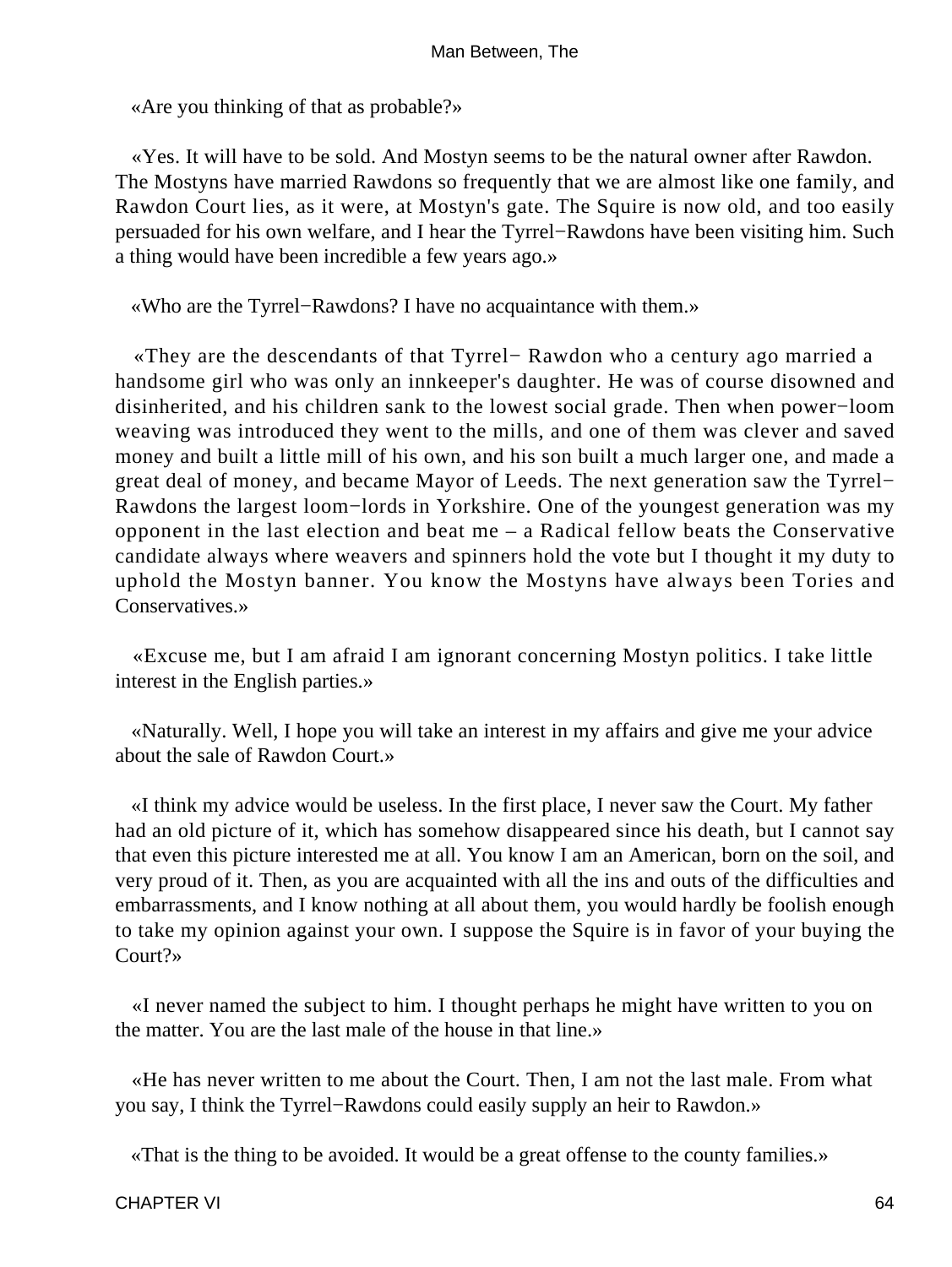«Why should they be considered? A Rawdon is always a Rawdon.»

«But a cotton spinner, sir! A mere mill− owner!»

 «Well, I do not feel with you and the other county people in that respect. I think a cotton spinner, giving bread to a thousand families, is a vastly more respectable and important man than a fox−hunting, idle landlord. A mill−owning Rawdon might do a deal of good in the sleepy old village of Monk−Rawdon.»

«Your sentiments are American, not English, sir.»

«As I told you, we look at things from very different standpoints.»

«Do you feel inclined to lift the mortgage yourself, Judge?»

 «I have not the power, even if I had the inclination to do so. My money is well invested, and I could not, at this time, turn bonds and securities into cash without making a sacrifice not to be contemplated. I confess, however, that if the Court has to be sold, I should like the Tyrrel−Rawdons to buy it. I dare say the picture of the offending youth is still in the gallery, and I have heard my mother say that what is another's always yearns for its lord. Driven from his heritage for Love's sake, it would be at least interesting if Gold gave back to his children what Love lost them.»

 «That is pure sentiment. Surely it would be more natural that the Mostyns should succeed the Rawdons. We have, as it were, bought the right with at least a dozen intermarriages.»

«That also is pure sentiment. Gold at last will carry the succession.»

«But not your gold, I infer?»

«Not my gold; certainly not.»

«Thank you for your decisive words They make my course clear.»

 «That is well. As to your summer movements, I am equally unable to give you advice. I think you need the sea for a month, and after that McLean's scheme is good. And a return to Mostyn to look after your affairs is equally good. If I were you, I should follow my inclinations. If you put your heart into anything, it is well done and enjoyed; if you do a thing because you think you ought to do it, failure and disappointment are often the results. So do as you want to do; it is the only advice I can offer you.»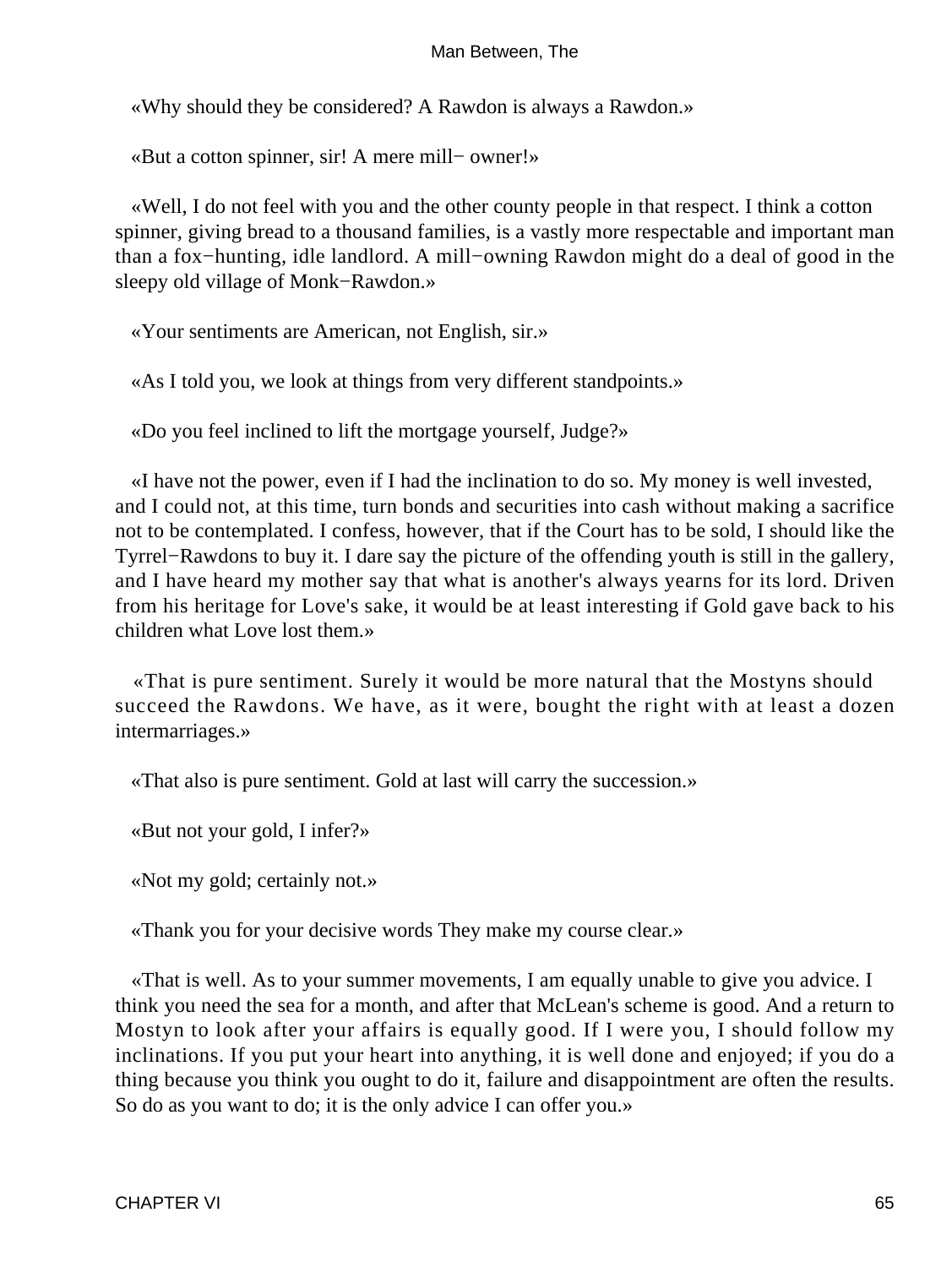«Thank you, sir. It is very acceptable. I may leave for Newport to−morrow. I shall call on the ladies in the morning.»

 «I will tell them, but it is just possible that they, too, go to the country to−morrow, to look after a little cottage on the Hudson we occupy in the summer. Good−by, and I hope you will soon recover your usual health.»

 Then the Judge lifted his hat, and with a courteous movement left the room. His face had the same suave urbanity of expression, but he could hardly restrain the passion in his heart. Placid as he looked when he entered his house, he threw off all pretenses as soon as he reached his room. The Yorkshire spirit which Ethel had declared found him out once in three hundred and sixty−four days and twenty−three hours was then in full pos− session. The American Judge had disappeared. He looked as like his ancestors as anything outside of a painted picture could do. His flushed face, his flashing eyes, his passionate exclamations, the stamp of his foot, the blow of his hand, the threatening attitude of his whole figure was but a replica of his great−grandfather, Anthony Rawdon, giving Radicals at the hustings or careless keepers at the kennels «a bit of his mind.»

 «`Mostyn, seems to be the natural owner of Rawdon! Rawdon Court lies at Mostyn's gate! Natural that the Mostyns should succeed the Rawdons! Bought the right by a dozen intermarriages!' Confound the impudent rascal! Does he think I will see Squire Rawdon rogued out of his home? Not if I can help it! Not if Ethel can help it! Not if heaven and earth can help it! He's a downright rascal! A cool, unruffled, impudent rascal!» And these ejaculations were followed by a bitter, biting, blasting hailstorm of such epithets as could only be written with one letter and a dash.

 But the passion of imprecation cooled and satisfied his anger in this its first impetuous outbreak, and he sat down, clasped the arms of his chair, and gave himself a peremptory order of control. In a short time he rose, bathed his head and face in cold water, and began to dress for dinner. And as he stood before the glass he smiled at the restored color and calm of his countenance.

 «You are a prudent lawyer,» he said sarcastically. «How many actionable words have you just uttered! If the devil and Fred Mostyn have been listening, they can, as mother says, `get the law on you'; but I think Ethel and I and the law will be a match even for the devil and Fred Mostyn.» Then, as he slowly went downstairs, he repeated to himself, «Mostyn seems to be the natural owner of Rawdon. No, sir, neither natural nor legal owner. Rawdon Court lies at Mostyn gate. Not yet. Mostyn lies at Rawdon gate. Natural that the Mostyns should succeed the Rawdons. Power of God! Neither in this generation nor the next.»

 And at the same moment Mostyn, having thought over his interview with Judge Rawdon, walked thoughtfully to a window and muttered to himself: «Whatever was the matter with the old man? Polite as a courtier, but something was wrong. The room felt as if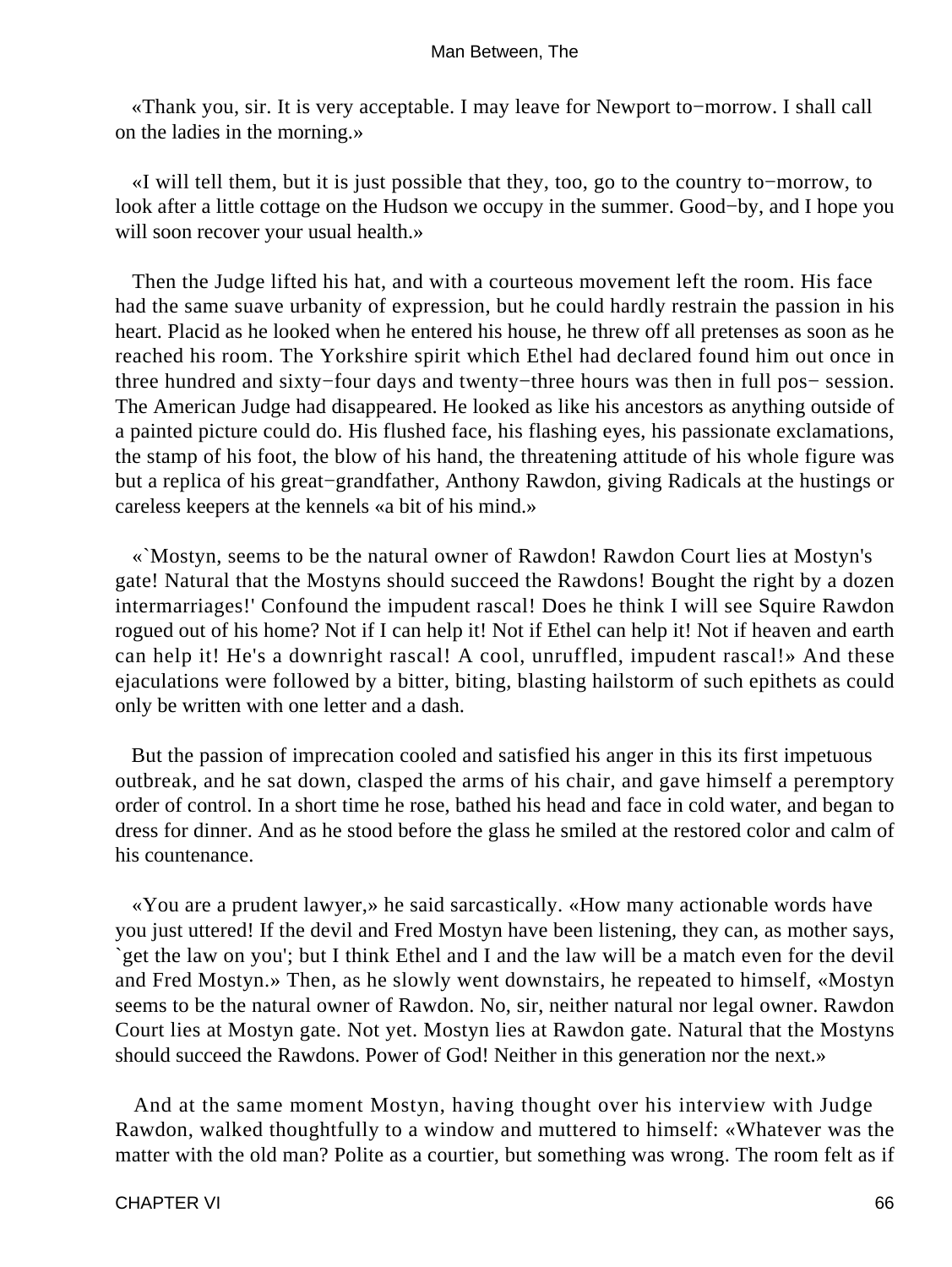there was an iceberg in it, and he kept his right hand in his pocket. I be− lieve he was afraid I would shake hands with him – it is Ethel, I suppose. Naturally he is disappointed. Wanted her at Rawdon. Well, it is a pity, but I really cannot! Oh, Dora! Dora! My heart, my hungry and thirsty heart calls you! Burning with love, dying with longing, I am waiting for you!»

 The dinner passed pleasantly enough, but both Ethel and Ruth noticed the Judge was under strong but well−controlled feeling. While servants were present it passed for high spirits, but as soon as the three were alone in the library, the excitement took at once a serious aspect.

 «My dears,» he said, standing up and facing them, «I have had a very painful interview with Fred Mostyn. He holds a mortgage over Rawdon Court, and is going to press it in September – that is, he proposes to sell the place in order to obtain his money – and the poor Squire!» He ceased speaking, walked across the room and back again, and appeared greatly disturbed.

«What of the Squire?» asked Ruth.

«God knows, Ruth. He has no other home.»

«Why is this thing to be done? Is there no way to prevent it?»

 «Mostyn wants the money, he says, to invest in American securities. He does not. He wants to force a sale, so that he may buy the place for the mortgage, and then either keep it for his pride, or more likely resell it to the Tyrrel−Rawdons for double the money.» Then with gradually increasing passion he repeated in a low, intense voice the remarks which Mostyn had made, and which had so infuriated the Judge. Before he had finished speaking the two women had caught his temper and spirit. Ethel's face was white with anger, her eyes flashing, her whole attitude full of fight. Ruth was troubled and sorrowful, and she looked anxiously at the Judge for some solution of the condition. It was Ethel who voiced the anxiety. «Father,» she asked, «what is to be done? What can you do?»

 «Nothing, I am sorry to say, Ethel. My money is absolutely tied up – for this year, at any rate. I cannot touch it without wronging others as well as myself, nor yet without the most ruinous sacrifice.»

«If I could do anything, I would not care at what sacrifice.»

 «You can do all that is necessary, Ethel, and you are the only person who can. You have at least eight hundred thousand dollars in cash and negotiable securities. Your mother's fortune is all yours, with its legitimate accruements, and it was left at your own disposal after your twenty−first birthday. It has been at your own disposal **With my consent** since your nineteenth birthday.»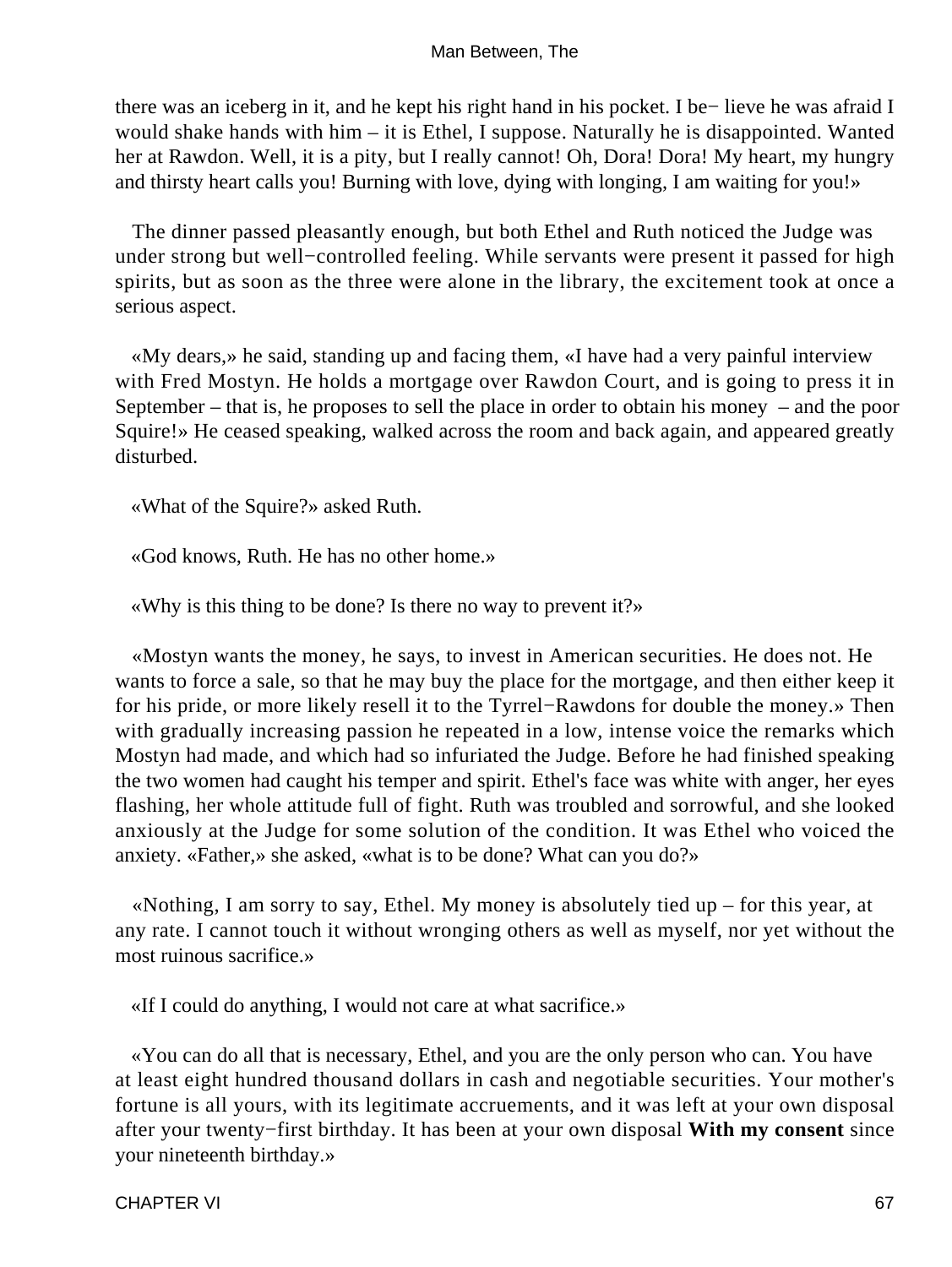«Then, father, we need not trouble about the Squire. I wish with all my heart to make his home sure to him as long as he lives. You are a lawyer, you know what ought to be done.»

 «Good girl! I knew what you would say and do, or I should not have told you the trouble there was at Rawdon. Now, I propose we all make a visit to Rawdon Court, see the Squire and the property, and while there perfect such arrangements as seem kindest and wisest. Ruth, how soon can we be ready to sail?»

«Father, do you really mean that we are to go to England?»

 «It is the only thing to do. I must see that all is as Mostyn says. I must not let you throw your money away.»

 «That is only prudent,» said Ruth, «and we can be ready for the first steamer if you wish it.»

 «I am delighted, father. I long to see England; more than all, I long to see Rawdon. I did not know until this moment how much I loved it.»

 «Well, then, I will have all ready for us to sail next Saturday. Say nothing about it to Mostyn. He will call to−morrow morning to bid you good−by before leaving for Newport with McLean. Try and be out.»

 «I shall certainly be out,» said Ethel. «I do not wish ever to see his face again, and I must see grandmother and tell her what we are going to do.»

 «I dare say she guesses already. She advised me to ask you about the mortgage. She knew what you would say.»

«Father, who are the Tyrrel−Rawdons?»

 Then the Judge told the story of the young Tyrrel−Rawdon, who a century ago had lost his world for Love, and Ethel said «she liked him better than any Rawdon she had ever heard of.»

«Except your father, Ethel.»

 «Except my father; my dear, good father. And I am glad that Love did not always make them poor. They must now be rich, if they want to buy the Court.»

 «They are rich manufacturers. Mostyn is much annoyed that the Squire has begun to notice them. He says one of the grandsons of the Tyrrel−Rawdons, disinherited for love's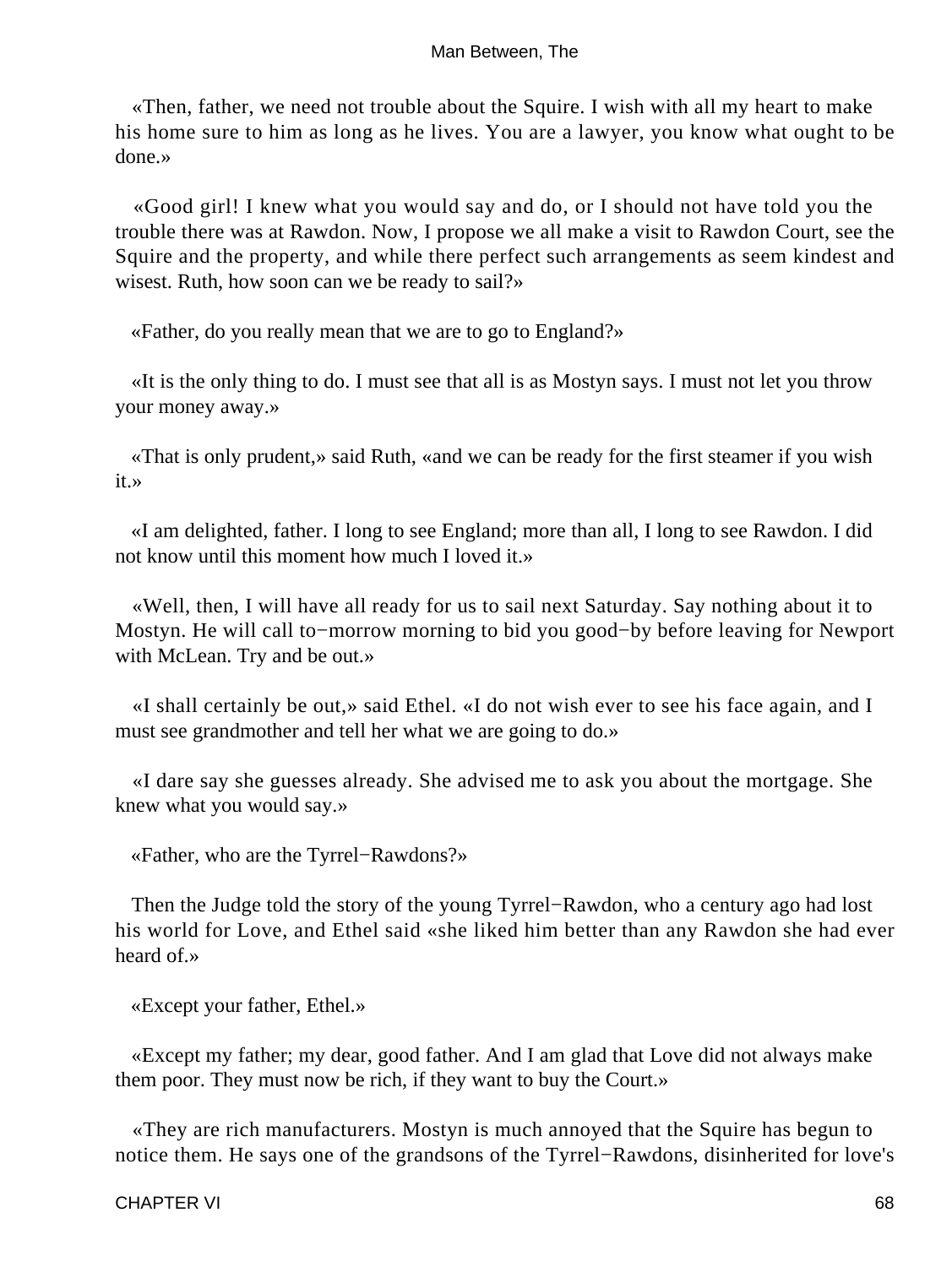sake, came to America some time in the forties. I asked your grandmother if this story was true. She said it is quite true; that my father was his friend in the matter, and that it was his reports about America which made them decide to try their fortune in New York.»

«Does she know what became of him?»

 «No. In his last letter to them he said he had just joined a party going to the gold fields of California. That was in 1850. He never wrote again. It is likely he perished on the terrible journey across the plains. Many thousands did.»

 «When I am in England I intend to call upon these Tyrrel−Rawdons. I think I shall like them. My heart goes out to them. I am proud of this bit of romance in the family.»

 «Oh, there is plenty of romance behind you, Ethel. When you see the old Squire standing at the entrance to the Manor House, you may see the hags of Cressy and Agincourt, of Marston and Worcester behind him. And the Rawdon women have frequently been daughters of Destiny. Many of them have lived romances that would be incredible if written down. Oh, Ethel, dear, we cannot, we cannot for our lives, let the old home fall into the hands of strangers. At any rate, if on inspection we think it wrong to interfere, I can at least try and get the children of the disinherited Tyrrel back to their home. Shall we leave it at this point for the present?»

 This decision was agreeable to all, and then the few preparations necessary for the journey were talked over, and in this happy discussion the evening passed rapidly. The dream of Ethel's life had been this visit to the home of her family, and to go as its savior was a consummation of the pleasure that filled her with loving pride. She could not sleep for her waking dreams. She made all sorts of resolutions about the despised Tyrrel− Rawdons. She intended to show the proud, indolent world of the English land− aristocracy that Americans, just as well born as themselves, respected business energy and enterprise; and she had other plans and propositions just as interesting and as full of youth's impossible enthusiasm.

 In the morning she went to talk the subject over with her grandmother. The old lady received the news with affected indif− ference. She said, «It mattered nothing to her who sat in Rawdon's seat; but she would not hear Mostyn blamed for seeking his right. Money and sentiment are no kin,» she added, «and Fred has no sentiment about Rawdon. Why should he? Only last summer Rawdon kept him out of Parliament, and made him spend a lot of money beside. He's right to get even with the family if he can.»

«But the old Squire! He is now  $- - \infty$ 

 «I know; he's older than I am. But Squire Percival has had his day, and Fred would not do anything out of the way to him – he could not; the county would make both Mostyn and Rawdon very uncomfortable places to live in, if he did.»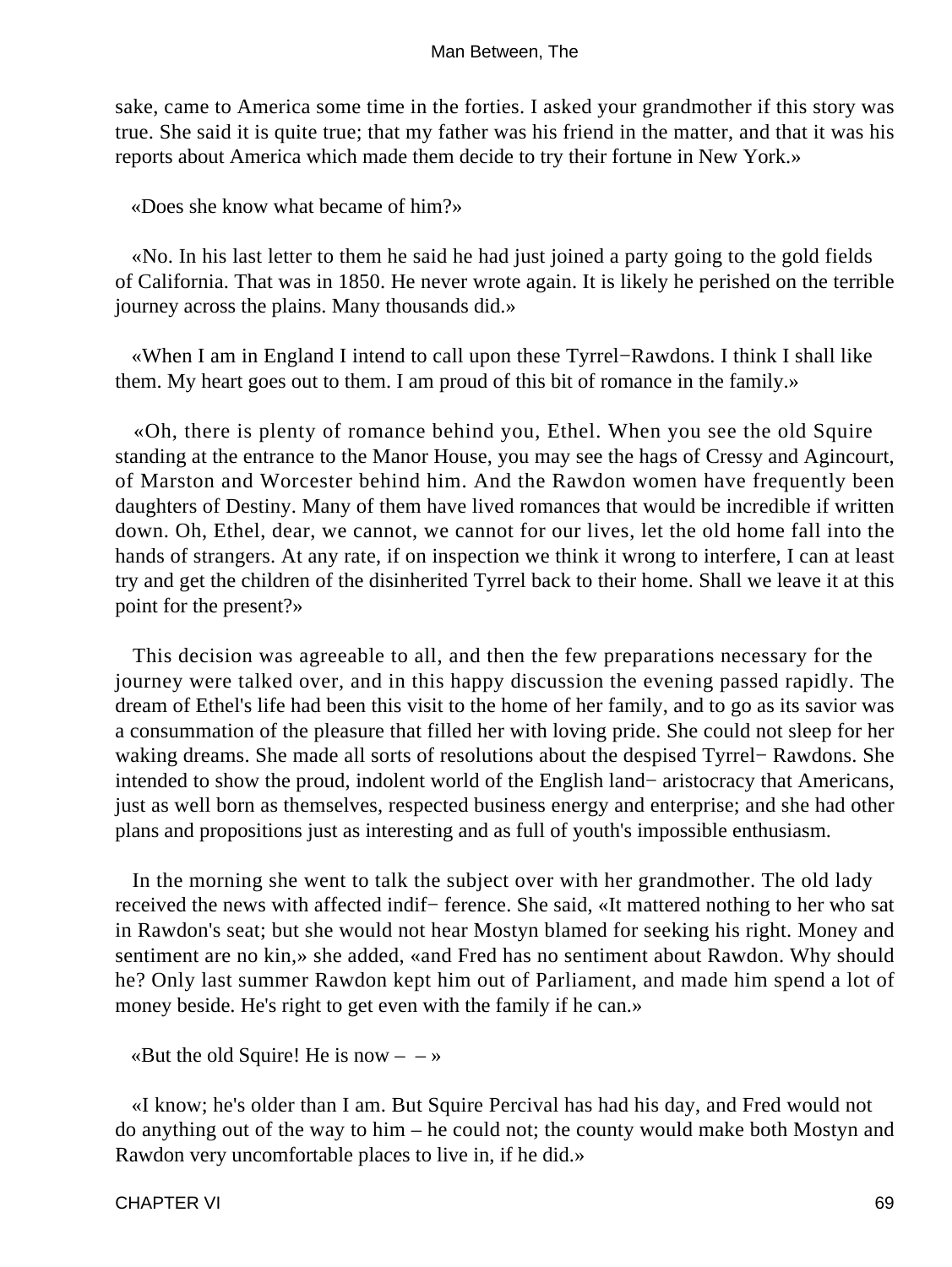«If you turn a man out of his home when he is eighty years old, I think that is `out of the way.' And Mr. Mostyn is not to be trusted. I wouldn't trust him as far as I could see him.»

«Highty−tighty! He has not asked you to trust him. You lost your chance there, miss.»

«Grandmother, I am astonished at you!»

 «Well, it was a mean thing to say, Ethel; but I like Fred, and I see the rest of my family are against him. It's natural for Yorkshire to help the weakest side. But there, Fred can do his own fighting, I'll warrant. He's not an ordinary man.»

 «I'm sorry to say he isn't, grandmother. If he were he would speak without a drawl, and get rid of his monocle, and not pay such minute attention to his coats and vests and walking sticks.»

 Then Ethel proceeded to explain her resolves with regard to the Tyrrel−Rawdons. «I shall pay them the greatest attention,» she said. «It was a noble thing in young Tyrrel−Rawdon to give up everything for honorable love, and I think everyone ought to have stood by him.»

 «That wouldn't have done at all. If Tyrrel had been petted as you think he ought to have been, every respectable young man and woman in the county would have married where their fancy led them; and the fancies of young people mostly lead them to the road it is ruin to take.»

 «From what Fred Mostyn says, Tyrrel's descendants seem to have taken a very respectable road.»

 «I've nothing to say for or against them. It's years and years since I laid eyes on any of the family. Your grandfather helped one of the young men to come to America, and I remember his mother getting into a passion about it. She was a fat woman in a Paisley shawl and a love−bird on her bonnet. I saw his sister often. She weighed about twelve stone, and had red hair and red cheeks and bare red elbows. She was called a 'strapping lass.' That is quite a complimentary term in the West Riding.»

 «Please, grandmother, I don't want to hear any more. In two weeks I shall be able to judge for myself. Since then there have been two generations, and if a member of the present one is fit for Parliament  $-$  – »

 «That's nothing. We needn't look for anything specially refined in Parliament in these days. There's another thing. These Tyrrel−Rawdons are chapel people. The rector of Rawdon church would not marry Tyrrel to his low−born love, and so they went to the Methodist preacher, and after that to the Methodist chapel. That put them down, more than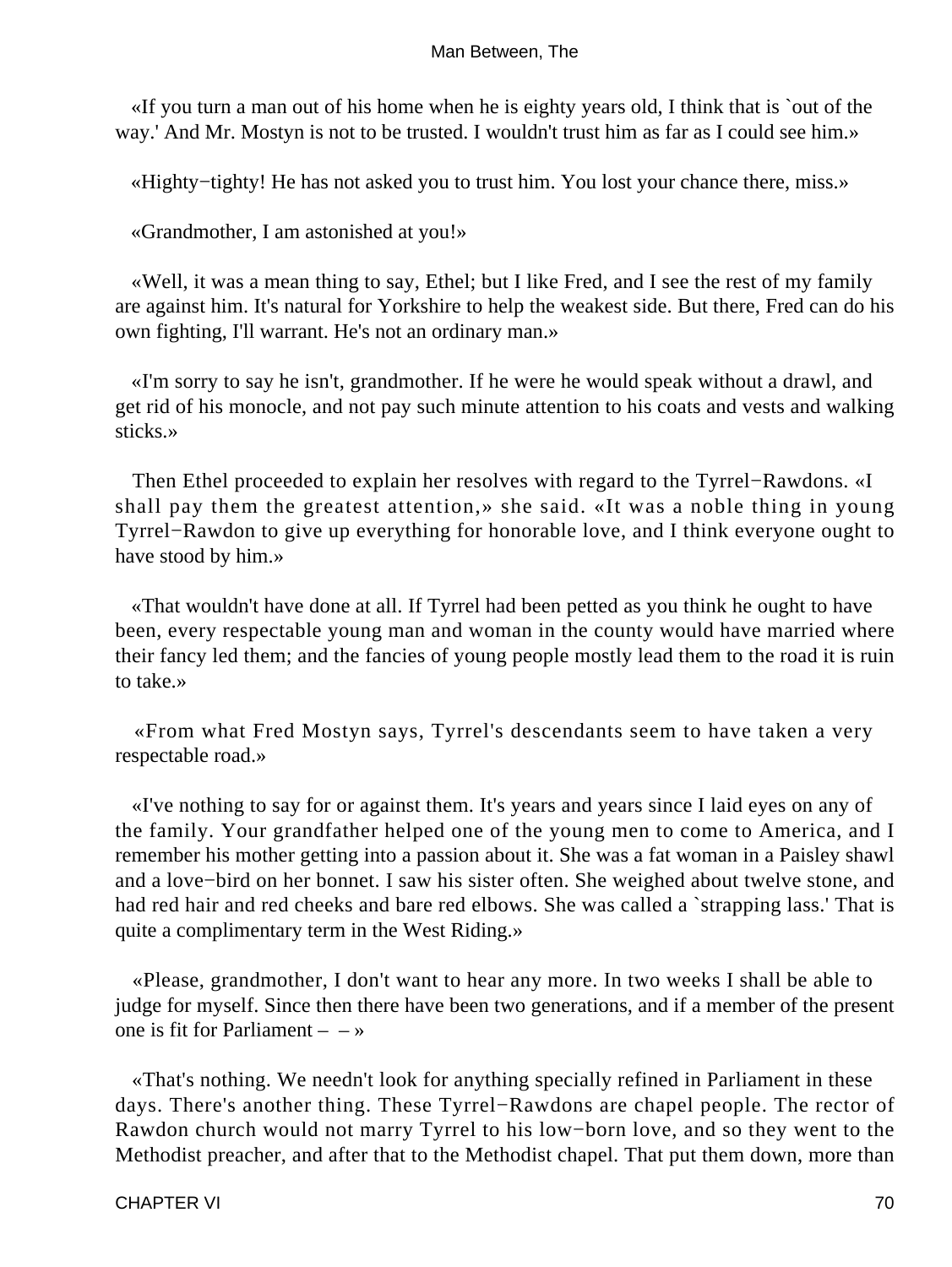you can imagine here in America.»

«It was a shame! Methodists are most respectable people.»

«I'm saying nothing contrary.»

«The President is a Methodist.»

 «I never asked what he was. I am a Church of England woman, you know that. Born and bred in the Church, baptized, confirmed, and married in the Church, and I was always taught it was the only proper Church for gentlemen and gentlewomen to be saved in. However, English Methodists often go back to the Church when they get rich.»

«Church or chapel makes no difference to me, grandmother. If people are only good.»

 «To be sure; but you won't be long in England until you'll find out that some things make a great deal of difference. Do you know your father was here this morning? He wanted me to go with you – a likely, thing.»

«But, grandmother, do come. We will take such good care of you, and  $- \rightarrow \infty$ 

 «I know, but I'd rather keep my old memories of Yorkshire than get new−fashioned ones. All is changed. I can tell that by what Fred says. My three great friends are dead. They have left children and grandchildren, of course, but I don't want to make new acquaintances at my age, unless I have the picking of them. No, I shall get Miss Hillis to go with me to my little cabin on the Jersey coast. We'll take our knitting and the fresh novels, and I'll warrant we'll see as much of the new men and women in them as will more than satisfy us. But you must write me long letters, and tell me everything about the Squire and the way he keeps house, and I don't care if you fill up the paper with the Tyrrel−Rawdons.»

«I will write you often, Granny, and tell you everything.»

 «I shouldn't wonder if you come across Dora Stanhope, but I wouldn't ask her to Rawdon. She'll mix some cup of bother if you do.»

«I know.»

 In such loving and intimate conversation the hours sped quickly, and Ethel could not bear to cut short her visit. It was nearly five when she left Gramercy Park, but the day being lovely, and the avenue full of carriages and pedestrians, she took the drive at its enforced tardiness without disapproval. Almost on entering the avenue from Madison Square there was a crush, and her carriage came to a standstill. She was then opposite the store of a famous English saddler, and near her was an open carriage occupied by a middle−aged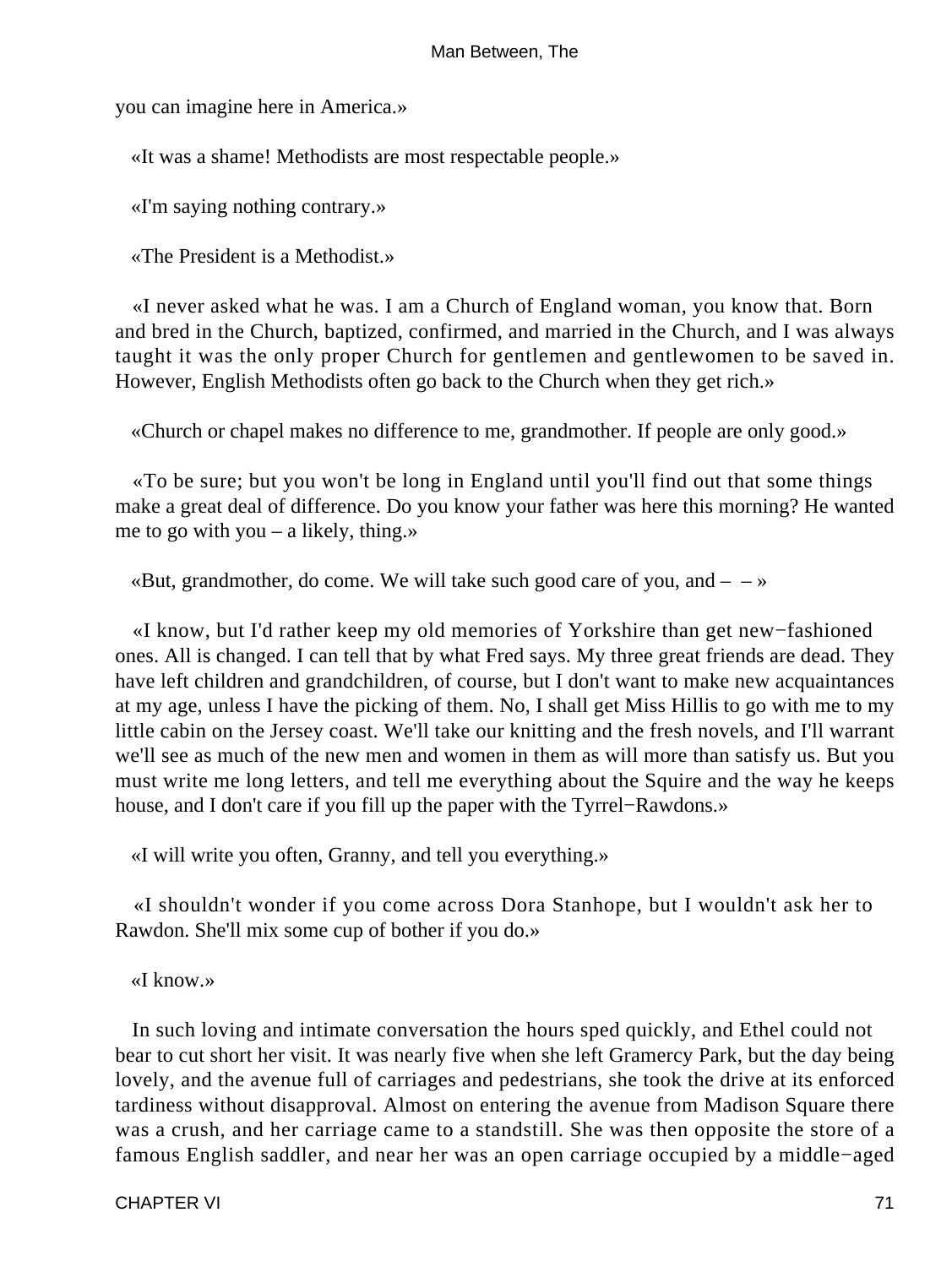gentleman in military uniform. He appeared to be waiting for someone, and in a moment or two a young man came out of the saddlery store, and with a pleasant laugh entered the carriage. It was the Apollo of her dreams, the singer of the Holland House pavement. She could not doubt it. His face, his figure, his walk, and the pleasant smile with which he spoke to his companion were all positive characteristics. She had forgotten none of them. His dress was altered to suit the season, but that was an improvement; for divested of his heavy coat, and clothed only in a stylish afternoon suit, his tall, fine figure showed to great advantage; and Ethel told herself that he was even handsomer than she had supposed him to be.

 Almost as soon as he entered his carriage there was a movement, and she hoped her driver might advance sufficiently to make recognition possible, but some feeling, she knew not what, prevented her giving any order leading to this result. Perhaps she had an instinctive presentiment that it was best to leave all to Destiny. Toward the upper part of the avenue the carriage of her eager observation came to a stand before a warehouse of antique furniture and bric−a−brac, and, as it did so, a beautiful woman ran down the steps, and Apollo, for so Ethel had men− tally called him, went hurriedly to meet her. Finally her coachman passed the party, and there was a momentary recognition. He was bending forward, listening to something the lady was saying, when the vehicles almost touched each other. He flashed a glance at them, and met the flash of Ethel's eyes full of interest and curiosity.

 It was over in a moment, but in that moment Ethel saw his astonishment and delight, and felt her own eager questioning answered. Then she was joyous and full of hope, for «these two silent meetings are promises,» she said to Ruth. «I feel sure I shall see him again, and then we shall speak to each other.»

 «I hope you are not allowing yourself to feel too much interest in this man, Ethel; he is very likely married.»

«Oh, no! I am sure he is not, Ruth.»

«How can you be sure? You know nothing about him.»

 «I cannot tell **How i** know, nor **Why i** know, but I believe what I feel; and he is as much interested in me as I am in him. I confess that is a great deal.»

«You may never see him again.»

«I shall expect to see him next winter, he evidently lives in New York.»

 «The lady you saw may be his wife. Don't be interested in any man on unknown ground, Ethel. It is not prudent – it is not right.»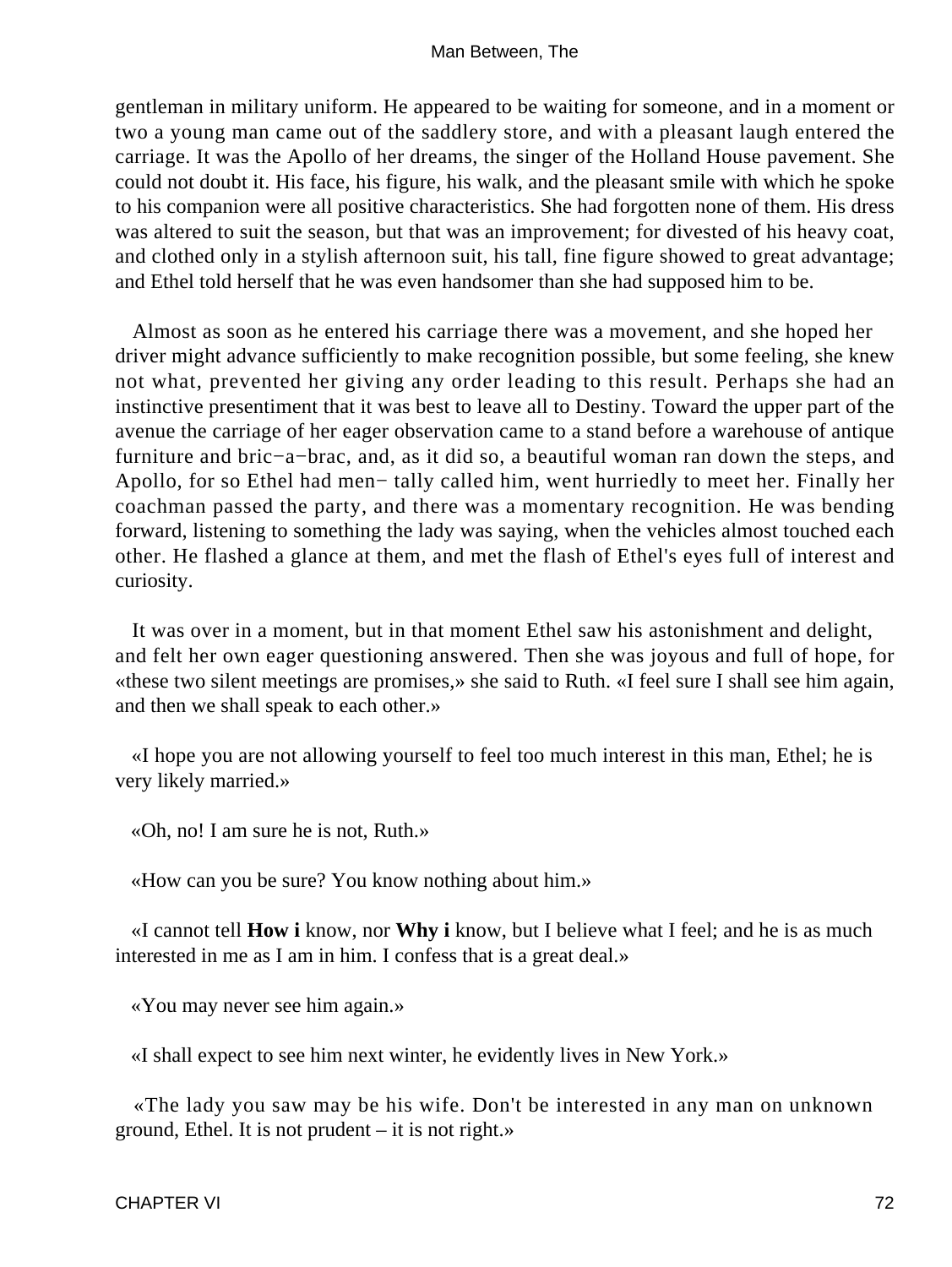«Time will show. He will very likely be looking for me this summer at Newport and elsewhere. He will be glad to see me when I come home. Don't worry, Ruth. It is all right.»

 «Fred called soon after you went out this morning. He left for Newport this afternoon. He will be at sea now.»

 «And we shall be there in a few days. When I am at the seaside I always feel a delicious torpor; yet Nelly Baldwin told me she loved an Atlantic passage because she had such fun on board. You have crossed several times, Ruth; is it fun or torpor?»

 «All mirth at sea soon fades away, Ethel. Passengers are a very dull class of people, and they know it; they rebel against it, but every hour it becomes more natural to be dull. Very soon all mentally accommodate themselves to being bored, dreamy and dreary. Then, as soon as it is dark, comes that old mysterious, hungering sound of the sea; and I for one listen till I can bear it no longer, and so steal away to bed with a pain in my heart.»

 «I think I shall like the ocean. There are games, and books, and company, and dinners, and other things.»

 «Certainly, and you can think yourself happy, until gradually a contented cretinism steals over you, body and mind.»

«No, no!» said Ethel enthusiastically. "I shall do according to Swinburne –

 «`Have therefore in my heart, and in my mouth, The sound of song that mingles North and South; And in my Soul the sense of all the Sea!'»

 And Ruth laughed at her dramatic attitude, and answered: «The soul of all the sea is a contented cretinism, Ethel. But in ten days we may be in Yorkshire. And then, my dear, you may meet your Prince – some fine Yorkshire gentleman.»

 «I have strictly and positively promised myself that my Prince shall be a fine American gentleman.»

"My dear Ethel, it is very seldom

«`the time, and the place, And the Loved One, come together.'»

«I live in the land of good hope, Ruth, and my hopes will be realized.»

«We shall see.»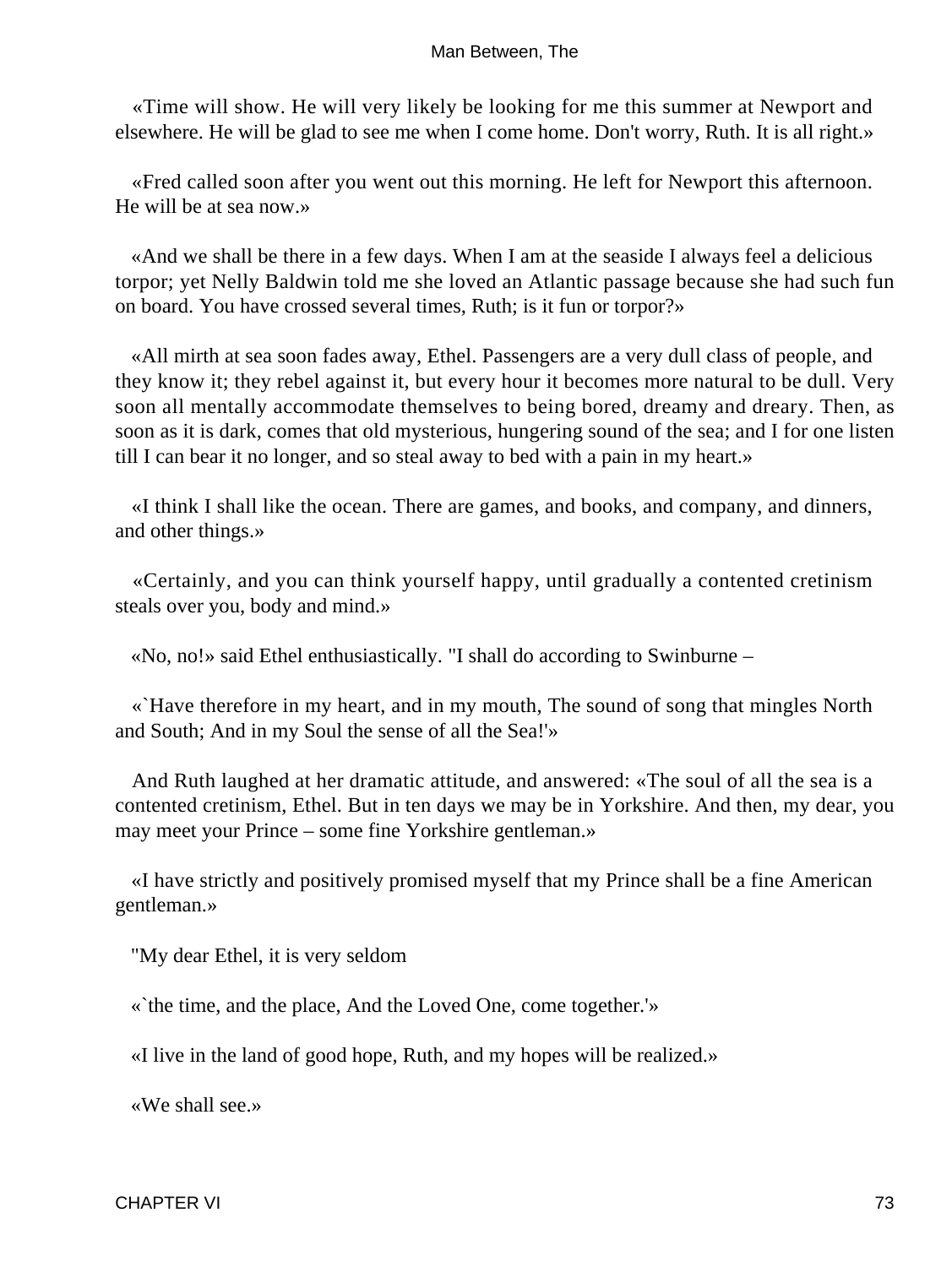# **[PART Third − «I Went down into the garden to see if the](#page-152-0) [pomegranates BUDDED.»](#page-152-0)**

*S*ong of Solomon, VI. 11.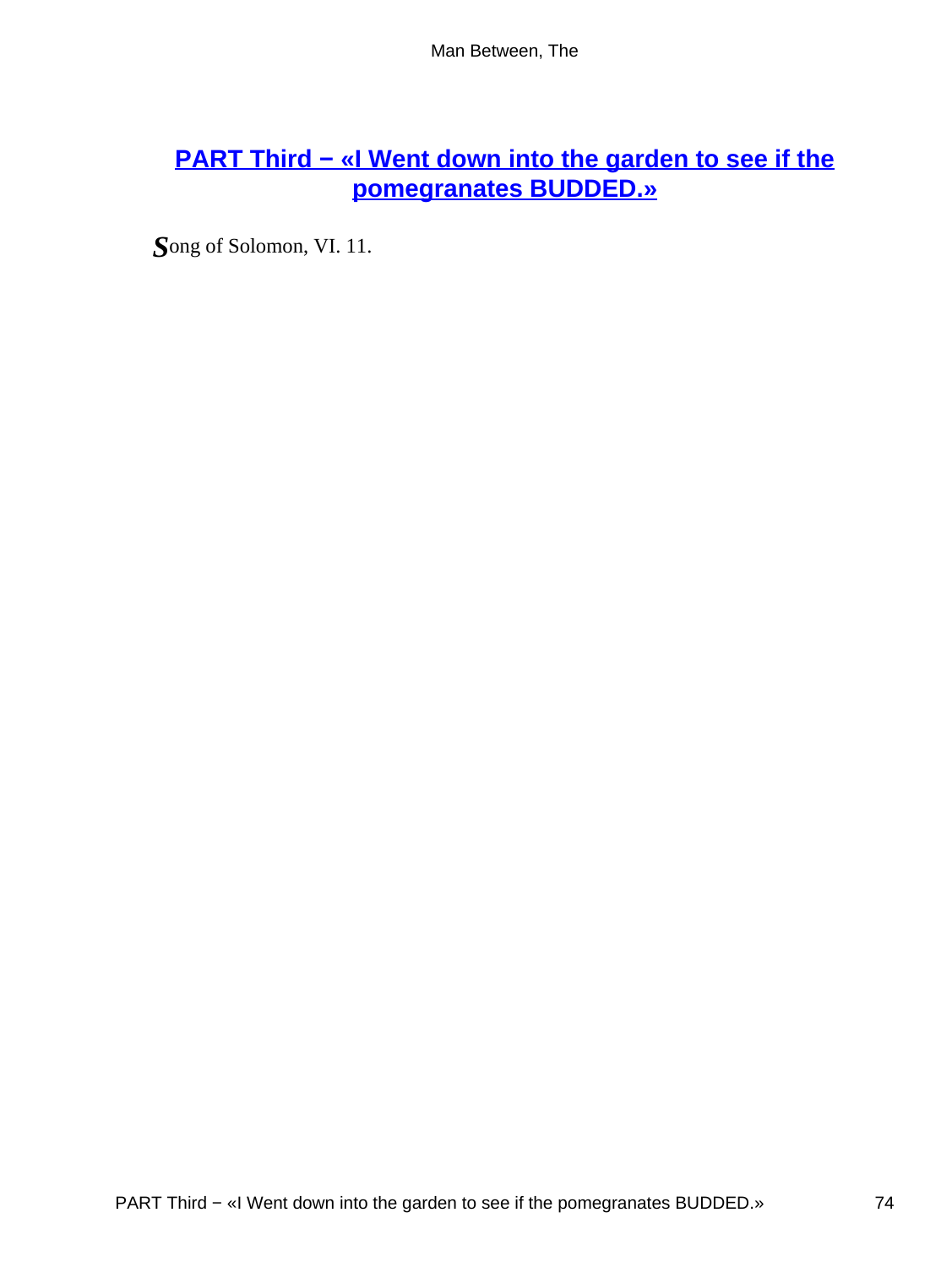# **[CHAPTER VII](#page-152-0)**

*I***T** was a lovely afternoon on the last day of May. The sea and all the toil and travail belonging to it was overpass, and Judge Rawdon, Ruth and Ethel were driving in lazy, blissful contentment through one of the lovely roads of the West Riding. On either hand the beautifully cut hedges were white and sweet, and a caress of scent – the soul of the hawthorne flower enfolded them. Robins were singing on the topmost sprays, and the linnet's sweet babbling was heard from the happy nests in its secret places; while from some unseen steeple the joyful sound of chiming bells made music between heaven and earth fit for bands of traveling angels.

 They had dined at a wayside inn on jugged hare, roast beef, and Yorkshire pudding, clotted cream and haver (oaten) bread, and the careless stillness of physical well−being and of minds at ease needed no speech, but the mutual smiling nod of intimate sympathy. For the sense of joy and beauty which makes us eloquent is far inferior to that sense which makes us silent.

 This exquisite pause in life was suddenly ended by an exclamation from the Judge. They were at the great iron gates of Rawdon Park, and soon were slowly traversing its woody solitudes. The soft light, the unspeakable green of the turf, the voice of ancient days murmuring in the great oak trees, the deer asleep among the ferns, the stillness of the summer afternoon filling the air with drowsy peace this was the atmosphere into which they entered. Their road through this grand park of three hundred acres was a wide, straight avenue shaded with beech trees. The green turf on either hand was starred with primroses. In the deep undergrowth, ferns waved and fanned each other, and the scent of hidden violets saluted as they passed. Drowsily, as if half asleep, the blackbirds whistled their couplets, and in the thickest hedges the little brown thrushes sang softly to their brooding mates. For half an hour they kept this heavenly path, and then a sudden turn brought them their first sight of the old home.

 It was a stately, irregular building of red brick, sandaled and veiled in ivy. The nu− merous windows were all latticed, the chimneys in picturesque stacks, the sloping roof made of flags of sandstone. It stood in the center of a large garden, at the bottom of which ran a babbling little river – a cheerful tongue of life in the sweet, silent place. They crossed it by a pretty bridge, and in a few minutes stood at the great door of the mansion. It was wide open, and the Squire, with outstretched hands, rose to meet them. While yet upon the threshold he kissed both Ethel and Ruth, and, clasping the Judge's hand, gazed at him with such a piercing, kindly look that the eyes of both men filled with tears.

He led them into the hall, and standing there he seemed almost a part of it. In his youth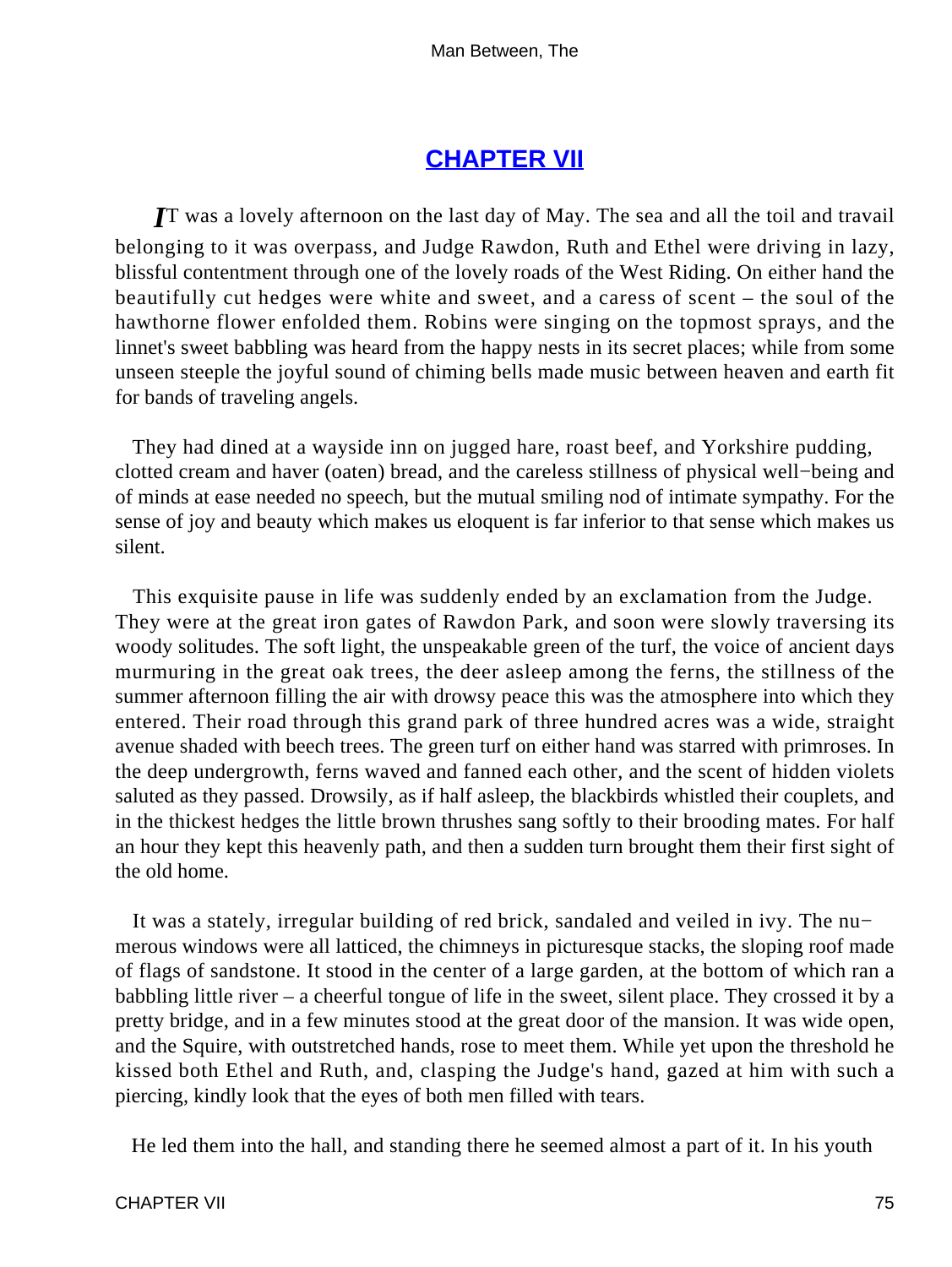he had been a son of Anak, and his great size had been matched by his great strength. His stature was still large, his face broad and massive, and an abundance of snow−white hair emphasized the dignity of a countenance which age had made nobler. The generations of eight hundred years were crystallized in this benignant old man, looking with such eager interest into the faces of his strange kindred from a far−off land.

 In the evening they sat together in the old hall talking of the Rawdons. «There is great family of us, living and dead,» said the Squire, «and I count them all my friends. Bare is the back that has no kin behind it. That is not our case. Eight hundred years ago there was a Rawdon in Rawdon, and one has never been wanting since. Saxon, Danish, Norman, and Stuart kings have been and gone their way, and we remain; and I can tell you every Rawdon born since the House of Hanover came to England. We have had our share in all England's strife and glory, for if there was ever a fight going on anywhere Rawdon was never far off. Yes, we can string the centuries together in the battle flags we have won. See there!» he cried, pointing to two standards interwoven above the central chimney−piece; «one was taken from the Paynim in the first Crusade, and the other my grandson took in Africa. It seems but yesterday, and Queen Victoria gave him the Cross for it. Poor lad, he had it on when he died. It went to the grave with him. I wouldn't have it touched. I fancy the Rawdons would know it. No one dare say they don't. I think they meddle a good deal more with this life than we count on.»

 The days that followed were days in The House Wonderful. It held the treasure−trove of centuries; all its rooms were full of secrets. Even the common sitting−room had an antique homeliness that provoked questions as to the dates of its furniture and the whereabouts of its wall cupboards and hidden recesses. Its china had the marks of forgotten makers, its silver was puzzling with half− obliterated names and dates, its sideboard of oak was black with age and full of table accessories, the very names of which were forgotten. For this house had not been built in the ordinary sense, it had grown through centuries; grown out of desire and necessity, just as a tree grows, and was therefore fit and beautiful. And it was no wonder that about every room floated the perfume of ancient things and the peculiar family aura that had saturated all the inanimate objects around them.

 In a few days, life settled itself to orderly occupations. The Squire was a late riser; the Judge and his family breakfasted very early. Then the two women had a ride in the park, or wandered in the garden, or sat reading, or sewing, or writing in some of the sweet, fair rooms. Many visitors soon appeared, and there were calls to return and courtesies to accept. Among these visitors the Tyrrel− Rawdons were the earliest. The representatives of that family were Nicholas Rawdon and his wife Lydia. Nicholas Rawdon was a large, stout man, very arrogant, very complete, very alert for this world, and not caring much about the other. He was not pleased at Judge Rawdon's visit, but thought it best to be cousinly until his cousin interfered with his plans – «rights» he called them – «and then!» and his «THEN» implied a great deal, for Nicholas Rawdon was a man incapable of conceiving the idea of loving an enemy.

CHAPTER VII 76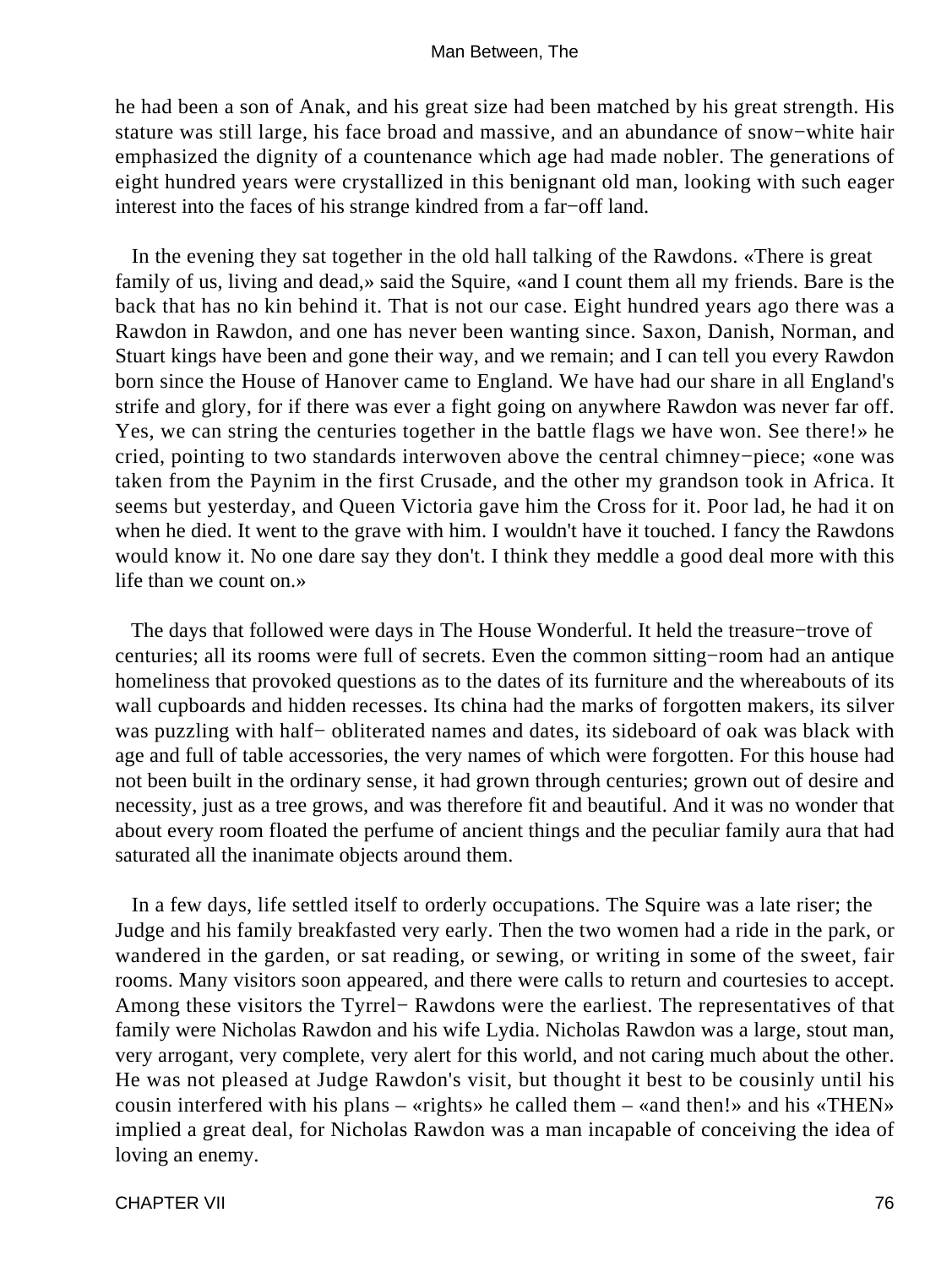His wife was a pleasant, garrulous woman, who interested Ethel very much. Her family was her chief topic of conversation. She had two daughters, one of whom had married a baronet, «a man with money and easy to manage»; and the other, «a rich cotton lord in Manchester.»

 «They haven't done badly,» she said confidentially, «and it's a great thing to get girls off your hands early. Adelaide and Martha were well educated and suitable, but, »she added with a glow of pride, «you should see my John Thomas. He's manager of the mill, and he loves the mill, and he knows every pound of warp or weft that comes in or goes out of the mill; and what his father would do without him, I'm sure I don't know. And he is a member of Parliament, too – Radical ticket. Won over Mostyn. Wiped Mostyn out pretty well. That was a thing to do, wasn't it?»

«I suppose Mr. Mostyn was the Conservative candidate?»

 «You may be sure of that. But my John Thomas doesn't blame him for it – the gentry have to be Conservatives. John Thomas said little against his politics; he just set the crowd laughing at his ways – his dandified ways. And he tried to wear one eyeglass, and let it fall, and fall, and then told the men `he couldn't manage half a pair of spectacles; but he could manage their interests and fight for their rights,' and such like talk. And he walked like Mostyn, and he talked like Mostyn, and spread out his legs, and twirled his walking stick like Mostyn, and asked them `if they would wish him to go to Parliament in that kind of a shape, as he'd try and do it if they wanted a tailor−made man'; and they laughed him down, and then he spoke reasonable to them. John Thomas knows what Yorkshire weavers want, and he just prom− ised them everything they had set their hearts on; and so they sent him to Parliament, and Mostyn went to America, where, perhaps, they'll teach him that a man's life is worth a bit more than a bird or a rabbit. Mostyn is all for preserving game, and his father was a mean creature. When one thinks of his father, one has to excuse the young man a little bit.»

 «I saw a good deal of Mr. Mostyn in New York,» said Ethel. «He used to speak highly of his father.»

 «I'll warrant he did; and he ought to keep at it, for he's the only one in this world that will use his tongue for that end. Old Samuel Mostyn never learned to live godly or even manly, but after his death he ceased to do evil, and that, I've no doubt, often feels like a blessing to them that had to live anyway near to him. But my John Thomas!»

 «Oh,» cried Ethel, laughing, «you must not tell me so much about John Thomas; he might not like it.»

 «John Thomas can look all he does and all he says straight in the face. You may talk of him all day, and find nothing to say that a good girl like you might not listen to. I should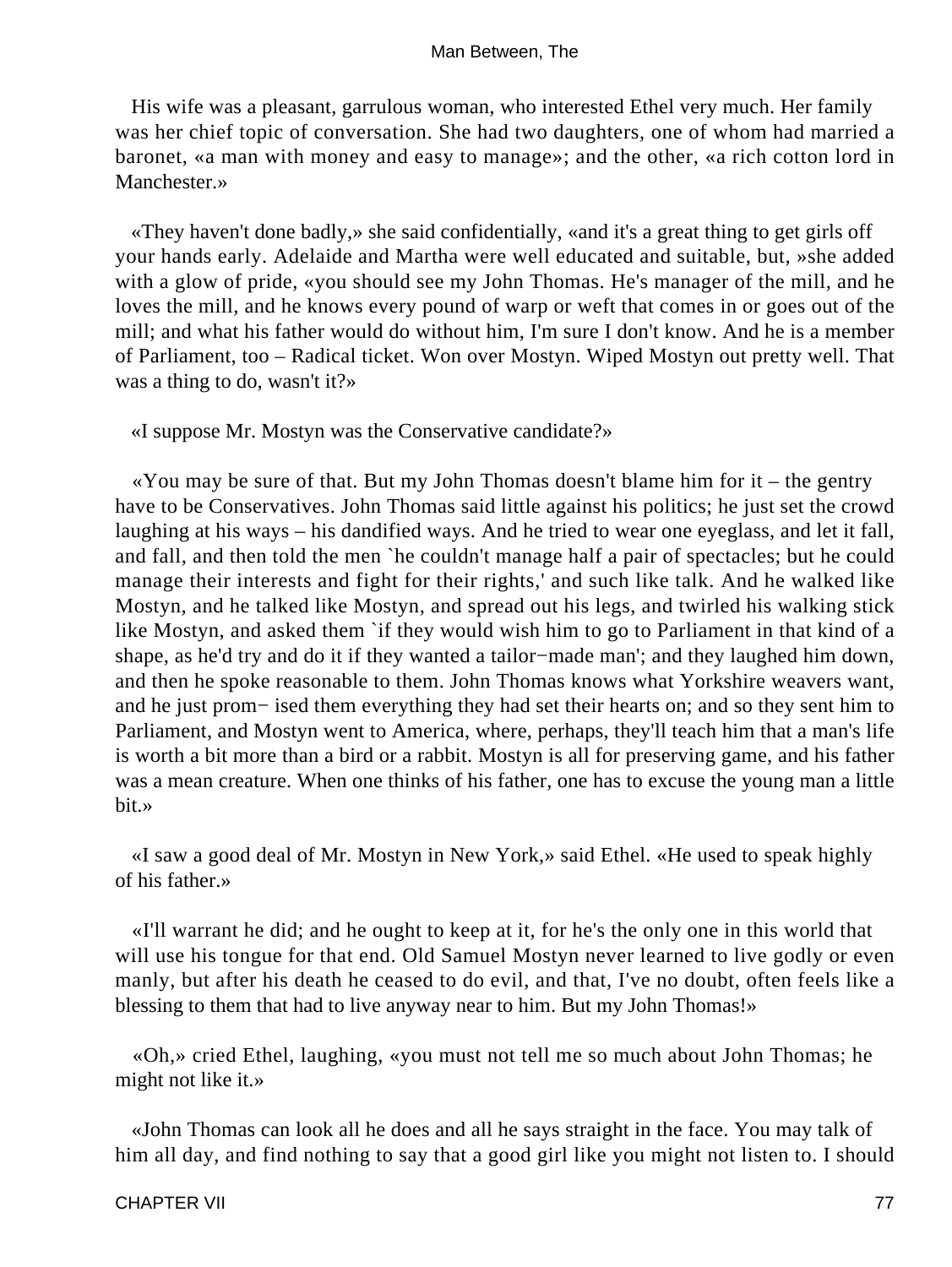have brought him with us, but he's away now taking a bit of a holiday. I'm sure he needs it.»

«Where is he taking his holiday?»

 «Why, he went with a cousin to show him the sights of London; but somehow they got through London sights very quick, and thought they might as well put Paris in. I wish they hadn't. I don't trust foreigners and foreign ways, and they don't have the same kind of money as ours; but Nicholas says I needn't worry; he is sure that our John Thomas, if change is to make, will make it to suit himself.»

«How soon will he be home?»

 «I might say to−day or any other early day. He's been idling for a month now, and his father says `the very looms are calling out for him.' I'll bring him to see you just as soon as he comes home, looms or no looms, and he'll be fain to come. No one appreciates a pretty girl more than John Thomas does.»

 So the days passed sweetly and swiftly onward, and there was no trouble in them. Such business as was to be done went on behind the closed doors of the Squire's office, and with no one present but himself, Judge Rawdon, and the attorneys attached to the Rawdon and Mostyn estates. And as there were no entanglements and no possible reason for disputing, a settlement was quickly arrived at. Then, as Mostyn's return was uncertain, an attorney's messenger, properly accredited, was sent to America to procure his signatures. Allowing for unforeseen delays, the perfected papers of release might certainly be on hand by the fifteenth of July, and it was proposed on the first of August to give a dinner and dance in return for the numerous courtesies the American Rawdons had received.

 As this date approached Ruth and Ethel began to think of a visit to London. They wanted new gowns and many other pretty things, and why not go to London for them? The journey was but a few hours, and two or three days' shopping in Regent Street and Piccadilly would be delightful. «We will make out a list of all we need this afternoon,» said Ruth, «and we might as well go to−morrow morning as later,» and at this moment a servant entered with the mail. Ethel lifted her letter with an exclamation. «It is from Dora,» she said, and her voice had a tone of annoyance in it. «Dora is in London, at the Savoy. She wants to see me very much.»

«I am so sorry. We have been so happy.»

«I don't think she will interfere much, Ruth.»

 «My dears,» said Judge Rawdon, «I have a letter from Fred Mostyn. He is coming home. He will be in London in a day or two.»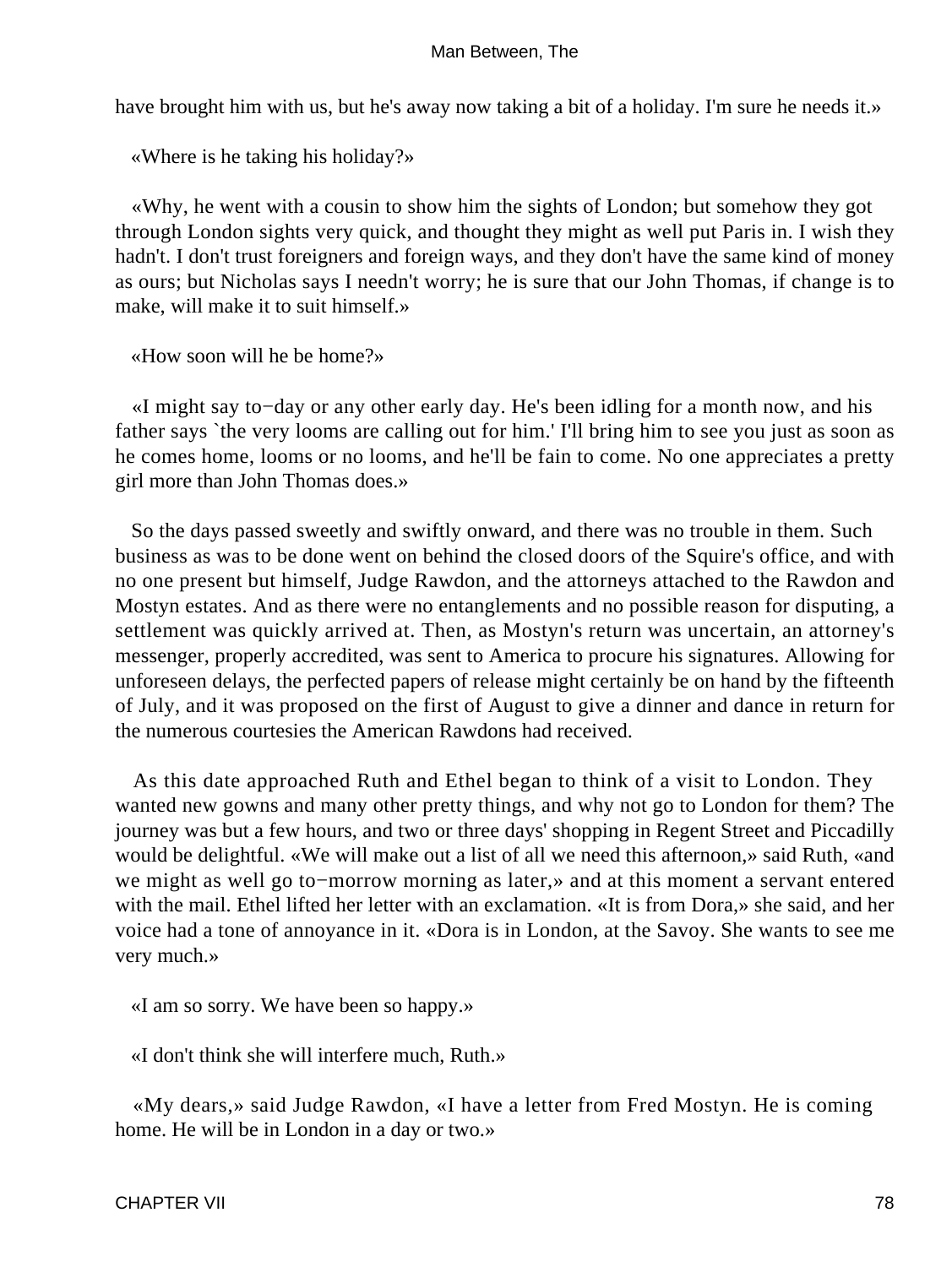«Why is he coming, father?»

 «He says he has a proposal to make about the Manor. I wish he were not coming. No one wants his proposal.» Then the breakfast− table, which had been so gay, became silent and depressed, and presently the Judge went away without exhibiting further interest in the London journey.

 «I do wish Dora would let us alone,» said Ruth. «She always brings disappointment or worry of some kind. And I wonder what is the meaning of this unexpected London visit. I thought she was in Holland.»

«She said in her last letter that London would be impossible before August.»

«Is it an appointment – or a coincidence?»

 And Ethel, lifting her shoulders sarcastically, as if in hostile surrender to the inevitable, answered:

«It is a fatality!»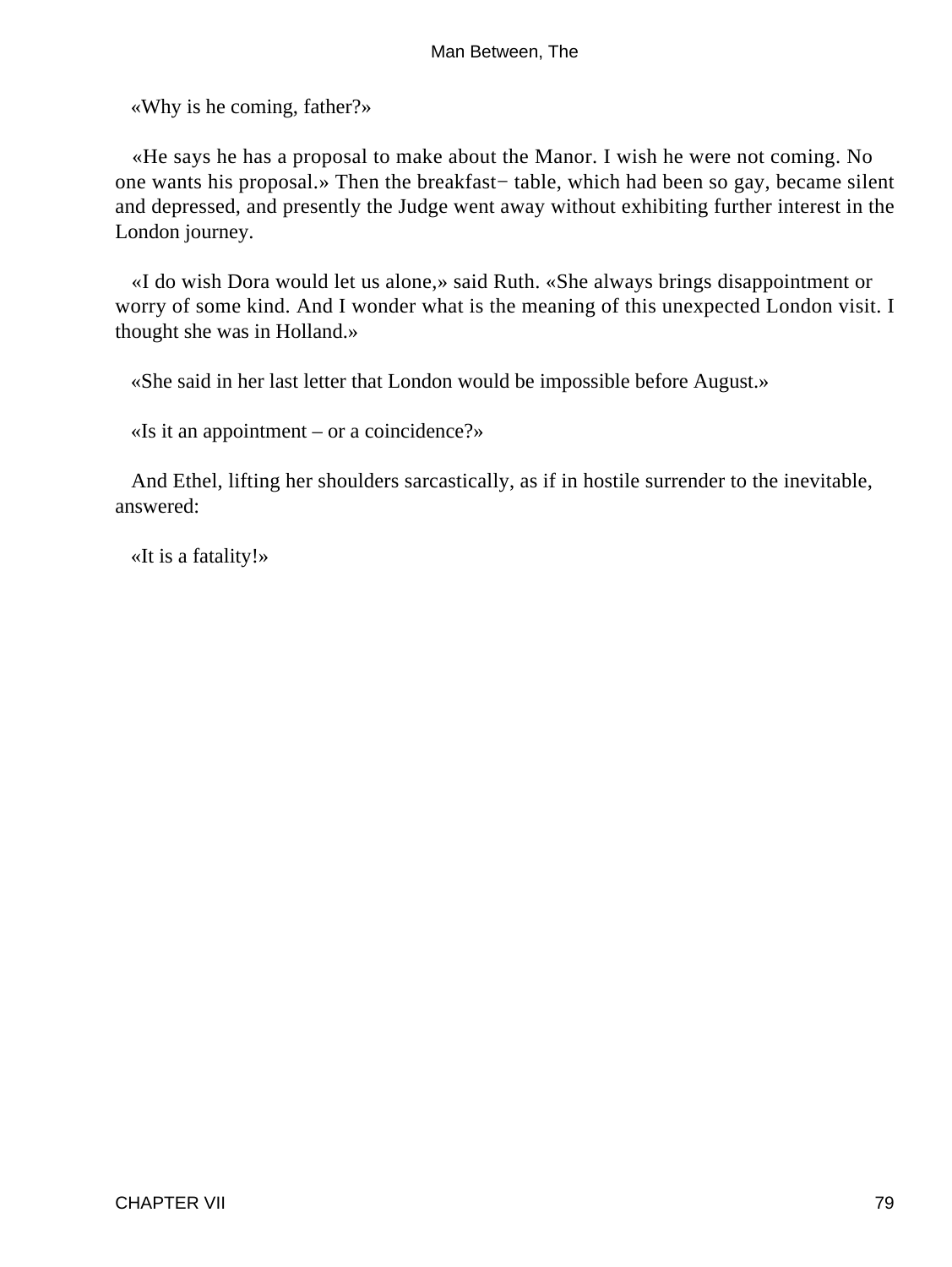# **[CHAPTER VIII](#page-152-0)**

**THREE** days afterward Ethel called on Dora Stanhope at the Savoy. She found her alone, and she had evidently been crying. Indeed, she frankly admitted the fact, declaring that she had been «so bored and so homesick, that she relieved she had cried her beauty away.» She glanced at Ethel's radiant face and neat fresh toilet with envy, and added, «I am so glad to see you, Ethel. But I was sure that you would come as soon as you knew I wanted you.»

 «Oh, indeed, Dora, you must not make yourself too sure of such a thing as that! I really came to London to get some new gowns. I have been shopping all morning.»

 «I thought you had come in answer to my letter. I was expecting you. That is the reason I did not go out with Basil.»

«Don't you expect a little too much, Dora? I have a great many interests and duties  $-\rightarrow$ 

«I used to be first.»

«When a girl marries she is supposed to  $-\rightarrow$ 

 «Please don't talk nonsense. Basil does not take the place of everyone and everything else. I think we are often very tired of each other. This morning, when I was telling him what trouble I had with my maid, Julia, he actually yawned. He tried to smother the yawn, but he could not, and of course the honeymoon is over when your bridegroom yawns in your face while you are telling him your troubles.»

 «I should think you would be glad it was over. Of all the words in the English language `honeymoon' is the most ridiculous and imbecile.»

«I suppose when you get married you will take a honeymoon.»

 «I shall have more sense and more selfishness. A girl could hardly enter a new life through a medium more trying. I am sure it would need long−tested affections and the sweetest of tempers to make it endurable.»

«I cannot imagine what you mean.»

 «I mean that all traveling just after marriage is a great blunder. Traveling makes the sunniest disposition hasty and peevish, for women don't love changes as men do. Not one in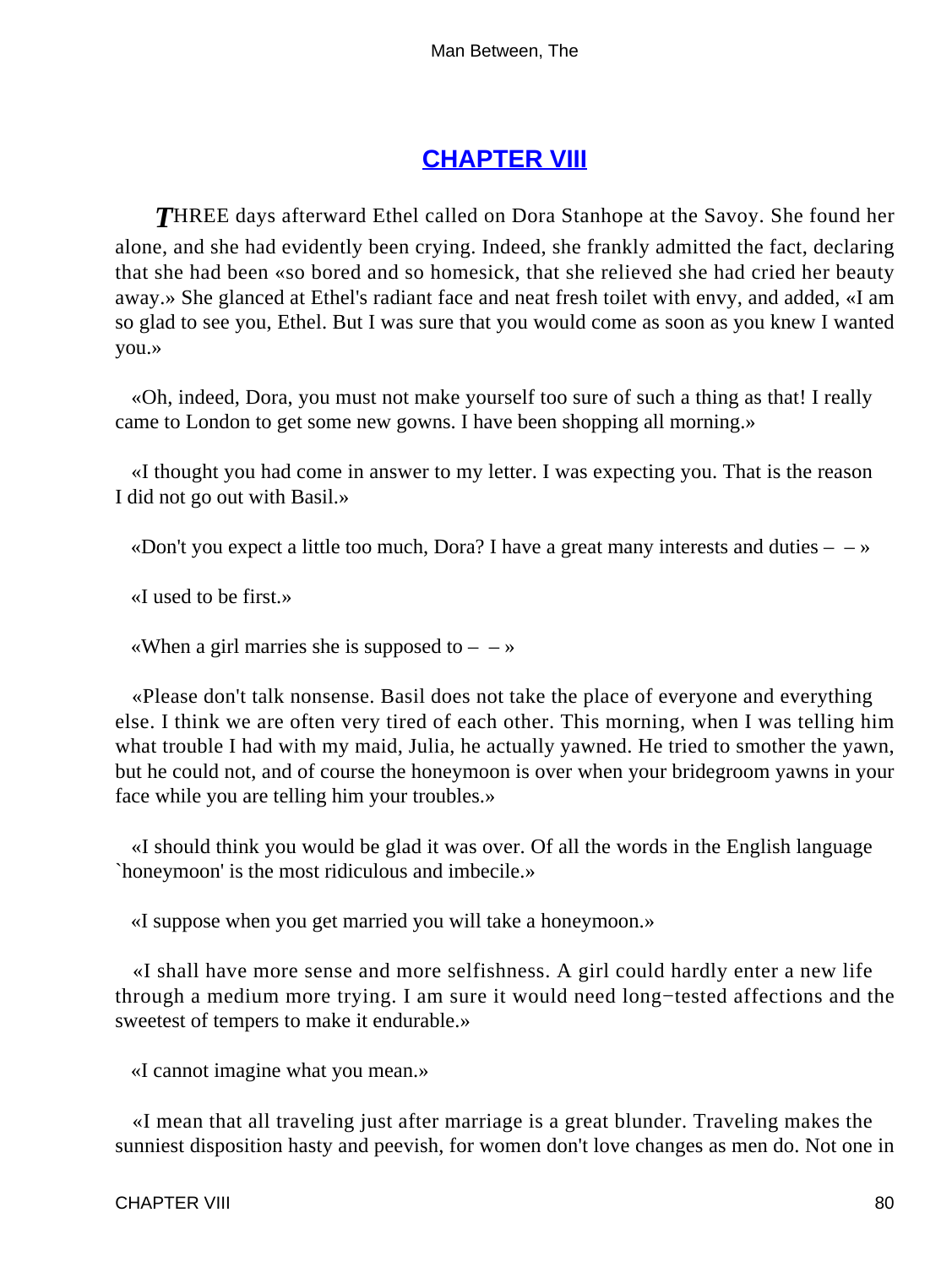a thousand is seen at her best while traveling, and the majority are seen at their very worst. Then there is the discomfort and desolation of European hotels – their mysterious methods and hours, and the ways of foreigners, which are not as our ways.»

«Don't talk of them, Ethel. They are dreadful places, and such queer people.»

 «Add to these troubles ignorance of language and coinage, the utter weariness of railway travel, the plague of customs, the trunk that won't pack, the trains that won't wait, the tiresome sight−seeing, the climatic irritability, broiling suns, headache, loneliness, fretfulness – consequently the pitiful boredom of the new husband.»

 «Ethel, what you say is certainly too true. I am weary to death of it all. I want to be at Newport with mother, who is having a lovely time there. Of course Basil is very nice to me, and yet there have been little tiffs and struggles – very gentle ones – for the mastery, which he is not going to get. To−day he wanted me to go with him and Canon Shackleton to see something or other about the poor of London. I would not do it. I am so lonely, Ethel, I want to see some one. I feel fit to cry all the time. I like Basil best of anyone in the world, but  $-$ »

 «But in the solitude of a honeymoon among strangers you find out that the person you like best in the world can bore you as badly as the person you don't like at all. Is that so?»

 «Exactly. Just fancy if we were among our friends in Newport. I should have some pleasure in dressing and looking lovely. Why should I dress here? There is no one to see me.»

«Basil.»

 «Of course, but Basil spends all the time in visiting cathedrals and clergymen. If we go out, it is to see something about the poor, or about schools and such like. We were not in London two hours until he was off to Westminster Abbey, and I didn't care a cent about the old place. He says I must not ask him to go to theaters, but historical old houses don't interest me at all. What does it matter if Cromwell slept in a certain ancient shabby room? And as for all the palaces I have seen, my father's house is a great deal handsomer, and more convenient, and more comfortable, and I wish I were there. I hate Europe, and England I hate worst of all.»

 «You have not seen England. We are all enraptured with its beauty and its old houses and pleasant life.»

 «You are among friends – at home, as it were. I have heard all about Rawdon Court. Fred Mostyn told me. He is going to buy it.»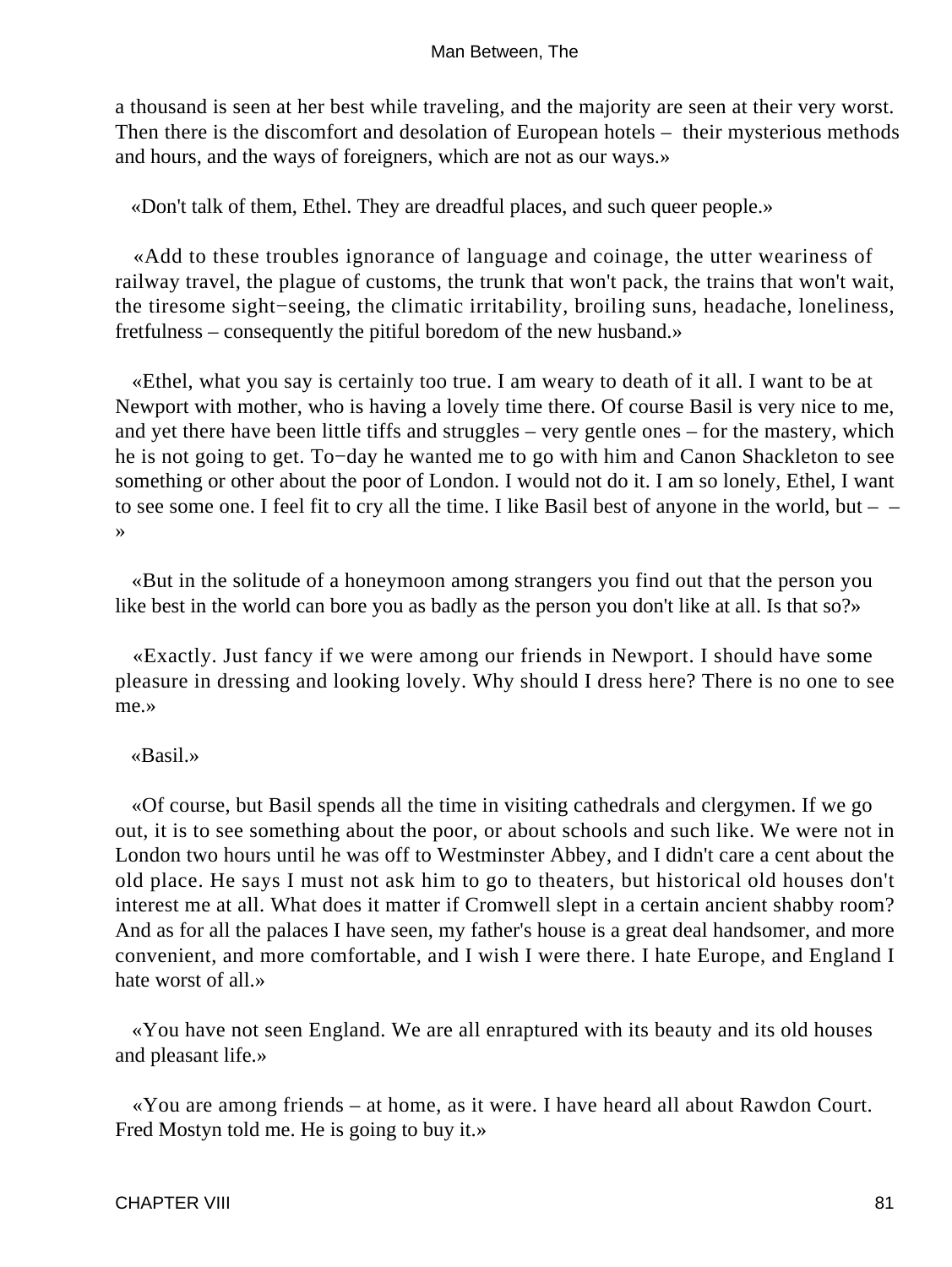«When?»

 «Some time this fall. Then next year he will entertain us, and that will be a little different to this desolate hotel, I think.»

«How long will you be in London?»

 «I cannot say. We are invited to Stanhope Castle, but I don't want to go there. We stayed with the Stanhopes a week when we first came over. They were then in their London house, and I got enough of them.»

«Did you dislike the family?»

 «No, I cared nothing about them. They just bored me. They are extremely religious. We had prayers night and morning, and a prayer before and after every meal. They read only very good books, and the Honorable Misses Stanhope sew for the poor old women and teach the poor young ones. They work harder than anyone I ever knew, and they call it `improving the time.' They thought me a very silly, reckless young woman, and I think they all prayed for me. One night after they had sung some very nice songs they asked me to play, and I began with `My Little Brown Rose' – you know they all adore the negro – and little by little I dropped into the funniest coon songs I knew, and oh how they laughed! Even the old lord stroked his knees and laughed out loud, while the young ladies laughed into their handkerchiefs. Lady Stanhope was the only one who comprehended I was guying them; and she looked at me with half−shut eyes in a way that would have spoiled some girls' fun. It only made me the merrier. So I tried to show them a cake walk, but the old lord rose then and said `I must be tired, and they would excuse me.' Somehow I could not manage him. Basil was at a workman's concert, and when he came home I think there were some advices and remonstrances, but Basil never told me. I felt as if they were all glad when I went away, and I don't wish to go to the Castle – and I won't go either.»

«But if Basil wishes to  $\text{go} - \rightarrow$ 

 «He can go alone. I rather think Fred Mostyn will be here in a few days, and he will take me to places that Basil will not – innocent places enough, Ethel, so you need not look so shocked. Why do you not ask me to Rawdon Court?»

«Because I am only a guest there. I have no right to ask you.»

 «I am sure if you told Squire Rawdon how fond you are of me, and how lonely I am, he would tell you to send for me.»

 «I do not believe he would. He has old− fashioned ideas about newly married people. He would hardly think it possible that you would be willing to go anywhere without Basil –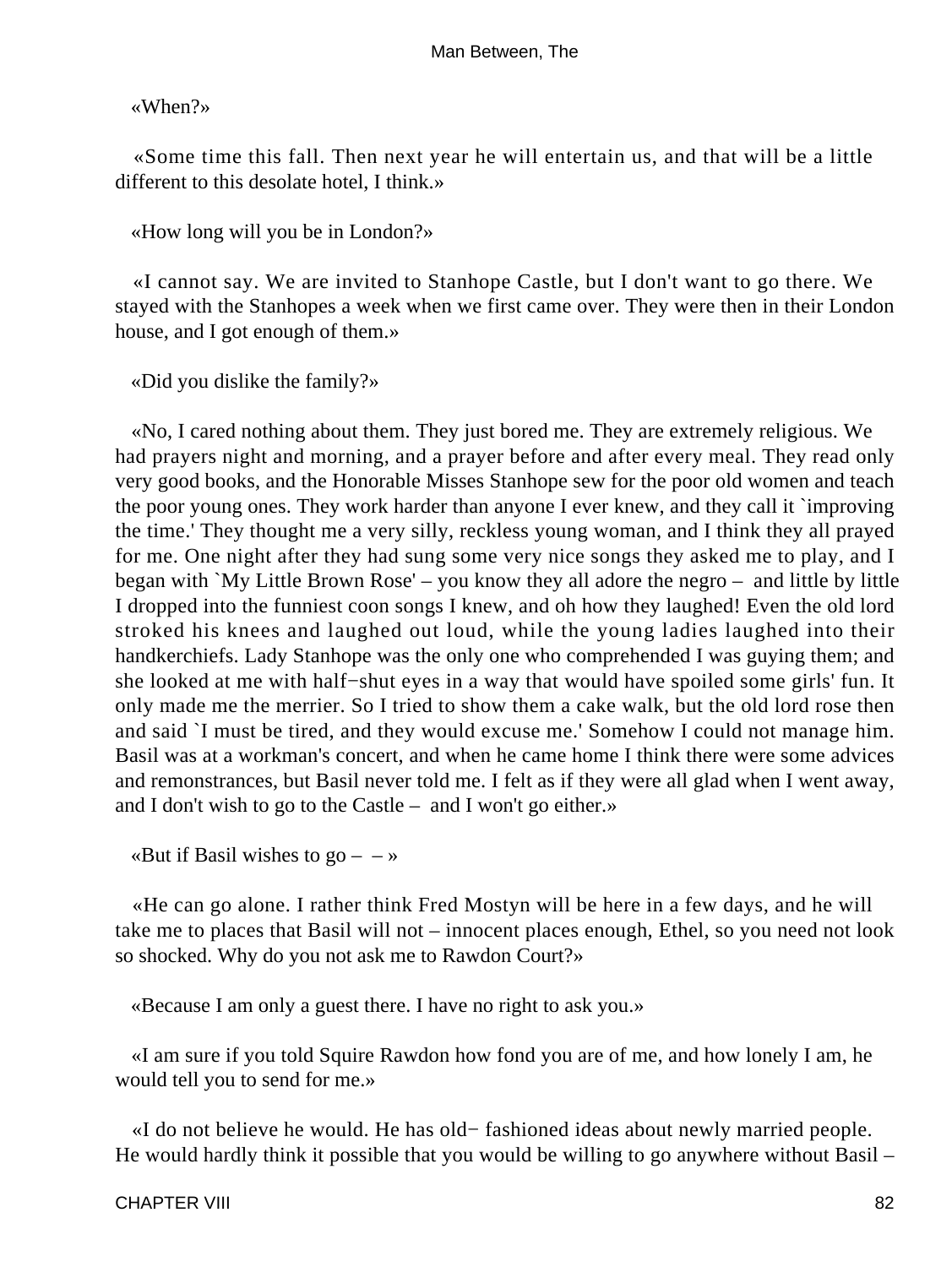yet.»

«He could ask Basil too.»

 «If Mr. Mostyn is coming home, he can ask you to Mostyn Hall. It is very near Rawdon Court.»

 «Yes. Fred said as soon as he had possession of the Court he could put both places into a ring fence. Then he would live at the Court. If he asks us there next summer I shall be sure to beg an invitation for you also; so I think you might deserve it by getting me one now. I don't want to go to Mostyn yet. Fred says it needs entire refurnishing, and if we come to the Court next summer, I have promised to give him my advice and help in making the place pretty and up to date. Have you seen Mostyn Hall?»

 «I have passed it several times. It is a large, gloomy−looking place I was going to say haunted−looking. It stands in a grove of yew trees.»

«So you are not going to ask me to Rawdon Court?»

«I really cannot, Dora. It is not my house. I am only a guest there.»

 «Never mind. Make no more excuses. I see how it is. You always were jealous of Fred's liking for me. And of course when he goes down to Mostyn you would prefer me to be absent.»

 «Good−by, Dora! I have a deal of shopping to do, and there is not much time before the ball, for many things will be to make.»

«The ball! What ball?»

 «Only one at Rawdon Court. The neighbors have been exceedingly kind to us, and the Squire is going to give a dinner and ball on the first of August.»

«Sit down and tell me about the neighbors – and the ball.»

«I cannot. I promised Ruth to be back at five. Our modiste is to see us at that hour.»

«So Ruth is with you! Why did she not call on me?»

 «Did you think I should come to London alone? And Ruth did not call because she was too busy.»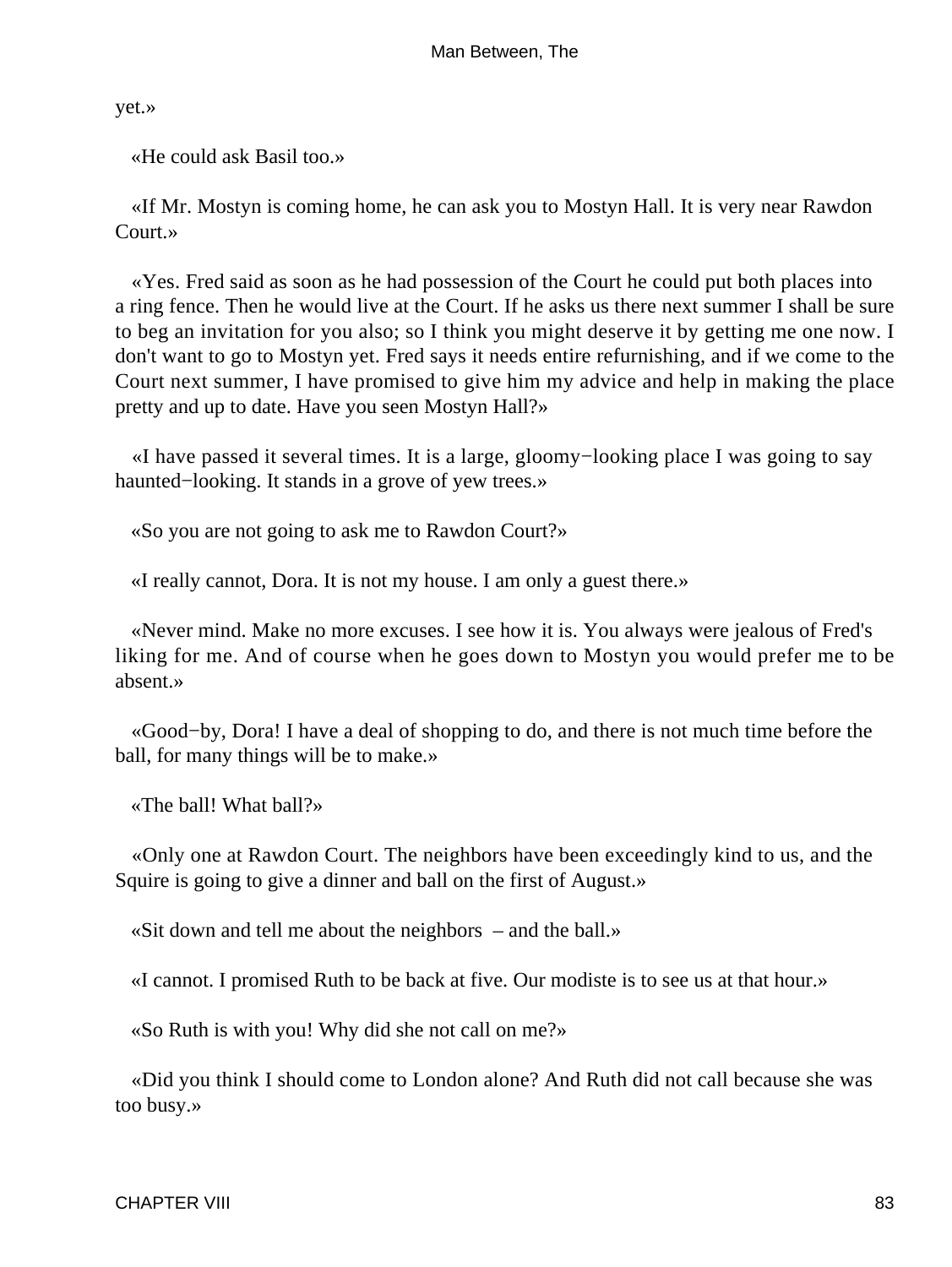«Everyone and everything comes before me now. I used to be first of all. I wish I were in Newport with dad and mamma; even Bryce would be a comfort.»

«As I said before, you have Mr. Stanhope.»

«Are you going to send for me to the ball?»

«I cannot promise that, Dora. Good−by.»

 Dora did not answer. She buried her face in the soft pillow, and Ethel closed the door to the sound of her sobs. But they did not cause her to return or to make any foolish promises. She divined their insincerity and their motive, and had no mind to take any part in forwarding the latter.

 And Ruth assured her she had acted wisely. «If trouble should ever come of this friendship,» she said, «Dora would very likely complain that you had always thrown Mostyn in her way, brought him to her house in New York, and brought her to him at Rawdon, in England. Marriage is such a risk, Ethel, but to marry without the courage to adapt oneself. AH!»

«You think that condition unspeakably hard?»

«There are no words for it.»

«Dora was not reticent, I assure you.»

 «I am sorry. A wife's complaints are self− inflicted wounds; scattered seeds, from which only misery can spring. I hope you will not see her again at this time.»

«I made no promise to do so.»

 «And where all is so uncertain, we had better suppose all is right than that all is wrong. Even if there was the beginning of wrong, it needs but an accident to prevent it, and there are so many.»

«Accidents!»

 «Yes, for accident is God's part in affairs. We call it accident; it would be better to say an interposition.»

 «Dora told me Mostyn intended to buy Rawdon Court in September, and he has even invited the Stanhopes to stay there next summer.»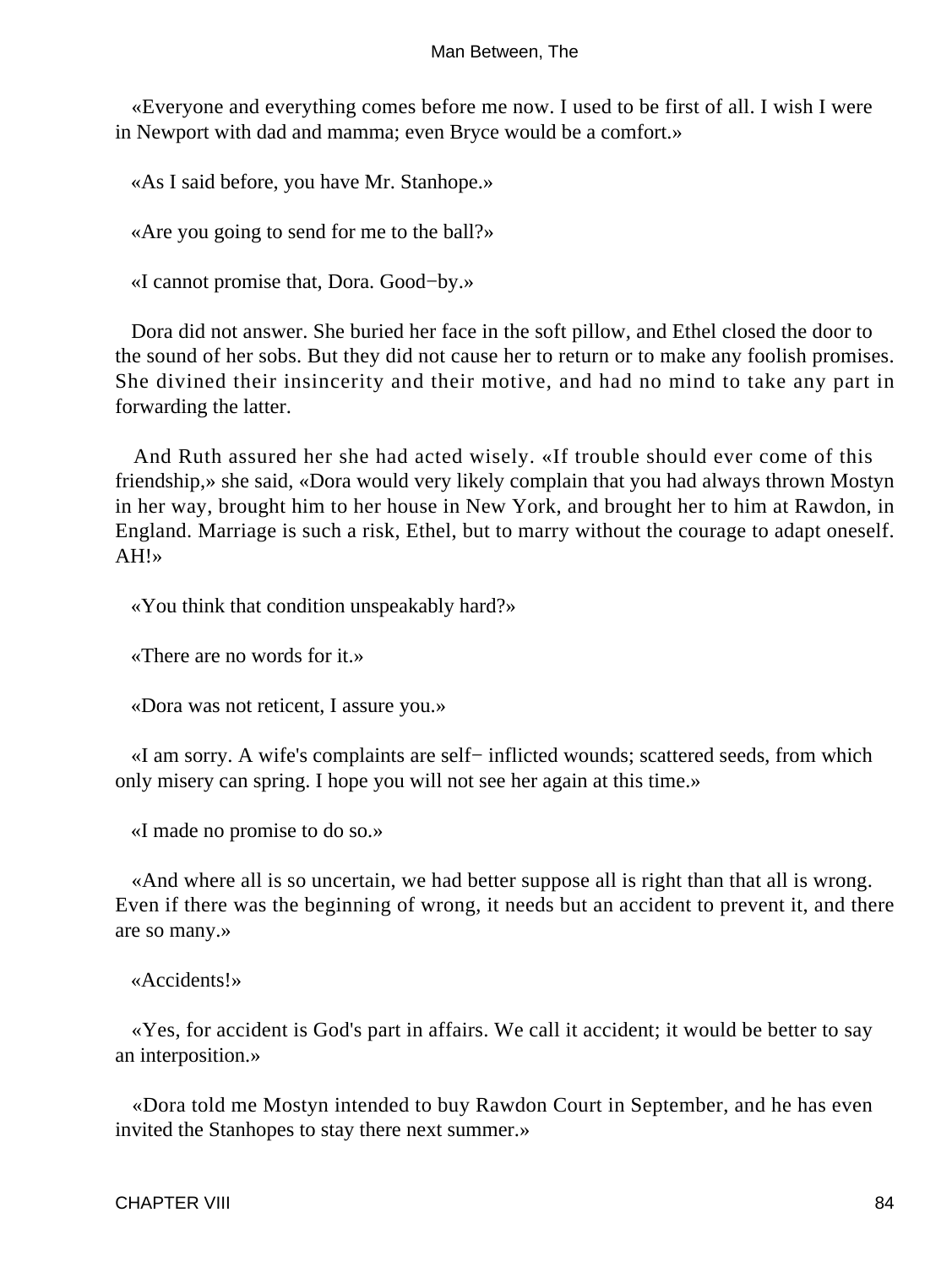«What did you say?»

«Nothing against it.»

«Very good. Do you think Mostyn is in London now?»

«I should not wonder. I am sure Dora is expecting him.»

 In fact, the next morning they met Dora and Basil Stanhope, driving in Hyde Park with Mostyn, but the smiling greeting which passed between the parties did not, except in the case of Basil Stanhope, fairly represent the dominant feeling of anyone. As for Stanhope, his nature was so clear and truthful that he would hardly have comprehended a smile which was intended to veil feelings not to be called either quite friendly or quite pleasant. After this meeting all the joy went out of Ruth and Ethel's shopping. They wanted to get back to the Court, and they attended strictly to business in order to do so.

 Mostyn followed them very quickly. He was exceedingly anxious to see and hear for himself how his affairs regarding Rawdon stood. They were easily made plain to him, and he saw with a pang of disappointment that all his hopes of being Squire of Rawdon Manor were over. Every penny he could righteously claim was paid to him, and on the title deeds of the ancient place he had no longer the shadow of a claim. The Squire looked ten years younger as he affectionately laid both hands on the redeemed parchments, and Mostyn with enforced politeness congratulated him on their integrity and then made a hurried retreat. Of its own kind this disappointment was as great as the loss of Dora. He could think of neither without a sense of immeasurable and disastrous failure. One petty satisfaction regarding the payment of the mortgage was his only com− fort. He might now show McLean that it was not want of money that had made him hitherto shy of «the good investments» offered him. He had been sure McLean in their last interview had thought so, and had, indeed, felt the half−veiled contempt with which the rich young man had expressed his pity for Mostyn's inability to take advantage at the right moment of an exceptional chance to play the game of beggaring his neighbor. Now, he told himself, he would show McLean and his braggart set that good birth and old family was for once allied with plenty of money, and he also promised his wounded sensibilities some very desirable reprisals, every one of which he felt fully competent to take.

 It was, after all, a poor compensation, but there was also the gold. He thanked his father that day for the great thoughtfulness and care with which he had amassed this sum for him, and he tried to console himself with the belief that gold answered all purposes, and that the yellow metal was a better possession than the house and lands which he had longed for with an inherited and insensate craving.

 Two days after this event Ethel, at her father's direction, signed a number of papers, and when that duty was completed, the Squire rose from his chair, kissed her hands and her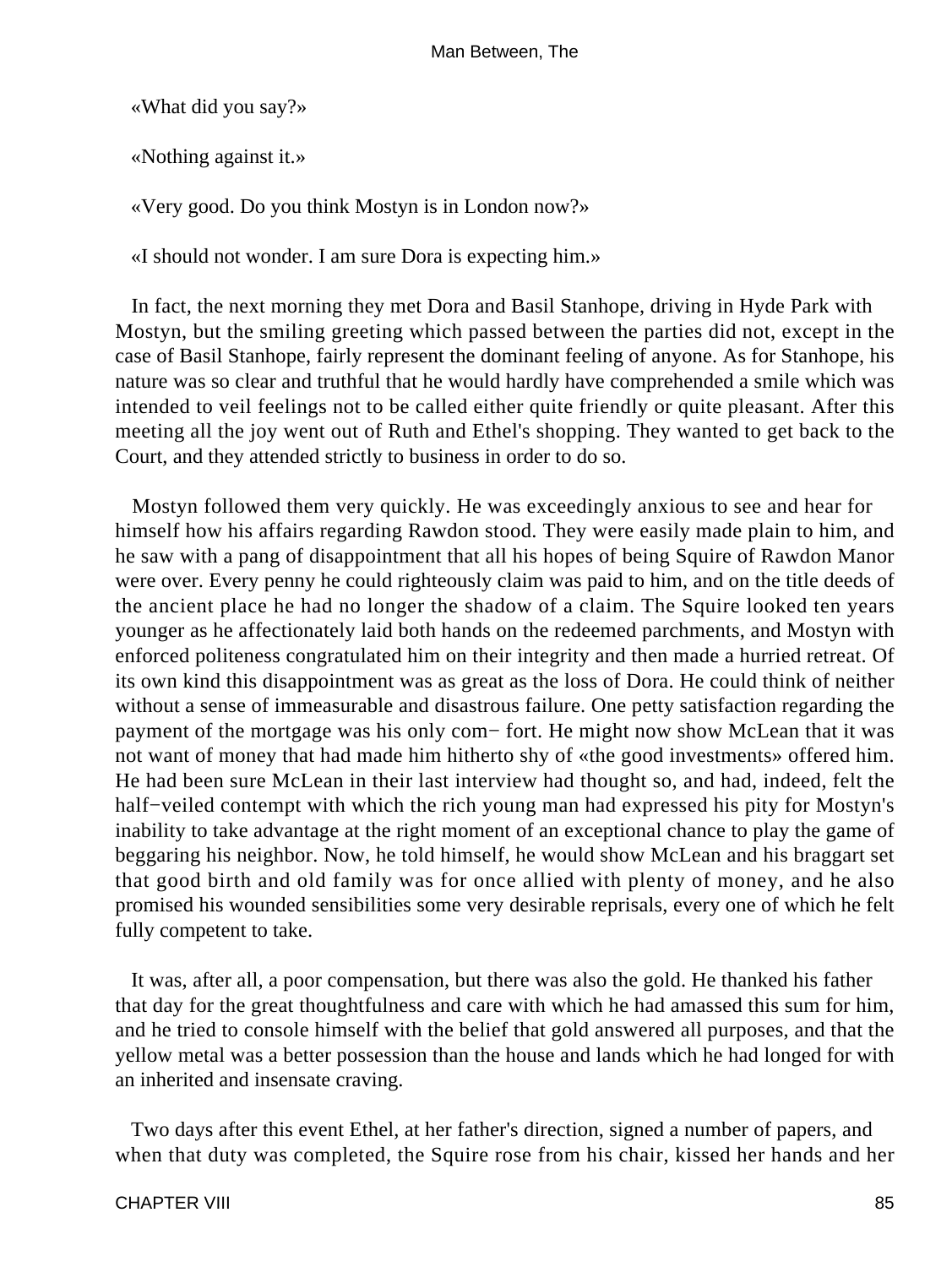cheeks, and in a voice full of tenderness and pride said, «I pay my respects to the future lady of Rawdon Manor, and I thank God for permitting me to see this hour. Most welcome, Lady Ethel, to the rights you inherit, and the rights you have bought.» It was a moment hardly likely to be duplicated in any life, and Ethel escaped from its tense emotions as soon as possible. She could not speak, her heart was too full of joy and wonder. There are souls that say little and love much. How blessed are they!

 On the following morning the invitations were sent for the dinner and dance, but the time was put forward to the eighth of August. In everyone's heart there was a hope that before that day Mostyn would have left Rawdon, but the hope was barely mentioned. In the meantime he came and went between Mostyn and Rawdon as he desired, and was received with that modern politeness which considers it best to ignore offenses that our grandfathers and grandmothers would have held for strict account and punishment.

 It was evident that he had frequent letters from Dora. He knew all her movements, and spoke several times of opening Mostyn Hall and inviting the Stanhopes to stay with him until their return to America. But as this suggestion did not bring from any member of the Rawdon family the invitation hoped for, it was not acted upon. He told himself the expense would be great, and the Hall, in spite of all he could do in the interim, would look poor and shabby compared with Rawdon Court; so he put aside the proposal on the ground that he could not persuade his aunt to do the entertaining necessary. And for all the irritation and humiliations centering round his loss of Rawdon and his inabilities with regard to Dora he blamed Ethel. He was sure if he had been more lovable and encouraging he could have married her, and thus finally reached Rawdon Court; and then, with all the unreason imaginable, nursed a hearty dislike to her because she would not understand his desires, and provide means for their satisfaction. The bright, joyous girl with her loving heart, her abounding vitality, and constant cheerfulness, made him angry. In none of her excellencies he had any share, consequently he hated her.

 He would have quickly returned to London, but Dora and her husband were staying with the Stanhopes, and her letters from Stanhope Castle were lachrymose complaints of the utter weariness and dreariness of life there the preaching and reading aloud, the regular walking and driving – all the innocent method of lives which recognized they were here for some higher purpose than mere physical enjoyment. And it angered Mostyn that neither Ruth nor Ethel felt any sympathy for Dora's ennui, and proposed no means of releasing her from it. He considered them both disgustingly selfish and ill− natured, and was certain that all their reluctance at Dora's presence arose from their jealousy of her beauty and her enchanting grace.

 On the afternoon of the day preceding the intended entertainment Ruth, Ethel, and the Squire were in the great dining−room superintending its decoration. They were merrily laughing and chatting, and were not aware of the arrival of any visitors until Mrs. Nicholas Rawdon's rosy, good−natured face appeared at the open door. Everyone welcomed her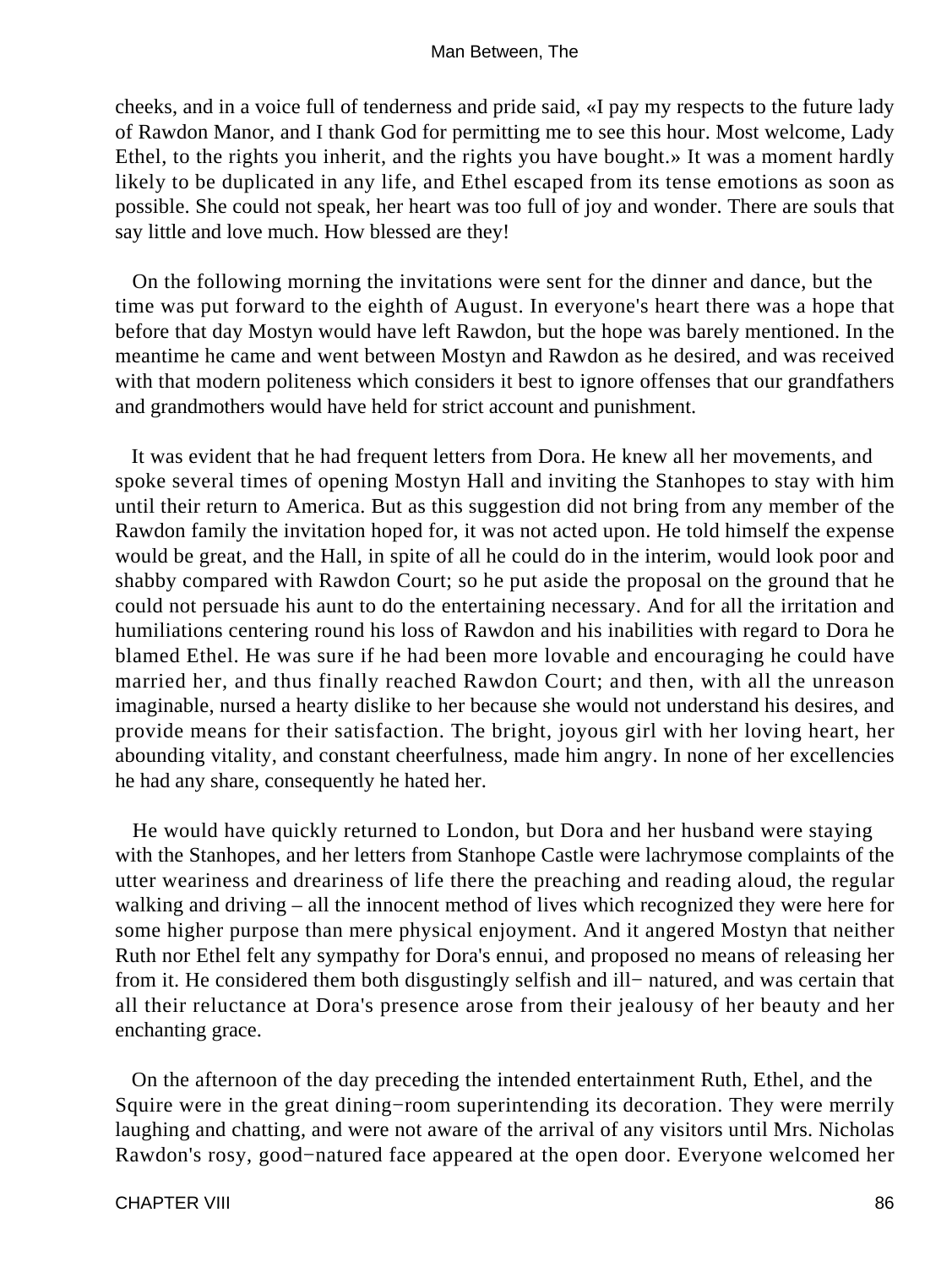gladly, and the Squire offered her a seat.

 «Nay, Squire,» she said, «I'm come to ask a favor, and I won't sit till I know whether I get it or not; for if I don't get it, I shall say good−by as quickly as I can. Our John Thomas came home this morning and his friend with him, and I want invitations for the young men, both of them. My great pleasure lies that  $way - if you'll give it to me.$ 

 «Most gladly,» answered the Squire, and Ethel immediately went for the necessary passports. When she returned she found Mrs. Nicholas helping Ruth and the Squire to arrange the large silver and cut crystal on the sideboard, and talking at the same time with unabated vivacity.

 «Yes,» she was saying, «the lads would have been here two days ago, but they stayed in London to see some American lady married. John Thomas's friend knew her. She was married at the Ambassador's house. A fine affair enough, but it bewilders me this taking up marriage without priest or book. It's a new commission. The Church's warrant, it seems, is out of date. It may be right' it may be legal, but I told John Thomas if he ever got himself married in that kind of a way, he wouldn't have father or me for witnesses.»

 «I am glad,» said the Squire, «that the young men are home in time for our dance. The young like such things.»

 «To be sure they do. John Thomas wouldn't give me a moment's rest till I came here. I didn't want to come. I thought John Thomas should come himself, and I told him plainly that I was ready to do anyone a favor if I could, but if he wanted me to come because he was afraid to come himself, I was just as ready to shirk the journey. And he laughed and said he was not feared for any woman living, but he did want to make his first appearance in his best clothes – and that was natural, wasn't it? So I came for the two lads.» Then she looked at the girls with a smile, and said in a comfortable kind of way: «You'll find them very nice lads, indeed. I can speak for John Thomas, I have taken his measure long since; and as far as I can judge his friend, Nature went about some full work when she made a man of him. He's got a sweet temper, and a strong mind, and a straight judgment, if I know anything about men – which Nicholas sometimes makes me think I don't. But Nicholas isn't an ordinary man, he's what you call `an exception.'» Then shaking her head at Ethel, she continued reprovingly: «You were neither of you in church Sunday. I know some young women who went to the parish church – Methodists they are – specially to see your new hats. There's some talk about them, I can tell you, and the village milliner is pestered to copy them. She keeps her eyes open for you. You disappointed a lot of people. You ought to go to church in the country. It's the most respectable thing you can do.»

 «We were both very tired,» said Ruth, «and the sun was hot, and we had a good Sabbath at home. Ethel read the Psalms, Epistle and Gospel for the day, and the Squire gave us some of the grandest organ music I ever heard.»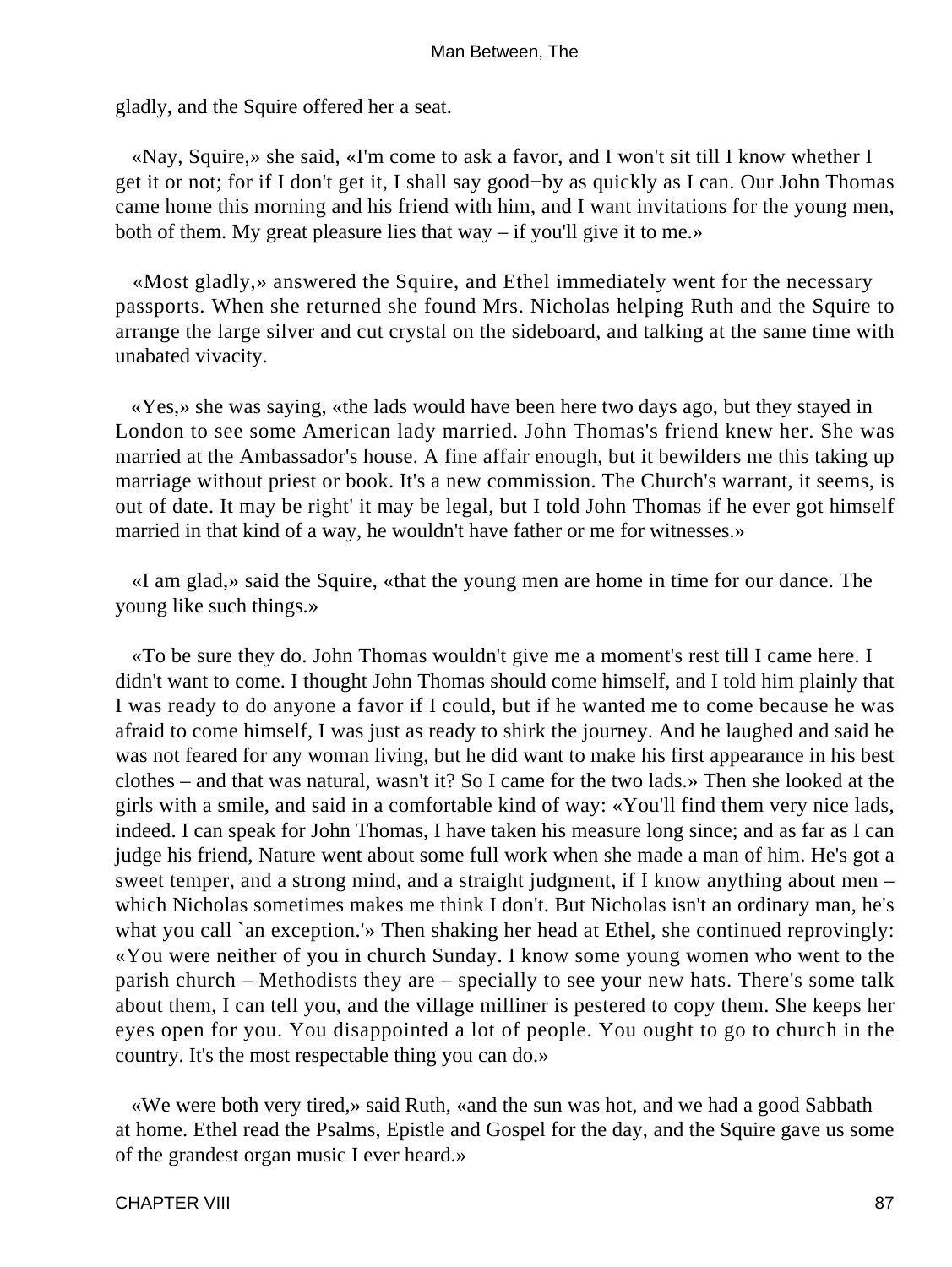«Well, well! Everyone knows the Squire is a grand player. I don't suppose there is another to match him in the whole world, and the old feeling about church−going is getting slack among the young people. They serve God now very much at their ease.»

«Is not that better than serving Him on compulsion?» asked Ruth.

 «I dare say. I'm no bigot. I was brought up an Independent, and went to their chapel until I married Nicholas Rawdon. My fa− ther was a broad−thinking man. He never taught me to locate God in any building; and I'm sure I don't believe our parish church is His dwelling−place. If it is, they ought to mend the roof and put a new carpet down and make things cleaner and more respectable. Well, Squire, you have silver enough to tempt all the rogues in Yorkshire, and there's a lot of them. But now I've seen it, I'll go home with these bits of paper. I shall be a very important woman to−night. Them two lads won't know how to fleech and flatter me enough. I'll be waited on hand and foot. And Nicholas will get a bit of a set−down. He was bragging about Miss Ethel bringing his invitation to his hand and promising to dance with him. I wouldn't do it if I were Miss Ethel. She'll find out, if she does, what it means to dance with a man that weighs twenty stone, and who has never turned hand nor foot to anything but money−making for thirty years.»

 She went away with a sweep and a rustle of her shimmering silk skirt, and left behind her such an atmosphere of hearty good−nature as made the last rush and crowd of preparations easily ordered and quickly accomplished. Before her arrival there had been some doubt as to the weather. She brought the shining sun with her, and when he set, he left them with the promise of a splendid to−morrow – a promise amply redeemed when the next day dawned. Indeed, the sunshine was so brilliant, the garden so gay and sweet, the lawn so green and firm, the avenues so shady and full of wandering songs, that it was resolved to hold the preliminary reception out of doors. Ethel and Ruth were to receive on the lawn, and at the open hall door the Squire would wait to welcome his guests.

 Soon after five o'clock there was a brilliant crowd wandering and resting in the pleasant spaces; and Ethel, wearing a diaphanously white robe and carrying a rush basket full of white carnations, was moving among them distributing the flowers. She was thus the center of a little laughing, bantering group when the Nicholas Rawdon party arrived. Nicholas remained with the Squire, Mrs. Rawdon and the young men went toward Ethel. Mrs. Rawdon made a very handsome appearance – «an aristocratic Britannia in white liberty silk and old lace,» whispered Ruth, and Ethel looked up quickly, to meet her merry eyes full of some unexplained triumph. In truth, the proud mother was anticipating a great pleasure, not only in the presentation of her adored son, but also in the curiosity and astonishment she felt sure would be evoked by his friend. So, with the boldness of one who brings happy tidings, she pressed forward. Ethel saw her approach, and went to meet her. Suddenly her steps were arrested. An extraordinary thing was going to happen. The Apollo of her dreams, the singer of the Holland House pavement, was at Mrs. Rawdon's side, was talking to her, was evidently a familiar friend. She was going to meet him, to speak to him at last. She would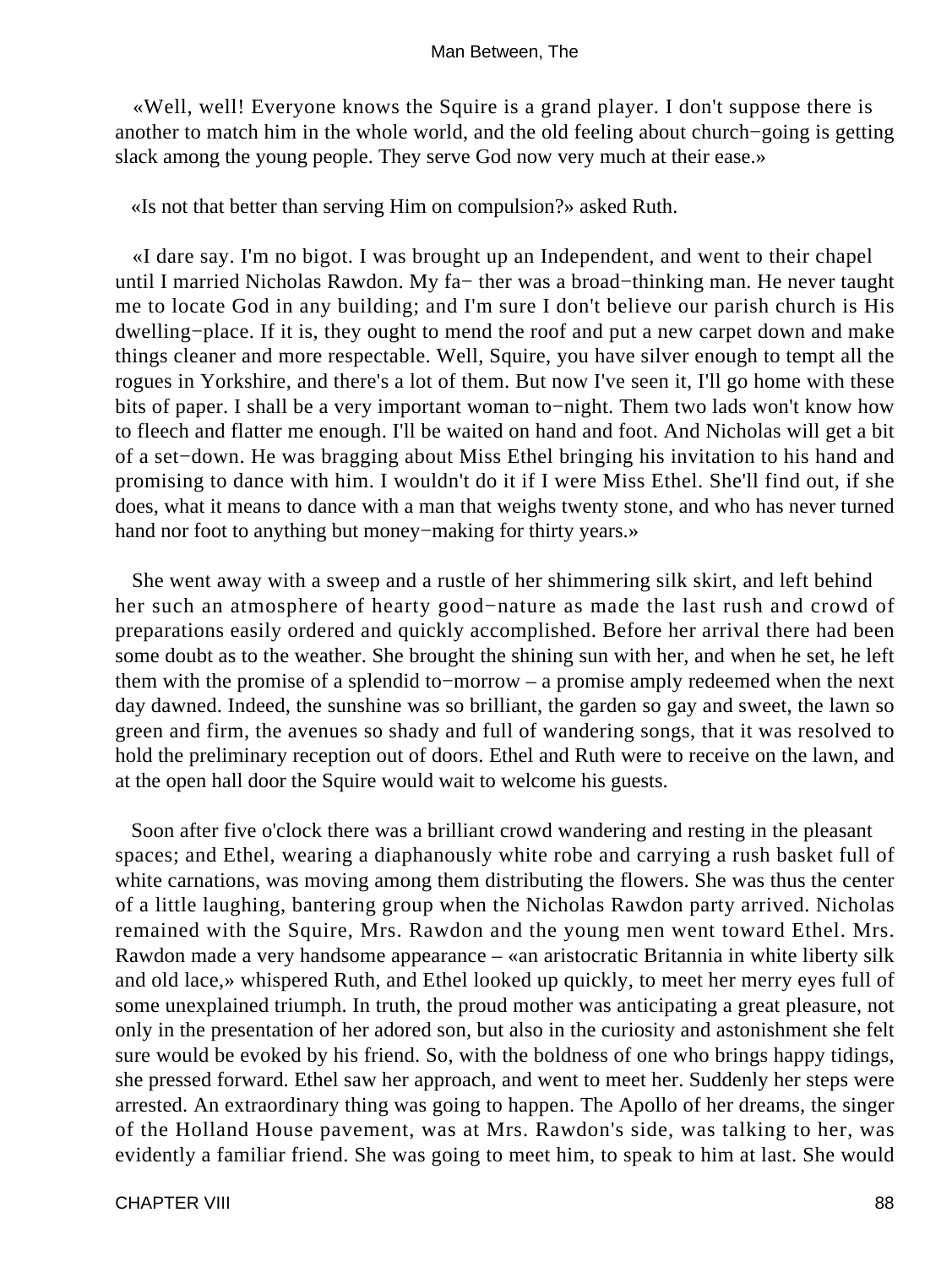hear his name in a few moments; all that she had hoped and believed was coming true. And the clear, resonant voice of Lydia Rawdon was like music in her ears as she said, with an air of triumph she could not hide:

 «Miss Rawdon, I want you to know my son, Mr. John Thomas Rawdon, and also John Thomas's cousin, Mr. Tyrrel Rawdon, of the United States.» Then Mr. Tyrrel Rawdon looked into Ethel's face, and in that marvelous meeting of their eyes, swift as the firing of a gun, their pupils dilated and flashed with recognition, and the blood rushed crimson over both faces. She gave the gentlemen flowers, and listened to Mrs. Rawdon's chatter, and said in reply she knew not what. A swift and exquisite excitement had followed her surprise. Feelings she could not voice were beating at her lips, and yet she knew that without her conscious will she had expressed her astonishment and pleasure. It was, indeed, doubtful whether any after speech or explanation would as clearly satisfy both hearts as did that momentary flash from soul to soul of mutual remembrance and interest.

 «I thought I'd give you a surprise,» said Mrs. Rawdon delightedly. «You didn't know the Tyrrel−Rawdons had a branch in America, did you? We are a bit proud of them, I can tell you that.»

 And, indeed, the motherly lady had some reason. John Thomas was a handsome youth of symmetrical bone and flesh and well−developed muscle. He had clear, steady, humorous eyes; a manner frank and independent, not to be put upon; and yet Ethel divined, though she could not have declared, the «want» in his appearance – that all−overish grace and elasticity which comes only from the development of the brain and nervous system. His face was also marred by the seal of commonness which trade impresses on so many men, the result of the subjection of the intellect to the will, and of the impossibility of grasping things except as they relate to self. In this respect the American cousin was his antipodes. His whole body had a psychical expression – slim, elastic, alert. Over his bright gray eyes the eyelids drew themselves horizontally, showing his dexterity and acuteness of mind; indeed, his whole expression and mien

«Were, as are the eagle's keen, All the man was aquiline.»

 These personal characteristics taking some minutes to describe were almost an instantaneous revelation to Ethel, for what the soul sees it sees in a flash of understanding. But at that time she only answered her impressions without any inquiry concerning them. She was absorbed by the personal presence of the men, and all that was lovely and lovable in her nature responded to their admiration.

 As they strolled together through a flowery alley, she made them pass their hands through the thyme and lavender, and listen to a bird singing its verses, loud and then soft, in the scented air above them. They came out where the purple plums and golden apricots were beginning to brighten a southern wall, and there, moodily walking by himself, they met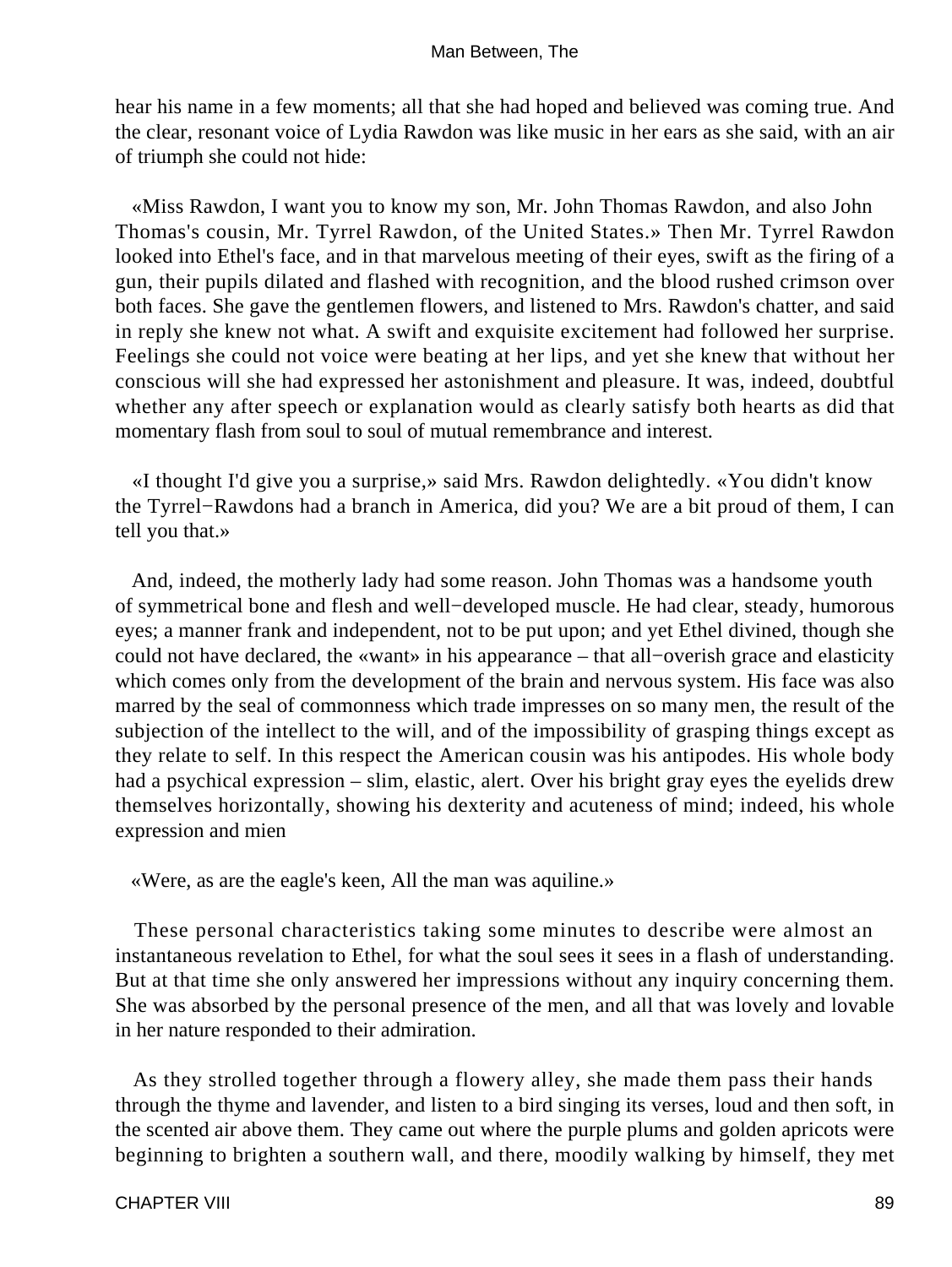Mostyn face to face. An angry flash and movement interpreted his annoyance, but he immediately recovered himself, and met Ethel and his late political opponent with polite equanimity. But a decided constraint fell on the happy party, and Ethel was relieved to hear the first tones of the great bell swing out from its lofty tower the call to the dining−room.

 As far as Mostyn was concerned, this first malapropos meeting indicated the whole evening. His heart was beating quickly to some sense of defeat which he did not take the trouble to analyze. He only saw the man who had shattered his political hopes and wasted his money in possession also of what he thought he might rightly consider his place at Ethel's side. He had once contemplated making Ethel his bride, and though the matrimonial idea had collapsed as completely as the political one, the envious, selfish misery of the «dog in the manger» was eating at his heartstrings. He did not want Ethel; but oh, how he hated the thought of either John Thomas or that American Raw− don winning her! His seat at the dinner− table also annoyed him. It was far enough from the objects of his resentment to prevent him hearing or interfering in their merry conversation; and he told himself with passionate indignation that Ethel had never once in all their intercourse been so beautiful and bright as she revealed herself that evening to those two Rawdon youths – one a mere loom−master, the other an American whom no one knew anything about.

 The long, bewitching hours of the glorious evening added fuel to the flame of his anger. He could only procure from Ethel the promise of one unimportant dance at the close of her programme; and the American had three dances, and the mere loom−man two. And though he attempted to restore his self− complacency by devoting his whole attentions to the only titled young ladies in the room, he had throughout the evening a sense of being snubbed, and of being a person no longer of much importance at Rawdon Court. And the reasoning of wounded self−love is a singular process. Mostyn was quite oblivious of any personal cause for the change; he attributed it entirely to the Squire's ingratitude.

 «I did the Squire a good turn when he needed it, and of course he hates me for the obligation; and as for the Judge and his fine daughter, they interfered with my business – did me a great wrong – and they are only illustrating the old saying, `Since I wronged you I never liked you.'» After indulging such thoughts awhile, he resolved to escort the ladies Aurelia and Isolde Danvers to Danvers Castle, and leave Miss Ethel to find a partner for her last dance, a decision that favored John Thomas, greatly relieved Ethel, and bestowed upon himself that most irritating of all punishments, a self−inflicted disappointment.

 This evening was the inauguration of a period of undimmed delight. In it the Tyrrel− Rawdons concluded a firm and affectionate alliance with the elder branch at the Court, and one day after a happy family dinner John Thomas made the startling proposal that «the portrait of the disinherited, disowned Tyrrel should be restored to its place in the family gallery.» He said he had «just walked through it, and noticed that the spot was still vacant, and I think surely,» he added, «the young man's father must have meant to recall him home some day, but perhaps death took him unawares.»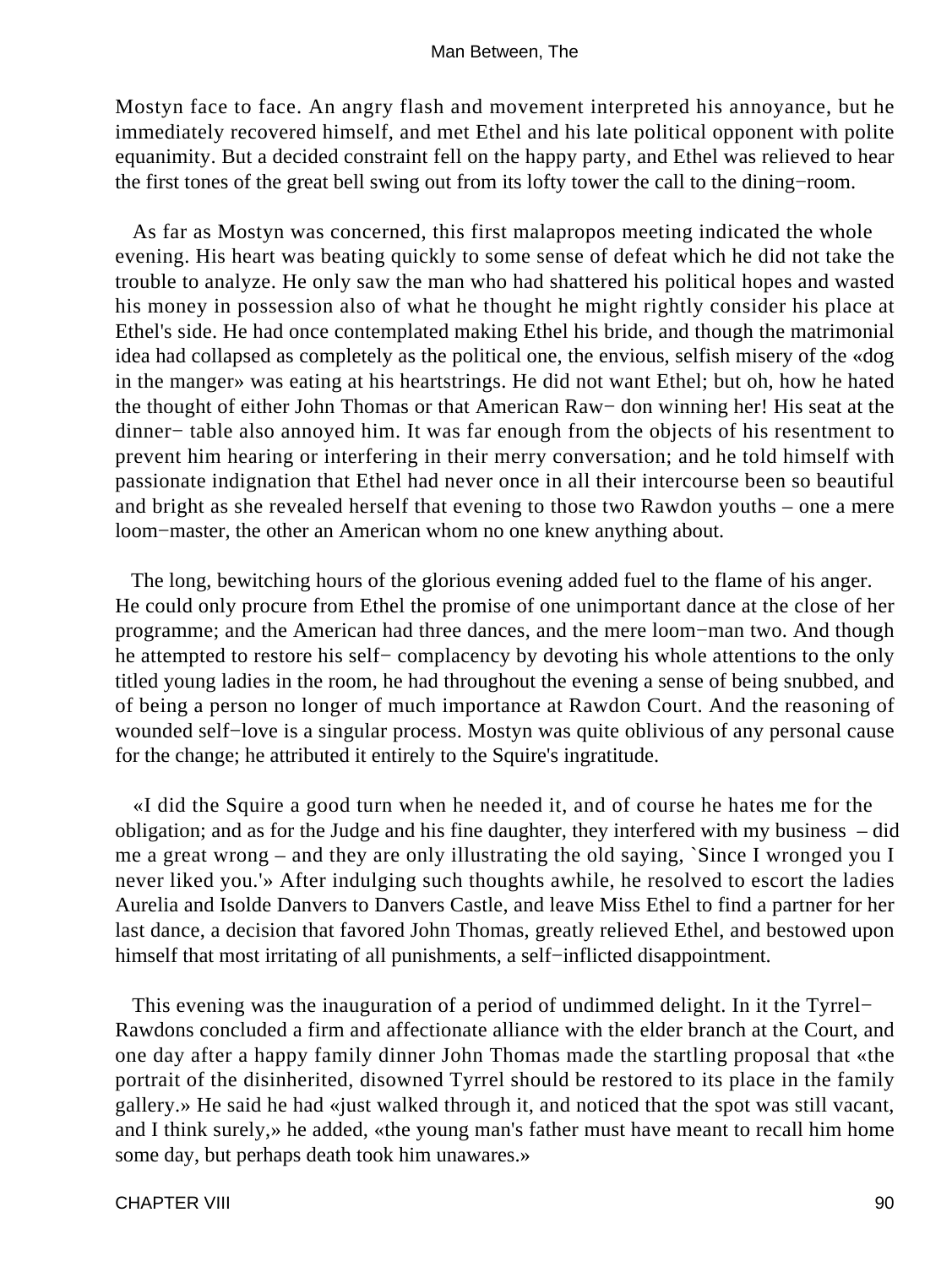«Died in the hunting−field,» murmured the Squire.

 John Thomas bowed his head to the remark, and proceeded, «So perhaps, Squire, it may be in your heart to forgive the dead, and bring back the poor lad's picture to its place. They who sin for love aren't so bad, sir, as they who sin for money. I never heard worse of Tyrrel Rawdon than that he loved a poor woman instead of a rich woman – and married her. Those that have gone before us into the next life, I should think are good friends together; and I wouldn't wonder if we might even make them happier there if we conclude to forget all old wrongs and live together here – as Rawdons ought to live – like one family.»

 «I am of your opinion, John Thomas,» said the Squire, rising, and as he did so he looked at the Judge, who immediately indorsed the proposal. One after the other rose with sweet and strong assent, until there was only Tyrrel Rawdon's voice lacking. But when all had spoken he rose also, and said:

 «I am Tyrrel Rawdon's direct descendant, and I speak for him when I say to−day, `Make room for me among my kindred!' He that loves much may be forgiven much.»

 Then the housekeeper was called, and they went slowly, with soft words, up to the third story of the house. And the room unused for a century was flung wide open; the shutters were unbarred, and the sunshine flooded it; and there amid his fishing tackle, guns, and whips, and faded ballads upon the wall, and books of wood lore and botany, and dress suits of velvet and satin, and hunting suits of scarlet – all faded and falling to pieces – stood the picture of Tyrrel Rawdon, with its face turned to the wall. The Squire made a motion to his descendant, and the young American tenderly turned it to the light. There was no decay on those painted lineaments. The almost boyish face, with its loving eyes and laughing mouth, was still twenty− four years old; and with a look of pride and affection the Squire lifted the picture and placed it in the hands of the Tyrrel Rawdon of the day.

 The hanging of the picture in its old place was a silent and tender little ceremony, and after it the party separated. Mrs. Rawdon went with Ruth to rest a little. She said «she had a headache,» and she also wanted a good womanly talk over the affair. The Squire, Judge Rawdon, Mr. Nicholas Rawdon, and John Thomas returned to the dining− room to drink a bottle of such mild Madeira as can only now be found in the cellars of old county magnates, and Ethel and Tyrrel Rawdon strolled into the garden. There had not been in either mind any intention of leaving the party, but as they passed through the hall Tyrrel saw Ethel's garden hat and white parasol lying on a table, and, impelled by some sudden and unreasoned instinct, he offered them to her. Not a word of request was spoken; it was the eager, passionate command of his eyes she obeyed. And for a few minutes they were speechless, then so intensely conscious that words stumbled and were lame, and they managed only syllables at a time. But he took her hand, and they came by sunny alleys of boxwood to a great plane tree, bearing at wondrous height a mighty wealth of branches. A bank of soft, green turf encircled its roots, and they sat down in the trembling shadows. It was in the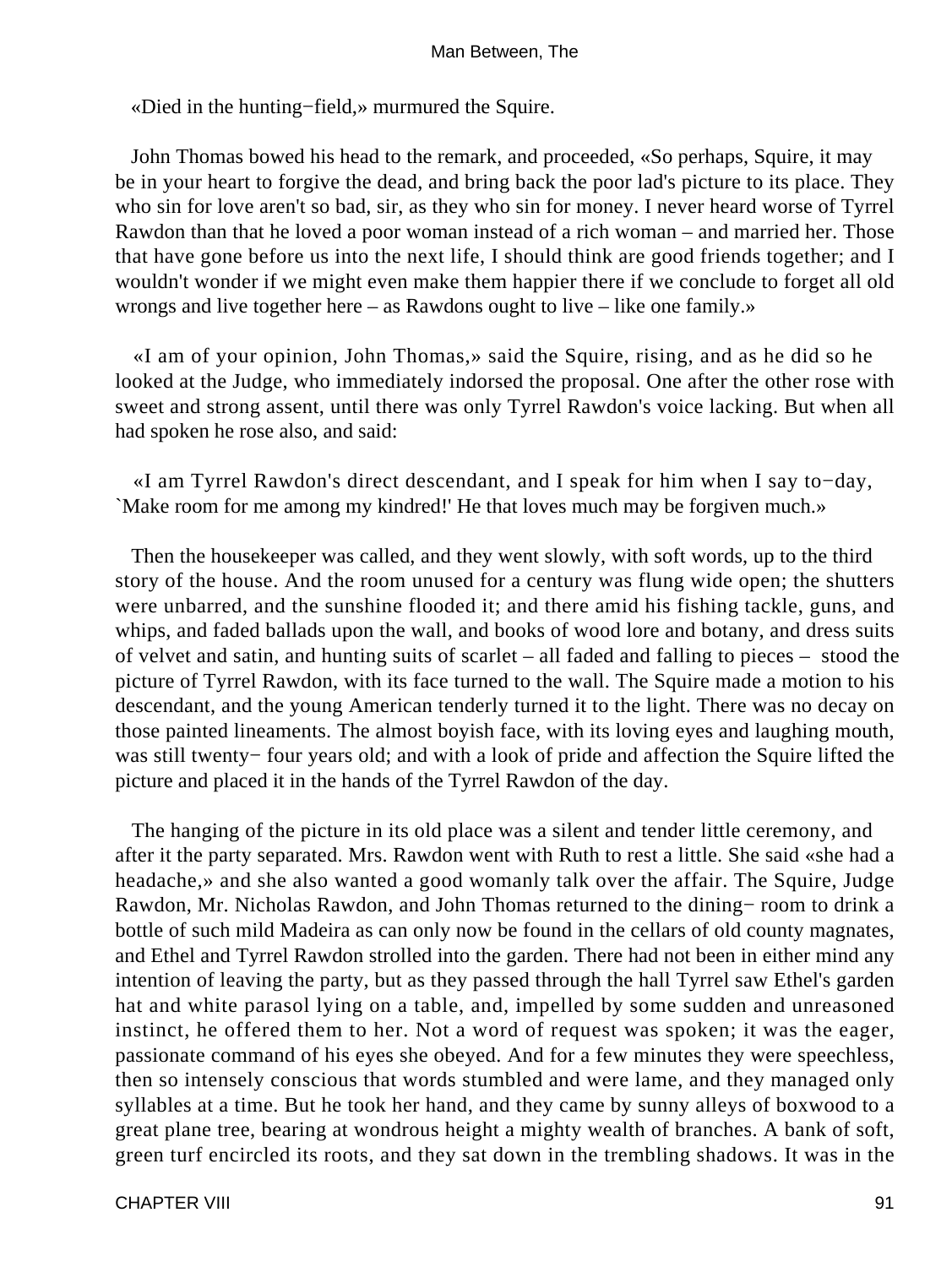midst of the herb garden; beds of mint and thyme, rosemary and marjoram, basil, lavender, and other fragrant plants were around, and close at hand a little city of straw skeps peopled by golden brown bees; From these skeps came a delicious aroma of riced flowers and virgin wax. It was a new Garden of Eden, in which life was sweet as perfume and pure as prayer. Nothing stirred the green, sunny afternoon but the murmur of the bees, and the sleepy twittering of the birds in the plane branches. An inexpressible peace swept like the breath of heaven through the odorous places. They sat down sighing for very happiness. The silence became too eloquent. At length it was almost unendurable, and Ethel said softly:

«How still it is!»

 Tyrrel looked at her steadily with beaming eyes. Then he took from his pocket a little purse of woven gold and opal−tinted beads, and held it in his open hand for her to see, watching the bright blush that spread over her face, and the faint, glad smile that parted her lips.

«You understand?»

«Yes. It is mine.»

«It was yours. It is now mine.»

«How did you get it?»

«I bought it from the old man you gave it to.»

«Oh! Then you know him? How is that?»

 «The hotel people sent a porter home with him lest he should be robbed. Next day I made inquiries, and this porter told me where he lived. I went there and bought this purse from him. I knew some day it would bring me to you. I have carried it over my heart ever since.»

«So you noticed me?»

«I saw you all the time I was singing. I have never forgotten you since that hour.»

«What made you sing?»

 «Compassion, fate, an urgent impulse; perhaps, indeed, your piteous face – I saw it first.»

«Really?»

CHAPTER VIII 92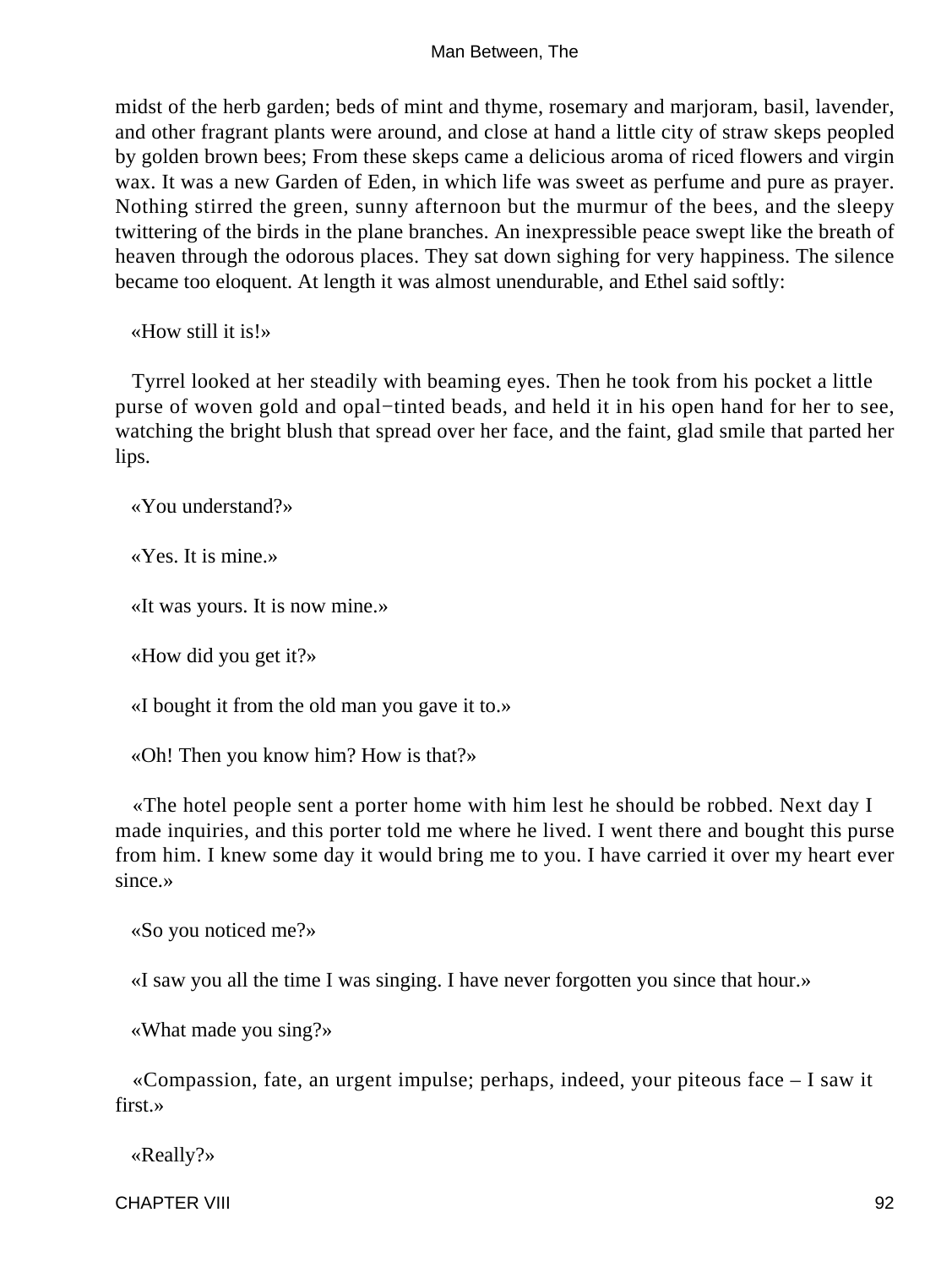«I saw it first. I saw it all the time I was singing. When you dropped this purse my soul met yours in a moment's greeting. It was a promise. I knew I should meet you again. I have loved you ever since. I wanted to tell you so the hour we met. It has been hard to keep my secret so long.»

«It was my secret also.»

 «I love you beyond all words. My life is in your hands. You can make me the gladdest of mortals. You can send me away forever.»

 «Oh, no, I could not! I could not do that!» The rest escapes words; but thus it was that on this day of days these two came by God's grace to each other.

For all things come by fate to flower, At their unconquerable hour.

 And the very atmosphere of such bliss is diffusive; it seemed as if all the living creatures around understood. In the thick, green branches the birds began to twitter the secret, and certainly the wise, wise bees knew also, in some occult way, of the love and joy that had just been revealed. A wonderful humming and buzzing filled the hives, and the air vibrated with the movement of wings. Some influence more swift and secret than the birds of the air carried the matter further, for it finally reached Royal, the Squire's favorite collie, who came sauntering down the alley, pushed his nose twice under Ethel's elbow, and then with a significant look backward, advised the lovers to follow him to the house.

 When they finally accepted his invitation, they found Mrs. Rawdon drinking a cup of tea with Ruth in the hall. Ethel joined them with affected high spirits and random explanations and excuses, but both women no− ticed her radiant face and exulting air. «The garden is such a heavenly place,» she said ecstatically, and Mrs Rawdon remarked, as she rose and put her cup on the table, «Girls need chaperons in gardens if they need them anywhere. I made Nicholas Rawdon a promise in Mossgill Garden I've had to spend all my life since trying to keep.»

 «Tyrrel and I have been sitting under the plane tree watching the bees. They are such busy, sensible creatures.»

 «They are that,» answered Mrs. Rawdon. «If you knew all about them you would wonder a bit. My father had a great many; he studied their ways and used to laugh at the ladies of the hive being so like the ladies of the world. You see the young lady bees are just as inexperienced as a schoolgirl. They get lost in the flowers, and are often so overtaken and reckless, that the night finds them far from the hive, heavy with pollen and chilled with cold. Sometimes father would lift one of these imprudent young things, carry it home, and try to get it admitted. He never could manage it. The lady bees acted just as women are apt to do when other women GO where they don't go, or DO as they don't do.»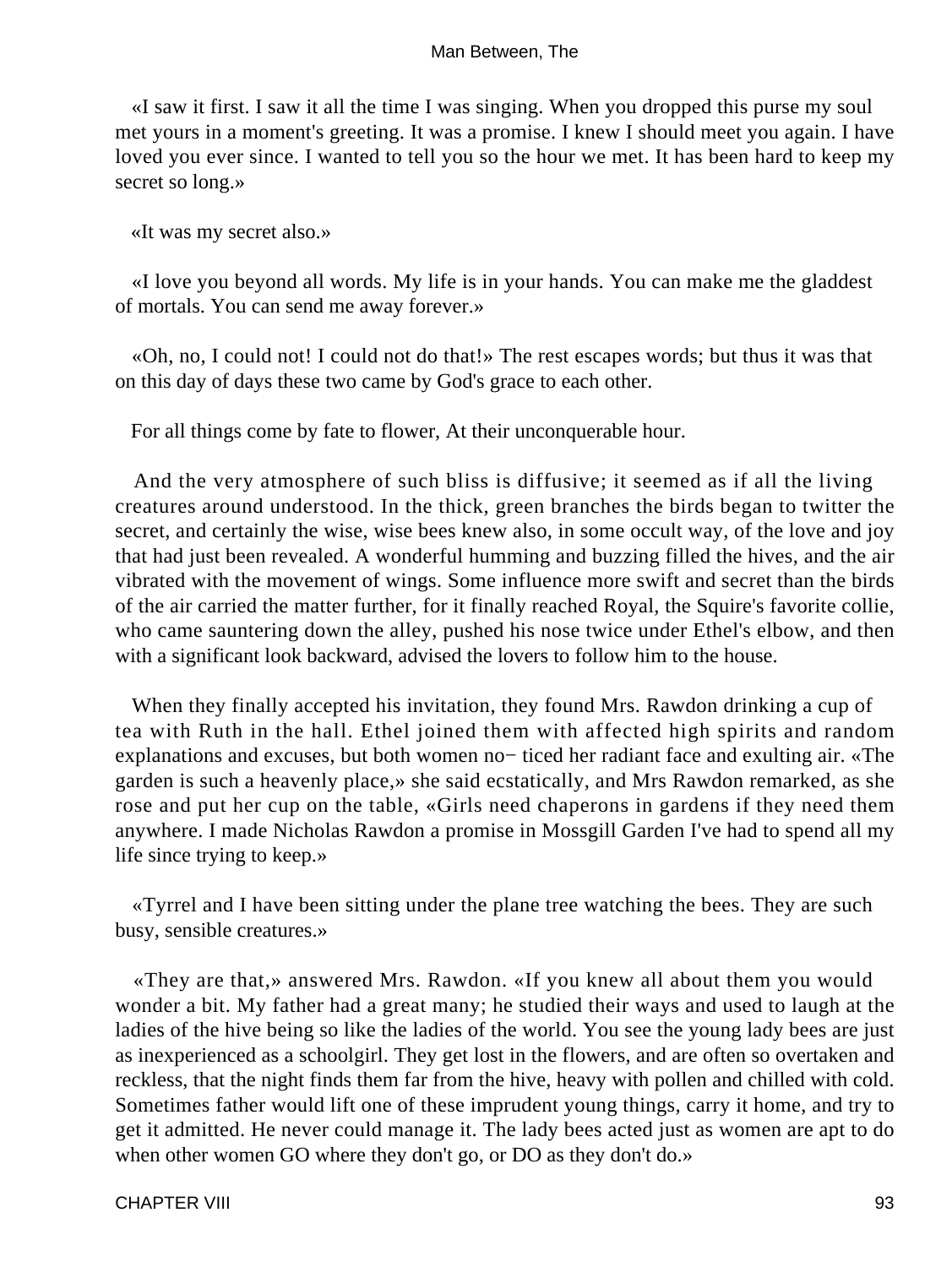«But this is interesting,» said Ruth. «Pray, how did the ladies of the hive behave to the culprit?»

 «They came out and felt her all over, turned her round and round, and then pushed her out of their community. There was always a deal of buzzing about the poor, silly thing, and I shouldn't wonder if their stings were busy too. Bees are ill−natured as they can be. Well, well, I don't blame anyone for sitting in the garden such a day as this; only, as I was saying, gardens have been very dangerous places for women as far as I know.»

Ruth laughed softly. «I shall take a chaperon with me, then, when I go into the garden.»

 «I would, dearie. There's the Judge; he's a very suitable, sedate−looking one but you never can tell. The first woman found in a garden and a tree had plenty of sorrow for herself and every woman that has lived after her. I wish Nicholas and John Thomas would come. I'll warrant they're talking what they call politics.»

 Politics was precisely the subject which had been occupying them, for when Tyrrel entered the dining−room, the Squire, Judge Rawdon, and Mr. Nicholas Rawdon were all standing, evidently just finishing a Conservative argument against the Radical opinions of John Thomas. The young man was still sitting, but he rose with smiling good−humor as Tyrrel entered.

 «Here is Cousin Tyrrel,» he cried; «he will tell you that you may call a government anything you like radical, conservative, republican, democratic, socialistic, but if it isn't a CHEAP government, it isn't a good government; and there won't be a cheap government in England till poor men have a deal to say about making laws and voting taxes.»

 «Is that the kind of stuff you talk to our hands, John Thomas? No wonder they are neither to hold nor to bind.»

 They were in the hall as John Thomas finished his political creed, and in a few minutes the adieux were said, and the wonderful day was over. It had been a wonderful day for all, but perhaps no one was sorry for a pause in life – a pause in which they might rest and try to realize what it had brought and what it had taken away. The Squire went at once to his room, and Ethel looked at Ruth inquiringly. She seemed exhausted, and was out of sympathy with all her surroundings.

 «What enormous vitality these Yorkshire women must have!» she said almost crossly. «Mrs. Rawdon has been talking incessantly for six hours. She has felt all she said. She has frequently risen and walked about. She has used all sorts of actions to emphasize her words, and she is as fresh as if she had just taken her morning bath. How do the men stand them?»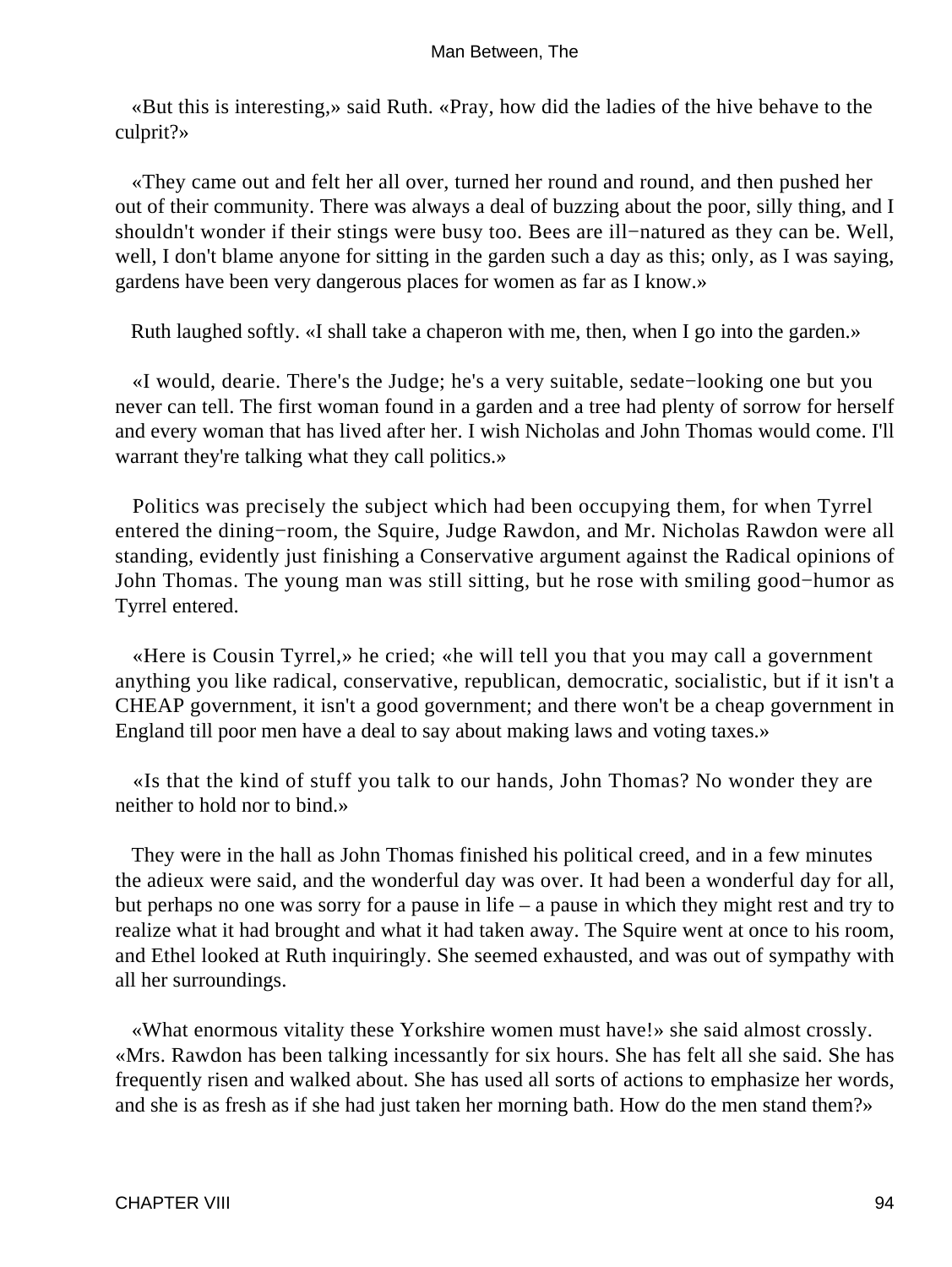«Because they are just as vital. John Thomas will overlook and scold and order his thousand hands all day, talk even his mother down while he eats his dinner, and then lecture or lead his Musical Union, or conduct a poor man's concert, or go to `the Weaver's Union,' and what he calls `threep them' for two or three hours that labor is ruining capital, and killing the goose that lays golden eggs for them. Oh, they are a wonderful race, Ruth!»

«I really can't discuss them now, Ethel.»

«Don't you want to know what Tyrrel said to me this afternoon?»

 «My dear, I know. Lovers have said such things before, and lovers will say them evermore. You shall tell me in the morning. I thought he looked distrait and bored with our company.»

 Indeed, Tyrrel was so remarkably quiet that John Thomas also noticed his mood, and as they sat smoking in Tyrrel's room, he resolved to find out the reason, and with his usual directness asked:

«What do you think of Ethel Rawdon, Tyrrel,»

 «I think she is the most beautiful woman I ever saw. She has also the most sincere nature, and her high spirit is sweetly tempered by her affectionate heart.»

 «I am glad you know so much about her. Look here, Cousin Tyrrel, I fancied to−night you were a bit jealous of me. It is easy to see you are in love, and I've no doubt you were thinking of the days when you would be thousands of miles away, and I should have the ground clear and so on, eh?»

«Suppose I was, cousin, what then?»

 «You would be worrying for nothing. I don't want to marry Ethel Rawdon. If I did, you would have to be on the ground all the time, and then I should best you; but I picked out my wife two years ago, and if we are both alive and well, we are going to be married next Christmas<sup>»</sup>

«I am delighted.  $I - \rightarrow$ 

«I thought you would be.»

«Who is the young lady?»

 «Miss Lucy Watson. Her father is the Independent minister. He is a gentleman, though his salary is less than we give our overseer. And he is a great scholar. So is Lucy. She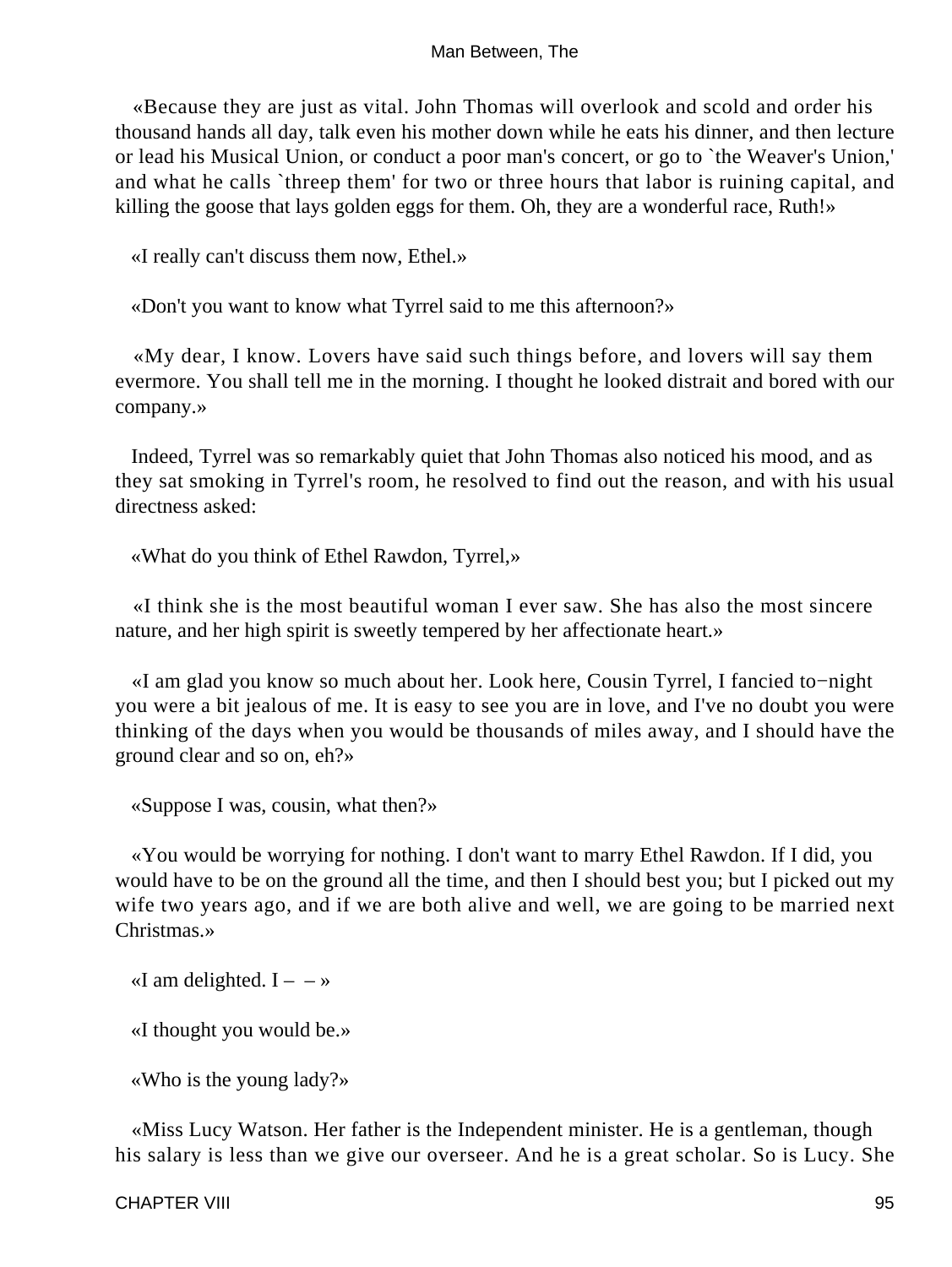finished her course at college this summer, and with high honors. Bless you, Tyrrel, she knows far more than I do about everything but warps and looms and such like. I admire a clever woman, and I'm proud of Lucy.»

«Where is she now?»

 «Well, she was a bit done up with so much study, and so she went to Scarborough for a few weeks. She has an aunt there. The sea breezes and salt water soon made her fit for anything. She may be home very soon now. Then, Tyrrel, you'll see a beauty – face like a rose, hair brown as a nut, eyes that make your heart go galloping, the most enticing mouth, the prettiest figure, and she loves me with all her heart. When she says `John Thomas, dear one,' I tremble with pleasure, and when she lets me kiss her sweet mouth, I really don't know where I am. What would you say if a girl whispered, `I love you, and nobody but you,' and gave you a kiss that was like – like wine and roses? Now what would you say?»

 «I know as little as you do what I would say. It's a situation to make a man coin new words. I suppose your family are pleased.»

 «Well, I never thought about my family till I had Lucy's word. Then I told mother. She knew Lucy all through. Mother has a great respect for Independents, and though father sulked a bit at first, mother had it out with him one night, and when mother has father quiet in their room father comes to see things just as she wants him. I suppose that's the way with wives. Lucy will be just like that. She's got a sharp little temper, too. She'll let me have a bit of it, no doubt, now and then.»

«Will you like that?»

 «I wouldn't care a farthing for a wife without a bit of temper. There would be no fun in living with a woman of that kind. My father would droop and pine if mother didn't spur him on now and then. And he likes it. Don't I know? I've seen mother snappy and awkward with him all breakfast time, tossing her head, and rattling the china, and declaring she was worn out with men that let all the good bargains pass them; perhaps making fun of us because we couldn't manage to get along without strikes. She had no strikes with her hands, she'd like to see her women stand up and talk to her about shorter hours, and so on; and father would look at me sly−like, and as we walked to the mill together he'd laugh contentedly and say, `Your mother was quite refreshing this morning, John Thomas. She has keyed me up to a right pitch. When Jonathan Arkroyd comes about that wool he sold us I'll be all ready for him.' So you see I'm not against a sharp temper. I like women as Tennyson says English girls are, `roses set round with little wilful thorns,' eh?»

 Unusual as this conversation was, its general tone was assumed by Ethel in her confidential talk with Ruth the following day. Of course, Ruth was not at all surprised at the news Ethel brought her, for though the lovers had been individually sure they had betrayed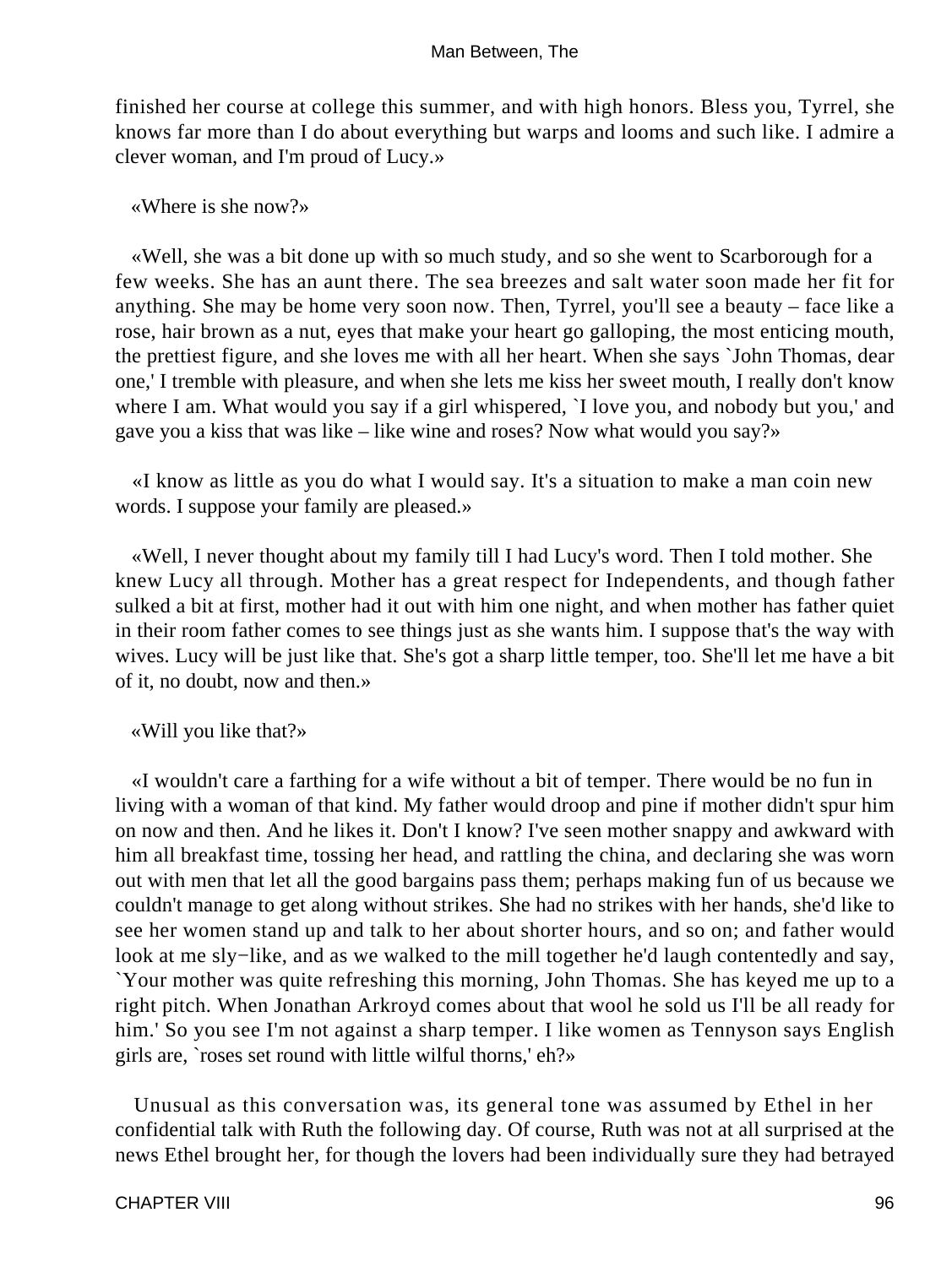their secret to no one, it had really been an open one to Ruth since the hour of their meeting. She was sincerely ardent in her praises of Tyrrel Rawdon, but – and there is always a but – she wondered if Ethel had «noticed what a quick temper he had.»

 «Oh, yes,» answered Ethel, «I should not like him not to have a quick temper. I expect my husband to stand up at a moment's notice for either mine or his own rights or opinions.»

 And in the afternoon when all preliminaries had been settled and approved, Judge Rawdon expressed himself in the same manner to Ruth. «Yes,» he said, in reply to her timid suggestion of temper, «you can strike fire anywhere with him if you try it, but he has it under control. Besides, Ethel is just as quick to flame up. It will be Rawdon against Rawdon, and Ethel's weapons are of finer, keener steel than Tyrrel's. Ethel will hold her own. It is best so.»

«How did the Squire feel about such a marriage?»

 «He was quite overcome with delight. Nothing was said to Tyrrel about Ethel having bought the reversion of Rawdon Manor, for things have been harder to get into proper shape than I thought they would be, and it may be another month before all is finally settled; but the Squire has the secret satisfaction, and he was much affected by the certainty of a Rawdon at Rawdon Court after him. He declined to think of it in any other way but `providential,' and of course I let him take all the satisfaction he could out of the idea. Ever since he heard of the engagement he has been at the organ singing the One Hundred and Third Psalm.»

«He is the dearest and noblest of men. How soon shall we go home now?»

«In about a month. Are you tired of England?»

 «I shall be glad to see America again. There was a letter from Dora this morning. They sail on the twenty−third.»

«Do you know anything of Mostyn?»

«Since he wrote us a polite farewell we have heard nothing.»

«Do you think he went to America?»

 «I cannot tell. When he bid us good−by he made no statement as to his destination; he merely said `he was leaving England on business.'»

 «Well, Ruth, we shall sail as soon as I am satisfied all is right. There is a little delay about some leases and other matters. In the meantime the lovers are in Paradise wherever we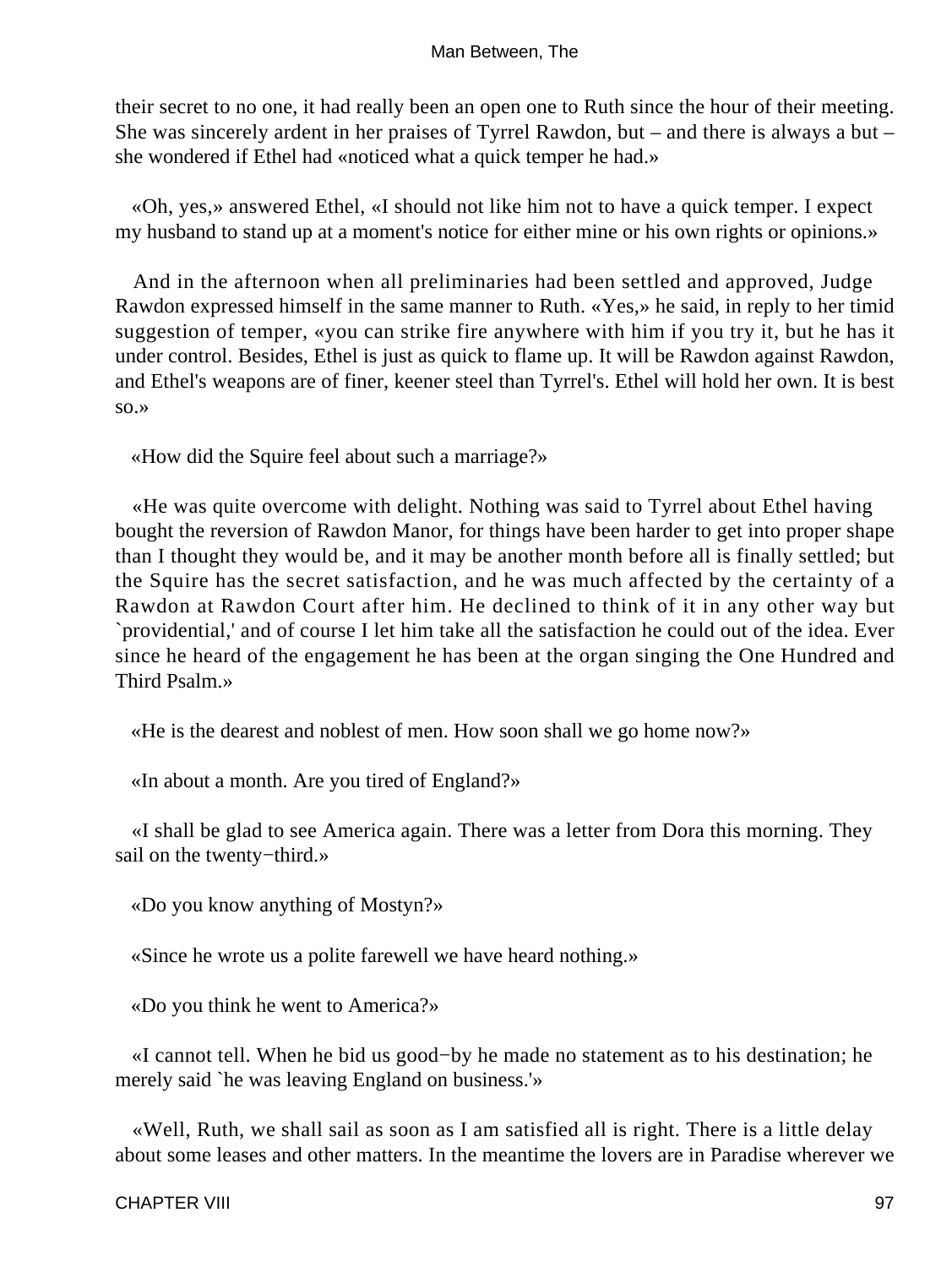#### locate them.»

 And in Paradise they dwelt for another four weeks. The ancient garden had doubtless many a dream of love to keep, but none sweeter or truer than the idyl of Tyrrel and Ethel Rawdon. They were never weary of rehearsing it; every incident of its growth had been charming and romantic, and, as they believed, appointed from afar. As the sum− mer waxed hotter the beautiful place took on an appearance of royal color and splendor, and the air was languid with the perfume of the clove carnations and tall white August lilies. Fluted dahlias, scarlet poppies, and all the flowers that exhale their spice in the last hot days of August burned incense for them. Their very hair was laden with odor, their fingers flower−sweet, their minds took on the many colors of their exquisite surroundings.

 And it was part of this drama of love and scent and color that they should see it slowly assume the more ethereal loveliness of September, and watch the subtle amber rays shine through the thinning boughs, and feel that all nature was becoming idealized. The birds were then mostly silent. They had left their best notes on the hawthorns and among the roses; but the crickets made a cheerful chirrup, and the great brown butterflies displayed their richest velvets, and the gossamer−like insects in the dreamy atmosphere performed dances and undulations full of grace and mystery. And all these marvelous changes imparted to love that sweet sadness which is beyond all words poetic and enchaining.

 Yet however sweet the hours, they pass away, and it is not much memory can save from the mutable, happy days of love. Still, when the hour of departure came they had garnered enough to sweeten all the after− straits and stress of time. September had then perceptibly begun to add to the nights and shorten the days, and her tender touch had been laid on everything. With a smile and a sigh the Rawdons turned their faces to their pleasant home in the Land of the West. It was to be but a short farewell. They had promised the Squire to return the following summer, but he felt the desolation of the parting very keenly. With his hat slightly lifted above his white head, he stood watching them out of sight. Then he went to his organ, and very soon grand waves of melody rolled outward and upward, and blended themselves with the clear, soaring voice of Joel, the lad who blew the bellows of the instrument, and shared all his master's joy in it. They played and sang until the Squire rose weary, but full of gladness. The look of immortality was in his eyes, its sure and certain hope in his heart. He let Joel lead him to his chair by the window, and then he said to himself with visible triumph:

 «What Mr. Spencer or anyone else writes about `the Unknowable' I care not. **I know in whom i** have believed. Joel, sing that last sequence again. Stand where I can see thee.» And the lad's joyful voice rang exulting out:

 «Lord, Thou hast been our dwelling−place in all generations. Before the mountains were brought forth, or ever Thou hadst formed the world, from everlasting to everlasting Thou art God! Thou art God! Thou art God!»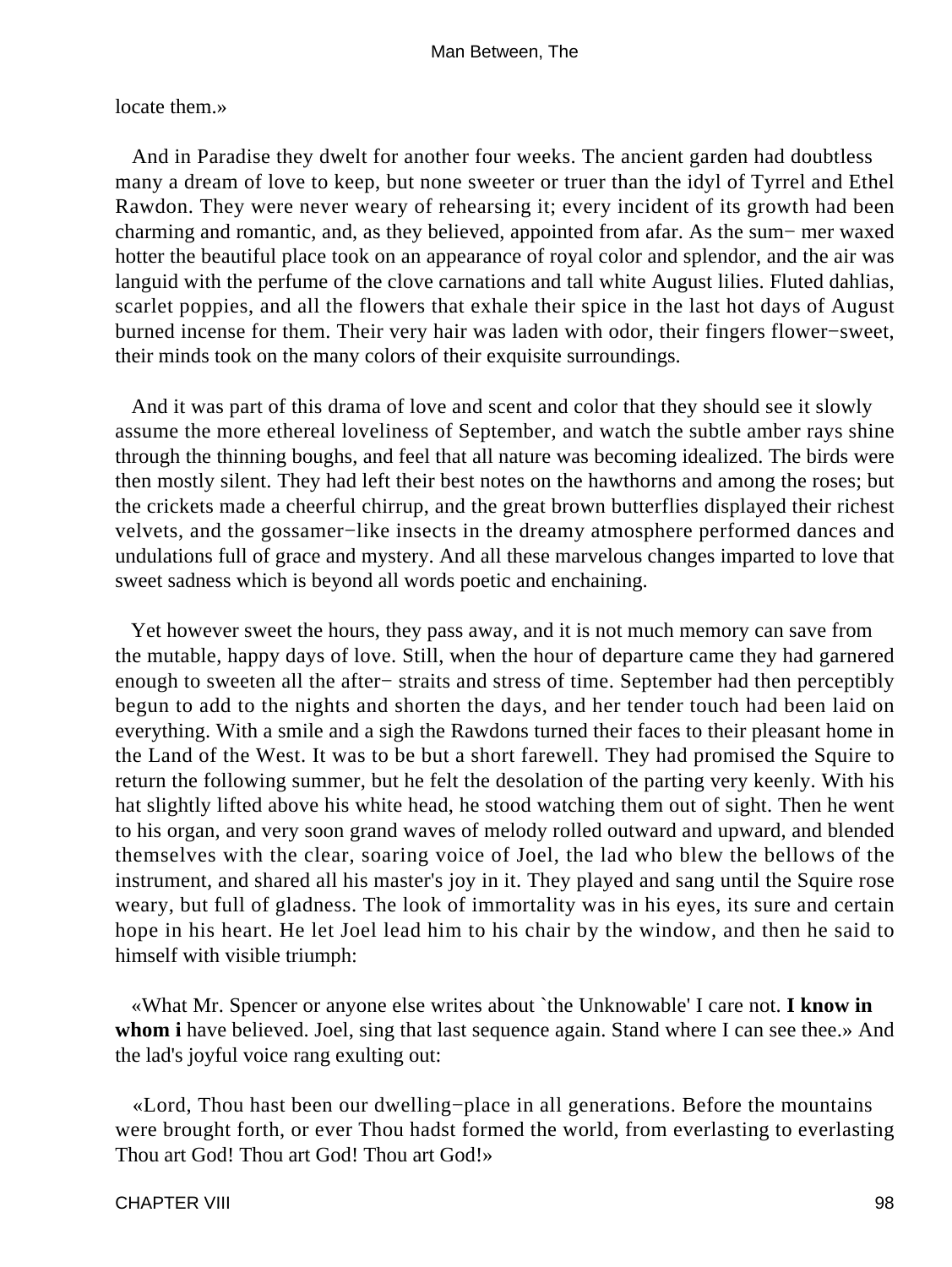«That will do, Joel. Go thy ways now. Lord, Thou hast been our dwelling−place in all generations. `Unknowable,' Thou hast been our dwelling−place in all generations. No, no, no, what an ungrateful sinner I would be to change the Lord everlasting for the Unknowable.'»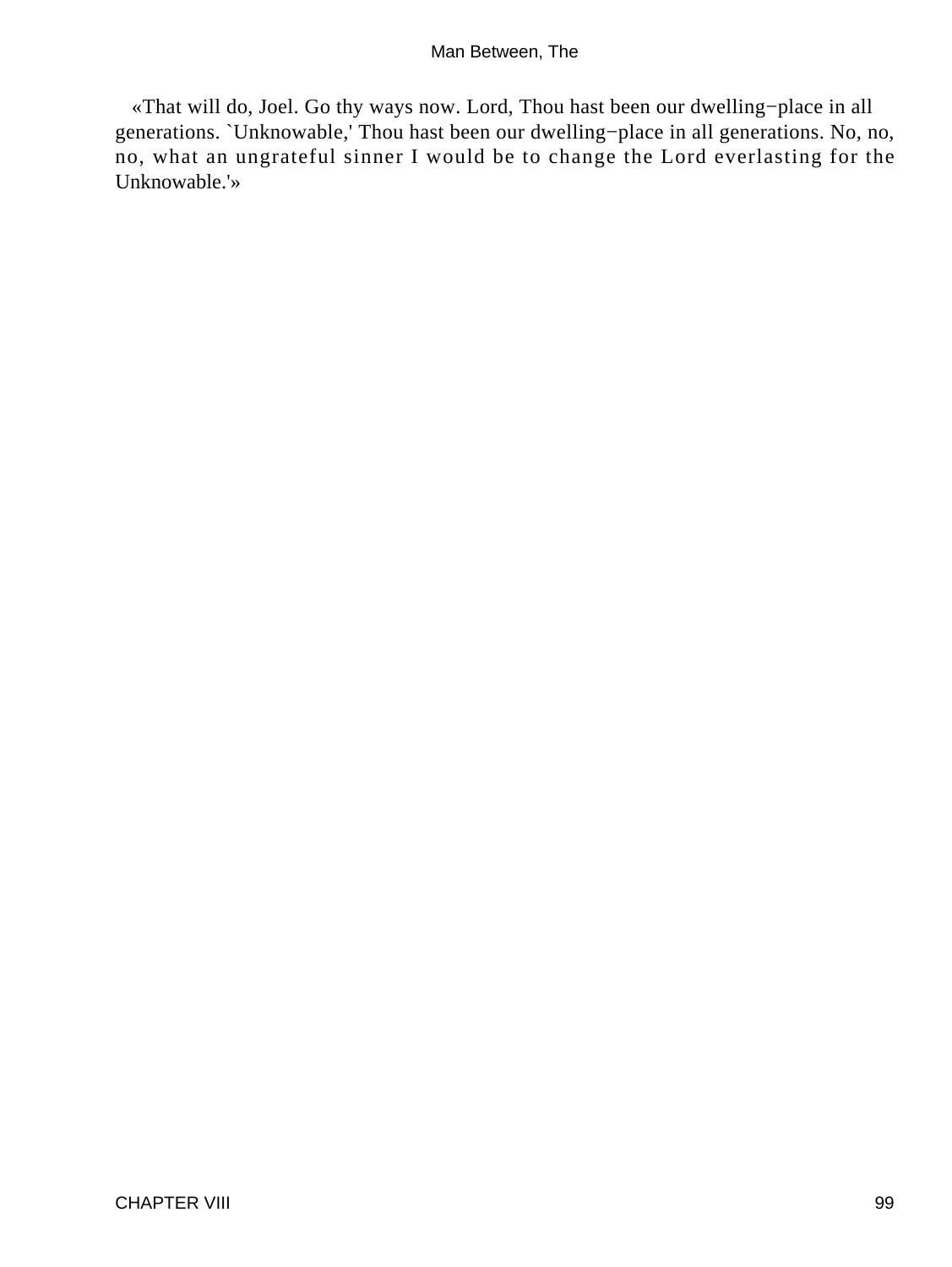# **[CHAPTER IX](#page-152-0)**

*N*EW **York** is at its very brightest and best in October. This month of the year may be safely trusted not to disappoint. The skies are blue, the air balmy, and there is generally a delightful absence of wind. The summer exiles are home again from Jersey boarding houses, and mountain camps, and seaside hotels, and thankful to the point of hilarity that this episode of the year is over, that they can once more dwell under their own roofs without breaking any of the manifest laws of the great goddess Custom or Fashion.

 Judge Rawdon's house had an especially charming «at home» appearance. During the absence of the family it had been made beautiful inside and outside, and the white stone, the plate glass, and falling lace evident to the street, had an almost conscious look of luxurious propriety.

 The Judge frankly admitted his pleasure in his home surroundings. He said, as they ate their first meal in the familiar room, that «a visit to foreign countries was a grand, patriotic tonic.» He vowed that the «first sight of the Stars and Stripes at Sandy Hook had given him the finest emotion he had ever felt in his life,» and was altogether in his proudest American mood. Ruth sympathized with him. Ethel listened smiling. She knew well that the English strain had only temporarily exhausted itself; it would have its period of revival at the proper time.

«I am going to see grandmother,» she said gayly. «I shall stay with her all day.»

 «But I have a letter from her,» interrupted the Judge, «and she will not return home until next week.»

 «I am sorry. I was anticipating so eagerly the joy of seeing her. Well, as I cannot do so, I will go and call on Dora Stanhope.»

«I would not if I were you, Ethel,» said Ruth. «Let her come and call on you.»

 «I had a little note from her this morning, welcoming me home, and entreating me to call.»

 The Judge rose as Ethel was speaking, and no more was said about the visit at that time but a few hours later Ethel came down from her room ready for the street and frankly told Ruth she had made up her mind to call on Dora.

«Then I will only remind you, Ethel, that Dora is not a fortunate woman to know. As far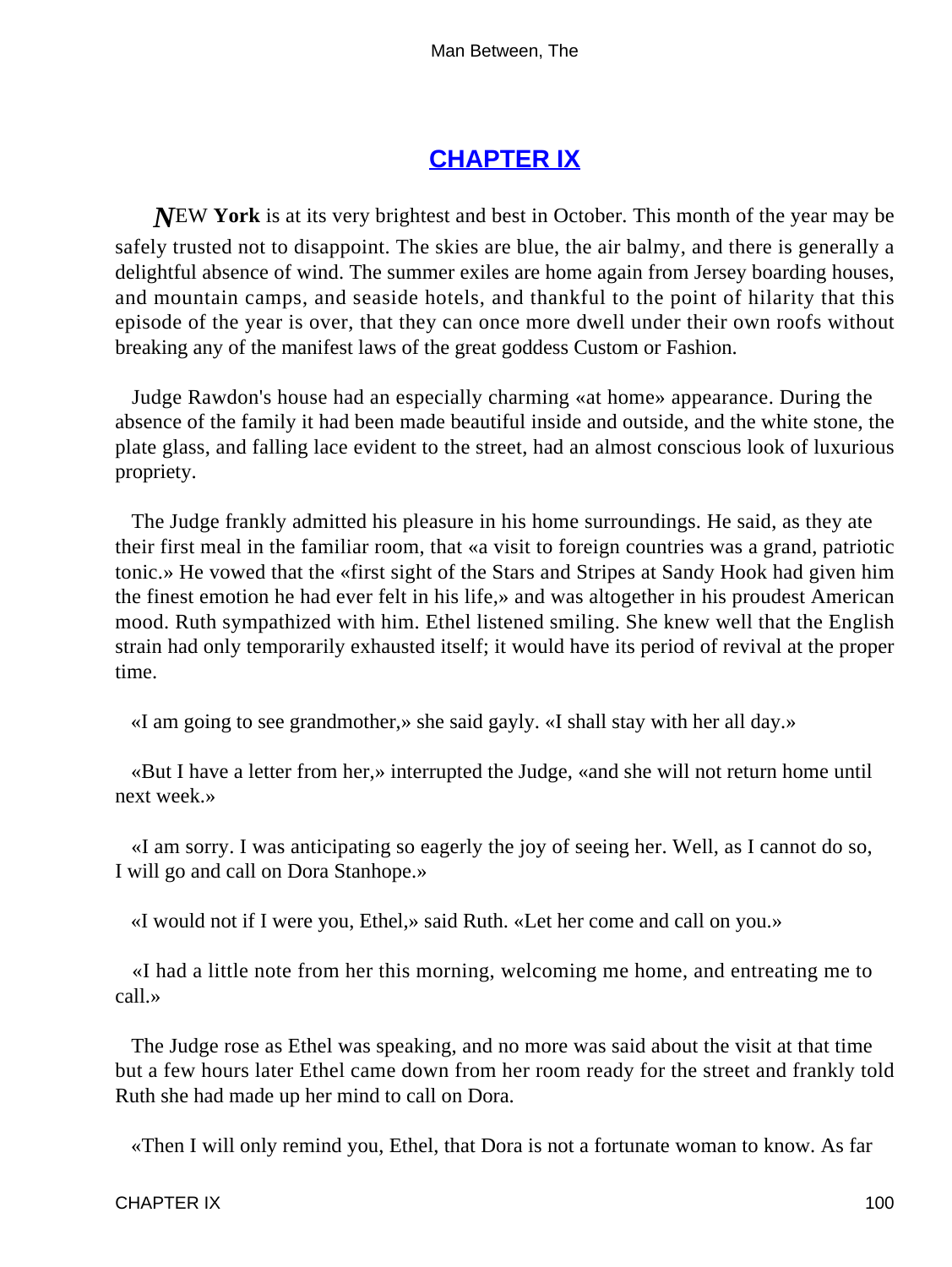as I can see, she is one of those who sow pain of heart and vexation of spirit about every house they enter, even their own. But I cannot gather experience for you, it will have to grow in your own garden.»

 «All right, dear Ruth, and if I do not like its growth, I will pull it up by the roots, I assure you.»

 Ruth went with her to the door and watched her walk leisurely down the broad steps to the street. The light kindled in her eyes and on her face as she did so. She already felt the magnetism of the great city, and with a laughing farewell walked rapidly toward Dora's house.

 Her card brought an instant response, and she heard Dora's welcome before the door was opened. And her first greeting was an enthusiastic compliment, «How beautiful you have grown, Ethel!» she cried. «Ah, that is the European finish. You have gained it, my dear; you really are very much improved.»

«And you also, Dora?»

 The words were really a question, but Dora accepted them as an assertion, and was satisfied.

 «I suppose I am,» she answered, «though I'm sure I can't tell how it should be so, unless worry of all kinds is good for good looks. I've had enough of that for a lifetime.»

«Now, Dora.»

«Oh, it's the solid truth – partly your fault too.»

«I never interfered  $-$  »

 «Of course you didn't, but you ought to have interfered. When you called on me in London you might have seen that I was not happy; and I wanted to come to Rawdon Court, and you would not invite me. I called your behavior then `very mean,' and I have not altered my opinion of it.»

«There were good reasons, Dora, why I could not ask you.»

"Good reasons are usually selfish ones, Ethel, and Fred Mostyn told me what they were.

 «He likely told you untruths, Dora, for he knew nothing about my reasons. I saw very little of him.»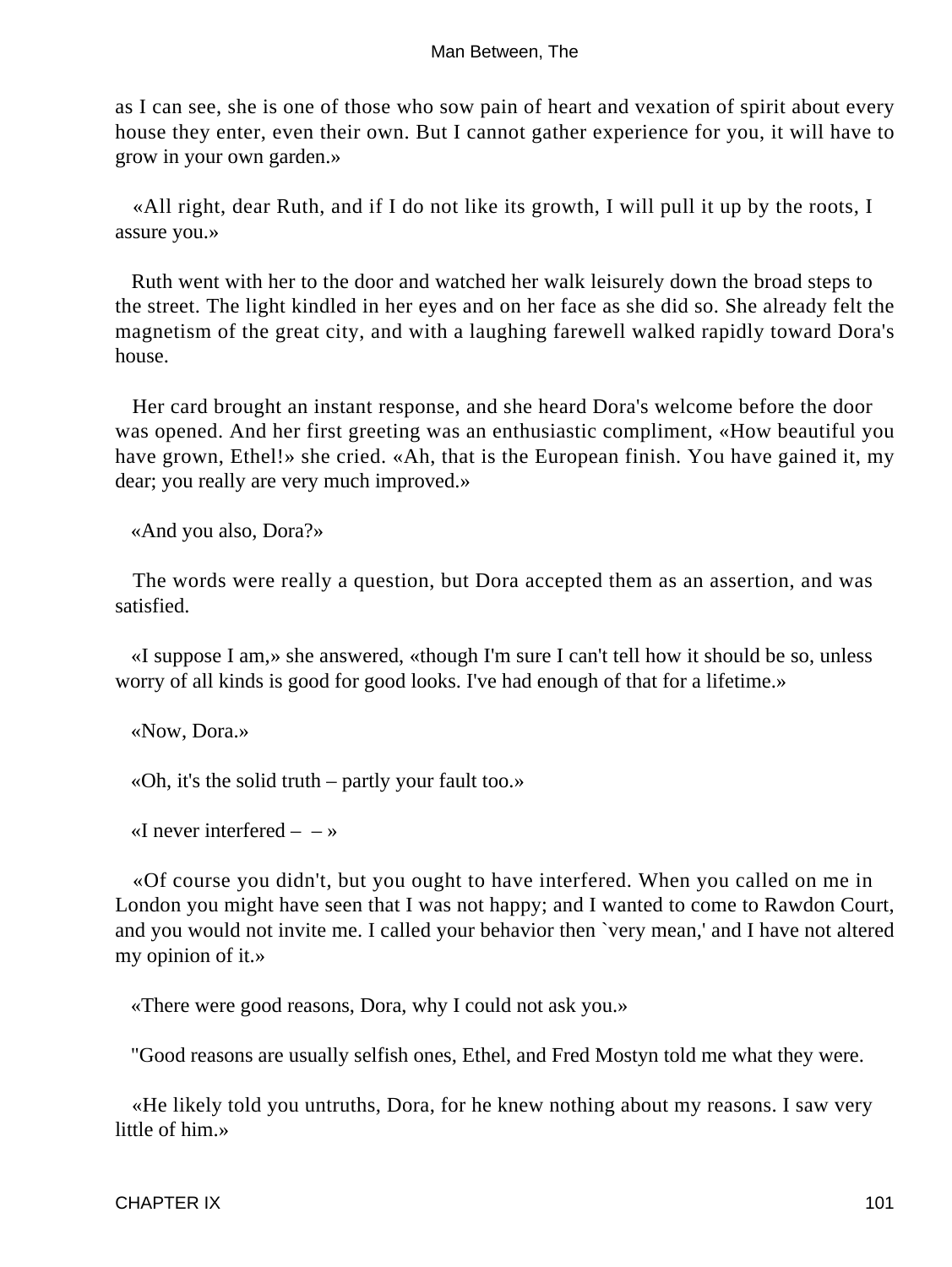«I know. You treated him as badly as you treated me, and all for some wild West creature – a regular cowboy, Fred said, but then a Rawdon!»

 «Mr. Mostyn has misrepresented Mr. Tyrrel Rawdon – that is all about it. I shall not explain `how' or `why.' Did you enjoy yourself at Stanhope Castle?»

 «Enjoy myself! Are you making fun of me? Ethel, dear, it was the most awful experience. You never can imagine such a life, and such women. They were dressed for a walk at six o'clock; they had breakfast at half– past seven. They went to the village and inspected cottages, and gave lessons in housekeeping or dressmaking or some other drudgery till noon. They walked back to the Castle for lunch. They attended to their own improvement from half−past one until four, had lessons in drawing and chemistry, and, I believe, electricity. They had another walk, and then indulged themselves with a cup of tea. They dressed and received visitors, and read science or theology between whiles. There was always some noted preacher or scholar at the dinner table. The conversation was about acids and explosives, or the planets or bishops, or else on the never, never−ending subject of elevating the workingman and building schools for his children. Basil, of course, enjoyed it. He thought he was giving me a magnificent object lesson. He was never done praising the ladies Mary Elinor and Adelaide Stanhope. I'm sure I wish he had married one or all of them – and I told him so.»

«You could not be so cruel, Dora.»

 «I managed it with the greatest ease imaginable. He was always trotting at their side. They spoke of him as `the most pious young man.' I have no doubt they were all in love with him. I hope they were. I used to pretend to be very much in love when they were present. I dare say it made them wretched. Besides, they blushed and thought me improper. Basil didn't approve, either, so I hit all round.»

 She rose at this memory and shook out her silk skirts, and walked up and down the room with an air that was the visible expression of the mockery and jealousy in her heart. This was an entirely different Dora to the lachrymose, untidy wife at the Savoy Hotel in London, and Ethel had a momentary pang at the thought of the suffering which was responsible for the change.

 «If I had thought, Dora, you were so uncomfortable, I would have asked Basil and you to the Court.»

«You saw I was not happy when I was at the Savoy.»

 «I thought you and Basil had had a kind of lovers' quarrel, and that it would blow over in an hour or two; no one likes to meddle with an affair of that kind. Are you going to Newport, or is Mrs. Denning in New York?»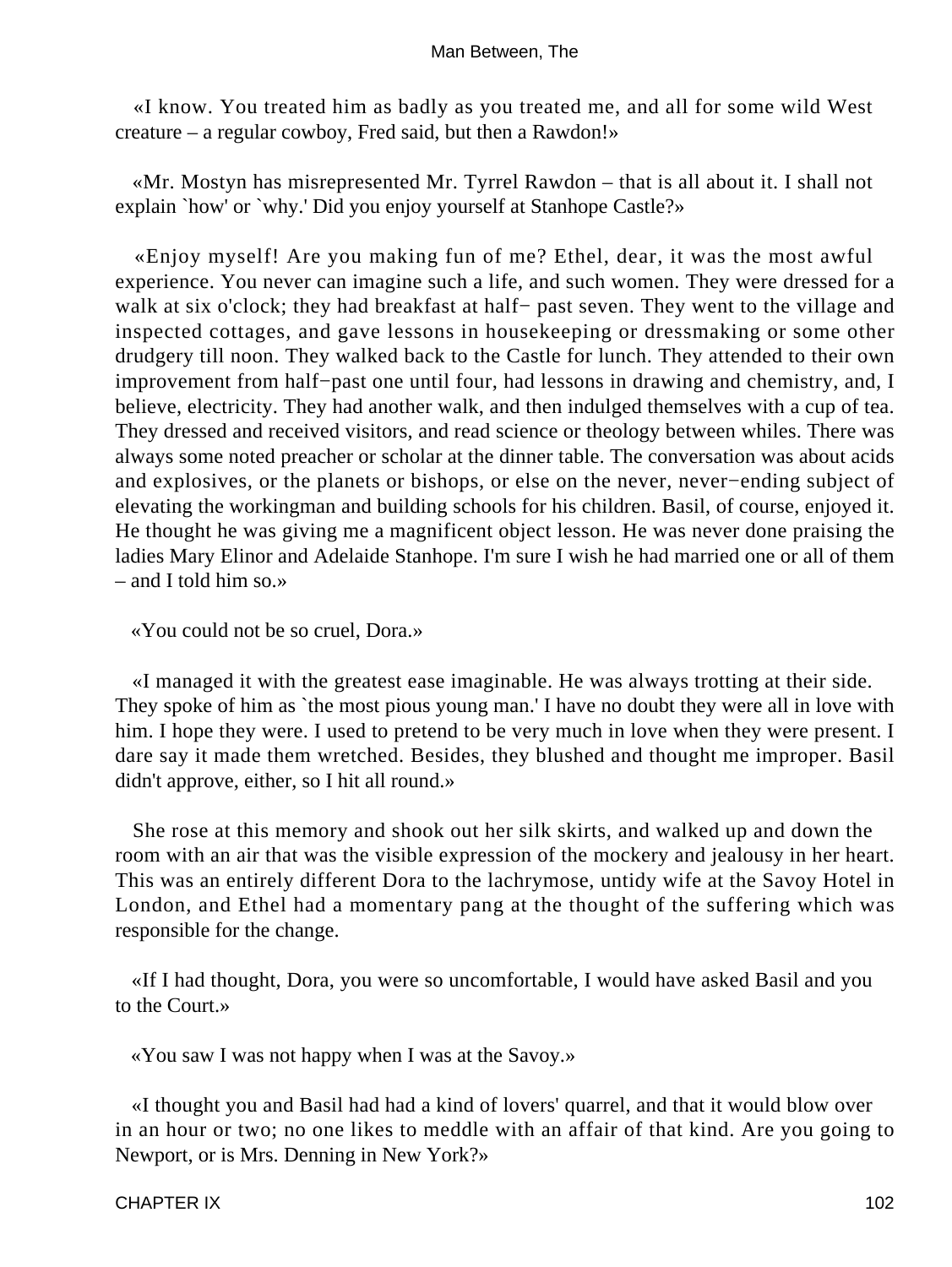«That is another trouble, Ethel. When I wrote mother I wanted to come to her, she sent me word she was going to Lenox with a friend. Then, like you, she said `she had no liberty to invite me,' and so on. I never knew mother act in such a way before. I nearly broke my heart about it for a few days, then I made up my mind I wouldn't care.»

«Mrs. Denning, I am sure, thought she did the wisest and kindest thing possible.»

 «I didn't want mother to be wise. I wanted her to understand that I was fairly worn out with my present life and needed a change. I'm sure she did understand. Then why was she so cruel?» and she shrugged her shoulders impatiently and sat down. «I'm so tired of life,» she continued. «When did you hear of Fred Mostyn?»

«I know nothing of his movements. Is he in America?»

 «Somewhere. I asked mother if he was in Newport, and she never answered the ques− tion. I suppose he will be in New York for the winter season. I hope so.»

 This topic threatened to be more dangerous than the other, and Ethel, after many and futile attempts to bring conversation into safe commonplace channels, pleaded other engagements and went away. She was painfully depressed by the interview. All the elements of tragedy were gathered together under the roof she had just left, and, as far as she could see, there was no deliverer wise and strong enough to prevent a calamity. She did not repeat to Ruth the conversation which had been so painful to her. She described Dora's dress and appearance, and commented on Fred Mostyn's description of Tyrrel Rawdon, and on Mrs. Denning's refusal of her daughter's proposed visit.

 Ruth thought the latter circumstance significant. «I dare say Mostyn was in Newport at that time,» she answered. «Mrs. Denning has some very quick perceptions.» And Ruth's opinion was probably correct, for during dinner the Judge remarked in a casual manner that he had met Mr. Mostyn on the avenue as he was coming home. «He was well,» he said, «and made all the usual inquiries as to your health.» And both Ruth and Ethel understood that he wished them to know of Mostyn's presence in the city, and to be prepared for meeting him; but did not care to discuss the subject further, at least at that time. The information brought precisely the same thought at the same moment to both women, and as soon as they were alone they uttered it.

«She knew Mostyn was in the city,» said Ethel in a low voice.

«Certainly.»

«She was expecting him.»

«I am sure of it.»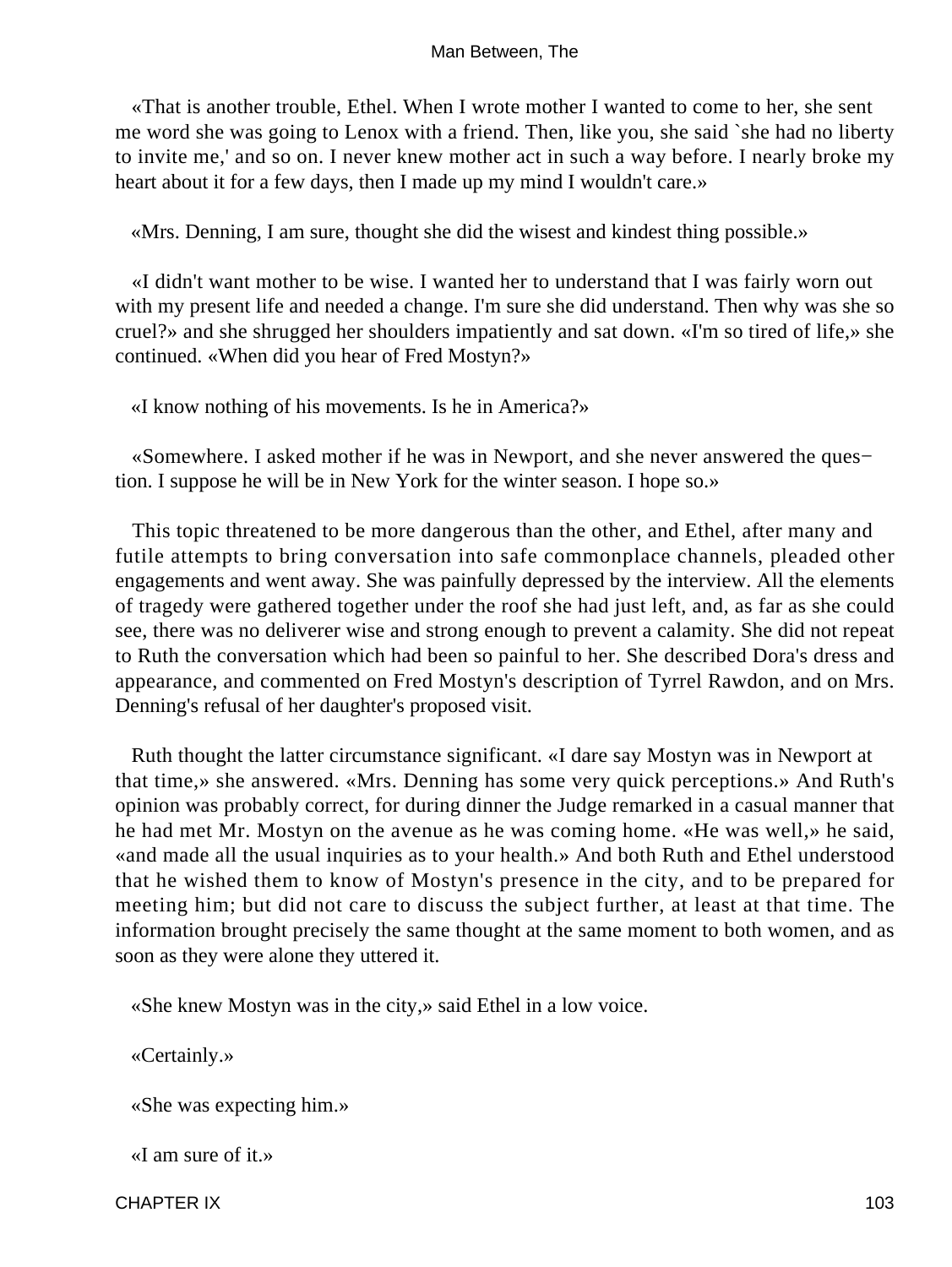«Her elaborate and beautiful dressing was for him.»

«Poor Basil!»

 «She asked me to stay and lunch with her, but very coolly, and when I refused, did not press the matter as she used to do. Yes, she was expecting him. I understand now her nervous manner, her restlessness, her indifference to my short visit. I wish I could do anything.»

«You cannot, and you must not try.»

«Some one must try.»

«There is her husband. Have you heard from Tyrrel yet,»

«I have had a couple of telegrams. He will write from Chicago.»

«Is he going at once to the Hot Springs?»

 «As rapidly as possible. Colonel Rawdon is now there, and very ill. Tyrrel will put his father first of all. The trouble at the mine can be investigated afterwards.»

«You will miss him very much. You have been so happy together.»

 «Of course I shall miss him. But it will be a good thing for us to be apart awhile. Love must have some time in which to grow. I am a little tired of being very happy, and I think Tyrrel also will find absence a relief. In `Lalla Rookh' there is a line about love `falling asleep in a sameness of splendor.' It might. How melancholy is a long spell of hot, sunshiny weather, and how gratefully we welcome the first shower of rain.»

«Love has made you a philosopher, Ethel.»

 «Well, it is rather an advantage than otherwise. I am going to take a walk, Ruth, into the very heart of Broadway. I have had enough of the peace of the country. I want the crack, and crash, and rattle, and grind of wheels, the confused cries, the snatches of talk and laughter, the tread of crowds, the sound of bells, and clocks, and chimes. I long for all the chaotic, unintelligible noise of the streets. How suggestive it is! Yet it never explains itself. It only gives one a full sense of life. Love may need just the same stimulus. I wish grandmother would come home. I should not require Broadway as a stimulus. I am afraid she will be very angry with me, and there will be a battle royal in Gramercy Park.»

 It was nearly a week before Ethel had this crisis to meet. She went down to it with a radiant face and charming manner, and her reception was very cordial. Madam would not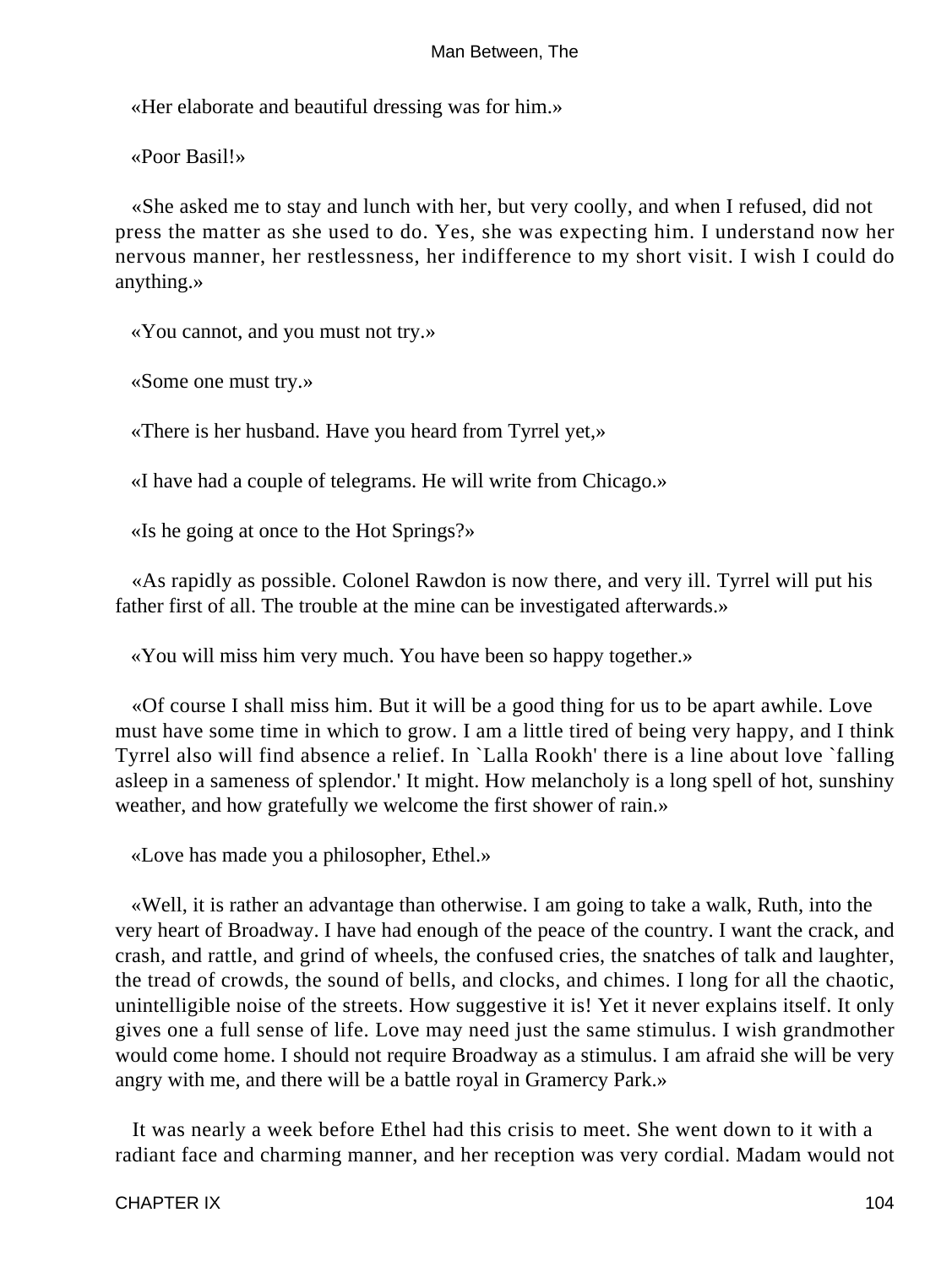throw down the glove until the proper moment; besides, there were many very interesting subjects to talk over, and she wanted «to find things out» that would never be told unless tempers were propitious. Added to these reasons was the solid one that she really adored her granddaughter, and was immensely cheered by the very sight of the rosy, smiling countenance lifted to her sitting−room window in passing. She, indeed, pretended to be there in order to get a good light for her new shell pattern, but she was watching for Ethel, and Ethel understood the shell−pattern fiction very well. She had heard something similar often.

«My darling grandmother,» she cried, «I thought you would never come home.»

 «It wasn't my fault, dear. Miss Hillis and an imbecile young doctor made me believe I had a cold. I had no cold. I had nothing at all but what I ought to have. I've been made to take all sorts of things, and do all sorts of things that I hate to take and hate to do. For ten days I've been kicking my old heels against bedclothes. Yesterday I took things in my own hands.»

«Never mind, Granny dear, it was all a good discipline.»

 «Discipline! You impertinent young lady! Discipline for your grandmother! Discipline, indeed! That one word may cost you a thousand dollars, miss.»

«I don't care if it does, only you must give the thousand dollars to poor Miss Hillis.»

«Poor Miss Hillis has had a most comfortable time with me all summer.»

 «I know she has, consequently she will feel her comfortless room and poverty all the more after it. Give her the thousand, Granny. I'm willing.»

 «What kind of company have you been keeping, Ethel Rawdon? Who has taught you to squander dollars by the thousand? Discipline! I think you are giving me a little now  $- a$ thousand dollars a lesson, it seems – no wonder, after the carryings−on at Rawdon Court.»

 «Dear grandmother, we had the loveliest time you can imagine. And there is not, in all the world, such a noble old gentleman as Squire Percival Rawdon.»

 «I know all about Percival Rawdon – a proud, careless, extravagant, loose−at−ends man, dancing and singing and loving as it suited time and season, taking no thought for the future, and spending with both hands; hard on women, too, as could be.»

 «Grandmother, I never saw a more courteous gentleman. He worships women. He was never tired of talking about you.»

«What had he to say about me?»

## CHAPTER IX 105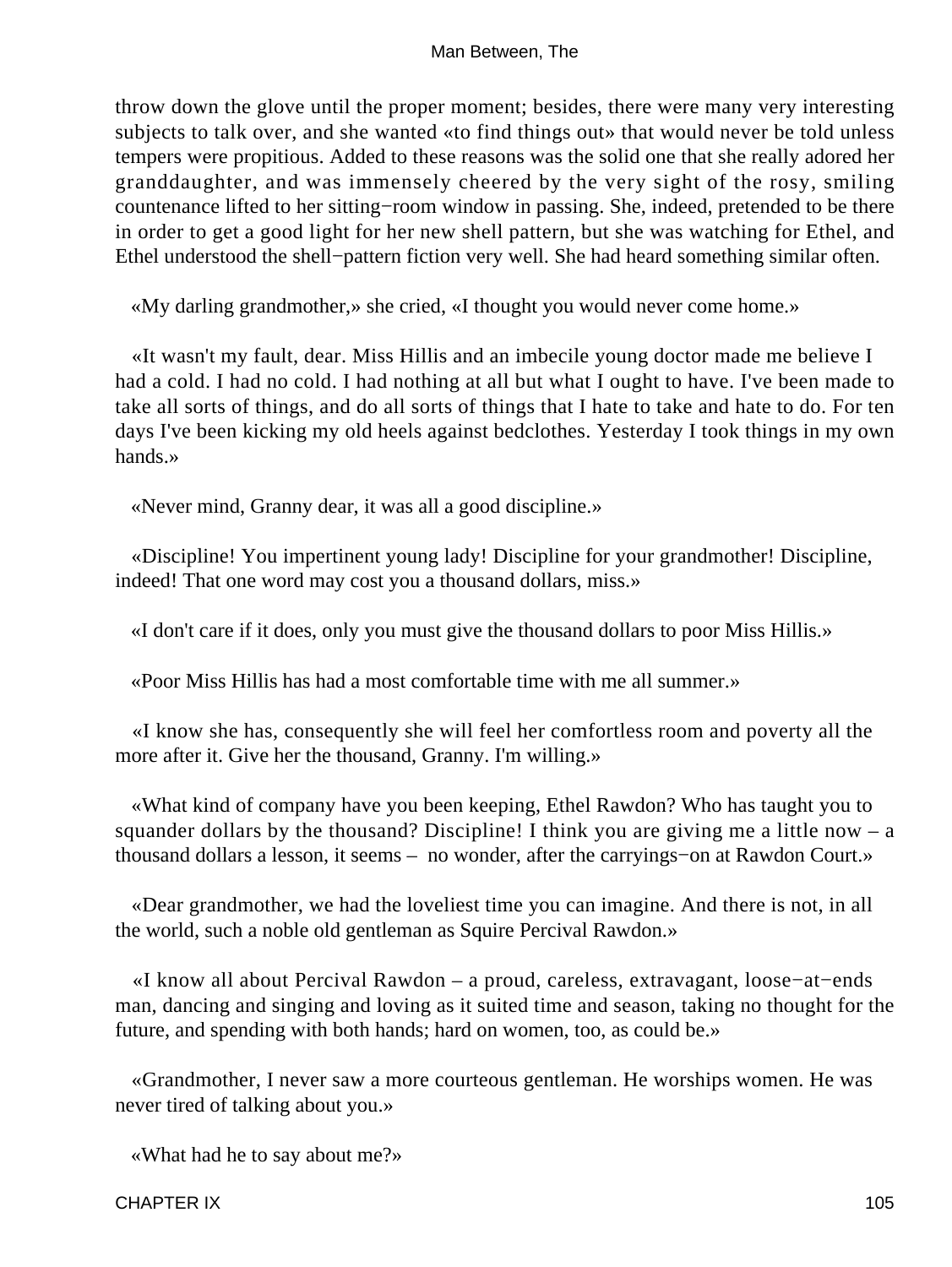«That you were the loveliest girl in the county, and that he never could forget the first time he saw you. He said you were like the vision of an angel.»

 «Nonsense! I was just a pretty girl in a book muslin frock and a white sash, with a rose at my breast. I believe they use book muslin for linings now, but it did make the sheerest, lightest frocks any girl could want. Yes, I remember that time. I was going to a little party and crossing a meadow to shorten the walk, and Squire Percival had been out with his gun, and he laid it down and ran to help me over the stile. A handsome young fellow he was then as ever stepped in shoe leather.»

 «And he must have loved you dearly. He would sit hour after hour telling Ruth and me how bright you were, and how all the young beaux around Monk−Rawdon adored you.»

«Nonsense! Nonsense! I had beaux to be sure. What pretty girl hasn't?»

«And he said his brother Edward won you because he was most worthy of your love.»

 «Well, now, I chose Edward Rawdon because he was willing to come to America. I longed to get away from Monk−Rawdon. I was faint and weary with the whole stupid place. And the idea of living a free and equal life, and not caring what lords and squires and their proud ladies said or did, pleased me wonderfully. We read about Niagara and the great prairies and the new bright cities, and Edward and I resolved to make our home there. Your grandfather wasn't a man to like being `the Squire's brother.' He could stand alone.»

«Are you glad you came to America?»

 «Never sorry a minute for it. Ten years in New York is worth fifty years in Monk− Rawdon, or Rawdon Court either.»

 «Squire Percival was very fond of me. He thought I resembled you, grandmother, but he never admitted I was as handsome as you were.»

 «Well, Ethel dear, you are handsome enough for the kind of men you'll pick up in this generation – most of them bald at thirty, wearing spectacles at twenty or earlier, and in spite of the fuss they make about athletics breaking all to nervous bits about fifty.»

 «Grandmother, that is pure slander. I know some very fine young men, handsome and athletic both.»

 «Beauty is a matter of taste, and as to their athletics, they can run a mile with a blacksmith, but when the thermometer rises to eighty−five degrees it knocks them all to pieces. They sit fanning themselves like schoolgirls, and call for juleps and ice−water. I've got eyes yet, my dear. Squire Percival was a different kind of man; he could follow the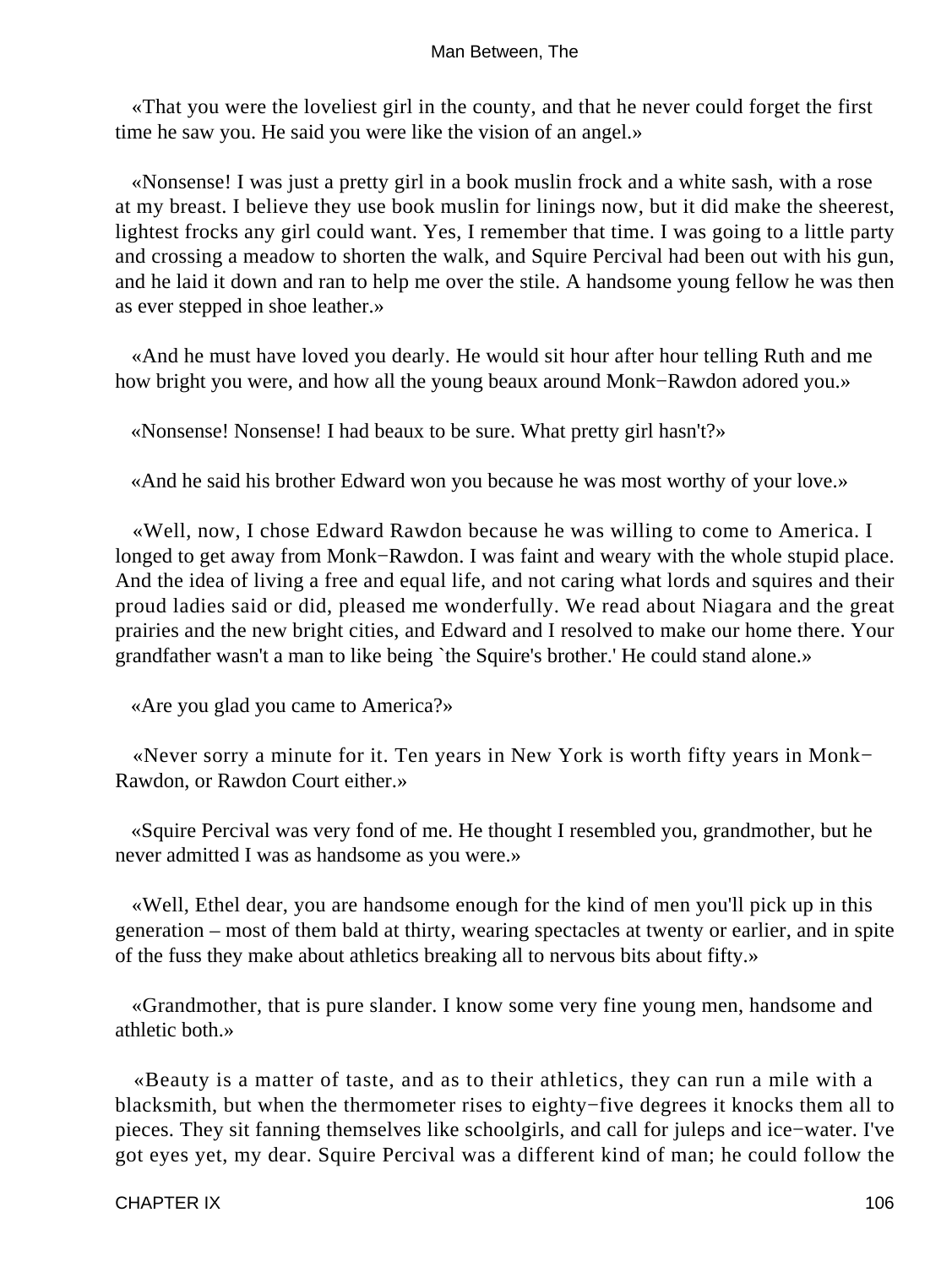hounds all day and dance all night. The hunt had not a rider like him; he balked at neither hedge, gate, nor water; a right gallant, courageous, honorable, affectionate gentleman as ever Yorkshire bred, and she's bred lots of superfine ones. What ever made him get into such a mess with his estate? Your grandfather thought him as straight as a string in money matters.»

«You said just now he was careless and extravagant.»

 «Well, I did him wrong, and I'm sorry for it. How did he manage to need eighty thousand pounds?»

 «It is rather a pitiful story, grandmother, but he never once blamed those who were in the wrong. His son for many years had been the real manager of the estate. He was a speculator; his grandsons were wild and extravagant. They began to borrow money ten years ago and had to go on.»

«Whom did they borrow from?»

«Fred Mostyn's father.»

«The devil! Excuse me, Ethel – but the name suits and may stand.»

 «The dear old Squire would have taken the fault on himself if he could have done so. They that wronged him were his own, and they were dead. He never spoke of them but with affection.»

 «Poor Percival! Your father told me he was now out of Mostyn's power; he said you had saved the estate, but he gave me no particulars. How did you save it?»

«Bought it!»

«Nonsense!»

«House and lands and outlying farms and timber – everything.»

 Then a rosy color overspread Madam's face, her eyes sparkled, she rose to her feet, made Ethel a sweeping courtesy, and said:

«My respect and congratulations to Ethel, Lady of Rawdon Manor.»

«Dear grandmother, what else could I do?»

«You did right.»

CHAPTER IX 107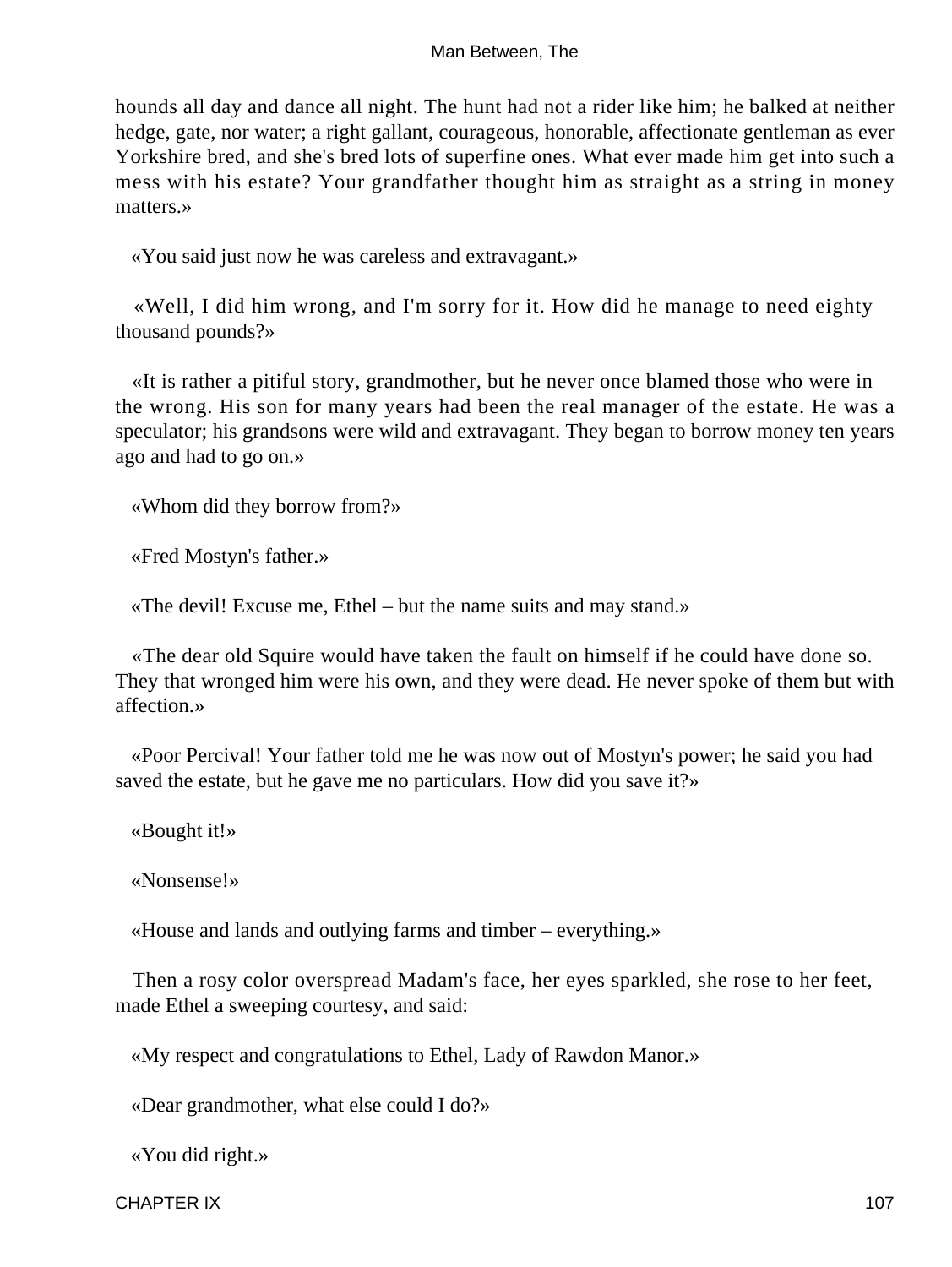«The Squire is Lord of the Manor as long as he lives. My father says I have done well to buy it. In the future, if I do not wish to keep it, Nicholas Rawdon will relieve me at a great financial advantage.»

«Why didn't you let Nicholas Rawdon buy it now?»

 «He would have wanted prompt possession. The Squire would have had to leave his home. It would have broken his heart.»

 «I dare say. He has a soft, loving heart. That isn't always a blessing. It can give one a deal of suffering. And I hear you have all been making idols of these Tyrrel−Rawdons. Fred tells me they are as vulgar a lot as can be.»

 «Fred lies! Excuse me, grandmother – but the word suits and may stand. Mr. Nicholas is pompous, and walks as slowly as if he had to carry the weight of his great fortune; but his manners are all right, and his wife and son are delightful. She is handsome, well dressed, and so good−hearted that her pretty county idioms are really charming. John Thomas is a man by himself – not handsome, but running over with good temper, and exceedingly clever and wide−awake. Many times I was forced to tell myself, John Thomas would make an ideal Squire of Rawdon.»

«Why don't you marry him.»

«He never asked me.»

«What was the matter with the men?»

«He was already engaged to a very lovely young lady.»

«I am glad she is a lady.»

 «She is also very clever. She has been to college and taken high honors, a thing I have not done.»

 «You might have done and overdone that caper; you were too sensible to try it. Well, I'm glad that part of the family is looking up. They had the right stuff in them, and it is a good thing for families to dwell together in unity. We have King David's word for that. My observation leads me to think it is far better for families to dwell apart, in unity. They seldom get along comfortably together.»

Then Ethel related many pleasant, piquant scenes between the two families at Monk− Rawdon, and especially that one in which the room of the first Tyrrel had been opened and his likeness restored to its place in the family gallery. It touched the old lady to tears, and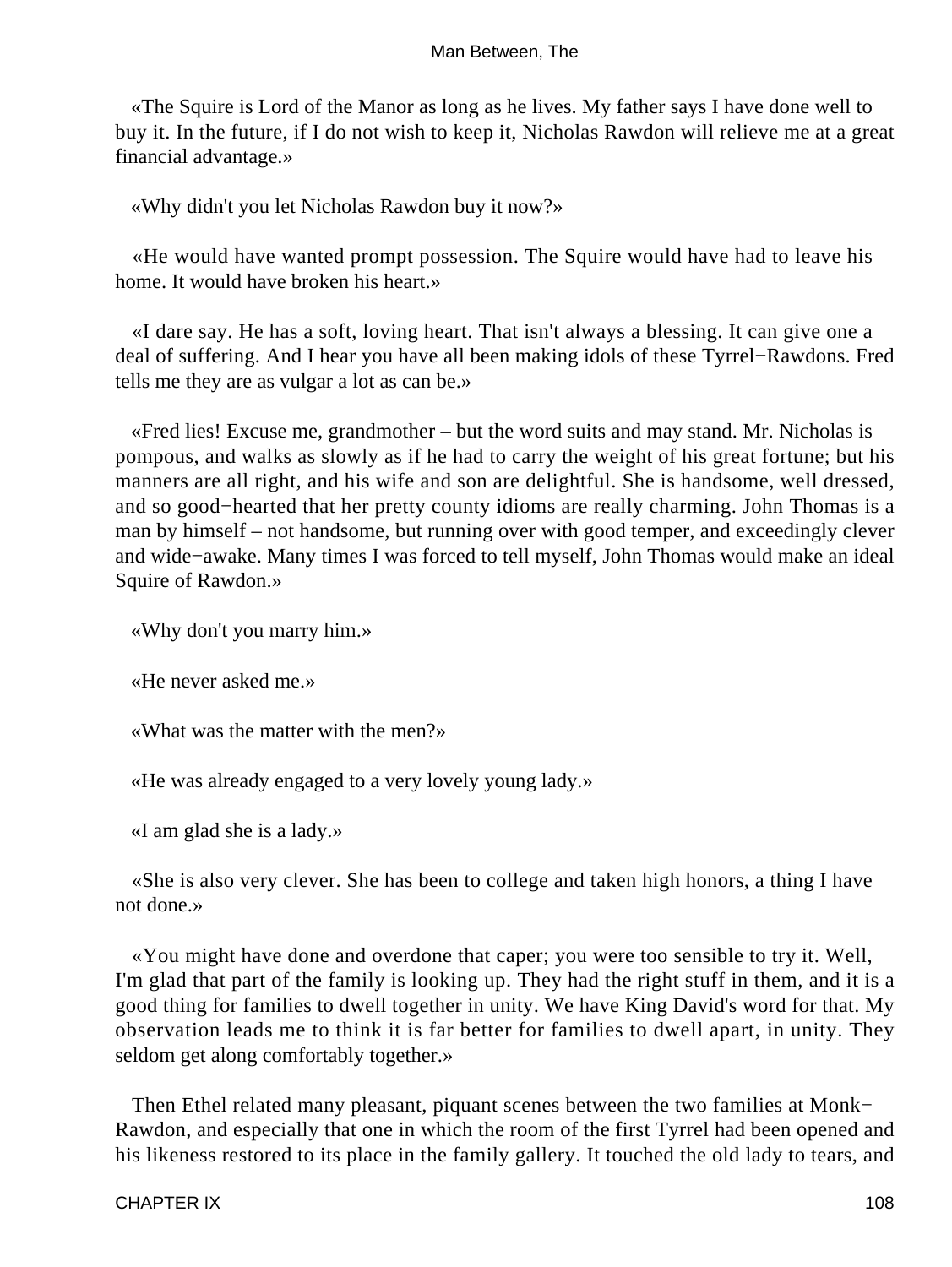she murmured, «Poor lad! Poor lad! I wonder if he knows! I wonder if he knows!»

 The crucial point of Ethel's revelations had not yet been revealed, but Madam was now in a gentle mood, and Ethel took the opportunity to introduce her to Tyrrel Rawdon. She was expecting and waiting for this topic, but stubbornly refused to give Ethel any help toward bringing it forward. At last, the girl felt a little anger at her pretended indifference, and said, «I suppose Fred Mostyn told you about Mr. Tyrrel Rawdon, of California?»

«Tyrrel Rawdon, of California! Pray, who may he be?»

«The son of Colonel Rawdon, of the United States Army.»

«Oh, to be sure! Well, what of him?»

«I am going to marry him.»

«I shall see about that.»

 «We were coming here together to see you, but before we left the steamer he got a telegram urging him to go at once to his father, who is very ill.»

«I have not asked him to come and see me. Perhaps he will wait till I do so.»

 «If you are not going to love Tyrrel, you need not love me. I won't have you for a grandmother any longer.»

 «I did without you sixty years. I shall not live another twelve months, and I think I can manage to do without you for a granddaughter any longer.»

 «You cannot do without me. You would break your heart, and I should break mine.» Whereupon Ethel began to cry with a passion that quite gratified the old lady. She watched her a few moments, and then said gently:

 «There now, that will do. When he comes to New York bring him to see me. And don't name the man in the meantime. I won't talk about him till I've seen him. It isn't fair either way. Fred didn't like him.»

«Fred likes no one but Dora Stanhope.»

«Eh! What! Is that nonsense going on yet?»

 Then Ethel described her last two interviews with Dora. She did this with scrupulous fidelity, making no suggestions that might prejudice the case. For she really wanted her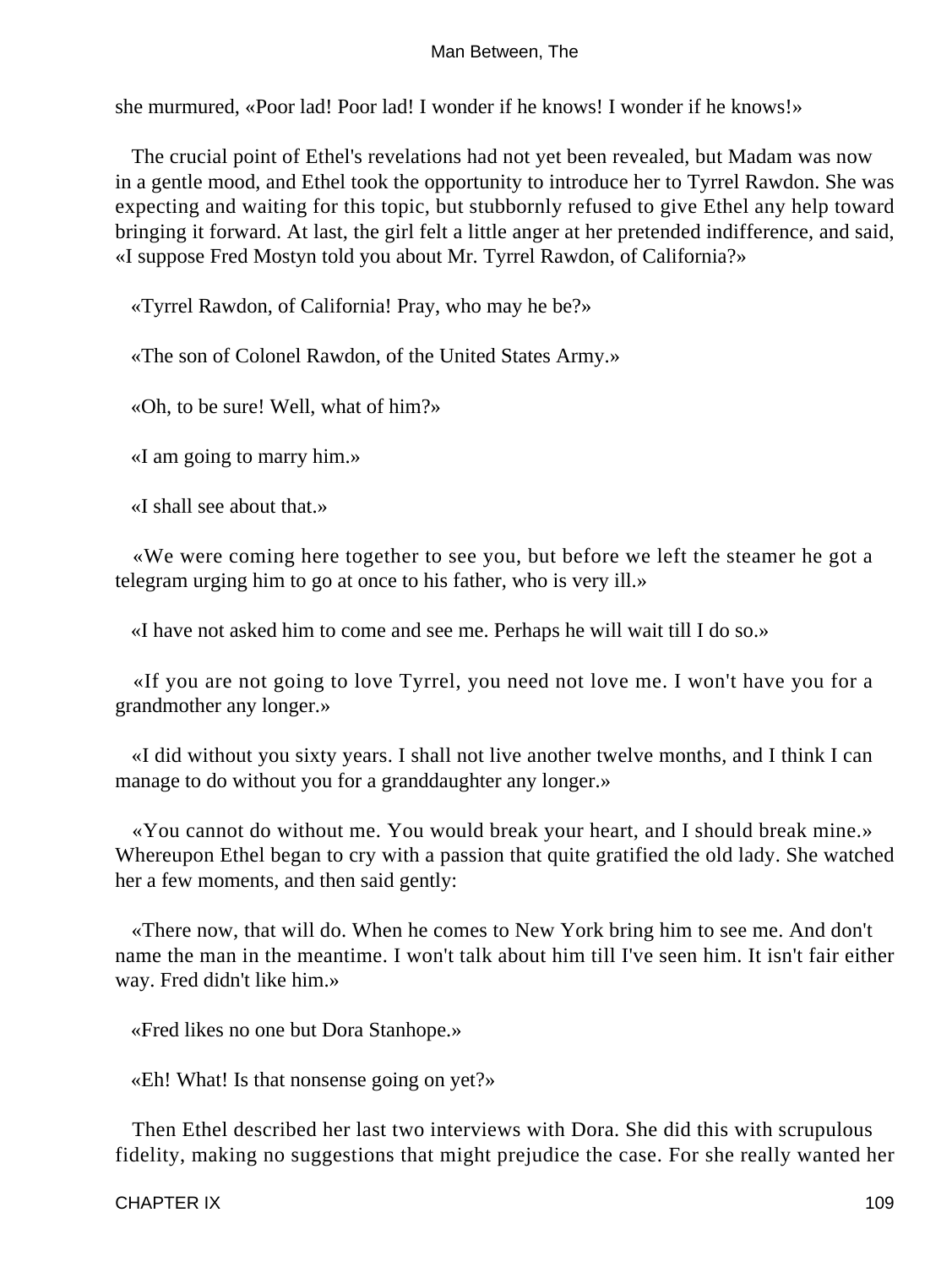grandmother's decision in order to frame her own conduct by it. Madam was not, however, in a hurry to give it.

«What do you think?» she asked Ethel.

«I have known Dora for many years; she has always told me everything.»

«But nothing about Fred?»

«Nothing.»

«Nothing to tell, perhaps?»

«Perhaps.»

«Where does her excellent husband come in?»

«She says he is very kind to her in his way.»

 «And his way is to drag her over the world to see the cathedrals thereof, and to vary that pleasure with inspecting schools and reformatories and listening to great preachers. Upon my word, I feel sorry for the child! And I know all about such excellent people as the Stanhopes. I used to go to what they call `a pleasant evening' with them. We sat around a big room lit with wax candles, and held improving conversation, or some one sang one or two of Mrs. Hemans' songs, like `Passing Away' or `He Never Smiled Again.' Perhaps there was a comic recitation, at which no one laughed, and finally we had wine and hot water – they called it `port negus' – and tongue sandwiches and caraway cakes. My dear Ethel, I yawn now when I think of those dreary evenings. What must Dora have felt, right out of the maelstrom of New York's operas and theaters and dancing parties?»

 «Still, Dora ought to try to feel some interest in the church affairs. She says she does not care a hairpin for them, and Basil feels so hurt.»

 «I dare say he does, poor fellow! He thinks St. Jude's Kindergarten and sewing circles and missionary societies are the only joys in the world. Right enough for Basil, but how about Dora?»

«They are his profession; she ought to feel an interest in them.»

 «Come now, look at the question sensibly. Did Dora's father bring his `deals' and stock−jobbery home, and expect Dora and her mother to feel an interest in them? Do doctors tell their wives about their patients, and expect them to pay sympathizing visits? Does your father expect Ruth and yourself to listen to his cases and arguments, and visit his poor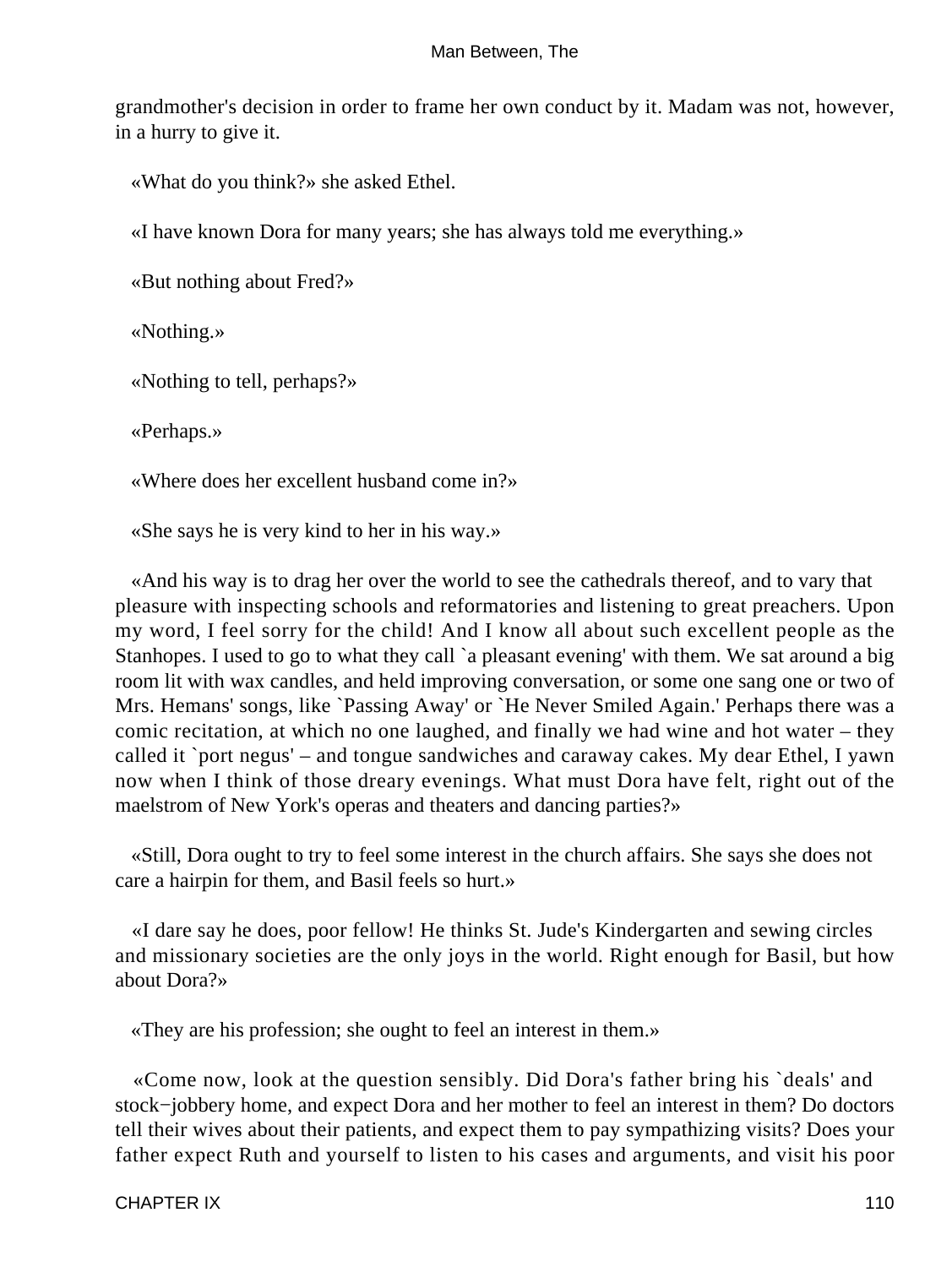clients or make underclothing for them? Do men, in general, consider it a wife's place to interfere in their profession or business?»

«Clergymen are different.»

 «Not at all. Preaching and philanthropy is their business. They get so much a year for doing it. I don't believe St. Jude's pays Mrs. Stanhope a red cent. There now, and if she isn't paid, she's right not to work. Amen to that!»

«Before she was married Dora said she felt a great interest in church work.»

 «I dare say she did. Marriage makes a deal of difference in a woman's likes and dislikes. Church work was courting−time before marriage; after marriage she had other opportunities.»

«I think you might speak to Fred Mostyn  $- \rightarrow \infty$ 

 «I might, but it wouldn't be worth while. Be true to your friend as long as you can. In Yorkshire we stand by our friends, right or wrong, and we aren't too particular as to their being right. My father enjoyed justifying a man that everyone else was down on; and I've stood by many a woman nobody had a good word for. I was never sorry for doing it, either. I'll be going into a strange country soon, and I should not wonder if some of them that have gone there first will be ready to stand by me. We don't know what friends we'll be glad of there.»

 The dinner bell broke up this conversation, and Ethel during it told Madam about the cook and cooking at the Court and at Nicholas Rawdon's, where John Thomas had installed a French chef. Other domestic arrangements were discussed, and when the Judge called for his daughter at four o'clock, Madam vowed «she had spent one of the happiest days of her life.»

 «Ruth tells me,» said the Judge, «that Dora Stanhope called for Ethel soon after she left home this morning. Ruth seems troubled at the continuance of this friendship. Have you spoken to your grandmother, Ethel, about Dora?»

«She has told me all there is to tell, I dare say,» answered Madam.

«Well, mother, what do you think?»

 «I see no harm in it yet awhile. It is not fair, Edward, to condemn upon likelihoods. We are no saints, sinful men and women, all of us, and as much inclined to forbidden fruit as any good Christians can be. Ethel can do as she feels about it; she's got a mind of her own, and I hope to goodness she'll not let Ruth Bayard bit and bridle it.»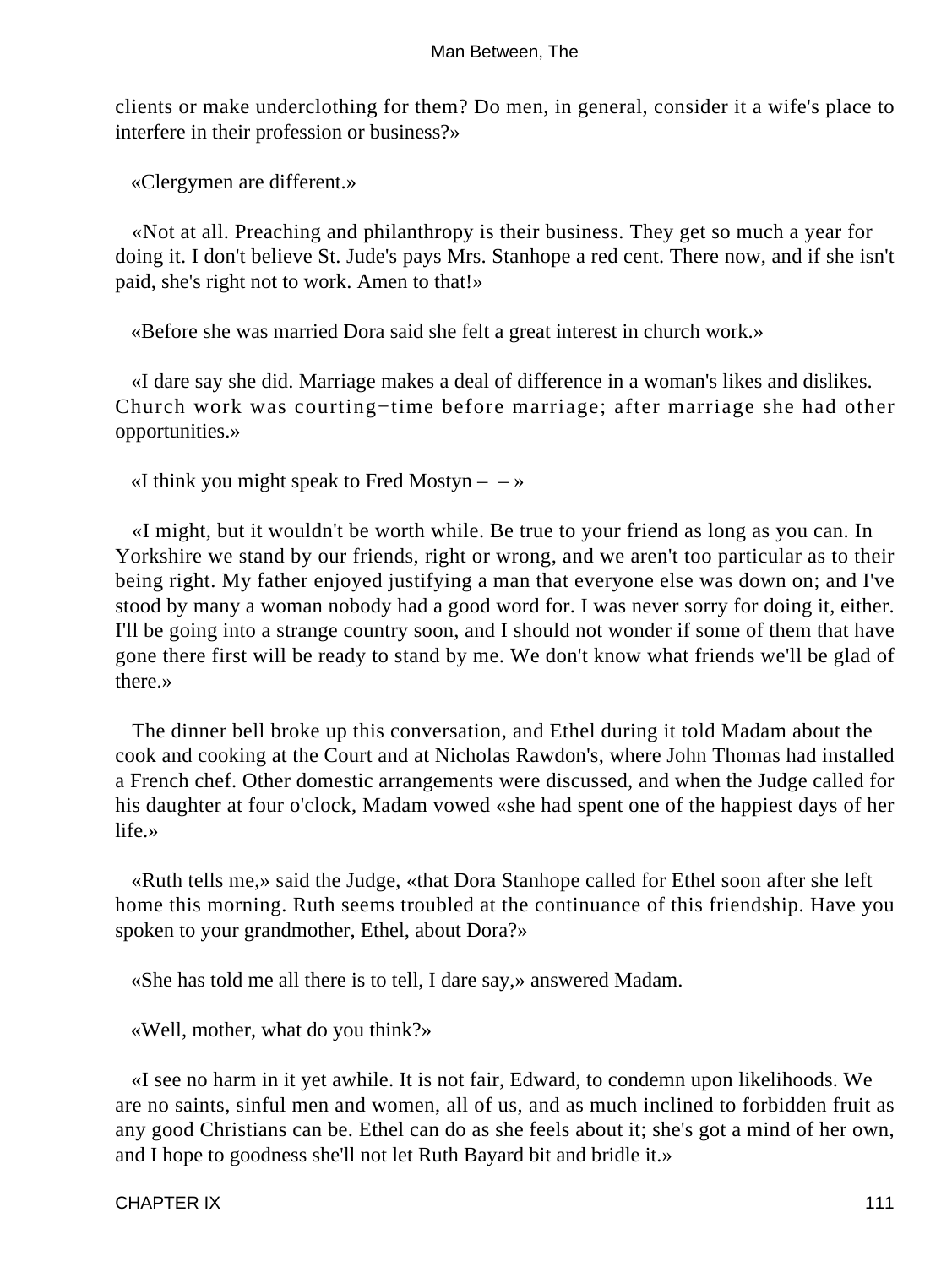Going home the Judge evidently pondered this question, for he said after a lengthy silence, «Grandmother's ethics do not always fit the social ethics of this day, Ethel. She criticises people with her heart, not her intellect. You must be prudent. There is a remarkable thing called Respectability to be reckoned with remember that.»

 And Ethel answered, «No one need worry about Dora. Some women may show the edges of their character soiled and ragged, but Dora will be sure to have hers reputably finished with a hem of the widest propriety.» And after a short silence the Judge added, almost in soliloquy, "And, moreover, Ethel,

«`There's a divinity that shapes our ends, Rough−hew them how we will.'»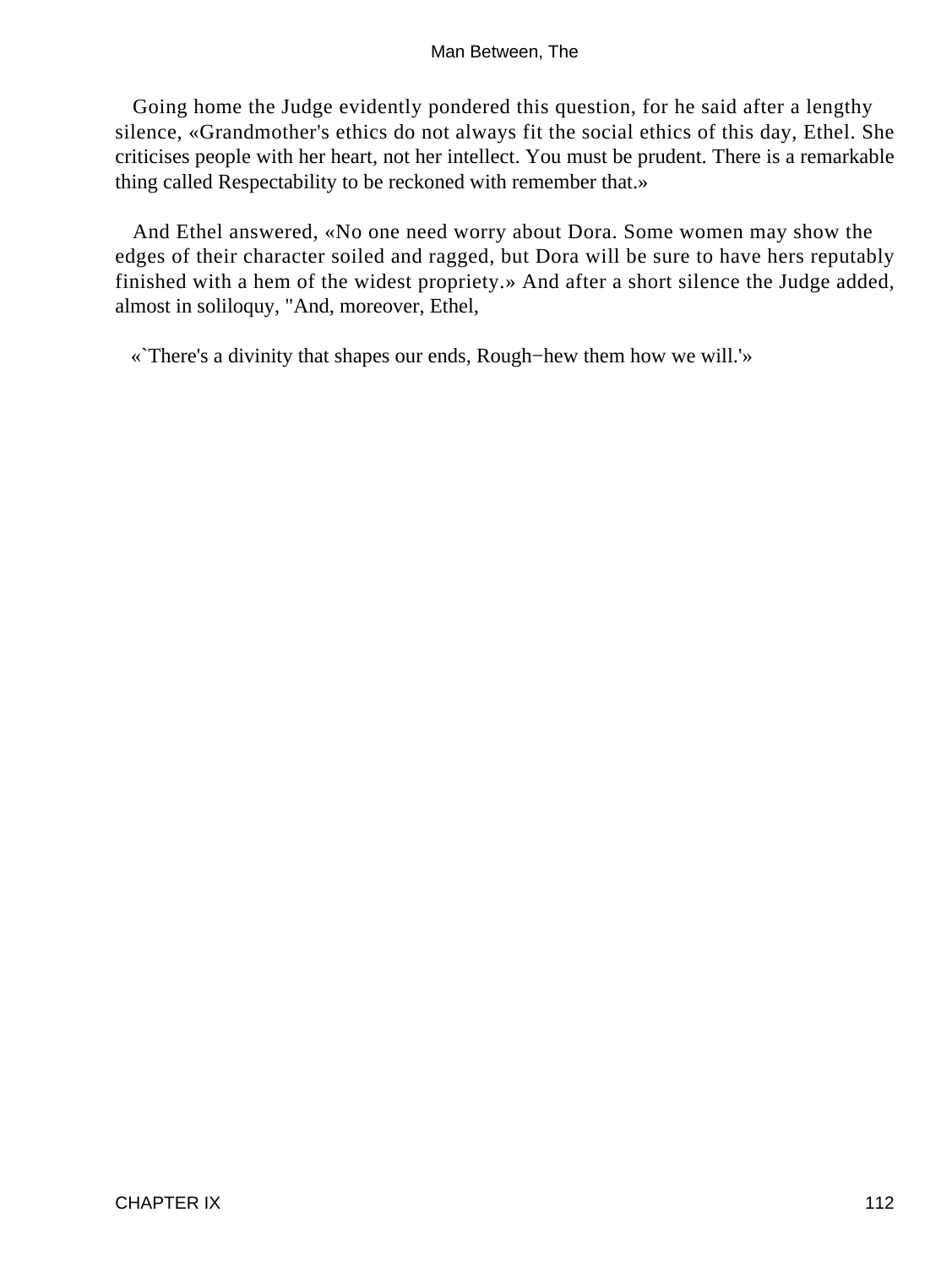# **[PART Fourth − THE Reaping of the SOWING](#page-152-0)**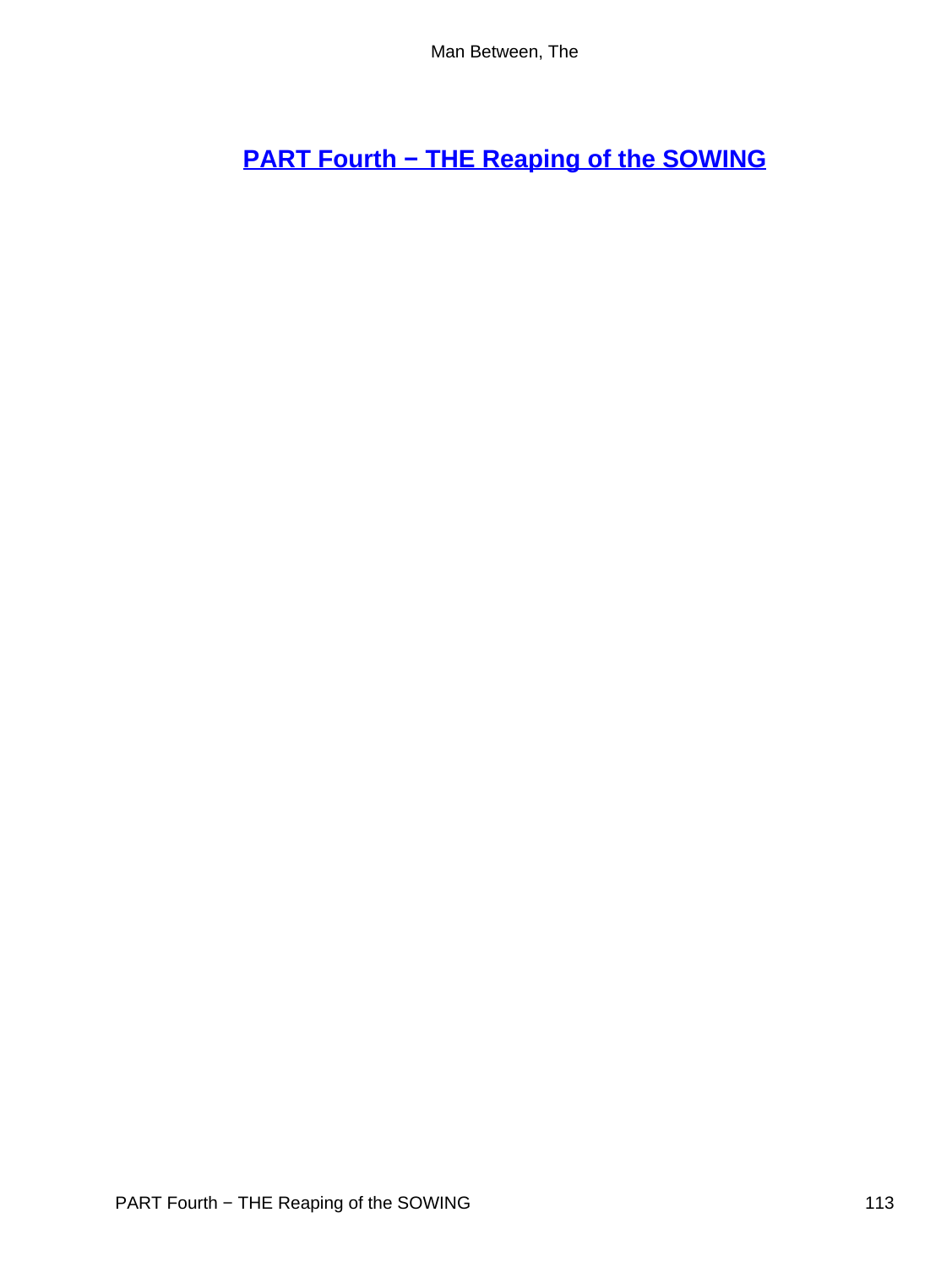## **[CHAPTER X](#page-152-0)**

*W*HEN Ethel and Tyrrel parted at the steamer they did not expect a long separation, but Colonel Rawdon never recovered his health, and for many excellent reasons Tyrrel could not leave the dying man. Nor did Ethel wish him to do so. Under these circumstances began the second beautiful phase of Ethel's wooing, a sweet, daily correspondence, the best of all preparations for matrimonial oneness and understanding. Looking for Tyrrel's letters, reading them, and answering them passed many happy hours, for to both it was an absolute necessity to assure each other constantly,

 «Since I wrote thee yester eve I do love thee, Love, believe, Twelve times dearer, twelve hours longer, One dream deeper one night stronger, One sun surer – this much more Than I loved thee, dear, before.»

And for the rest, she took up her old life with a fresh enthusiasm.

 Among these interests none were more urgent in their claims than Dora Stanhope; and fortified by her grandmother's opinion, Ethel went at once to call on her. She found Basil with his wife, and his efforts to make Ethel see how much he expected from her influence, and yet at the same time not even hint a disapproval of Dora, were almost pathetic, for he was so void of sophistry that his innuendoes were flagrantly open to detection. Dora felt a contempt for them, and he had hardly left the room ere she said:

 «Basil has gone to his vestry in high spirits. When I told him you were coming to see me to−day he smiled like an angel. He believes you will keep me out of mischief, and he feels a grand confidence in something which he calls `your influence.'»

«What do you mean by mischief?»

 «Oh, I suppose going about with Fred Mostyn. I can't help that. I must have some one to look after me. All the young men I used to know pass me now with a lifted hat or a word or two. The girls have forgotten me. I don't suppose I shall be asked to a single dance this winter.»

«The ladies in St. Jude's church would make a pet of you if  $- \rightarrow \infty$ 

 «The old cats and kittens! No, thank you, I am not going to church except on Sunday mornings – that is respectable and right; but as to being the pet of St. Jude's ladies! No, no! How they would mew over my delinquencies, and what scratches I should get from their velvet−shod claws! If I have to be talked about, I prefer the ladies of the world to discuss my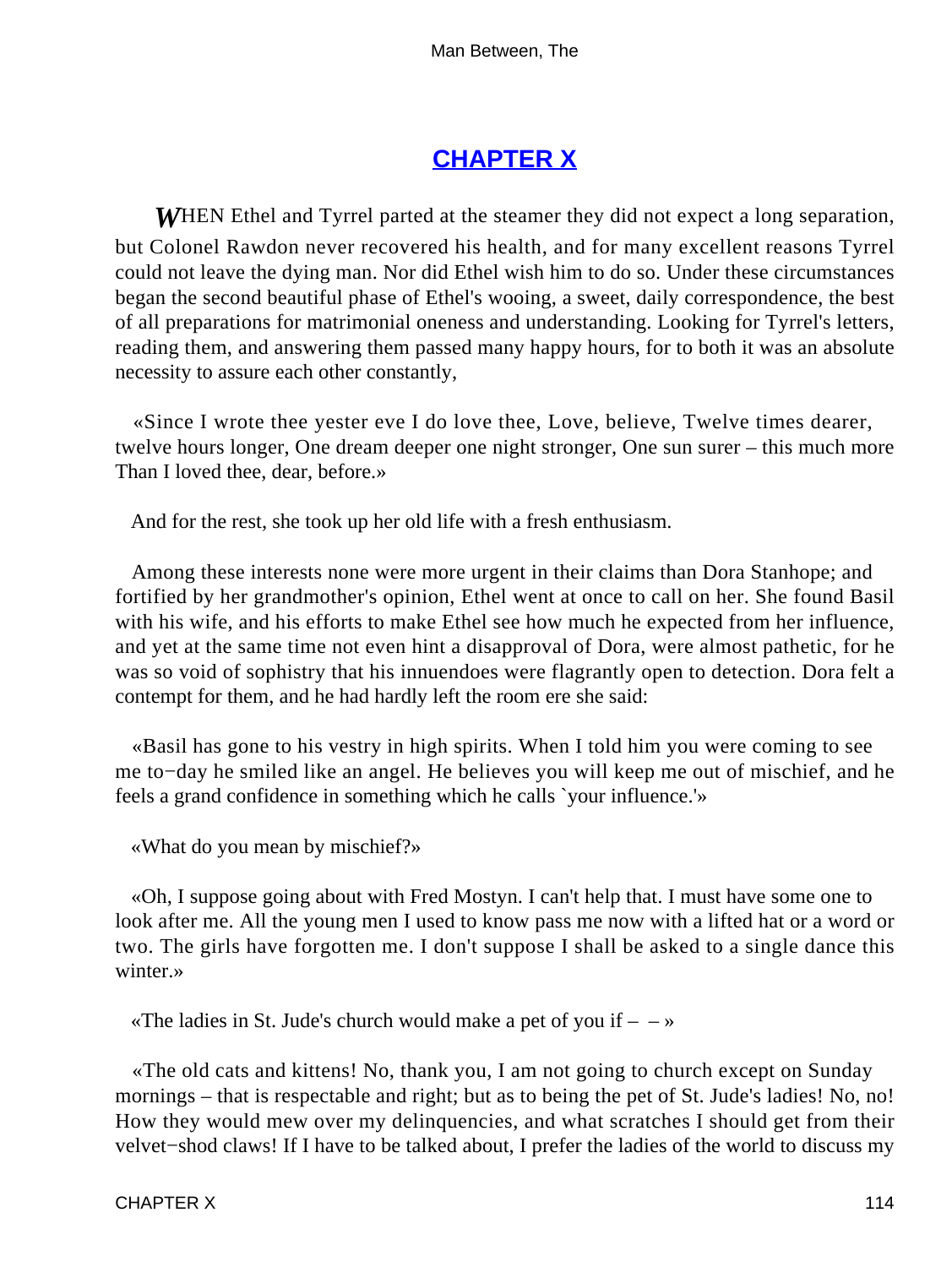#### frailties.»

 «But if I were you, I would give no one a reason for saying a word against me. Why should you?»

 «Fred will supply them with reasons. I can't keep the man away from me. I don't believe I want to – he is very nice and useful.»

 «You are talking nonsense, things you don't mean, Dora. You are not such a foolish woman as to like to be seen with Fred Mostyn, that little monocular snob, after the aristocratic, handsome Basil Stanhope. The comparison is a mockery. Basil is the finest gentleman I ever saw. Socially, he is perfection, and  $- \rightarrow \infty$ 

«He is only a clergyman.»

 «Even as a clergyman he is of religiously royal descent. There are generations of clergymen behind him, and he is a prince in the pulpit. Every man that knows him gives him the highest respect, every woman thinks you the most fortunate of wives. No one cares for Fred Mostyn. Even in his native place he is held in contempt. He had nine hundred votes to young Rawdon's twelve thousand.»

 «I don't mind that. I am going to the matinee to−morrow with Fred. He wanted to take me out in his auto this afternoon, but when I said I would go if you would he drew back. What is the reason? Did he make you offer of his hand? Did you refuse it?»

 «He never made me an offer. I count that to myself as a great compliment. If he had done such a thing, he would certainly have been refused.»

 «I can tell that he really hates you. What dirty trick did you serve him about Rawdon Court?»

 «So he called the release of Squire Rawdon a `dirty trick'? It would have been a very dirty trick to have let Fred Mostyn get his way with Squire Rawdon.»

 «Of course, Ethel, when a man lends his money as an obligation he expects to get it back again.»

 «Mostyn got every farthing due him, and he wanted one of the finest manors in Eng− land in return for the obligation. He did not get it, thank God and my father!»

«He will not forget your father's interference.»

«I hope he will remember it.»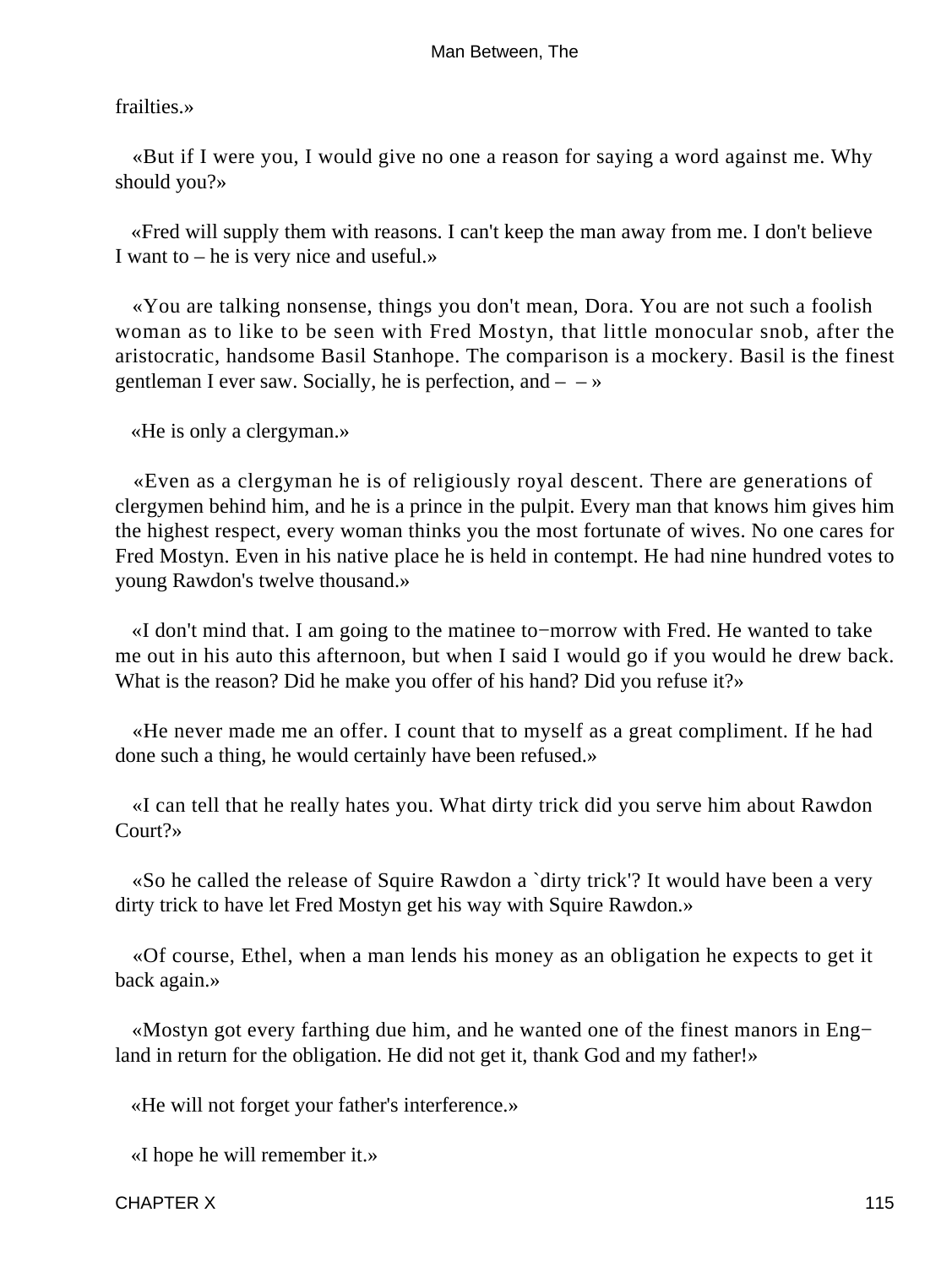«Do you know who furnished the money to pay Fred? He says he is sure your father did not have it.»

 «Tell him to ask my father. He might even ask your father. Whether my father had the money or not was immaterial. Father could borrow any sum he wanted, I think.»

«Whom did he borrow from?»

«I am sure that Fred told you to ask that question. Is he writing to you, Dora?»

«Suppose he is?»

«I cannot suppose such a thing. It is too impossible.»

 This was the beginning of a series of events all more or less qualified to bring about unspeakable misery in Basil's home. But there is nothing in life like the marriage tie. The tugs it will bear and not break, the wrongs it will look over, the chronic misunderstandings it will forgive, make it one of the mysteries of humanity. It was not in a day or a week that Basil Stanhope's dream of love and home was shattered. Dora had frequent and then less frequent times of return to her better self; and every such time renewed her husband's hope that she was merely passing through a period of transition and assimilation, and that in the end she would be all his desire hoped for.

 But Ethel saw what he did not see, that Mostyn was gradually inspiring her with his own opinions, perhaps even with his own passion. In this emergency, however, she was gratified to find that Dora's mother appeared to have grasped the situation. For if Dora went to the theater with Mostyn, Mrs. Denning or Bryce was also there; and the reckless auto driving, shopping, and lunching had at least a show of respectable association. Yet when the opera season opened, the constant companionship of Mostyn and Dora became entirely too remarkable, not only in the public estimation, but in Basil's miserable conception of his own wrong. The young husband used every art and persuasion – and failed. And his failure was too apparent to be slighted. He became feverish and nervous, and his friends read his misery in eyes heavy with unshed tears, and in the wasting pallor caused by his sleepless, sorrowful nights.

 Dora also showed signs of the change so rapidly working on her. She was sullen and passionate by turns; she complained bitterly to Ethel that her youth and beauty had been wasted; that she was only nineteen, and her life was over. She wanted to go to Paris, to get away from New York anywhere and anyhow. She began to dislike even the presence of Basil. His stately beauty offended her, his low, calm voice was the very keynote of irritation.

 One morning near Christmas he came to her with a smiling, radiant face. «Dora,» he said, «Dora, my love, I have something so interesting to tell you. Mrs. Colby and Mrs.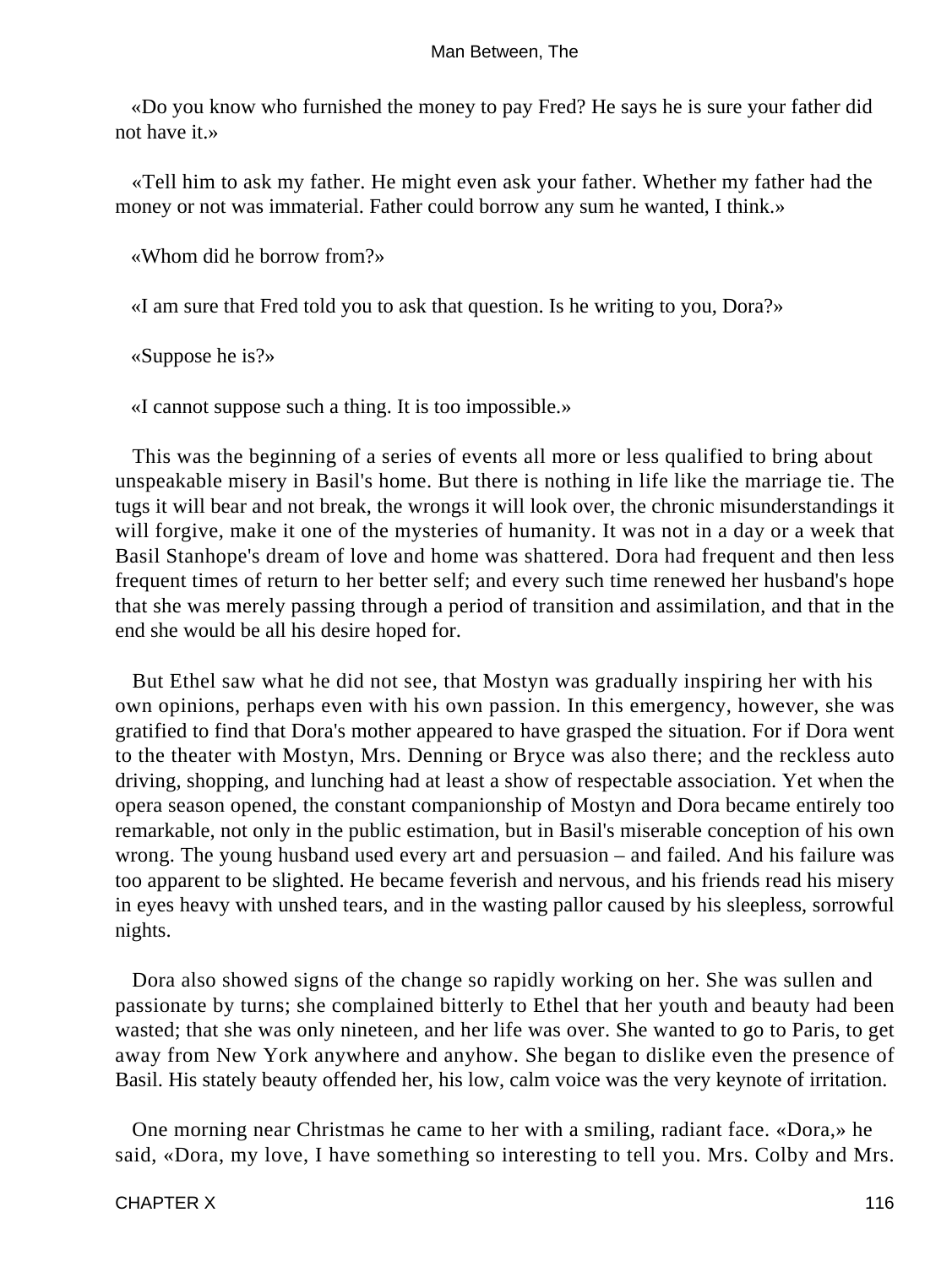Schaffler and some other ladies have a beautiful idea. They wish to give all the children of the church under eight years old the grandest Christmas tree imaginable – really rich presents and they thought you might like to have it here.»

«What do you say, Basil!»

«You were always so fond of children. You  $\rightarrow$ 

«I never could endure them.»

 «We all thought you might enjoy it. Indeed, I was so sure that I promised for you. It will be such a pleasure to me also, dear.»

«I will have no such childish nonsense in my house.»

«I promised it, Dora.»

 «You had no right to do so. This is my house. My father bought it and gave me it, and it is my own.  $I - \rightarrow$ 

«It seems, then, that I intrude in your house. Is it so? Speak, Dora.»

 «If you will ask questions you must take the answer. You do intrude when you come with such ridiculous proposals – in fact, you intrude very often lately.»

«Does Mr. Mostyn intrude?»

 «Mr. Mostyn takes me out, gives me a little sensible pleasure. You think I can be interested in a Christmas tree. The idea!»

«Alas, alas, Dora, you are tired of me! You do not love me! You do not love me!»

 «I love nobody. I am sorry I got married. It was all a mistake. I will go home and then you can get a divorce.»

 At this last word the whole man changed. He was suffused, transfigured with an anger that was at once righteous and impetuous.

 «How dare you use that word to me?» he demanded. «To the priest of God no such word exists. I do not know it. You are my wife, willing or unwilling. You are my wife forever, whether you dwell with me or not. You cannot sever bonds the Almighty has tied. You are mine, Dora Stanhope! Mine for time and eternity! Mine forever and ever!»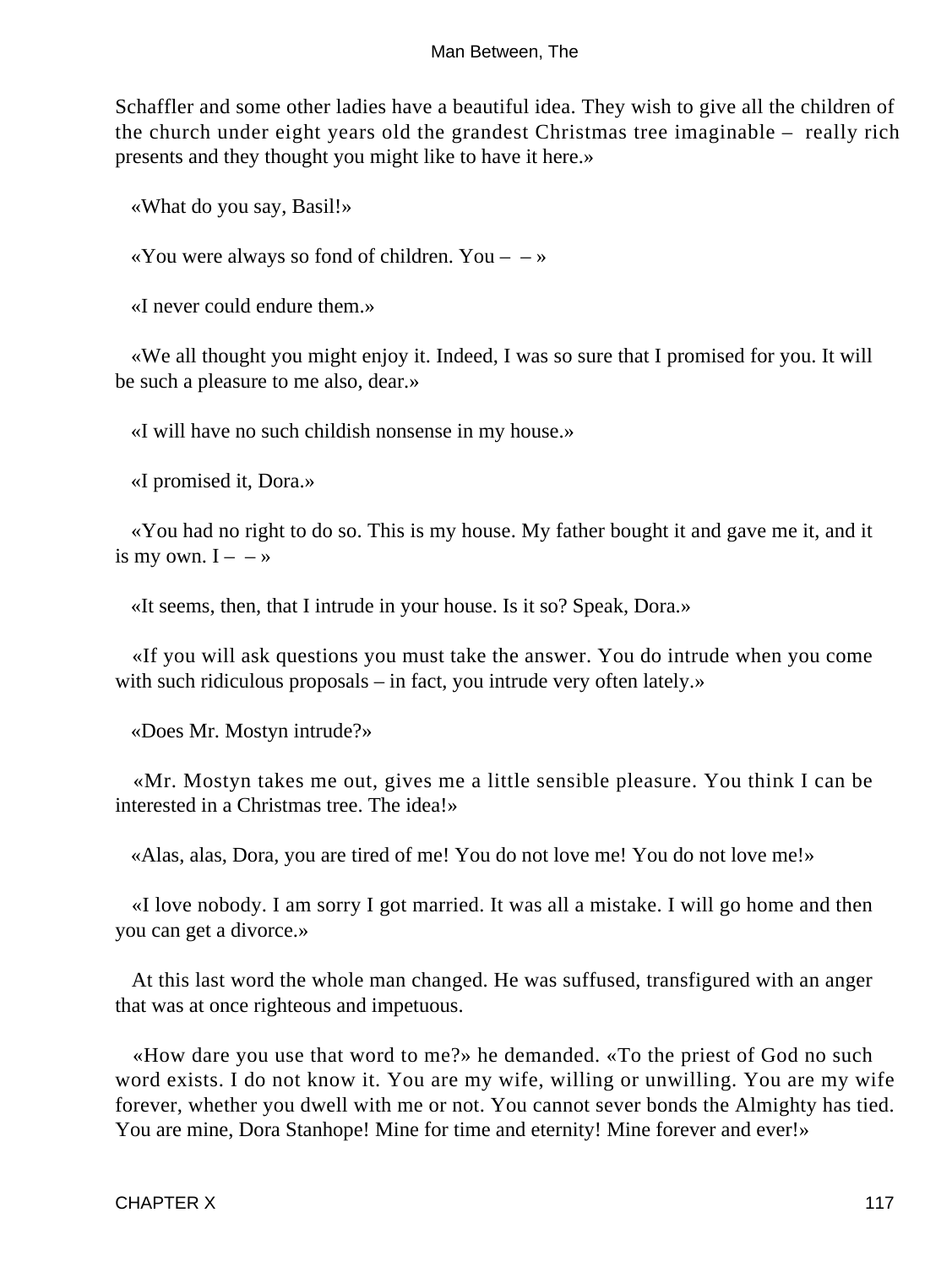She looked at him in amazement, and saw a man after an image she had never imagined. She was terrified. She flung herself on the sofa in a whirlwind of passion. She cried aloud against his claim. She gave herself up to a vehement rage that was strongly infused with a childish dismay and panic.

 «I will not be your wife forever!» she shrieked. «I will never be your wife again – never, not for one hour! Let me go! Take your hands off me!» For Basil had knelt down by the distraught woman, and clasping her in his arms said, even on her lips, «You ARE my dear wife! You are my very own dear wife! Tell me what to do. Anything that is right, reasonable I will do. We can never part.»

 «I will go to my father. I will never come back to you.» And with these words she rose, threw off his embrace, and with a sobbing cry ran, like a terrified child, out of the room.

 He sat down exhausted by his emotion, and sick with the thought she had evoked in that one evil word. The publicity, the disgrace, the wrong to Holy Church – ah, that was the cruelest wound! His own wrong was hard enough, but that he, who would gladly die for the Church, should put her to open shame! How could he bear it? Though it killed him, he must prevent that wrong; yes, if the right eye offended it must be plucked out. He must throw off his cassock, and turn away from the sacred aisles; he must – he could not say the word; he would wait a little. Dora would not leave him; it was impossible. He waited in a trance of aching suspense. Nothing for an hour or more broke it – no footfall, no sound of command or complaint. He was finally in hopes that Dora slept. Then he was called to lunch, and he made a pretense of eating it alone. Dora sent no excuse for her absence, and he could not trust himself to make inquiry about her. In the middle of the afternoon he heard a carriage drive to the door, and Dora, with her jewel− case in her hand, entered it and was driven away. The sight astounded him. He ran to her room, and found her maid packing her clothing. The woman answered his questions sullenly. She said «Mrs. Stanhope had gone to Mrs. Denning's, and had left orders for her trunks to be sent there.» Beyond this she was silent and ignorant. No sympathy for either husband or wife was in her heart. Their quarrel was interfering with her own plans; she hated both of them in consequence.

 In the meantime Dora had reached her home. Her mother was dismayed and hesitating, and her attitude raised again in Dora's heart the passion which had provoked the step she had taken. She wept like a lost child. She exclaimed against the horror of being Basil's wife forever and ever. She reproached her mother for suffering her to marry while she was only a child. She said she had been cruelly used in order to get the family into social recognition. She was in a frenzy of grief at her supposed sacrifice when her father came home. Her case was then won. With her arms round his neck, sobbing against his heart, her tears and entreaties on his lips, Ben Denning had no feeling and no care for anyone but his daughter. He took her view of things at once. «She HAD been badly used. It WAS a shame to tie a girl like Dora to sermons and such like. It was like shutting her up in a convent.» Dora's tears and complaints fired him beyond reason. He promised her freedom whatever it cost him.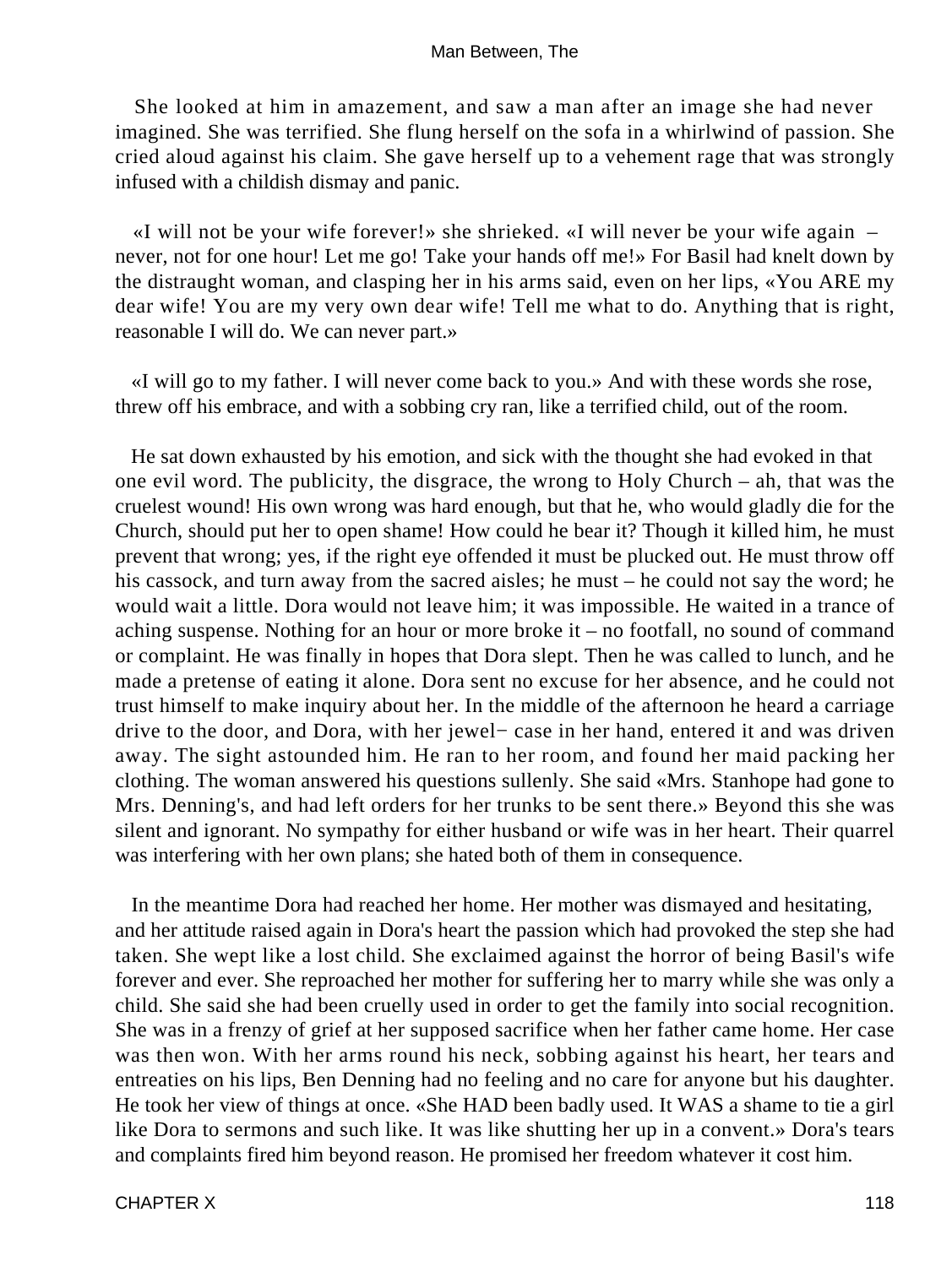And while he sat in his private room considering the case, all the racial passions of his rough ancestry burning within him, Basil Stanhope called to see him. He permitted him to come into his presence, but he rose as he entered, and walked hastily a few steps to meet him.

«What do you want here, sir?» he asked.

«My wife.»

«My daughter. You shall not see her. I have taken her back to my own care.»

«She is my wife. No one can take her from me.»

«I will teach you a different lesson.»

«The law of God.»

«The law of the land goes here. You'll find it more than you can defy.»

«Sir, I entreat you to let me speak to Dora.»

«I will not.»

«I will stay here until I see her.»

 «I will give you five minutes. I do not wish to offer your profession an insult; if you have any respect for it you will obey me.»

Answer me one question – what have I done wrong?"

 «A man can be so intolerably right, that he becomes unbearably wrong. You have no business with a wife and a home. You are a  $d - -$  sight too good for a good little girl that wants a bit of innocent amusement. Sermons and Christmas trees! Great Scott, what sensible woman would not be sick of it all? Sir, I don't want another minute of your company. Little wonder that my Dora is ill with it. Oblige me by leaving my house as quietly as possible.» And he walked to the door, flung it open, and stood glaring at the distracted husband. «Go,» he said. «Go at once. My lawyer will see you in the future. I have nothing further to say to you.»

 Basil went, but not to his desolate home. He had a private key to the vestry in his church, and in its darkness and solitude he faced the first shock of his ruined life, for he knew well all was over. All had been. He sank to the floor at the foot of the large cross which hung on its bare white walls. Grief's illimitable wave went over him, and like a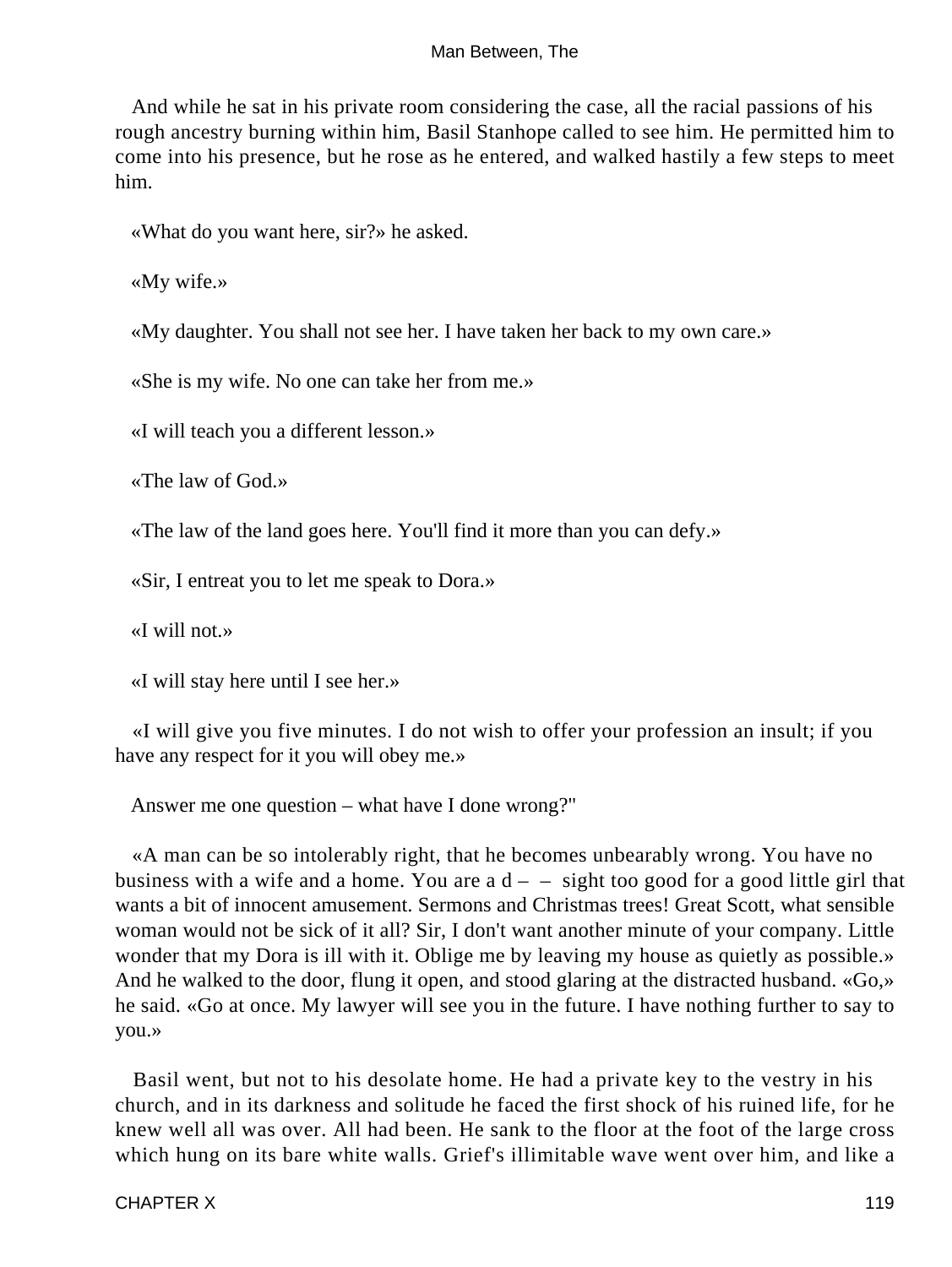drowning man he uttered an inarticulate cry of agony – the cry of a soul that had wronged its destiny. Love had betrayed him to ruin. All he had done must be abandoned. All he had won must be given up. Sin and shame indeed it would be if in his person a sacrament of the Church should be dragged through a divorce court. All other considerations paled before this disgrace. He must resign his curacy, strip himself of the honorable livery of heaven, obliterate his person and his name. It was a kind of death.

 After awhile he rose, drank some water, lifted the shade and let the moonlight in. Then about that little room he walked with God through the long night, telling Him his sorrow and perplexity. And there is a depth in our own nature where the divine and human are one. That night Basil Stanhope found it, and henceforward knew that the bitterness of death was behind him, not before. «I made my nest too dear on earth,» he sighed, "and it has been swept bare – that is, that I may build in heaven.

 Now, the revelation of sorrow is the clearest of all revelations. Stanhope understood that hour what he must do. No doubts weakened his course. He went back to the house Dora called «hers,» took away what he valued, and while the servants were eating their breakfast and talking over his marital troubles, he passed across its threshold for the last time. He told no one where he was going; he dropped as silently and dumbly out of the life that had known him as a stone dropped into mid−ocean.

 Ethel considered herself fortunate in being from home at the time this disastrous culmination of Basil Stanhope's married life was reached. On that same morning the Judge, accompanied by Ruth and herself, had gone to Lenox to spend the holidays with some old friends, and she was quite ignorant of the matter when she returned after the New Year. Bryce was her first informant. He called specially to give her the news. He said his sister had been too ill and too busy to write. He had no word of sympathy for the unhappy pair. He spoke only of the anxiety it had caused him. «He was now engaged,» he said, «to Miss Caldwell, and she was such an extremely proper, innocent lady, and a member of St. Jude's, it had really been a trying time for her.» Bryce also reminded Ethel that he had been against Basil Stanhope from the first. «He had always known how that marriage would end,» and so on.

 Ethel declined to give any opinion. «She must hear both sides,» she said. «Dora had been so reasonable lately, she had appeared happy.»

«Oh, Dora is a little fox,» he replied; «she doubles on herself always.»

 Ruth was properly regretful. She wondered «if any married woman was really happy.» She did not apparently concern herself about Basil. The Judge rather leaned to Basil's consideration. He understood that Dora's overt act had shattered his professional career as well as his personal happiness. He could feel for the man there. «My dears,» he said, with his dilettante air, «the goddess Calamity is delicate, and her feet are tender. She treads not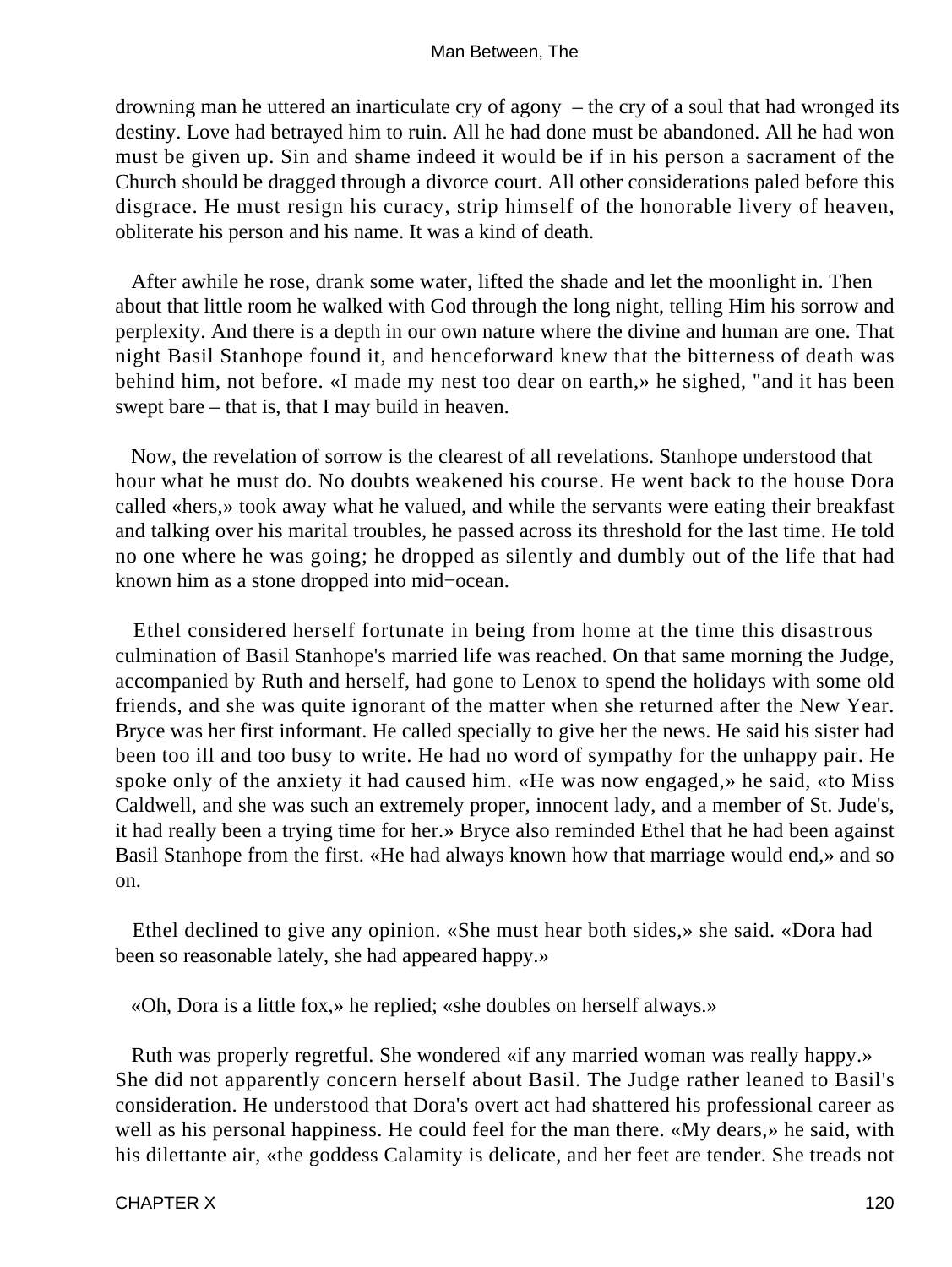upon the ground, but makes her path upon the hearts of men.» In this non−committal way he gave his comment, for he usually found a bit of classical wisdom to fit modern emergencies, and the habit had imparted an antique bon−ton to his conversation. Ethel could only wonder at the lack of real sympathy.

 In the morning she went to see her grandmother. The old lady had «heard» all she wanted to hear about Dora and Basil Stanhope. If men would marry a fool because she was young and pretty, they must take the consequences. «And why should Stanhope have married at all?» she asked indignantly. «No man can serve God and a woman at the same time. He had to be a bad priest and a good husband, or a bad husband and a good priest. Basil Stanhope was honored, was doing good, and he must needs be happy also. He wanted too much, and lost everything. Serve him right.»

 «All can now find some fault in poor Basil Stanhope,» said Ethel. «Bryce was bitter against him because Miss Caldwell shivers at the word `divorce.'»

«What has Bryce to do with Jane Caldwell?»

«He is going to marry her, he says.»

 «Like enough; she's a merry miss of two− score, and rich. Bryce's marriage with anyone will be a well−considered affair – a marriage with all the advantages of a good bargain. I'm tired of the whole subject. If women will marry they should be as patient as Griselda, in case there ever was such a woman; if not, there's an end of the matter.»

«There are no Griseldas in this century, grandmother.»

 «Then there ought to be no marriages. Basil Stanhope was a grand man in public. What kind of a man was he in his home? Measure a man by his home conduct, and you'll not go wrong. It's the right place to draw your picture of him, I can tell you that.»

«He has no home now, poor fellow.»

«Whose fault was it? God only knows. Where is his wife?»

«She has gone to Paris.»

 «She has gone to the right place if she wants to play the fool. But there, now, God forbid I should judge her in the dark. Women should stand by women – considering.»

«Considering?»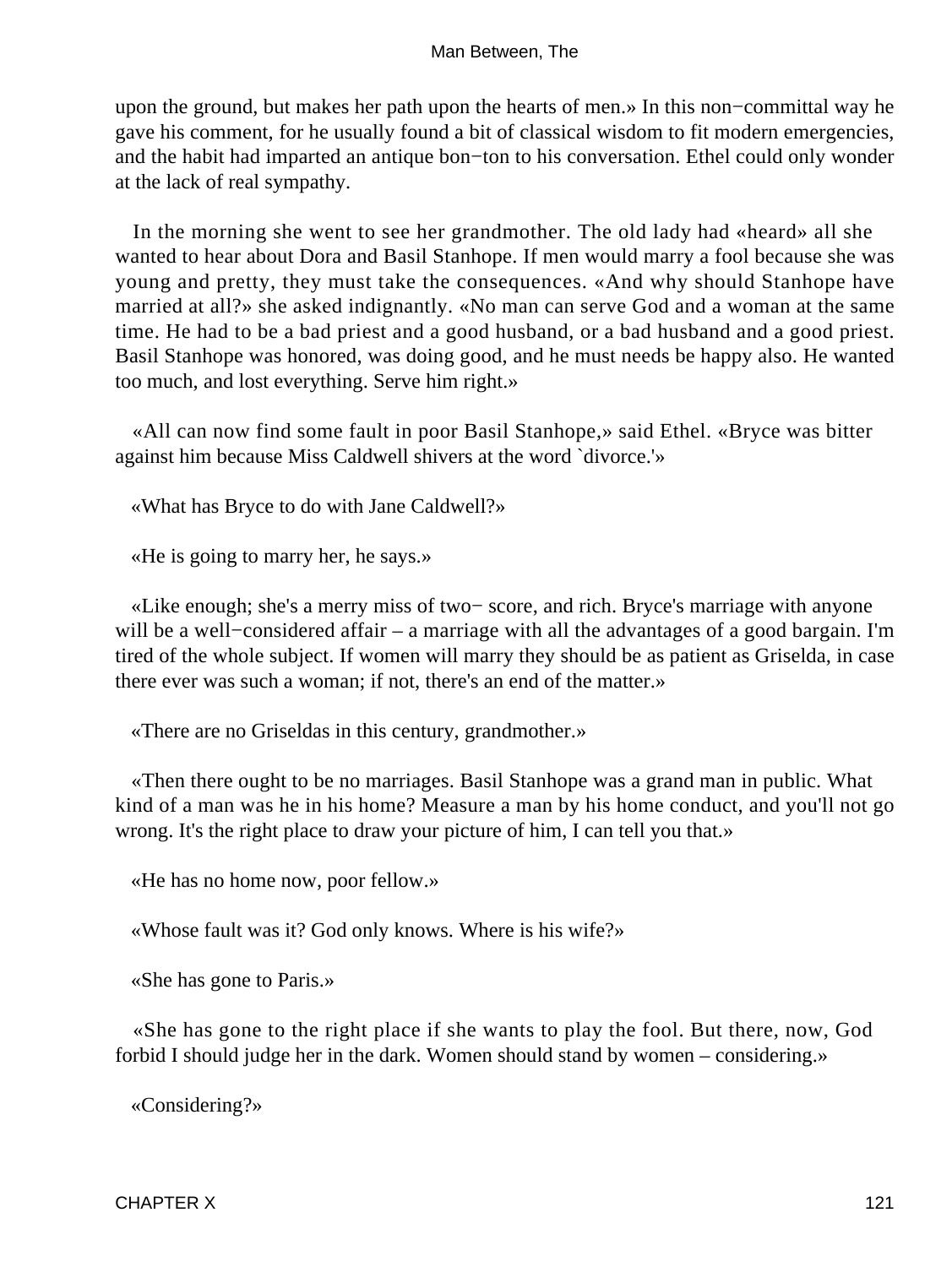«What they may have to put up with. It is easy to see faults in others. I have sometimes met with people who should see faults in themselves. They are rather uncommon, though.»

 «I am sure Basil Stanhope will be miserable all his life. He will break his heart, I do believe.»

 «Not so. A good heart is hard to break, it grows strong in trouble. Basil Stanhope's body will fail long before his heart does; and even so an end must come to life, and after that peace or what God wills.»

 This scant sympathy Ethel found to be the usual tone among her acquaintances. St. Jude's got a new rector and a new idol, and the Stanhope affair was relegated to the limbo of things «it was proper to forget.»

 So the weeks of the long winter went by, and Ethel in the joy and hope of her own love−life naturally put out of her mind the sorrow of lives she could no longer help or influence. Indeed, as to Dora, there were frequent reports of her marvelous social success in Paris; and Ethel did not doubt Stanhope had found some everlasting gospel of holy work to comfort his desolation. And then also

 «Each day brings its petty dust, Our soon−choked souls to fill; And we forget because we must, And not because we will.»

 One evening when May with heavy clouds and slant rains was making the city as miserable as possible, Ethel had a caller. His card bore a name quite unknown, and his appearance gave no clew to his identity.

«Mr. Edmonds?» she said interrogatively.

«Are you Miss Ethel Rawdon?» he asked.

«Yes.»

«Mr. Basil Stanhope told me to put this parcel in your hands.»

«Oh, Mr. Stanhope! I am glad to hear from him. Where is he now?»

 «We buried him yesterday. He died last Sunday as the bells were ringing for church – pneumonia, miss. While reading the ser− vice over a poor young man he had nursed many weeks he took cold. The poor will miss him sorely.»

 «DEAD!» She looked aghast at the speaker, and again ejaculated the pitiful, astounding word.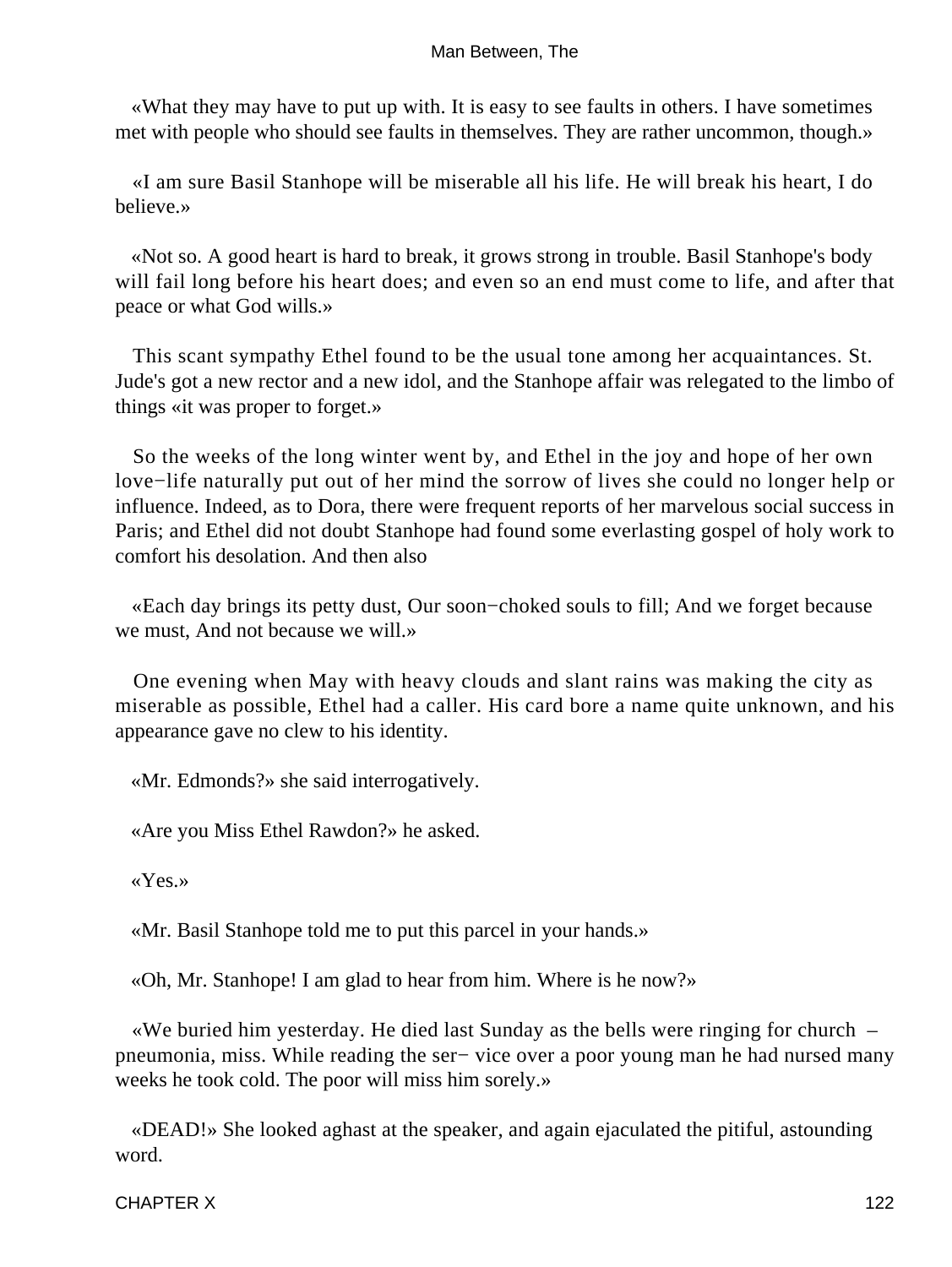«Good evening, miss. I promised him to return at once to the work he left me to do.» And he quietly departed, leaving Ethel standing with the parcel in her hands. She ran upstairs and locked it away. Just then she could not bear to open it.

 «And it is hardly twelve months since he was married,» she sobbed. «Oh, Ruth, Ruth, it is too cruel!»

«Dear,» answered Ruth, «there is no death to such a man as Basil Stanhope.»

«He was so young, Ruth.»

"I know. `His high−born brothers called him hence' at the age of twenty−nine, but

 «`It is not growing like a tree, In bulk, doth make men better be; Or standing like an oak three hundred year, To fall at last, dry, bald and sear: A lily of a day Is fairer far in May; Although it fall and die that night, It was the plant and flower of light.'»

 At these words the Judge put down his Review to listen to Ethel's story, and when she ceased speaking he had gone far further back than any antique classic for compensation and satisfaction:

 «He being made perfect in a short time fulfilled a long time. For his soul pleased the Lord, therefore hasted He to take him away from among the wicked.»[2] And that evening there was little conversation. Every heart was busy with its own thoughts.

[2] Wisdom of Solomon, IV., 13, 14.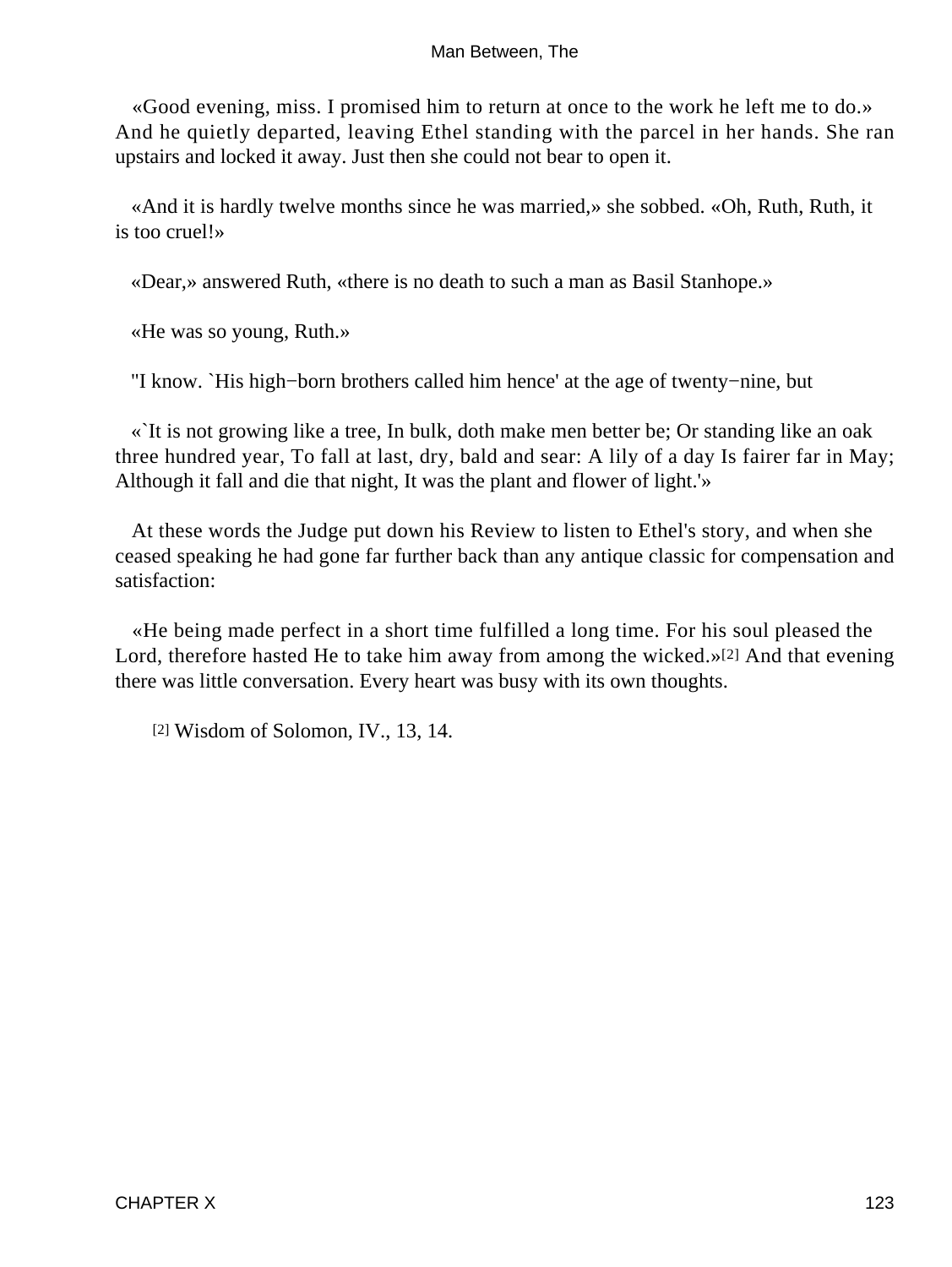### **[CHAPTER XI](#page-152-0)**

**TRADE** and commerce have their heroes as well as arms, and the struggle in which Tyrrel Rawdon at last plucked victory from apparent failure was as arduous a campaign as any military operations could have afforded. It had entailed on him a ceaseless, undaunted watch over antagonists rich and powerful; and a fight for rights which contained not only his own fortune, but the honor of his father, so that to give up a fraction of them was to turn traitor to the memory of a parent whom he believed to be beyond all doubt or reproach. Money, political power, civic influence, treachery, bribery, the law's delay and many other hindrances met him on every side, but his heart was encouraged daily to perseverance by love's tenderest sympathy. For he told Ethel everything, and received both from her fine intuitions and her father's legal skill priceless comfort and advice. But at last the long trial was over, the marriage day was set, and Tyrrel, with all his rights conceded, was honorably free to seek the happiness he had safeguarded on every side.

 It was a lovely day in the beginning of May, nearly two years after their first meeting, when Tyrrel reached New York. Ethel knew at what hour his train would arrive, she was watching and listening for his step. They met in each other's arms, and the blessed hours of that happy evening were an over− payment of delight for the long months of their separation.

 In the morning Ethel was to introduce her lover to Madam Rawdon, and side by side, almost hand in hand, they walked down the avenue together. Walked? They were so happy they hardly knew whether their feet touched earth or not. They had a constant inclination to clasp hands, to run as little children run; They wished to smile at everyone, to bid all the world good morning. Madam had resolved to be cool and careful in her advances, but she quickly found herself unable to resist the sight of so much love and hope and happiness. The young people together took her heart by storm, and she felt herself compelled to express an interest in their future, and to question Tyrrel about it.

 «What are you going to do with yourself or make of yourself?» she asked Tyrrel one evening when they were sitting together. «I do hope you'll find some kind of work. Anything is better than loafing about clubs and such like places.»

 «I am going to study law with Judge Rawdon. My late experience has taught me its value. I do not think I shall loaf in his office.»

 «Not if he is anywhere around. He works and makes others work. Lawyering is a queer business, but men can be honest in it if they want to.»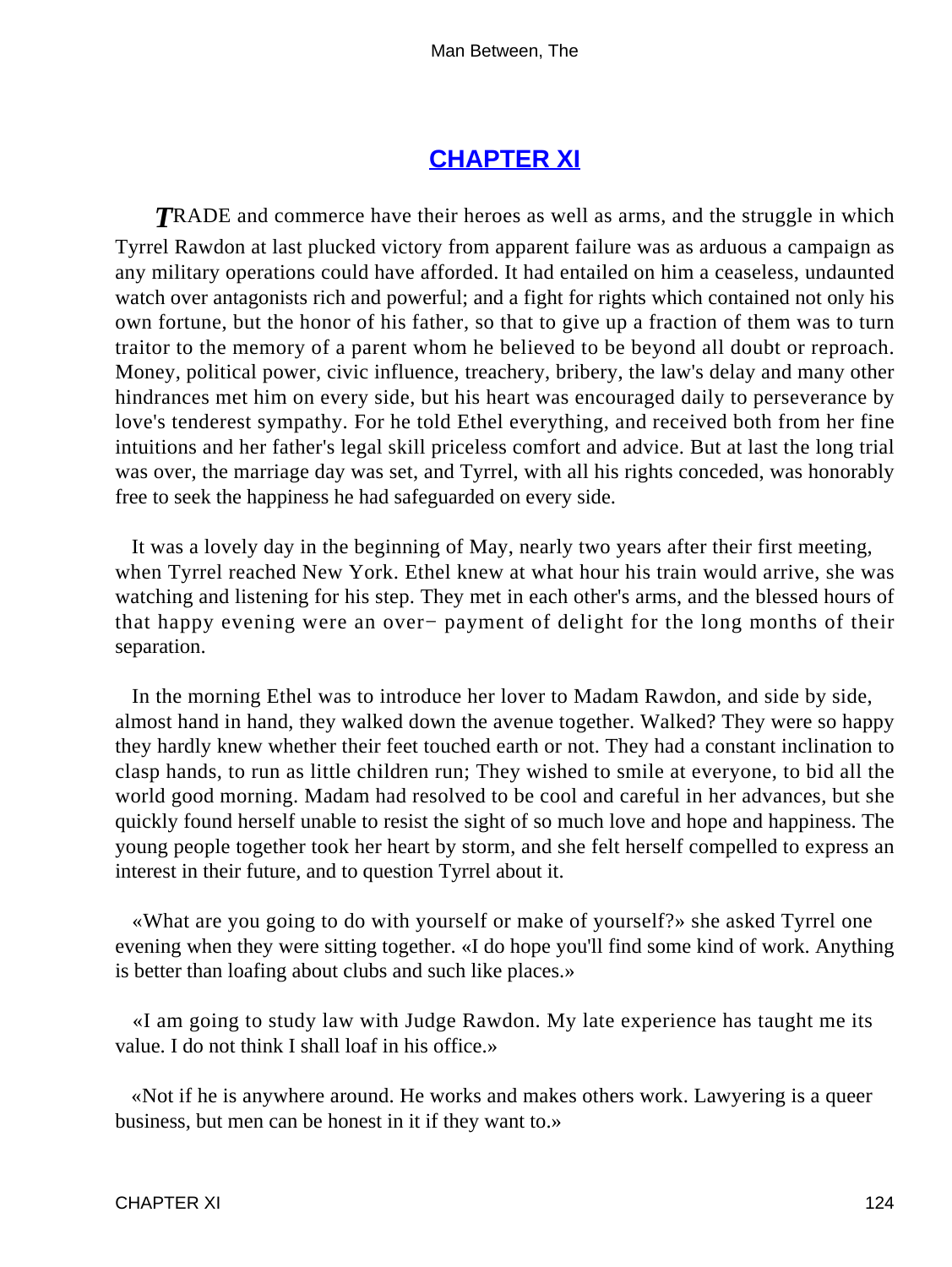«And, grandmother,» said Ethel, «my father says Tyrrel has a wonderful gift for public speaking. He made a fine speech at father's club last night. Tyrrel will go into politics.»

 «Will he, indeed? Tyrrel is a wonder. If he manages to walk his shoes straight in the zigzaggery ways of the law, he will be one of that grand breed called `exceptions.' As for politics, I don't like them, far from it. Your grandfather used to say they either found a man a rascal or made him one. However, I'm ready to compromise on law and politics. I was afraid with his grand voice he would set up for a tenor.»

Tyrrel laughed. «I did once think of that role,» he said.

 «I fancied that. Whoever taught you to use your voice knew a thing or two about singing. I'll say that much.»

«My mother taught me.»

«Never! I wonder now!»

 «She was a famous singer. She was a great and a good woman. I owe her for every excellent quality there is in me.»

 «No, you don't. You have got your black eyes and hair her way, I'll warrant that, but your solid make−up, your pluck and grit and perseverance is the Rawdon in you. Without Rawdon you would very likely now be strutting about some opera stage, playing at kings and lovemaking.»

«As it is  $- - \infty$ 

«As it is, you will be lord consort of Rawdon Manor, with a silver mine to back you.»

 «I am sorry about the Manor,» said Tyrrel. «I wish the dear old Squire were alive to meet Ethel and myself.»

 «To be sure you do. But I dare say that he is glad now to have passed out of it. Death is a mystery to those left, but I have no doubt it is satisfying to those who have gone away. He died as he lived, very prop− erly; walked in the garden that morning as far as the strawberry beds, and the gardener gave him the first ripe half−dozen in a young cabbage leaf, and he ate them like a boy, and said they tasted as if grown in Paradise, then strolled home and asked Joel to shake the pillows on the sofa in the hall, laid himself down, shuffled his head easy among them, and fell on sleep. So Death the Deliverer found him. A good going home! Nothing to fear in it.»

«Ethel tells me that Mr. Mostyn is now living at Mostyn Hall.»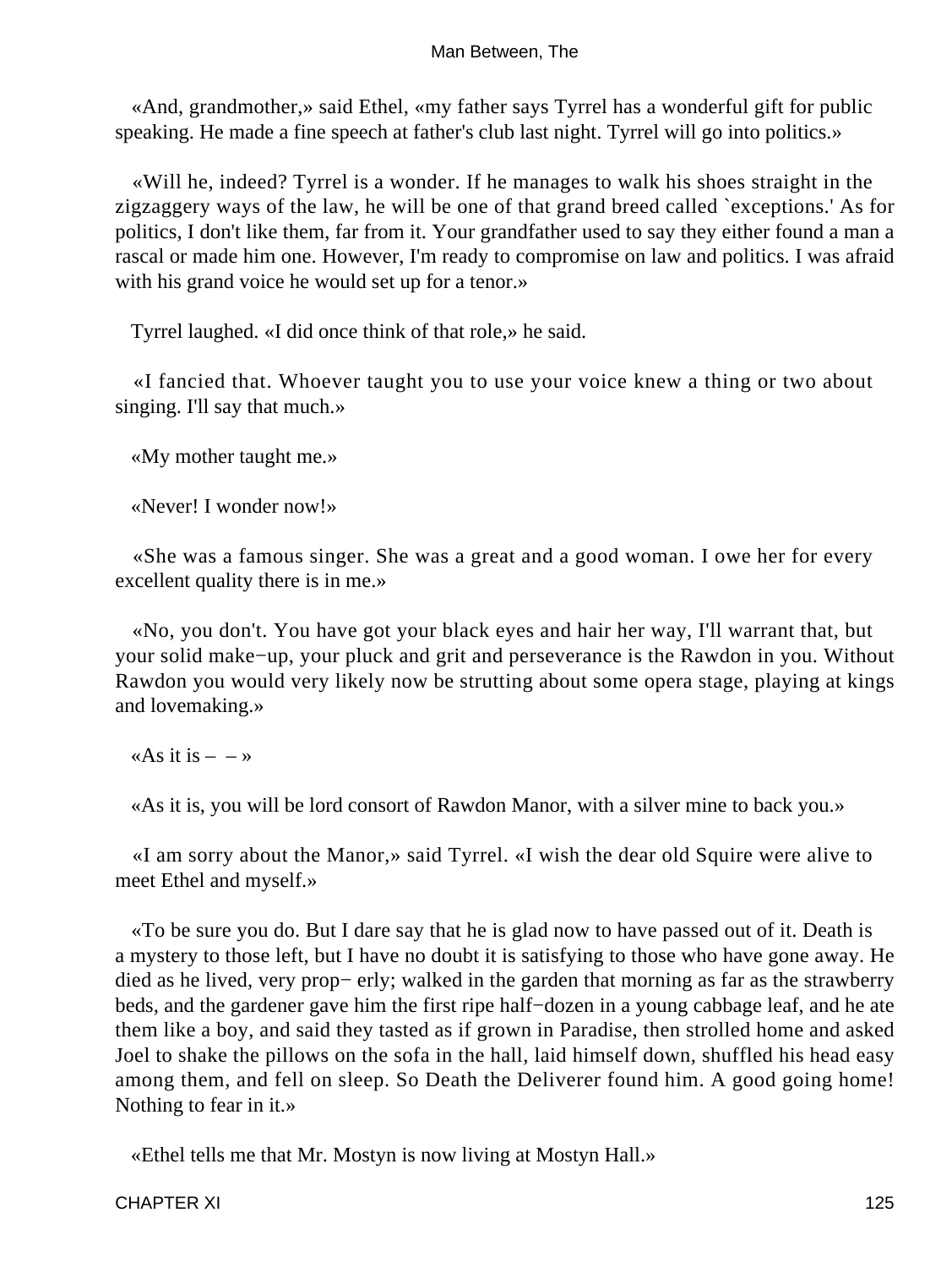«Yes, he married that girl he would have sold his soul for and took her there, four months only after her husband's death. When I was young he durst not have done it, the Yorkshire gentry would have cut them both.»

 «I think,» said Tyrrel, «American gentlemen of to−day felt much the same. Will Madison told me that the club cut him as soon as Mrs. Stanhope left her husband. He went there one day after it was known, and no one saw him; finally he walked up to McLean, and would have sat down, but McLean said, `Your company is not desired, Mr. Mostyn.' Mostyn said something in re− ply, and McLean answered sternly, `True, we are none of us saints, but there are lines the worst of us will not pass; and if there is any member of this club willing to interfere between a bridegroom and his bride, I would like to kick him out of it.' Mostyn struck the table with some exclamation, and McLean continued, `Especially when the wronged husband is a gentleman of such stainless character and unsuspecting nature as Basil Stanhope – a clergyman also! Oh, the thing is beyond palliation entirely!' And he walked away and left Mostyn.»

 «Well,» said Madam, «if it came to kicking, two could play that game. Fred is no coward. I don't want to hear another word about them. They will punish each other without our help. Let them alone. I hope you are not going to have a crowd at your wedding. The quietest weddings are the luckiest ones.»

 «About twenty of our most intimate friends are invited to the church,» said Ethel. «There will be no reception until we return to New York in the fall.»

 «No need of fuss here, there will be enough when you reach Monk−Rawdon. The village will be garlanded and flagged, the bells ring− ing, and all your tenants and retainers out to meet you.»

 «We intend to get into our own home without anyone being aware of it. Come, Tyrrel, my dressmaker is waiting, I know. It is my wedding gown, dear Granny, and oh, so lovely!»

 «You will not be any smarter than I intend to be, miss. You are shut off from color. I can outdo you.»

 «I am sure you can – and will. Here comes father. What can he want?» They met him at the door, and with a few laughing words left him with Madam. She looked curiously into his face and asked, «What is it, Edward?»

 «I suppose they have told you all the arrangements. They are very simple. Did they say anything about Ruth?»

 «They never named her. They said they were going to Washington for a week, and then to Rawdon Court. Ruth seems out of it all. Are you going to turn her adrift, or present her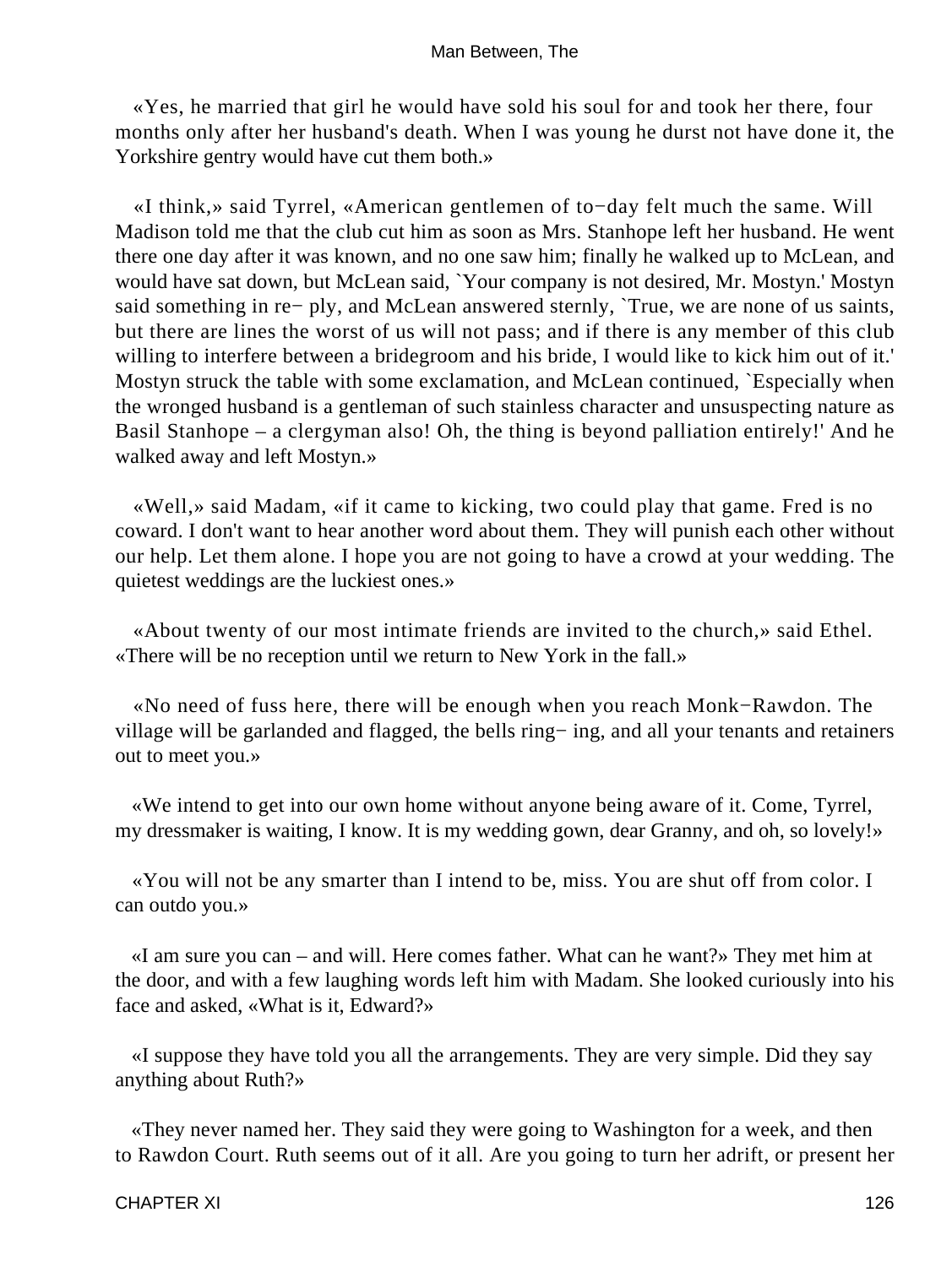with a few thousand dollars? She has been a mother to Ethel. Something ought to be done for Ruth Bayard.»

«I intend to marry her.»

«I thought so.»

 «She will go to her sister's in Philadelphia for a month 's preparation. I shall marry her there, and bring her home as my wife. She is a sweet, gentle, docile woman. She will make me happy.»

 «Sweet, gentle, docile! Yes, that is the style of wife Rawdon men prefer. What does Ethel say?»

 «She is delighted. It was her idea. I was much pleased with her thoughtfulness. Any serious break in my life would now be a great discomfort. You need not look so satirical, mother; I thought of Ruth's life also.»

 «Also an afterthought; but Ruth is gentle and docile, and she is satisfied, and I am satisfied, so then everything is proper and everyone content. Come for me at ten on Wednesday morning. I shall be ready. No refreshments, I suppose. I must look after my own breakfast. Won't you feel a bit shabby, Edward? »And then the look and handclasp between them turned every word into sweetness and good−will.

 And as Ethel regarded her marriage rather as a religious rite than a social function, she objected to its details becoming in any sense public, and her desires were to be regarded. Yet everyone may imagine the white loveli− ness of the bride, the joy of the bridegroom, the calm happiness of the family breakfast, and the leisurely, quiet leave−taking. The whole ceremony was the right note struck at the beginning of a new life, and they might justly expect it would move onward in melodious sequence.

 Within three weeks after their marriage they arrived at Rawdon Court. It was on a day and at an hour when no one was looking for them, and they stepped into the lovely home waiting for them without outside observation. Hiring a carriage at the railway station, they dismissed it at the little bridge near the Manor House, and sauntered happily through the intervening space. The door of the great hall stood open, and the fire, which had been burning on its big hearth unquenched for more than three hundred years, was blazing merrily, as if some hand had just replenished it. On the long table the broad, white beaver hat of the dead Squire was lying, and his oak walking stick was beside it. No one had liked to remove them. They remained just as he had put them down, that last, peaceful morning of his life.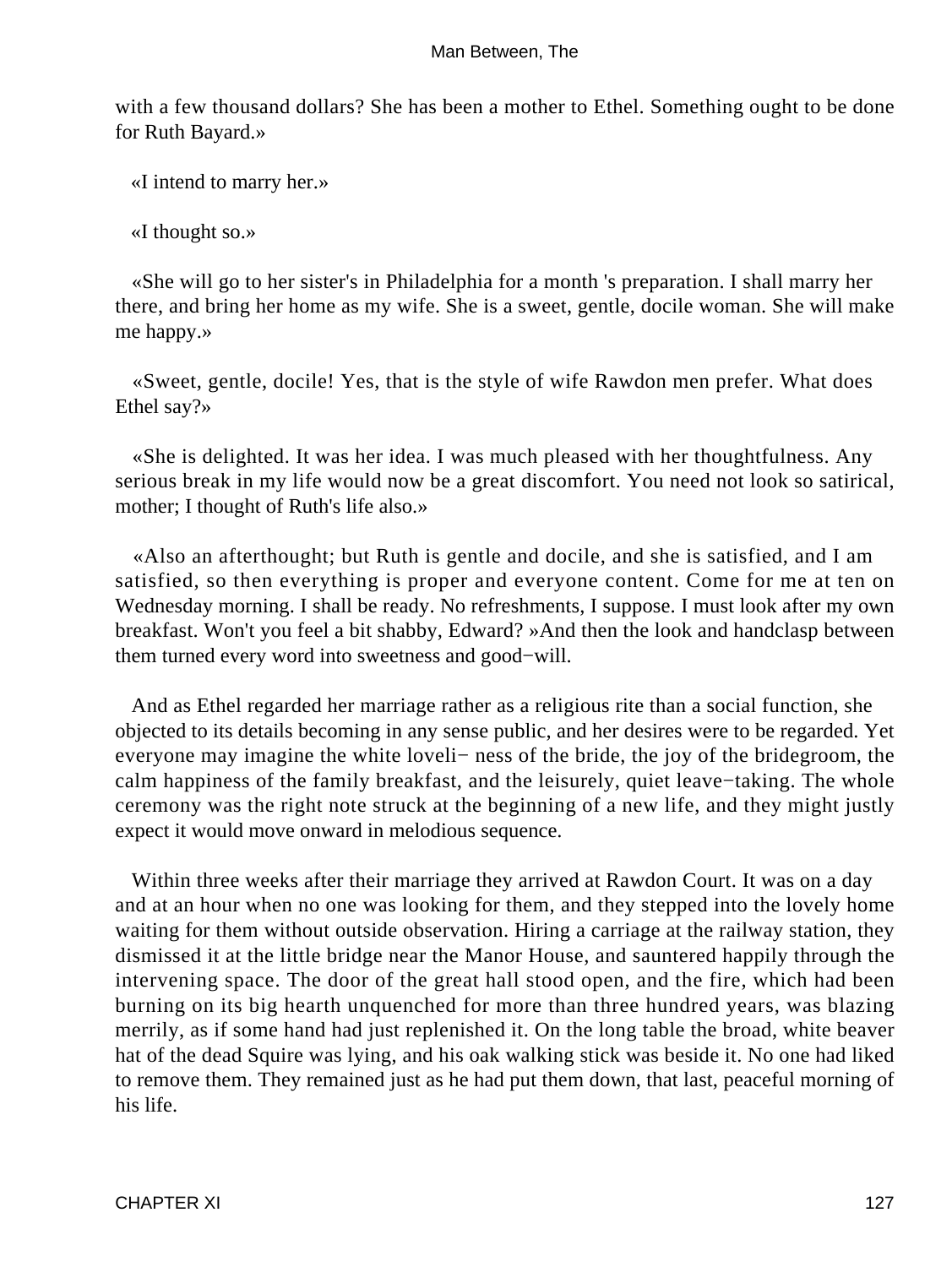In a few minutes the whole household was aware of their home−coming, and before the day was over the whole neighborhood. Then there was no way of avoiding the calls, the congratulations, and the entertainments that followed, and the old Court was once more the center of a splendid hospitality. Of course the Tyrrel−Rawdons were first on the scene, and Ethel was genuinely glad to meet again the good−natured Mrs. Nicholas. No one could give her better local advice, and Ethel quickly discovered that the best general social laws require a local interpretation. Her hands were full, her heart full, she had so many interests to share, so many people to receive and to visit, and yet when two weeks passed and Dora neither came nor wrote she was worried and dissatisfied.

 «Are the Mostyns at the Hall?» she asked Mrs. Nicholas at last. «I have been expecting Mrs. Mostyn every day, but she neither comes nor writes to me.»

 «I dare say not. Poor little woman! I'll warrant she has been forbid to do either. If Mostyn thought she wanted to see you, he would watch day and night to prevent her coming. He's turning out as cruel a man as his father was, and you need not say a word worse than that.»

 «Cruel! Oh, dear, how dreadful! Men will drink and cheat and swear, but a cruel man seems so unnatural, so wicked.»

 «To be sure, cruelty is the joy of devils. As I said to John Thomas when we heard about Mostyn's goings−on, we have got rid of the Wicked One, but the wicked still remain with us.»

 This conversation having been opened, was naturally prolonged by the relation of incidents which had come through various sources to Mrs. Rawdon's ears, all of them indicating an almost incredible system of petty tyranny and cruel contradiction. Ethel was amazed, and finally angry at what she heard. Dora was her countrywoman and her friend; she instantly began to express her sympathy and her intention of interfering.

 «You had better neither meddle nor make in the matter,» answered Mrs. Rawdon. «Our Lucy went to see her, and gave her some advice about managing Yorkshiremen. And as she was talking Mostyn came in, and was as rude as he dared to be. Then Lucy asked him `if he was sick.' She said, `All the men in the neighborhood, gentle and sim− ple, were talking about him, and that it wasn't a pleasant thing to be talked about in the way they were doing it. You must begin to look more like yourself, Mr. Mostyn; it is good advice I am giving you,' she added; and Mostyn told her he would look as he felt, whether it was liked or not liked. And Lucy laughed, and said, `In that case he would have to go to his looking−glass for company.' Well, Ethel, there was a time to joy a devil after Lucy left, and some one of the servants went on their own responsibility for a doctor; and Mostyn ordered him out of the house, and he would not go until he saw Mrs. Mostyn; and the little woman was forced to come and say `she was quite well,' though she was sobbing all the time she spoke. Then

CHAPTER XI 128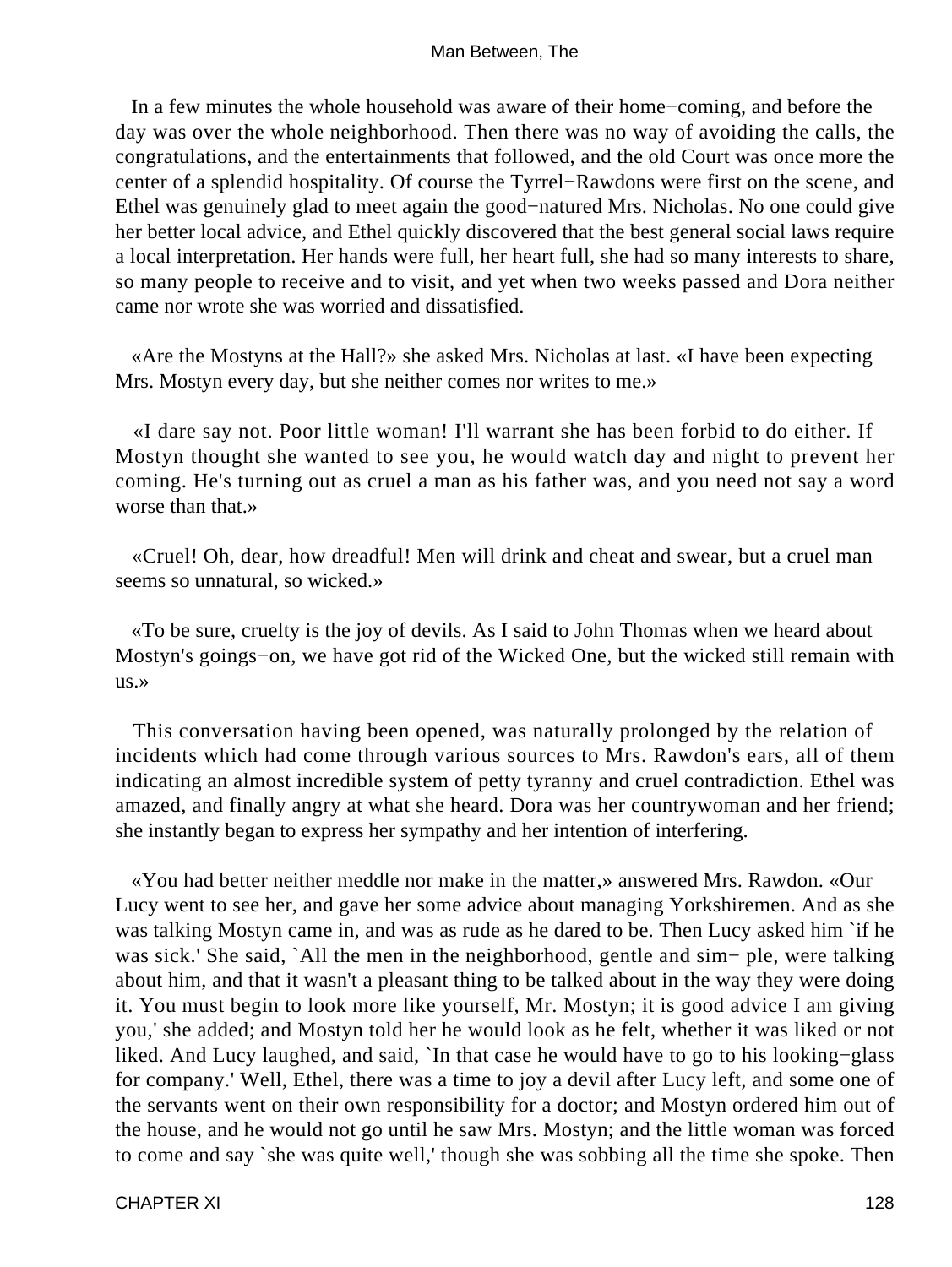the doctor told Mostyn what he thought, and there is a quarrel between them every time they meet.»

 But Ethel was not deterred by these statements; on the contrary, they stimulated her interest in her friend. Dora needed her, and the old feeling of protection stirred her to interference. At any rate, she could call and see the unhappy woman; and though Tyrrel was opposed to the visit, and thought it every way unwise, Ethel was resolved to make it. «You can drive me there,» she said, «then go and see Justice Manningham and call for me in half an hour.» And this resolution was strengthened by a pitiful little note received from Dora just after her decision. «Mostyn has gone to Thirsk,» it said; «for pity's sake come and see me about two o'clock this afternoon.»

 The request was promptly answered. As the clock struck two Ethel crossed the threshold of the home that might have been hers. She shuddered at the thought. The atmosphere of the house was full of fear and gloom, the furniture dark and shabby, and she fancied the wraiths of old forgotten crimes and sorrows were gliding about the sad, dim rooms and stairways. Dora rose in a passion of tears to welcome her, and because time was short instantly began her pitiful story.

 «You know how he adored me once,» she said; «would you believe it, Ethel, we were not two weeks married when he began to hate me. He dragged me through Europe in blazing heat and blinding snows when I was sick and unfit to move. He brought me here in the depth of winter, and when no one called on us he blamed me; and from morning till night, and sometimes all night long, he taunts and torments me. After he heard that you had bought the Manor he lost all control of himself. He will not let me sleep. He walks the floor hour after hour, declaring he could have had you and the finest manor in England but for a cat−faced woman like me. And he blames me for poor Basil's death – says we murdered him together, and that he sees blood on my hands.» And she looked with terror at her small, thin hands, and held them up as if to protest against the charge. When she next spoke it was to sob out, «Poor Basil! He would pity me! He would help me! He would forgive me! He knows now that Mostyn was, and is, my evil genius.»

«Do not cry so bitterly, Dora, it hurts me. Let us think. Is there nothing you can do?»

 «I want to go to mother.» Then she drew Ethel's head close to her and whispered a few words, and Ethel answered, «You poor little one, you shall go to your mother. Where is she?»

 «She will be in London next week, and I must see her. He will not let me go, but go I must if I die for it. Mrs. John Thomas Rawdon told me what to do, and I have been following her advice.»

Ethel did not ask what it was, but added,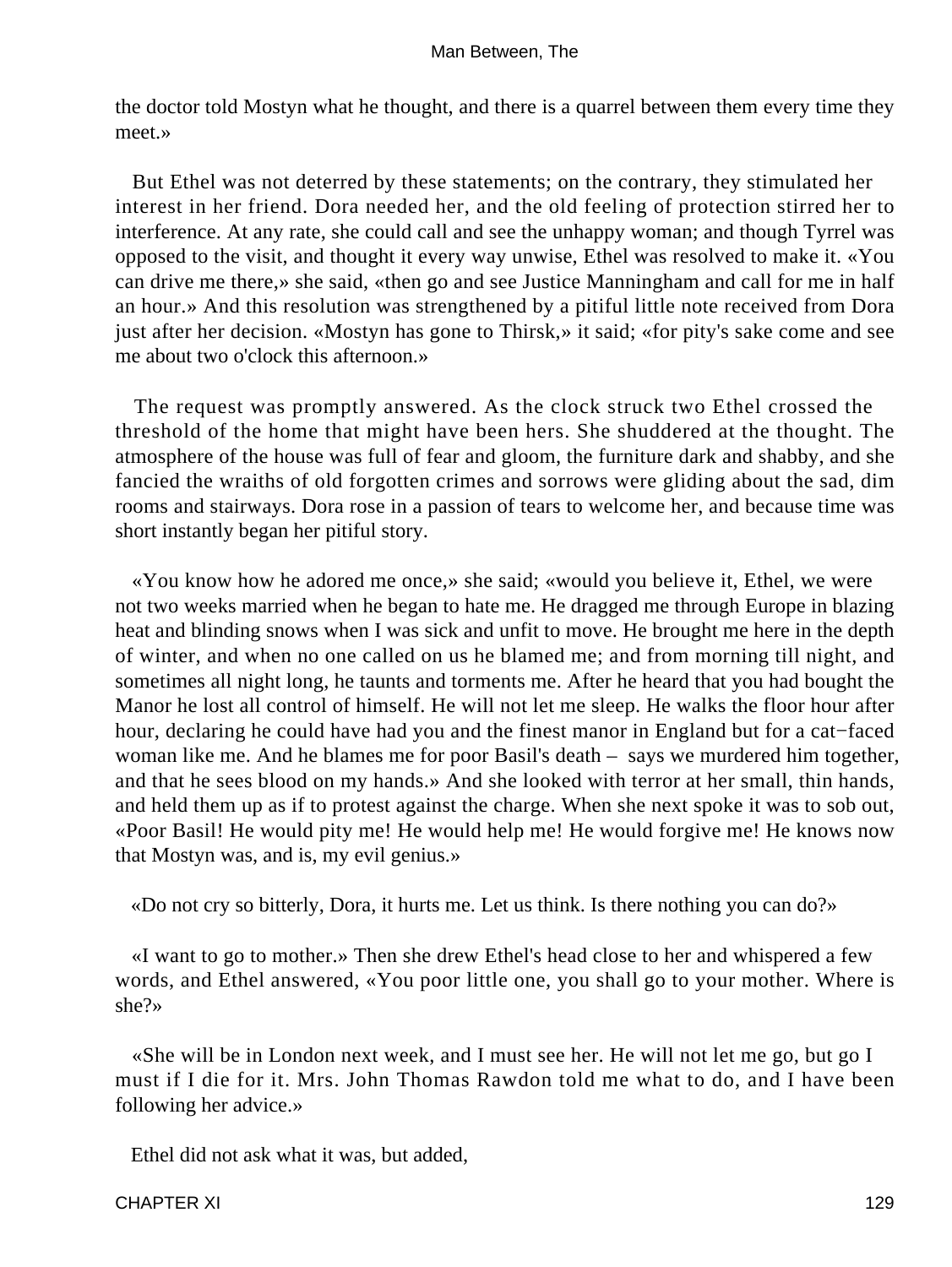«If Tyrrel and I can help you, send for us. We will come. And, Dora, do stop weeping, and be brave. Remember you are an American woman. Your father has often told me how you could ride with Indians or cowboys and shoot with any miner in Colorado. A bully like Mostyn is always a coward. Lift up your heart and stand for every one of your rights. You will find plenty of friends to stand with you.» And with the words she took her by the hands and raised her to her feet, and looked at her with such a beaming, courageous smile that Dora caught its spirit, and promised to insist on her claims for rest and sleep.

«When shall I come again, Dora?»

 «Not till I send for you. Mother will be in London next Wednesday at the Savoy. I intend to leave here Wednesday some time, and may need you; will you come?»

«Surely, both Tyrrel and I.»

 Then the time being on a dangerous line they parted. But Ethel could think of nothing and talk of nothing but the frightful change in her friend, and the unceasing misery which had produced it. Tyrrel shared all her indignation. The slow torture of any creature was an intolerable crime in his eyes, but when the brutality was exercised on a woman, and on a countrywoman, he was roused to the highest pitch of indignation. When Wednesday arrived he did not leave the house, but waited with Ethel for the message they confidently expected. It came about five o'clock – urgent, imperative, entreating, «Come, for God's sake! He will kill me.»

 The carriage was ready, and in half an hour they were at Mostyn Hall. No one answered their summons, but as they stood listening and waiting, a shrill cry of pain and anger pierced the silence. It was followed by loud voices and a confused noise – noise of many talking and exclaiming. Then Tyrrel no longer hesitated. He opened the door easily, and taking Ethel on his arm, suddenly entered the parlor from which the clamor came. Dora stood in the center of the room like an enraged pythoness, her eyes blazing with passion.

 «See!» she cried as Tyrrel entered the room – «see!» And she held out her arm, and pointed to her shoulder from which the lace hung in shreds, showing the white flesh, red and bruised, where Mostyn had gripped her. Then Tyrrel turned to Mostyn, who was held tightly in the grasp of his gardener and coachman, and foaming with a rage that rendered his explanation almost inarticulate, especially as the three women servants gathered around their mistress added their railing and invectives to the general confusion.

 «The witch! The cat−faced woman!» he screamed. «She wants to go to her mother! Wants to play the trick she killed Basil Stanhope with! She shall not! She shall not! I will kill her first! She is mad! I will send her to an asylum! She is a little devil! I will send her to hell! Nothing is bad enough  $-$  nothing  $\rightarrow$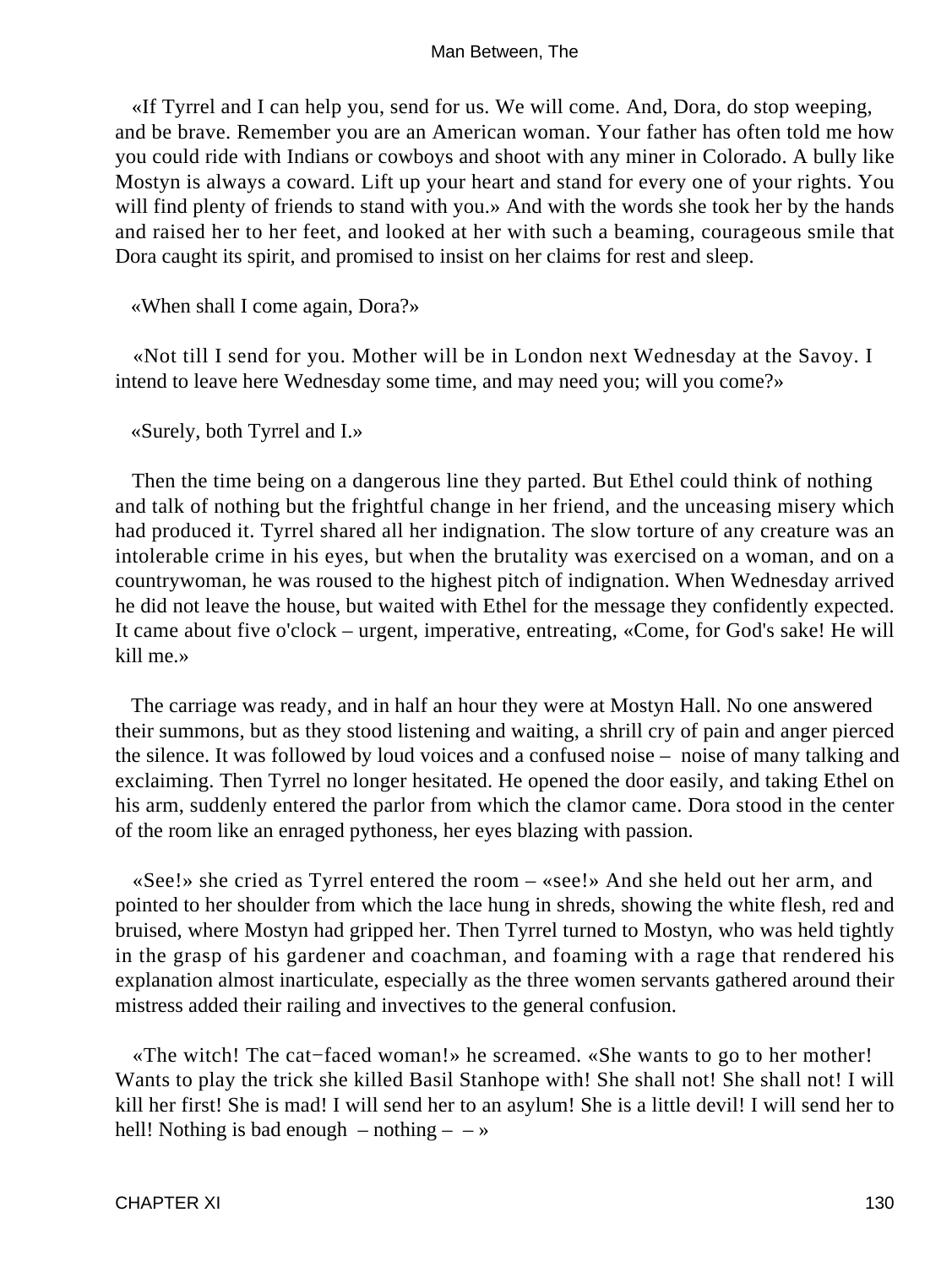«Mr. Mostyn,» said Tyrrel.

 «Out of my house! What are you doing here? Away! This is my house! Out of it immediately!»

 «This man is insane,» said Tyrrel to Dora. «Put on your hat and cloak, and come home with us.»

 «I am waiting for Justice Manningham,» she answered with a calm subsidence of passion that angered Mostyn more than her reproaches. «I have sent for him. He will be here in five minutes now. That brute» – pointing to Mostyn – «must be kept under guard till I reach my mother. The magistrate will bring a couple of constables with him.»

 «This is a plot, then! You hear it! You! You, Tyrrel Rawdon, and you, Saint Ethel, are in it, all here on time. A plot, I say! Let me loose that I may strangle the cat−faced creature. Look at her hands, they are already bloody!»

 At these words Dora began to sob passionately, the servants, one and all, to comfort her, or to abuse Mostyn, and in the height of the hubbub Justice Manningham entered with two constables behind him.

 «Take charge of Mr. Mostyn,» he said to them, and as they laid their big hands on his shoulders the Justice added, «You will consider yourself under arrest, Mr. Mostyn.»

 And when nothing else could cow Mostyn, he was cowed by the law. He sank almost fainting into his chair, and the Justice listened to Dora's story, and looked indignantly at the brutal man, when she showed him her torn dress and bruised shoulder. «I entreat your Honor,» she said, «to permit me to go to my mother who is now in London.» And he answered kindly, «You shall go. You are in a condition only a mother can help and comfort. As soon as I have taken your deposition you shall go.»

 No one paid any attention to Mostyn's disclaimers and denials. The Justice saw the state of affairs. Squire Rawdon and Mrs. Rawdon testified to Dora's ill−usage; the butler, the coachman, the stablemen, the cook, the housemaids were all eager to bear witness to the same; and Mrs. Mostyn's appearance was too eloquent a plea for any humane man to deny her the mother−help she asked for.

 Though neighbors and members of the same hunt and clubs, the Justice took no more friendly notice of Mostyn than he would have taken of any wife−beating cotton− weaver; and when all lawful preliminaries had been arranged, he told Mrs. Mostyn that he should not take up Mr. Mostyn's case till Friday; and in the interval she would have time to put herself under her mother's care. She thanked him, weeping, and in her old, pretty way kissed his hands, and «vowed he had saved her life, and she would forever remember his goodness.»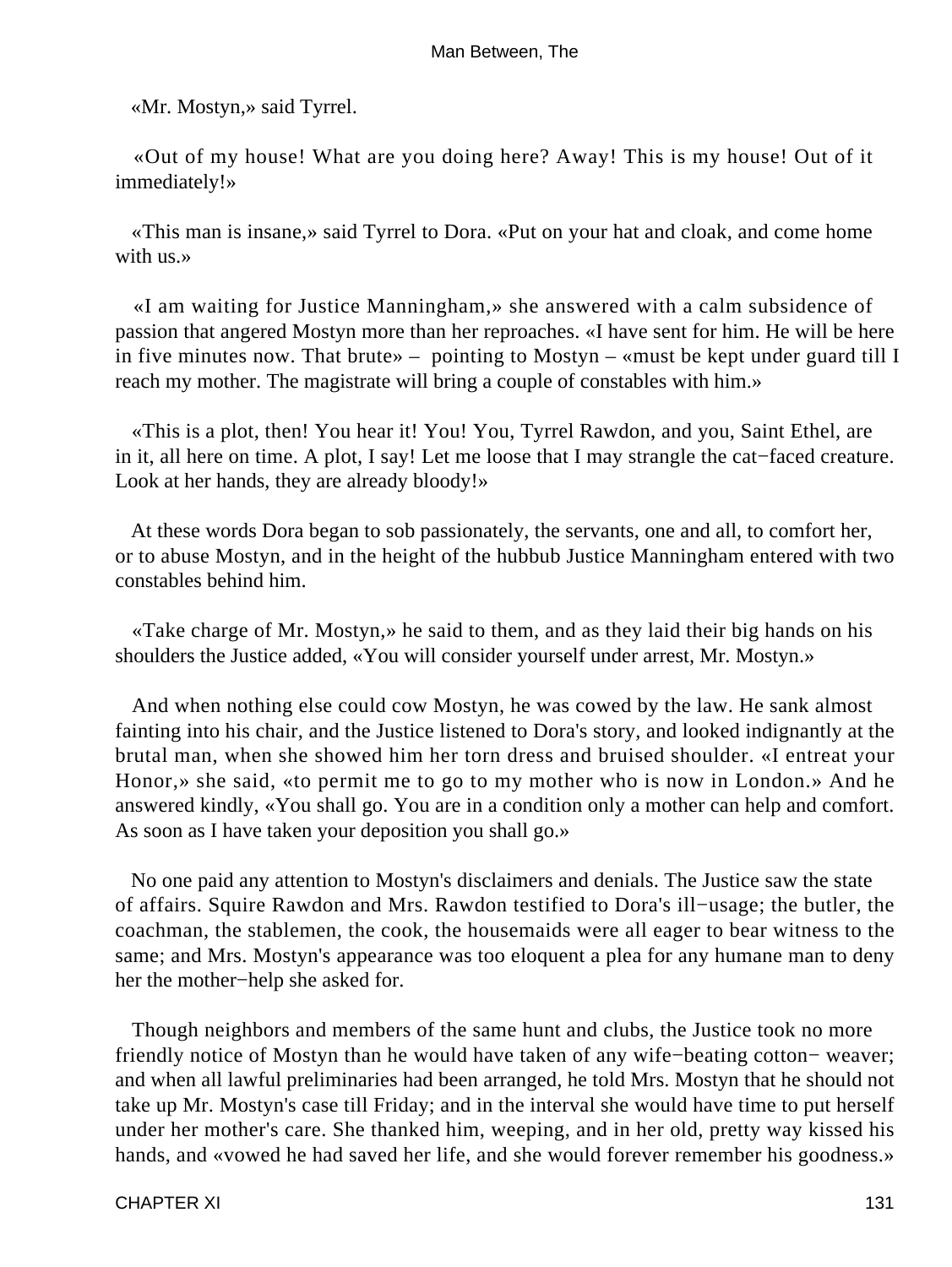Mostyn mocked at her «play−acting,» and was sternly reproved by the Justice; and then Tyrrel and Ethel took charge of Mrs. Mostyn until she was ready to leave for London.

 She was more nearly ready than they ex− pected. All her trunks were packed, and the butler promised to take them immediately to the railway station. In a quarter of an hour she appeared in traveling costume, with her jewels in a bag, which she carried in her hand. There was a train for London passing Monk− Rawdon at eight o'clock; and after Justice Manningham had left, the cook brought in some dinner, which Dora asked the Rawdons to share with her. It was, perhaps, a necessary but a painful meal. No one noticed Mostyn. He was enforced to sit still and watch its progress, which he accompanied with curses it would be a kind of sacrilege to write down. But no one answered him, and no one noticed the orders he gave for his own dinner, until Dora rose to leave forever the house of bondage. Then she said to the cook:

 «See that those gentlemanly constables have something good to eat and to drink, and when they have been served you may give that man» – pointing to Mostyn – «the dinner of bread and water he has so often prescribed for me. After my train leaves you are all free to go to your own homes. Farewell, friends!»

 Then Mostyn raved again, and finally tried his old loving terms. «Come back to me, Dora,» he called frantically. «Come back, dearest, sweetest Dora, I will be your lover forever. I will never say another cross word to you.»

 But Dora heard not and saw not. She left the room without a glance at the man sitting cowering between the officers, and blubbering with shame and passion and the sense of total loss. In a few minutes he heard the Rawdon carriage drive to the door. Tyrrel and Ethel assisted Dora into it, and the party drove at once to the railway station. They were just able to catch the London train. The butler came up to report all the trunks safely forwarded, and Dora dropped gold into his hand, and bade him clear the house of servants as soon as the morning broke. Fortunately there was no time for last words and promises; the train began to move, and Tyrrel and Ethel, after watching Dora's white face glide into the darkness, turned silently away. That depression which so often follows the lifting of burdens not intended for our shoulders weighed on their hearts and made speech difficult. Tyrrel was especially affected by it. A quick feeling of something like sympathy for Mostyn would not be reasoned away, and he drew Ethel close within his arm, and gave the coachman an order to drive home as quickly as possible, for twilight was already becoming night, and under the trees the darkness felt oppressive.

 The little fire on the hearth and their belated dinner somewhat relieved the tension; but it was not until they had retired to a small parlor, and Tyrrel had smoked a cigar, that the tragedy of the evening became a possible topic of conversation. Tyrrel opened the subject by a question as to whether «he ought to have gone with Dora to London.»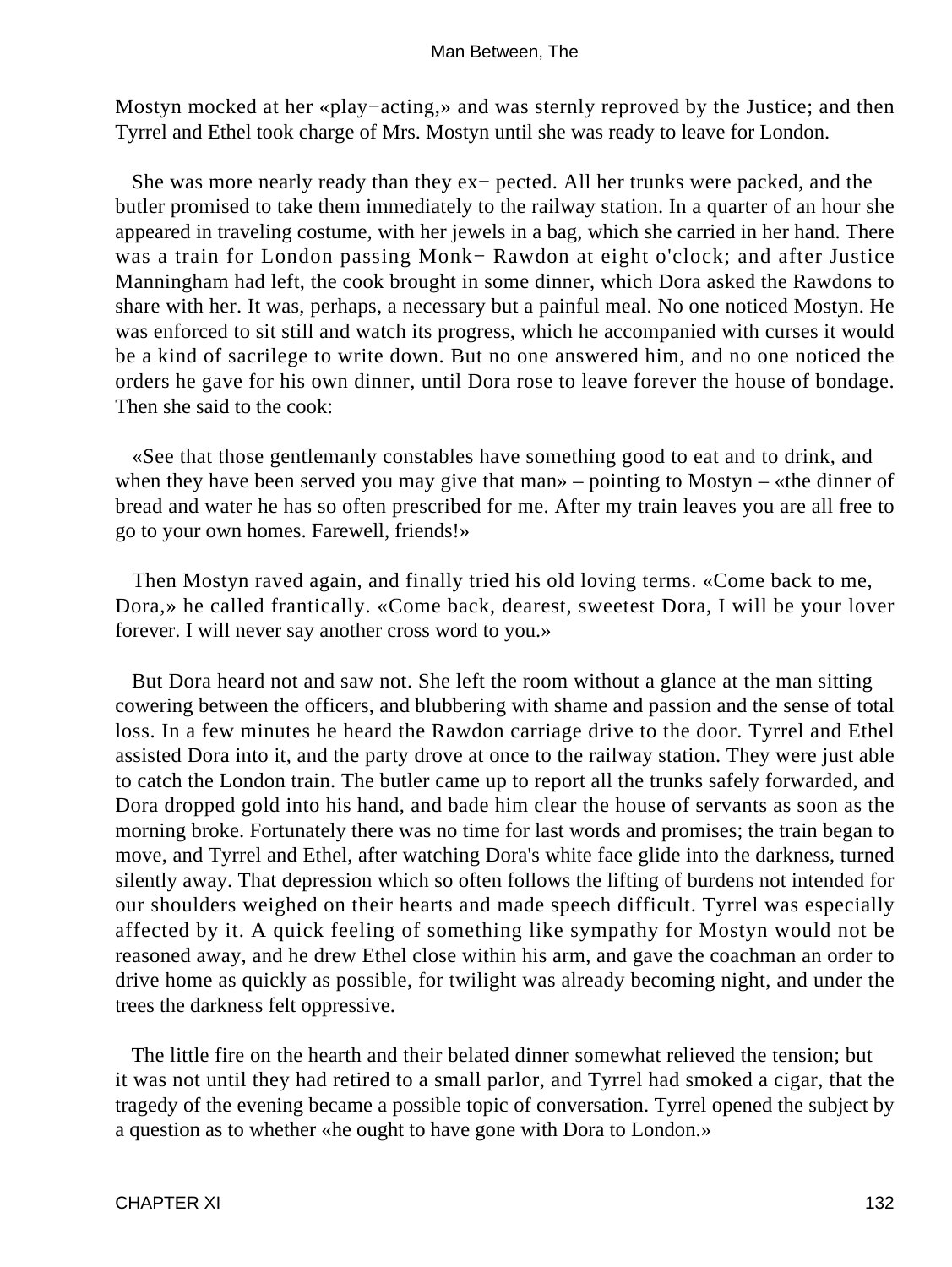«Dora opposed the idea strongly when I named it to her,» answered Ethel. «She said it would give opportunities for Mostyn to slander both herself and you, and I think she was correct. Every way she was best alone.»

 «Perhaps, but I feel as if I ought to have gone, as if I had been something less than a gentleman; in fact, as if I had been very un− gentle.»

«There is no need,» answered Ethel a little coldly.

«It is a terrible position for Mostyn.»

«He deserves it.»

«He is so sensitive about public opinion.»

«In that case he should behave decently in private.»

 Then Tyrrel lit another cigar, and there was another silence, which Ethel occupied in irritating thoughts of Dora's unfortunate fatality in trouble−making. She sat at a little table standing between herself and Tyrrel. It held his smoking utensils, and after awhile she pushed them aside, and let the splendid rings which adorned her hand fall into the cleared space. Tyrrel watched her a few moments, and then asked, «What are you doing, Ethel, my dear?»

 She looked up with a smile, and then down at the hand she had laid open upon the table. «I am looking at the Ring of all Rings. See, Tyrrel, it is but a little band of gold, and yet it gave me more than all the gems of earth could buy. Rubies and opals and sapphires are only its guard. The simple wedding ring is the ring of great price. It is the loveliest ornament a happy woman can wear.»

 Tyrrel took her hand and kissed it, and kissed the golden band, and then answered, «Truly an ornament if a happy wife wears it; but oh, Ethel, what is it when it binds a woman to such misery as Dora has just fled from?»

 «Then it is a fetter, and a woman who has a particle of self−respect will break it. The Ring of all Rings!» she ejaculated again, as she lifted the rubies and opals, and slowly but smilingly encircled the little gold band.

 «Let us try now to forget that sorrowful woman,» said Tyrrel. «She will be with her mother in a few hours. Mother−love can cure all griefs. It never fails. It never blames. It never grows weary. It is always young and warm and true. Dora will be comforted. Let us forget; we can do no more.»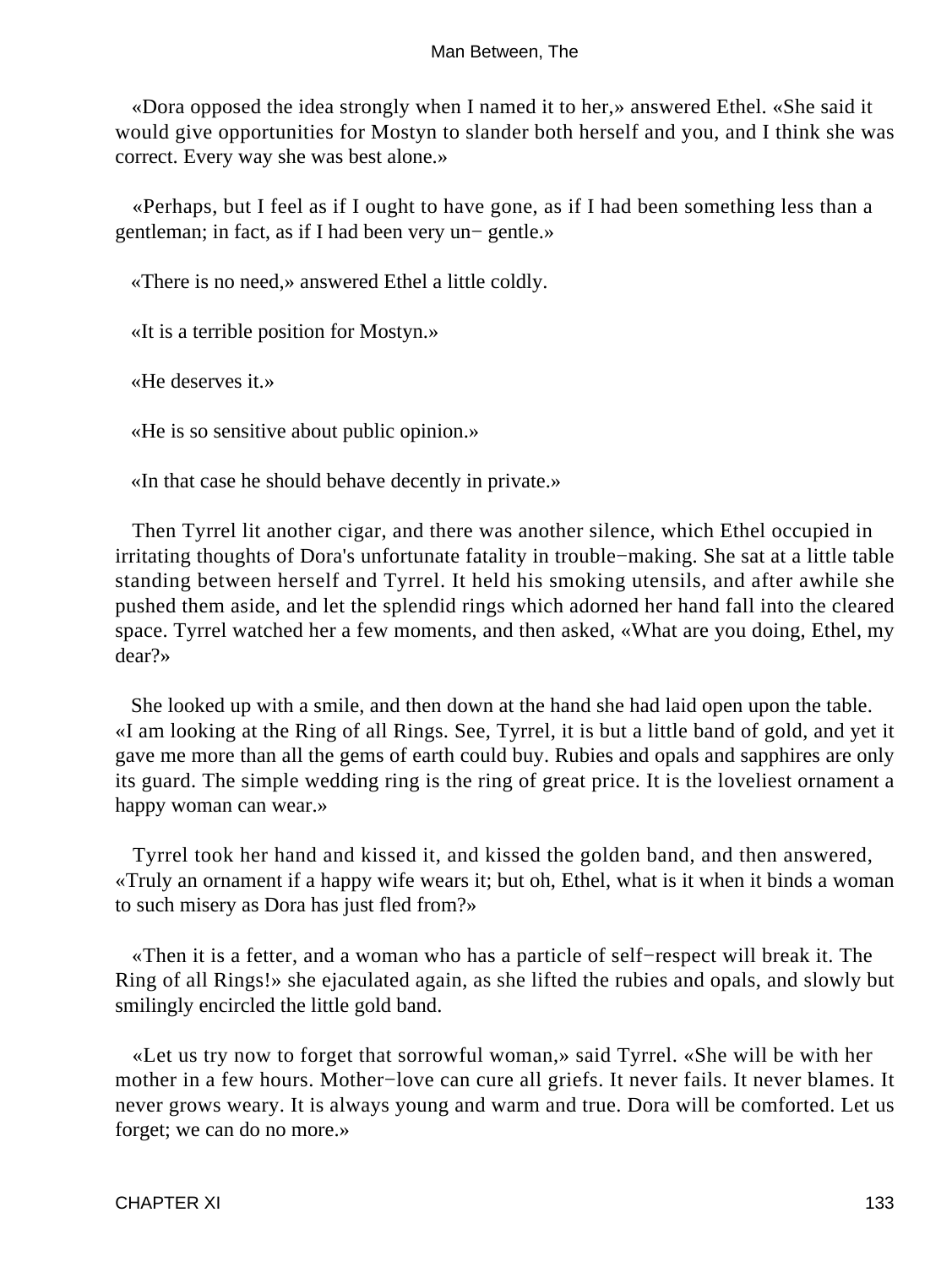For a couple of days this was possible, but then came Mrs. Nicholas Rawdon, and the subject was perforce opened. «It was a bad case,» she said, «but it is being settled as quickly and as quietly as possible. I believe the man has entered into some sort of recognizance to keep the peace, and has disappeared. No one will look for him. The gentry are against pulling one another down in any way, and this affair they don't want talked about. Being all of them married men, it isn't to be expected, is it? Justice Manningham was very sorry for the little lady, but he said also `it was a bad precedent, and ought not to be discussed.' And Squire Bentley said, `If English gentlemen would marry American women, they must put up with American women's ways,' and so on. None of them think it prudent to approve Mrs. Mostyn's course. But they won't get off as easy as they think. The women are standing up for her. Did you ever hear anything like that? And I'll warrant some husbands are none so easy in their minds, as my Nicholas said, `Mrs. Mostyn had sown seed that would be seen and heard tell of for many a long day.' Our Lucy, I suspect, had more to do with the move than she will confess. She got a lot of new, queer notions at college, and I do believe in my heart she set the poor woman up to the business. John Thomas, of course, says not a word, but he looks at Lucy in a very proud kind of way; and I'll be bound he has got an object lesson he'll remember as long as he lives. So has Nicholas, though he bluffs more than a little as to what he'd do with a wife that got a running− away notion into her head. Bless you, dear, they are all formulating their laws on the subject, and their wives are smiling queerly at them, and holding their heads a bit higher than usual. I've been doing it myself, so I know how they feel.»

 Thus, though very little was said in the newspapers about the affair, the notoriety Mostyn dreaded was complete and thorough. It was the private topic of conversation in every household. Men talked it over in all the places where men met, and women hired the old Mostyn servants in order to get the very surest and latest story of the poor wife's wrongs, and then compared reports and even discussed the circumstances in their own particular clubs.

 At the Court, Tyrrel and Ethel tried to forget, and their own interests were so many and so important that they usually succeeded; especially after a few lines from Mrs. Denning assured them of Dora's safety and comfort. And for many weeks the busy life of the Manor sufficed; there was the hay to cut in the meadow lands, and after it the wheat fields to harvest. The stables, the kennels, the farms and timber, the park and the garden kept Tyrrel constantly busy. And to these duties were added the social ones, the dining and dancing and entertaining, the horse racing, the regattas, and the enthusiasm which automobiling in its first fever engenders.

 And yet there were times when Tyrrel looked bored, and when nothing but Squire Percival's organ or Ethel's piano seemed to exorcise the unrest and ennui that could not be hid. Ethel watched these moods with a wise and kind curiosity, and in the beginning of September, when they perceptibly increased, she asked one day, «Are you happy, Tyrrel? Quite happy?»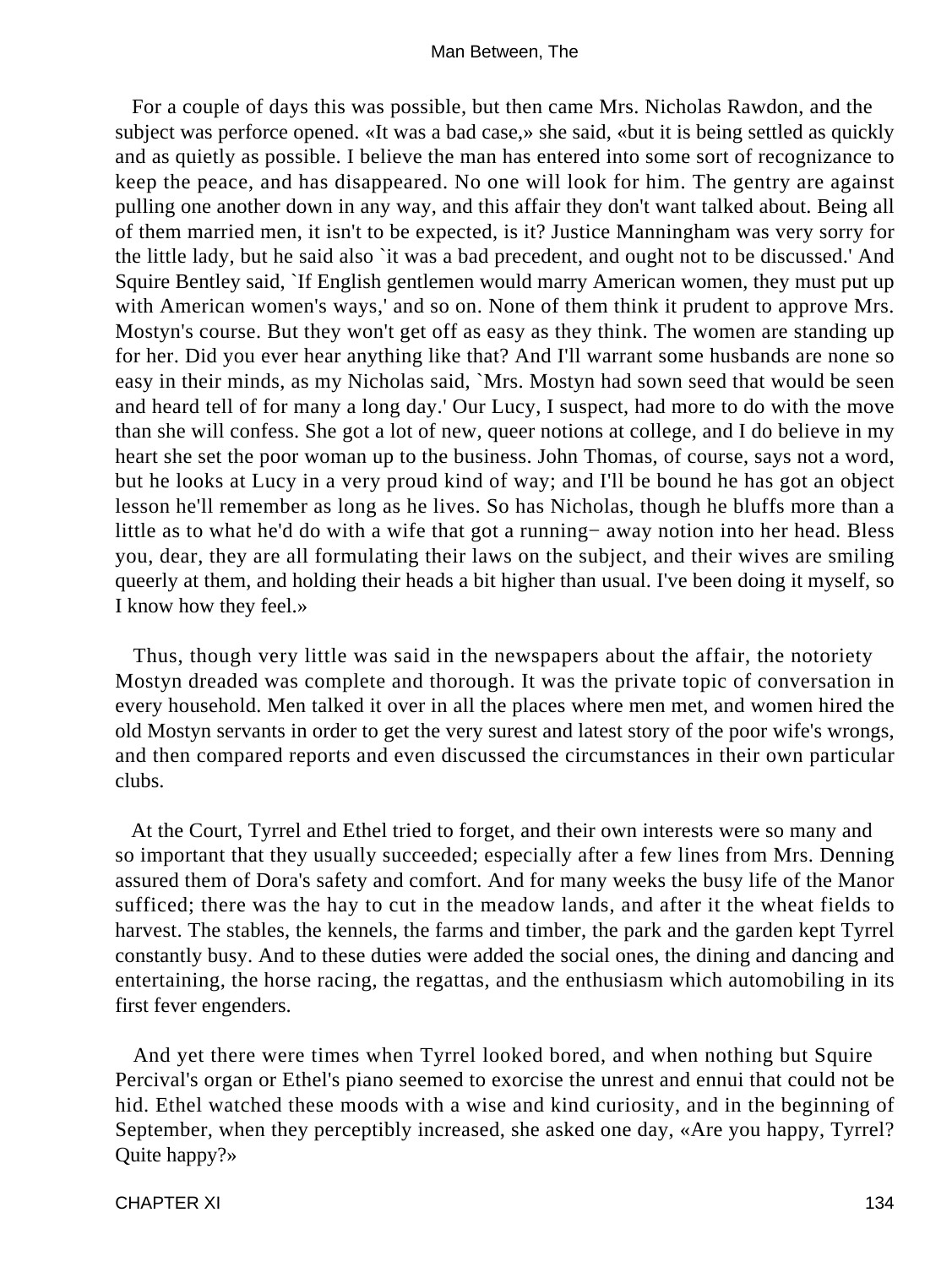«I am having a splendid holiday,» he answered, «but  $- \rightarrow \infty$ 

«But what, dear?»

 «One could not turn life into a long holiday – that would be harder than the hardest work.»

 She answered «Yes,» and as soon as she was alone fell to thinking, and in the midst of her meditation Mrs. Nicholas Rawdon entered in a whirl of tempestuous delight.

 «What do you think?» she asked between laughing and crying. «Whatever do you think? Our Lucy had twins yesterday, two fine boys as ever was. And I wish you could see their grandfather and their father. They are out of themselves with joy. They stand hour after hour beside the two cradles, looking at the little fellows, and they nearly came to words this morning about their names.»

«I am so delighted!» cried Ethel. «And what are you going to call them?»

 «One is an hour older than the other, and John Thomas wanted them called Percival and Nicholas. But my Nicholas wanted the eldest called after himself, and he said so plain enough. And John Thomas said `he could surely name his own sons; and then Nicholas told him to remember he wouldn't have been here to have any sons at all but for his father.' And just then I came into the room to have a look at the little lads, and when I heard what they were fratching about, I told them it was none of their business, that Lucy had the right to name the children, and they would just have to put up with the names she gave them.»

«And has Lucy named them?»

 «To be sure. I went right away to her and explained the dilemma, and I said, `Now, Lucy, it is your place to settle this question.' And she answered in her positive little way, `You tell father the eldest is to be called Nicholas, and tell John Thomas the youngest is to be called John Thomas. I can manage two of that name very well. And say that I won't have any more disputing about names, the boys are as good as christened already.' And of course when Lucy said that we all knew it was settled. And I'm glad the eldest is Nicholas. He is a fine, sturdy little York− shireman, bawling out already for what he wants, and flying into a temper if he doesn't get it as soon as he wants it. Dearie me, Ethel, I am a proud woman this morning. And Nicholas is going to give all the hands a holiday, and a trip up to Ambleside on Saturday, though John Thomas is very much against it.»

«Why is he against it?»

 «He says they will be holding a meeting on Monday night to try and find out what Old Nicholas is up to, and that if he doesn't give them the same treat on the same date next year,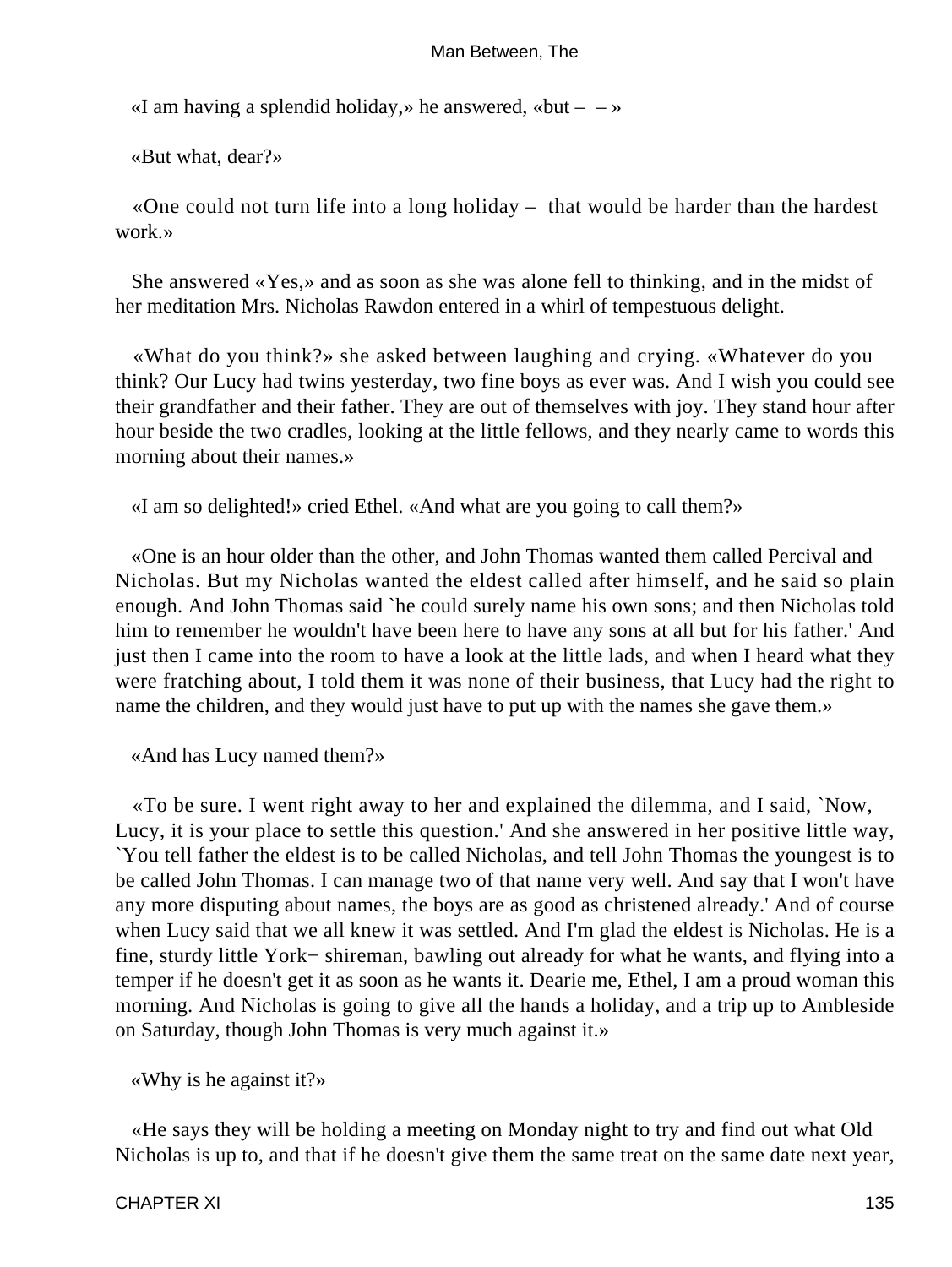they'll hold an indignation meeting about being swindled out of their rights. And I'll pledge you my word John Thomas knows the men he's talking about. However, Nicholas is close with his money, and it will do him good happen to lose a bit. Blood−letting is healthy for the body, and perhaps gold−letting may help the soul more than we think for.»

 This news stimulated Ethel's thinking, and when she also stood beside the two cradles, and the little Nicholas opened his big blue eyes and began to «bawl for what he wanted,» a certain idea took fast hold of her, and she nursed it silently for the next month, watch− ing Tyrrel at the same time. It was near October, however, before she found the proper opportunity for speaking. There had been a long letter from the Judge. It said Ruth and he were home again after a wonderful trip over the Northern Pacific road. He wrote with enthusiasm of the country and its opportunities, and of the big cities they had visited on their return from the Pacific coast. Every word was alive, the magnitude and stir of traffic and wrestling humanity seemed to rustle the paper. He described New York as overflowing with business. His own plans, the plans of others, the jar of politics, the thrill of music and the drama – all the multitudinous vitality that crowded the streets and filled the air, even to the roofs of the twenty−story buildings, contributed to the potent exhilaration of the letter.

 «Great George!» exclaimed Tyrrel. «That is life! That is living! I wish we were back in America!»

«So do I, Tyrrel.»

«I am so glad. When shall we go? It is now the twenty−eighth of September.»

«Are you very weary of Rawdon Court»'

 «Yes. If a man could live for the sake of eating and sleeping and having a pleasant time, why Rawdon Court would be a heaven to him; but if he wants to DO something with his life, he would be most unhappy here.»

«And you want to do something?»

 «You would not have loved a man who did not want **To do.** We have been here four months. Think of it! If I take four months out of every year for twenty years, I shall lose, with travel, about seven years of my life, and the other things to be dropped with them may be of incalculable value.»

 «I see, Tyrrel. I am not bound in any way to keep Rawdon Court. I can sell it to− morrow.»

«But you would be grieved to do so?»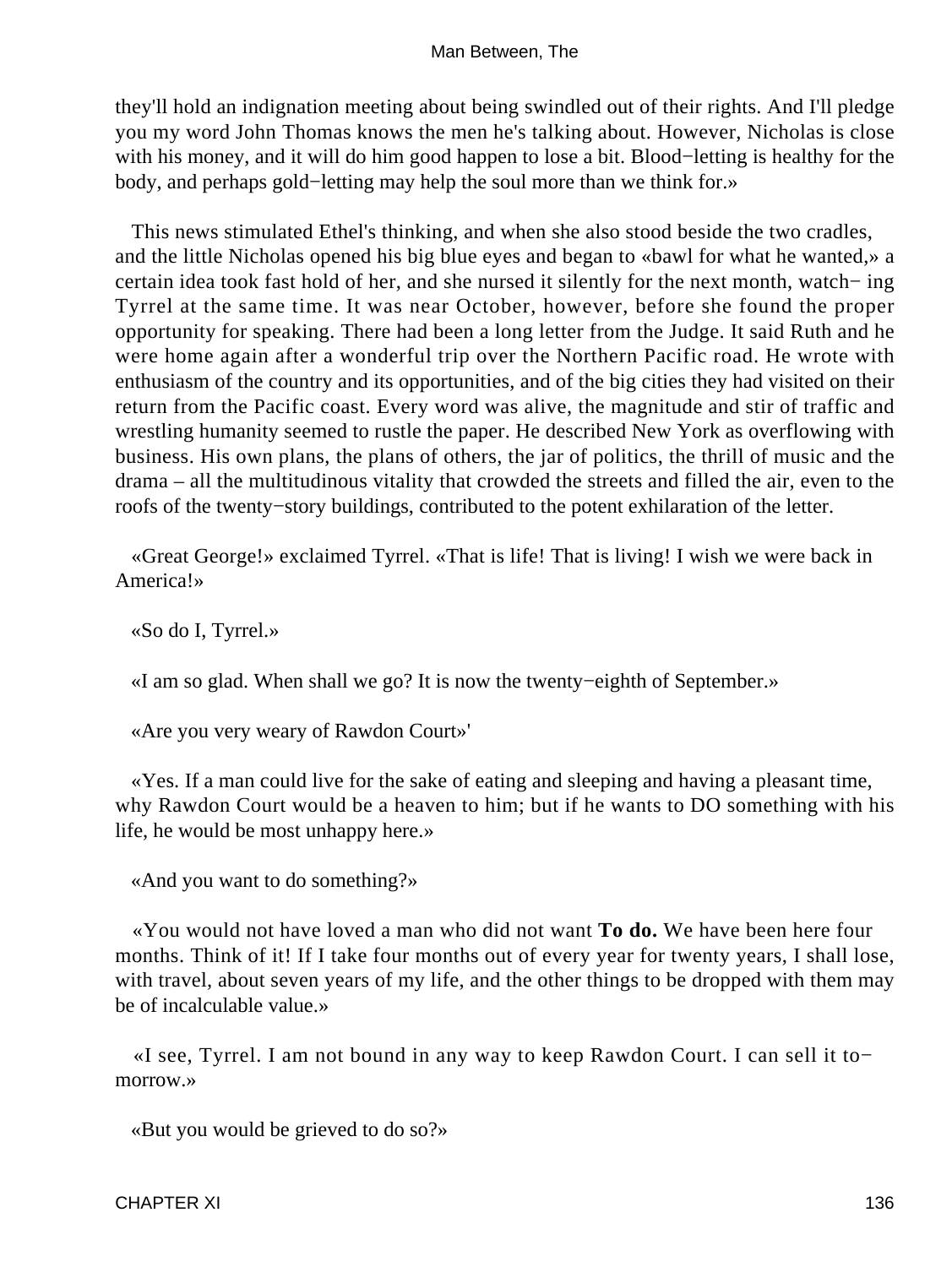«Not at all. Being a lady of the Manor does not flatter me. The other squires would rather have a good man in my place.»

«Why did you buy it?»

 «As I have told you, to keep Mostyn out, and to keep a Rawdon here. But Nicholas Rawdon craves the place, and will pay well for his desire. It cost me eighty thousand pounds. He told father he would gladly give me one hundred thousand pounds whenever I was tired of my bargain. I will take the hundred thousand pounds to−morrow. There would then be four good heirs to Rawdon on the place.»

 Here the conversation was interrupted by Mrs. Nicholas, who came to invite them to the christening feast of the twins. Tyrrel soon left the ladies together, and Ethel at once opened the desired conversation.

 «I am afraid we may have left the Court before the christening,» she said. «Mr. Rawdon is very unhappy here. He is really homesick.»

«But this is his home, isn't it? And a very fine one.»

 «He cannot feel it so. He has large interests in America. I doubt if I ever induce him to come here again. You see, this visit has been our marriage trip.»

 «And you won't live here! I never heard the line. What will you do with the Court? It will be badly used if it is left to servants seven or eight months every year.»

«I suppose I must sell it. I see no  $- - \infty$ 

 «If you only would let Nicholas buy it. You might be sure then it would be well cared for, and the little lads growing up in it, who would finally heir it. Oh, Ethel, if you would think of Nicholas first. He would honor the place and be an honor to it.»

 Out of this conversation the outcome was as satisfactory as it was certain, and within two weeks Nicholas Rawdon was Squire of Rawdon Manor, and possessor of the famous old Manor House. Then there followed a busy two weeks for Tyrrel, who had the superintendence of the packing, which was no light business. For though Ethel would not denude the Court of its ancient furniture and ornaments, there were many things belonging to the personal estate of the late Squire which had been given to her by his will, and could not be left behind. But by the end of October cases and trunks were all sent off to the steamship in which their passage was taken; and the Rawdon estate, which had played such a momentous part in Ethel's life having finished its mission, had no further influence, and without regret passed out of her physical life forever.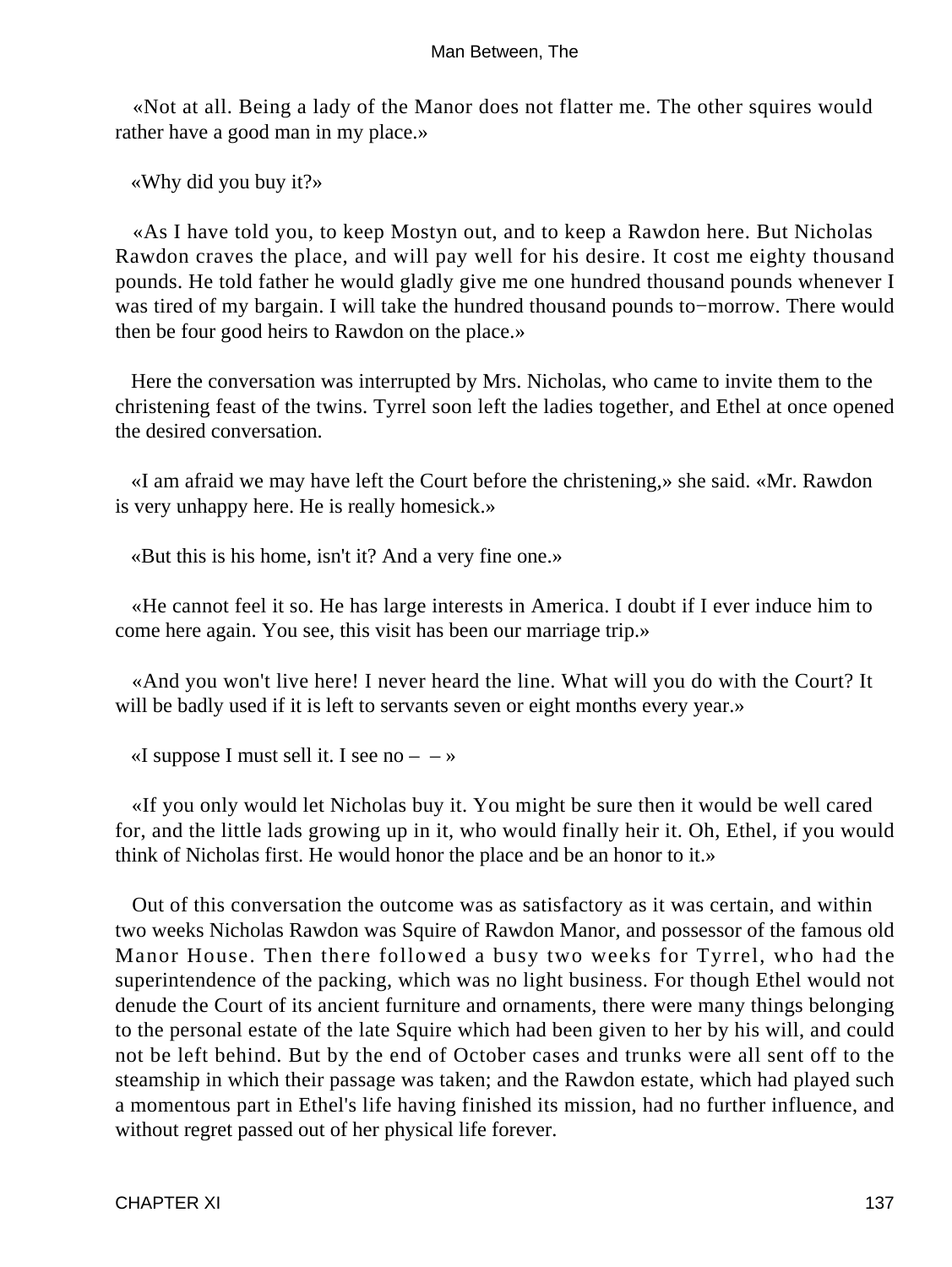Indeed, their willingness to resign all claims to the old home was a marvel to both Tyrrel and Ethel. On their last afternoon there they walked through the garden, and stood under the plane tree where their vows of love had been pledged, and smiled and wondered at their indifference. The beauteous glamor of first love was gone as com− pletely as the flowers and scents and songs that had then filled the charming place. But amid the sweet decay of these things they once more clasped hands, looking with supreme confidence into each other's eyes. All that had then been promised was now certain; and with an affection infinitely sweeter and surer, Tyrrel drew Ethel to his heart, and on her lips kissed the tenderest, proudest words a woman hears, «My dear wife!»

 This visit was their last adieu, all the rest had been said, and early the next morning they left Monk−Rawdon station as quietly as they had arrived. During their short reign at Rawdon Court they had been very popular, and perhaps their resignation was equally so. After all, they were foreigners, and Nicholas Rawdon was Yorkshire, root and branch.

 «Nice young people,» said Justice Manningham at a hunt dinner, «but our ways are not their ways, nor like to be. The young man was born a fighter, and there are neither bears nor Indians here for him to fight; and our politics are Greek to him; and the lady, very sweet and beautiful, but full of new ideas – ideas not suitable for women, and we do not wish our women changed.»

«Good enough as they are,» mumbled Squire Oakes.

 «Nicest Americans I ever met,» added Earl Danvers, «but Nicholas Rawdon will be better at Rawdon Court.» To which statement there was a general assent, and then the subject was considered settled.

 In the meantime Tyrrel and Ethel had reached London and gone to the Metropole Hotel; because, as Ethel said, no one knew where Dora was; but if in England, she was likely to be at the Savoy. They were to be two days in London. Tyrrel had banking and other business to fully occupy the time, and Ethel remembered she had some shopping to do, a thing any woman would discover if she found herself in the neighborhood of Regent Street and Piccadilly. On the afternoon of the second day this duty was finished, and she returned to her hotel satisfied but a little weary. As she was going up the steps she noticed a woman coming slowly down them. It was Dora Mostyn. They met with great enthusiasm on Dora's part, and she turned back and went with Ethel to her room.

 Ethel looked at her with astonishment. She was not like any Dora she had previously seen. Her beauty had developed wondrously, she had grown much taller, and her childish manner had been superseded by a carriage and air of superb grace and dignity. She had now a fine color, and her eyes were darker, softer, and more dreamy than ever. «Take off your hat, Dora,» said Ethel, «and tell me what has happened. You are positively splendid. Where is Mr. Mostyn?»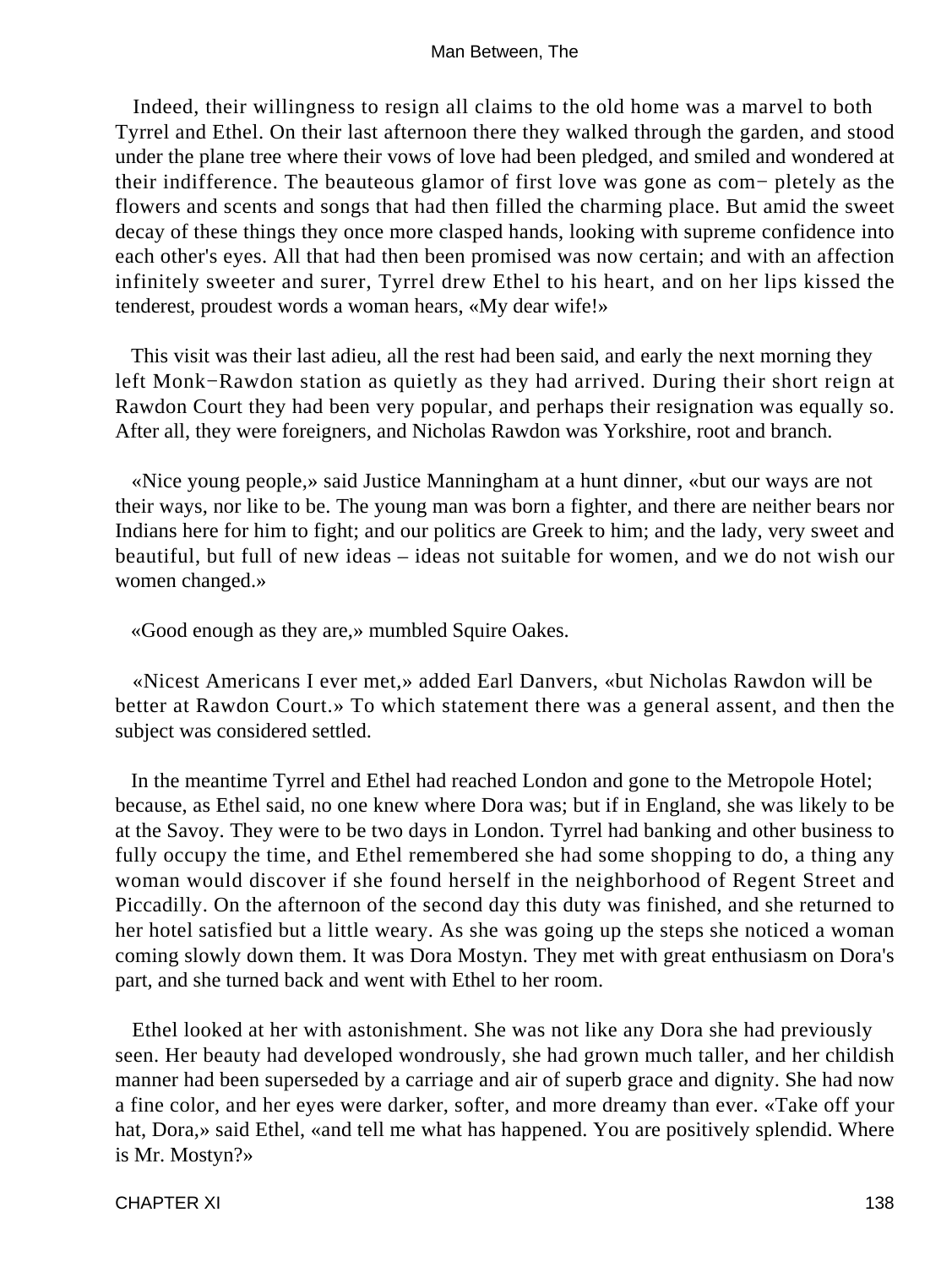«I neither know nor care. He is tramping round the world after me, and I intend to keep him at it. But I forget. I must tell you how **That** has come about.»

«We heard from Mrs. Denning. She said she had received you safely.»

 «My dear mother! She met me like an angel; comforted and cared for me, never said one word of blame, only kissed and pitied me. We talked things over, and she advised me to go to New York. So we took three passages under the names of Mrs. John Gifford, Miss Gifford, and Miss Diana Gifford. Miss Diana was my maid, but mother thought a party of three would throw Mostyn off our track.»

«A very good idea.»

 «We sailed at once. On the second day out I had a son. The poor little fellow died in a few hours, and was buried at sea. But his birth has given me the power to repay to Fred Mostyn some of the misery he caused me.»

«How so? I do not see.»

 «Oh, you must see, if you will only remember how crazy Englishmen are about their sons. Daughters don't count, you know, but a son carries the property in the family name. He is its representative for the next generation. As I lay suffering and weeping, a fine scheme of revenge came clearly to me. Listen! Soon after we got home mother cabled Mostyn's lawyer that `Mrs. Mostyn had had a son.' Nothing was said of the boy's death. Almost immediately I was notified that Mr. Mostyn would insist on the surrender of the child to his care. I took no notice of the letters. Then he sent his lawyer to claim the child and a woman to take care of it. I laughed them to scorn, and defied them to find the child. After them came Mostyn himself. He interviewed doctors, overlooked baptismal registers, advertised far and wide, bribed our servants, bearded father in his office, abused Bryce on the avenue, waylaid me in all my usual resorts, and bombarded me with letters, but he knows no more yet than the cable told him. And the man is becoming a monomaniac about HIS SON.»

«Are you doing right, Dora?»

 «If you only knew how he had tortured me! Father and mother think he deserves all I can do to him. Anyway, he will have it to bear. If he goes to the asylum he threatened me with, I shall be barely satisfied. The `cat−faced woman' is getting her innings now.»

«Have you never spoken to him or written to him? Surely»

 "He caught me one day as I came out of our house, and said, `Madam, where is my son?' And I answered, `You have no son. The child **Was mine.** You shall never see his face in this world. I have taken good care of that.'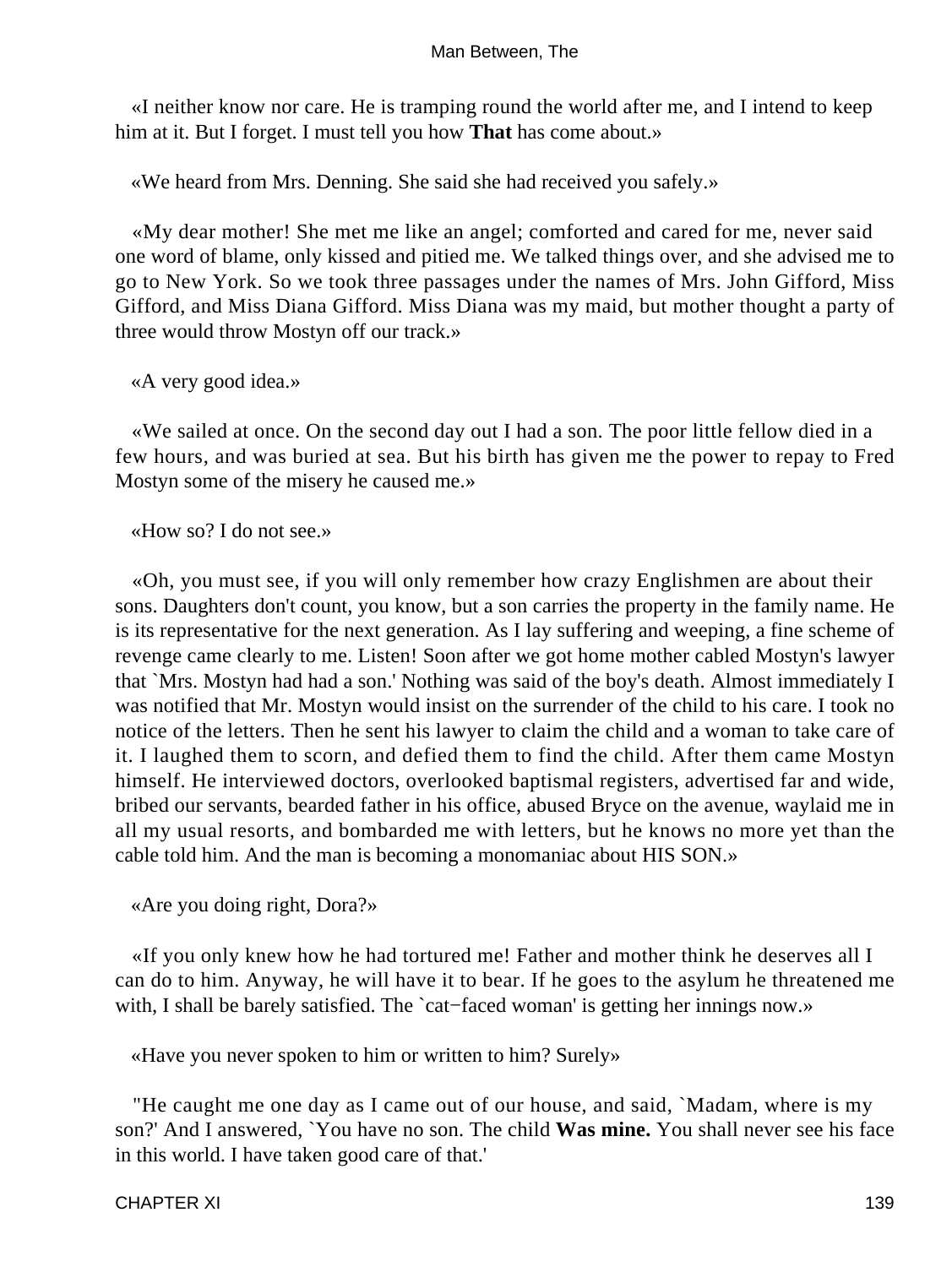«`I will find him some day,' he said, and I laughed at him, and answered, `He is too cunningly hid. Do you think I would let the boy know he had such a father as you? No, indeed. Not unless there was property for the disgrace.' I touched him on the raw in that remark, and then I got into my carriage and told the coachman to drive quickly. Mostyn attempted to follow me, but the whip lashing the horses was in the way.» And Dora laughed, and the laugh was cruel and mocking and full of meaning.

«Dora, how can you? How can you find pleasure in such revenges,»

 «I am having the greatest satisfaction of my life. And I am only beginning the just retribution, for my beauty is enthralling the man again, and he is on the road to a mad jealousy of me.»

 «Why don't you get a divorce? This is a case for that remedy. He might then marry again, and you also.»

 «Even so, I should still torment him. If he had sons he would be miserable in the thought that his unknown son might, on his death, take from them the precious Mostyn estate, and that wretched, old, haunted house of his. I am binding him to misery on every hand.»

«Is Mrs. Denning here with you?»

 «Both my father and mother are with me. Father is going to take a year's rest, and we shall visit Berlin, Vienna, Rome, Paris or wherever our fancy leads us.»

«And Mr. Mostyn?»

 «He can follow me round, and see nobles and princes and kings pay court to the beauty of the `cat−faced woman.' I shall never notice him, never speak to him; but you need not look so suspicious, Ethel. Neither by word nor deed will I break a single convention of the strictest respectability.»

«Mr. Mostyn ought to give you your freedom.»

 «I have given freedom to myself. I have already divorced him. When they brought my dead baby for me to kiss, I slipped into its little hand the ring that made me his mother. They went to the bottom of the sea together. As for ever marrying again, not in this life. I have had enough of it. My first husband was the sweetest saint out of heaven, and my second was some mean little demon that had sneaked his way out of hell; and I found both insupportable.» She lifted her hat as she spoke, and began to pin it on her beautifully dressed hair. «Have no fear for me,» she continued. «I am sure Basil watches over me. Some day I shall be good, and he will be happy.» Then, hand in hand, they walked to the door together,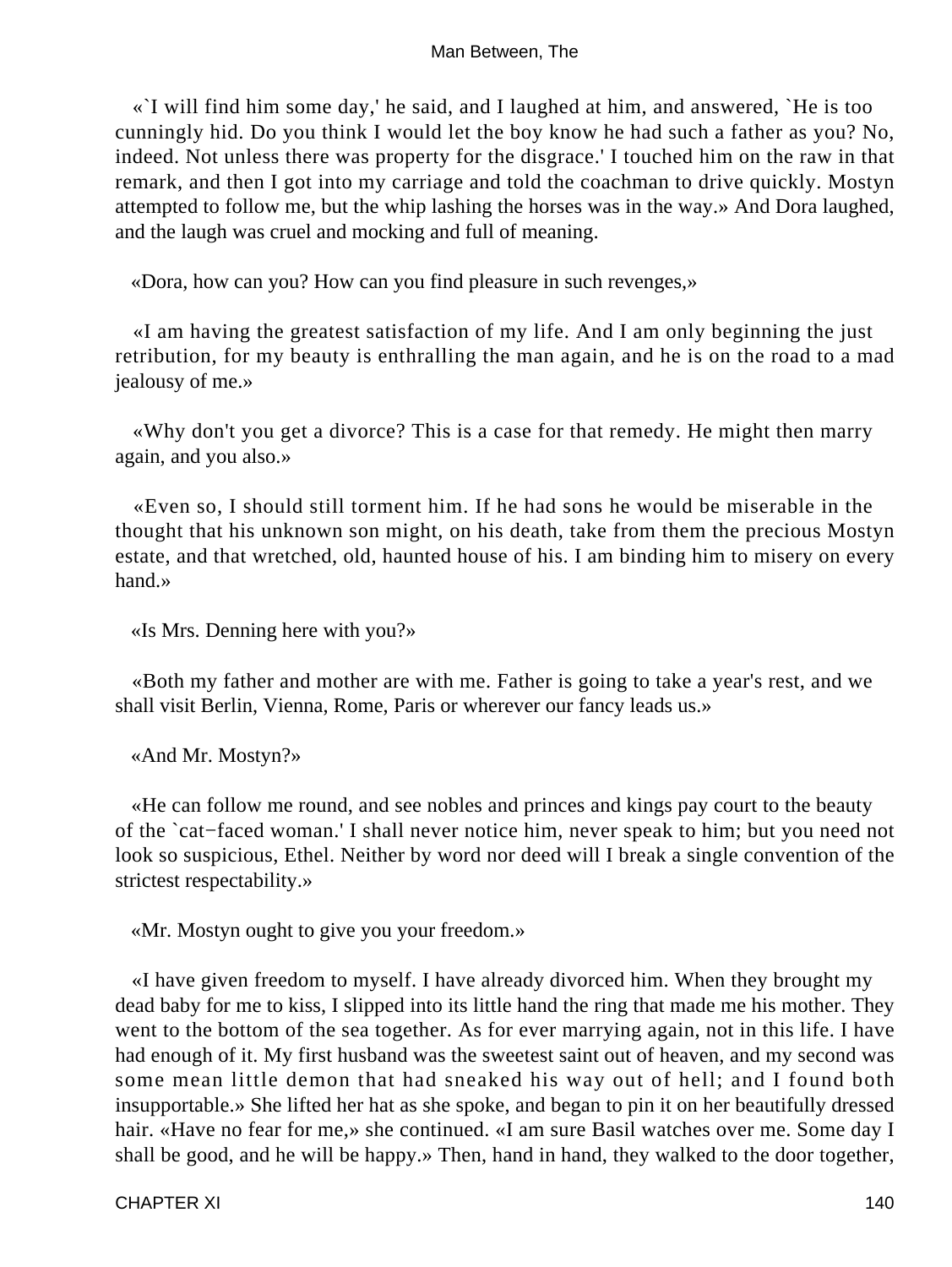and there were tears in both voices as they softly said «Good−by.»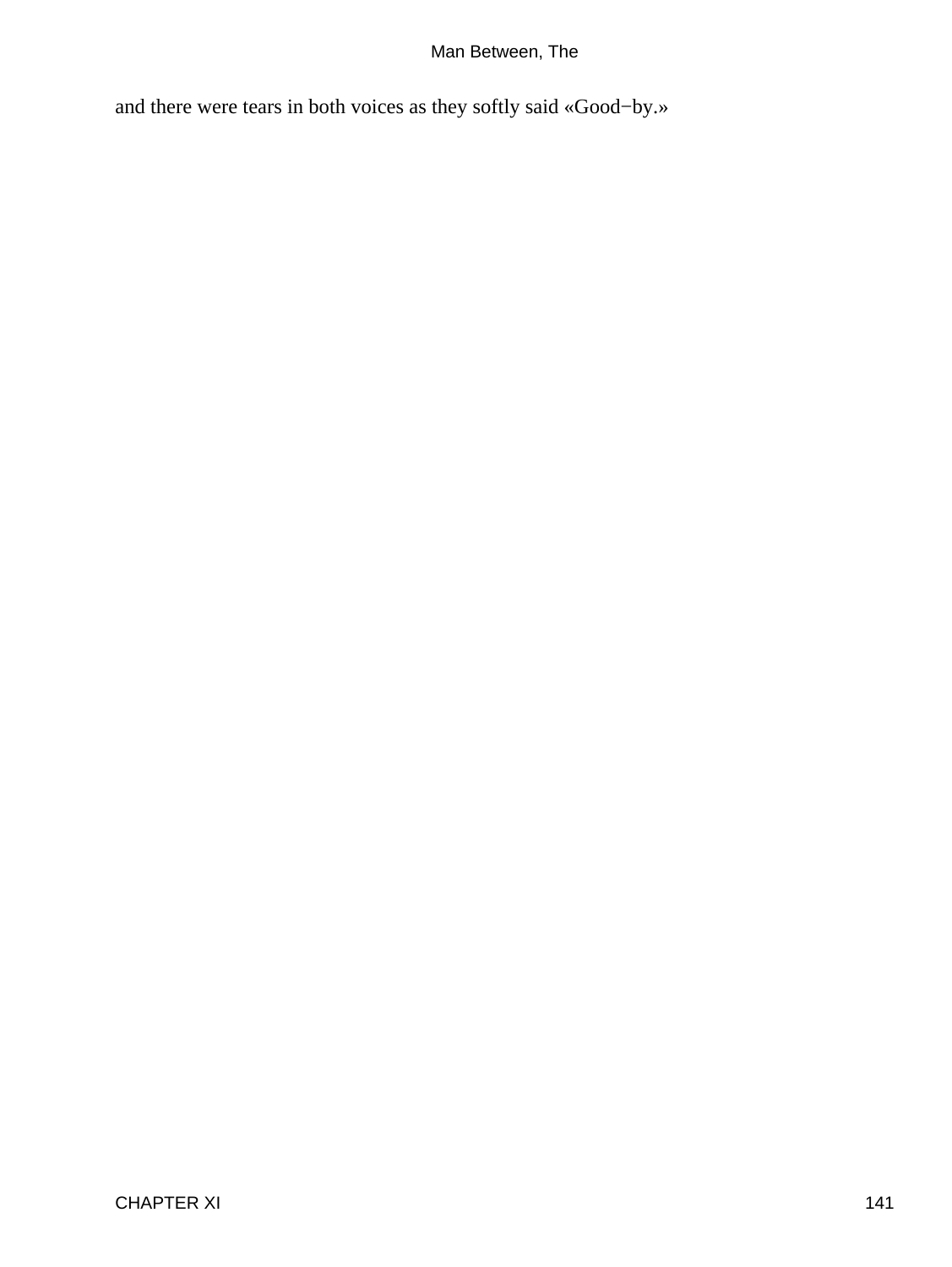## **[CHAPTER XII](#page-152-0)**

*A* **Week** after this interview Tyrrel and Ethel were in New York. They landed early in the morning, but the Judge and Ruth were on the pier to meet them; and they breakfasted together at the fashionable hotel, where an elegant suite had been reserved for the residence of the Tyrrel−Rawdons until they had perfected their plans for the future. Tyrrel was boyishly excited, but Ethel's interest could not leave her father and his new wife. These two had lived in the same home for fifteen years, and then they had married each other, and both of them looked fifteen years younger. The Judge was actually merry, and Ruth, in spite of her supposed «docility,» had quite reversed the situation. It was the Judge who was now docile, and even admiringly obedient to all Ruth's wifely advices and admonitions.

 The breakfast was a talkative, tardy one, but at length the Judge went to his office and Tyrrel had to go to the Custom House. Ethel was eager to see her grandmother, and she was sure the dear old lady was anxiously waiting her arrival. And Ruth was just as anxious for Ethel to visit her renovated home. She had the young wife's delight in its beauty, and she wanted Ethel to admire it with her.

 «We will dine with you to−morrow, Ruth,» said Ethel, «and I will come very early and see all the improvements. I feel sure the house is lovely, and I am glad father made you such a pretty nest. Nothing is too pretty for you, Ruth.» And there was no insincerity in this compliment. These two women knew and loved and trusted each other without a shadow of doubt or variableness.

 So Ruth went to her home, and Ethel hastened to Gramercy Park. Madam was eagerly watching for her arrival.

 «I have been impatient for a whole hour, all in a quiver, dearie,» she cried. «It is nearly noon.»

 «I have been impatient also, Granny, but father and Ruth met us at the pier and stayed to breakfast with us, and you know how men talk and talk.»

«Ruth and father down at the pier! How you dream!»

 «They were really there. And they do seem so happy, grandmother. They are so much in love with each other.»

 «I dare say. There are no fools like old fools. So you have sold the Court to Nicholas Rawdon, and a cotton−spinner is Lord of the Manor. Well, well, how are the mighty fallen!»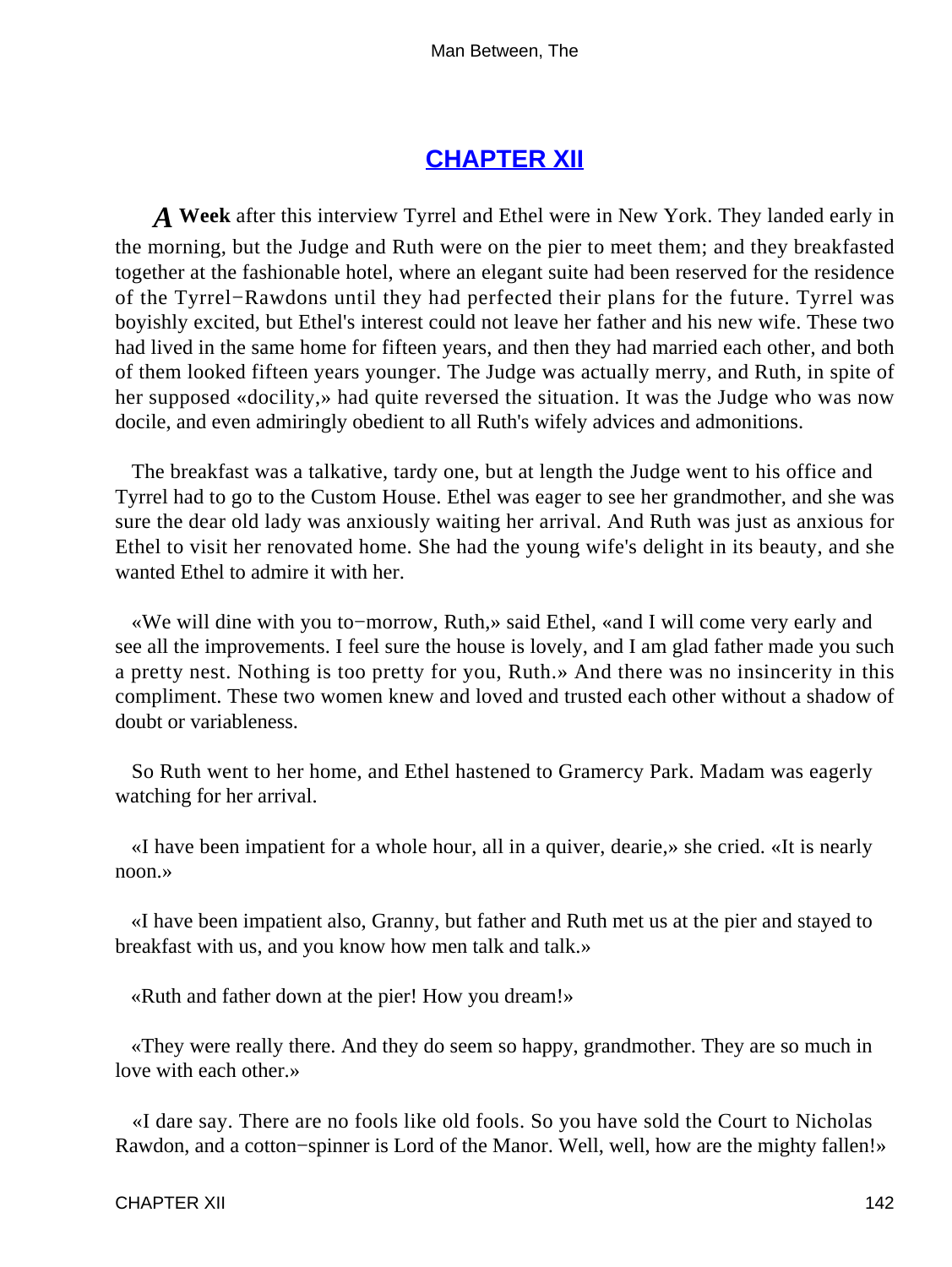«I made twenty thousand pounds by the sale. Nicholas Rawdon is a gentleman, and John Thomas is the most popular man in all the neighborhood. And, Granny, he has two sons – twins – the handsomest little chaps you ever saw. No fear of a Rawdon to heir the Manor now.»

 «Fortune is a baggage. When she is ill to a man she knows no reason. She sent John Thomas to Parliament, and kept Fred out at a loss, too. She took the Court from Fred and gave it to John Thomas, and she gives him two sons about the same time she gives Fred one, and that one she kidnaps out of his sight and knowledge. Poor Fred!»

 «Well, grandmother, it is `poor Fred's' own doing, and, I assure you, Fred would have been most unwelcome at the Court. And the squires and gentry round did not like a woman in the place; they were at a loss what to do with me. I was no good for dinners and politics and hunting. I embarrassed them.» «Of course you would. They would have to talk decently and behave politely, and they would not be able to tell their choicest stories. Your presence would be a bore; but could not Tyrrel take your place?»

 «Granny, Tyrrel was really unhappy in that kind of life. And he was a foreigner, so was I. You know what Yorkshire people think of foreigners. They were very courteous, but they were glad to have the Yorkshire Rawdons in our place. And Tyrrel did not like working with the earth; he loves machinery and electricity.»

 «To be sure. When a man has got used to delving for gold or silver, cutting grass and wheat does seem a slow kind of business.»

 «And he disliked the shut−up feeling the park gave him. He said we were in the midst of solitude three miles thick. It made him depressed and lonely.»

 «That is nonsense. I am sure on the Western plains he had solitude sixty miles thick – often.»

 «Very likely, but then he had an horizon, even if it were sixty miles away. And no matter how far he rode, there was always that line where earth seemed to rise to heaven. But the park was surrounded by a brick wall fourteen feet high. It had no horizon. You felt as if you were in a large, green box – at least Tyrrel did. The wall was covered with roses and ivy, but still it was a boundary you could not pass, and could not see over. Don't you understand, Granny, how Tyrrel would feel this?»

«I can't say I do. Why didn't he come with you?»

 «He had to go to the Customs about our trunks, and there were other things. He will see you to−morrow. Then we are going to dine with father, and if you will join us, we will call at six for you. Do, Granny.»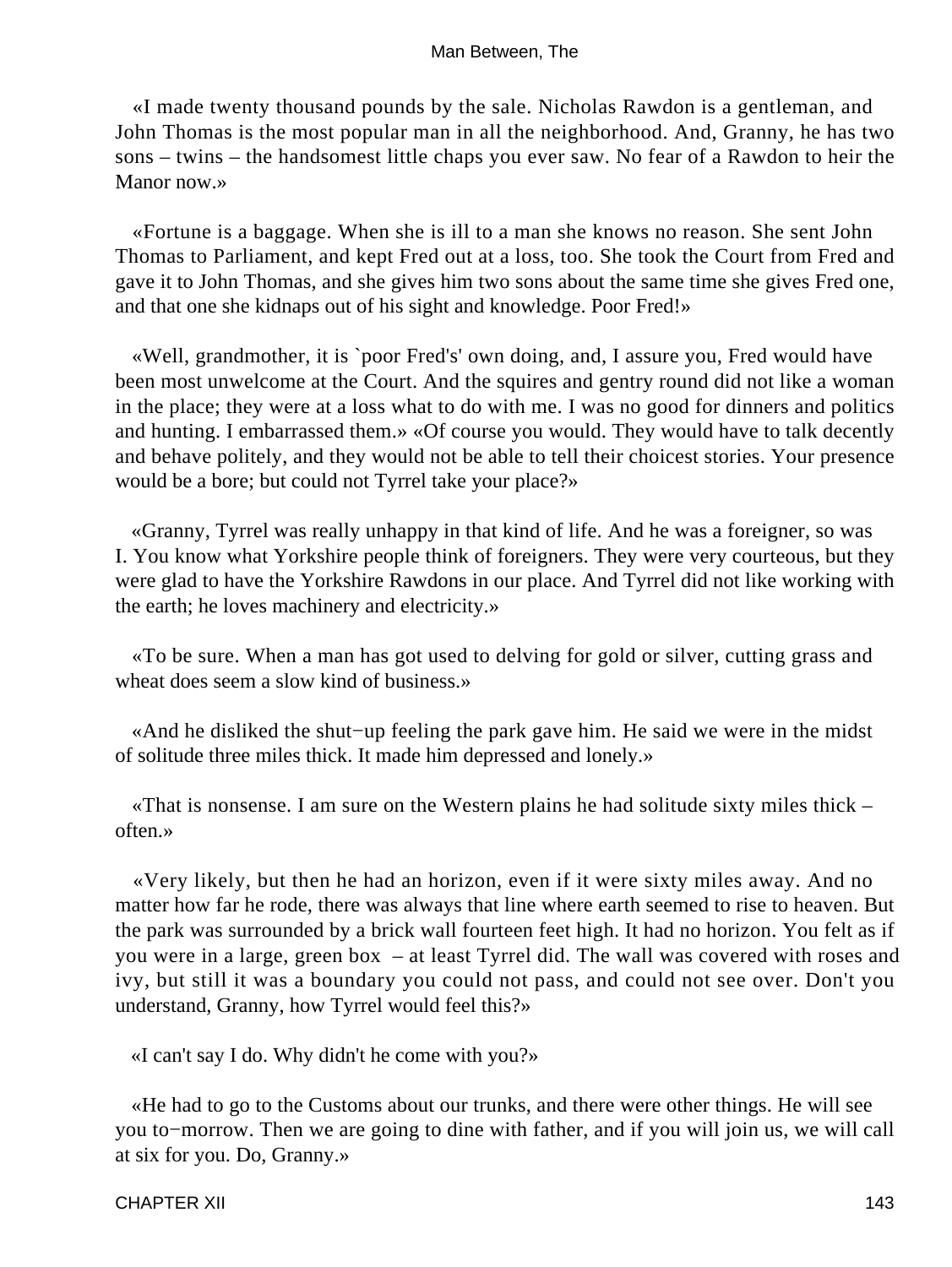«Very well, I shall be ready.» But after a moment's thought she continued, «No, I will not go. I am only a mortal woman, and the company of angels bores me yet.»

«Now, Granny, dear.»

 «I mean what I say. Your father has married such a piece of perfection that I feel my shortcomings in her presence more than I can bear. But I'll tell you what, dearie, Tyrrel may come for me Saturday night at six, and I will have my dinner with you. I want to see the dining−room of a swell hotel in full dress; and I will wear my violet satin and white Spanish lace, and look as smart as can be, dear. And Tyrrel may buy me a bunch of white violets. I am none too old to wear them. Who knows but I may go to the theater also?»

 «Oh, Granny, you are just the dearest young lady I know! Tyrrel will be as proud as a peacock.»

 «Well, I am not as young as I might be, but I am a deal younger than I look. Listen, dearie, I have never **Felt** old yet! Isn't that a thing to be grateful for? I don't read much poetry, except it be in the Church Hymnal, but I cut a verse out of a magazine a year ago which just suits my idea of life, and, what is still more wonderful, I took the trouble to learn it. Oliver Wendell Holmes wrote it, and I'll warrant him for a good, cheerful, trust−in−God man, or he'd never have thought of such sensible words.»

«I am listening, Granny, for the verse.»

 "Yes, and learn it yourself. It will come in handy some day, when Tyrrel and you are getting white−haired and handsome, as everyone ought to get when they have passed their half−century and are facing the light of the heavenly world:

 «At sixty−two life has begun; At seventy−three begins once more; Fly swifter as thou near'st the sun, And brighter shine at eighty−four. At ninety−five, Should thou arrive, Still wait on God, and work and thrive.»

 Such words as those, Ethel, keep a woman young, and make her right glad that she was born and thankful that she lives."

 «Thank you for them, dear Granny. Now I must run away as fast as I can. Tyrrel will be wondering what has happened to me.»

 In this conjecture she was right. Tyrrel was in evening dress, and walking restlessly about their private parlor. «Ethel,» he said, plaintively, «I have been so uneasy about you.»

«I am all right, dearest. I was with grandmother. I shall be ready in half an hour.»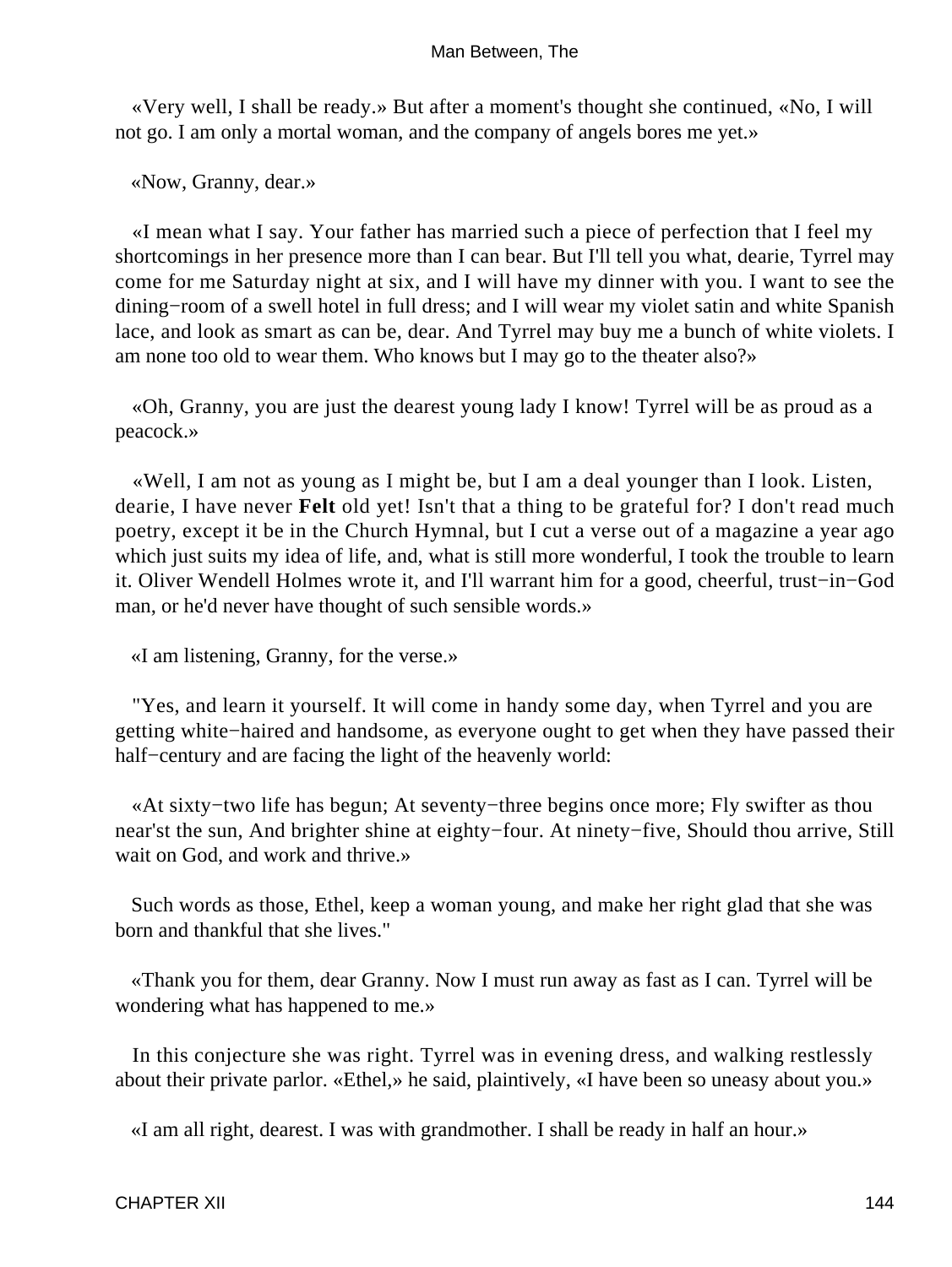Even if she had been longer, she would have earned the delay, for she returned to him in pink silk and old Venice point de rose, with a pretty ermine tippet across her shoulders. It was a joy to see her, a delight to hear her speak, and she walked as if she heard music. The dining−room was crowded when they entered, but they made a sensation. Many rose and came to welcome them home. Others smiled across the busy space and lifted their wineglass in recognition. The room was electric, sensitive and excited. It was flooded with a soft light; it was full of the perfume of flowers. The brilliant coloring of silks and satins, and the soft miracle of white lace blended with the artistically painted walls and roof. The aroma of delicate food, the tinkle of crystal, the low murmur of happy voices, the thrill of sudden laughter, and the delicious accompaniment of soft, sensuous music completed the charm of the room. To eat in such surroundings was as far beyond the famous flower−crowned feasts of Rome and Greece as the east is from the west. It was impossible to resist its influence. From the point of the senses, the soul was drinking life out of a cup of overflowing delight. And it was only natural that in their hearts both Tyrrel and Ethel should make a swift, though silent, comparison between this feast of sensation and flow of human attraction and the still, sweet order of the Rawdon dining−room, with its noiseless service, and its latticed win− dows open to all the wandering scents and songs of the garden.

 Perhaps the latter would have the sweetest and dearest and most abiding place in their hearts; but just in the present they were enthralled and excited by the beauty and good comradeship of the social New York dinner function. Their eyes were shining, their hearts thrilling, they went to their own apartments hand in hand, buoyant, vivacious, feeling that life was good and love unchangeable. And the windows being open, they walked to one and stood looking out upon the avenue. All signs of commerce had gone from the beautiful street, but it was busy and noisy with the traffic of pleasure, and the hum of multitudes, the rattle of carriages, the rush of autos, the light, hurrying footsteps of pleasure−seekers insistently demanded their sympathy.

«We cannot go out to−night,» said Ethel. «We are both more weary than we know.»

 «No, we cannot go to−night; but, oh, Ethel, we are in New York again! Is not that joy enough? I am so happy! I am so happy. We are in New York again! There is no city like it in all the world. Men live here, they work here, they enjoy here. How happy, how busy we are going to be, Ethel!»

 During these joyful, hopeful expectations he was walking up and down the room, his eyes dilating with rapture, and Ethel closed the window and joined him. They magnified their joy, they wondered at it, they were sure no one before them had ever loved as they loved. «And we are going to live here, Ethel; going to have our home here! Upon my honor, I cannot speak the joy I feel, but  $\rightarrow$  – and he went impetuously to the piano and opened it – "but I can perhaps sing it  $-$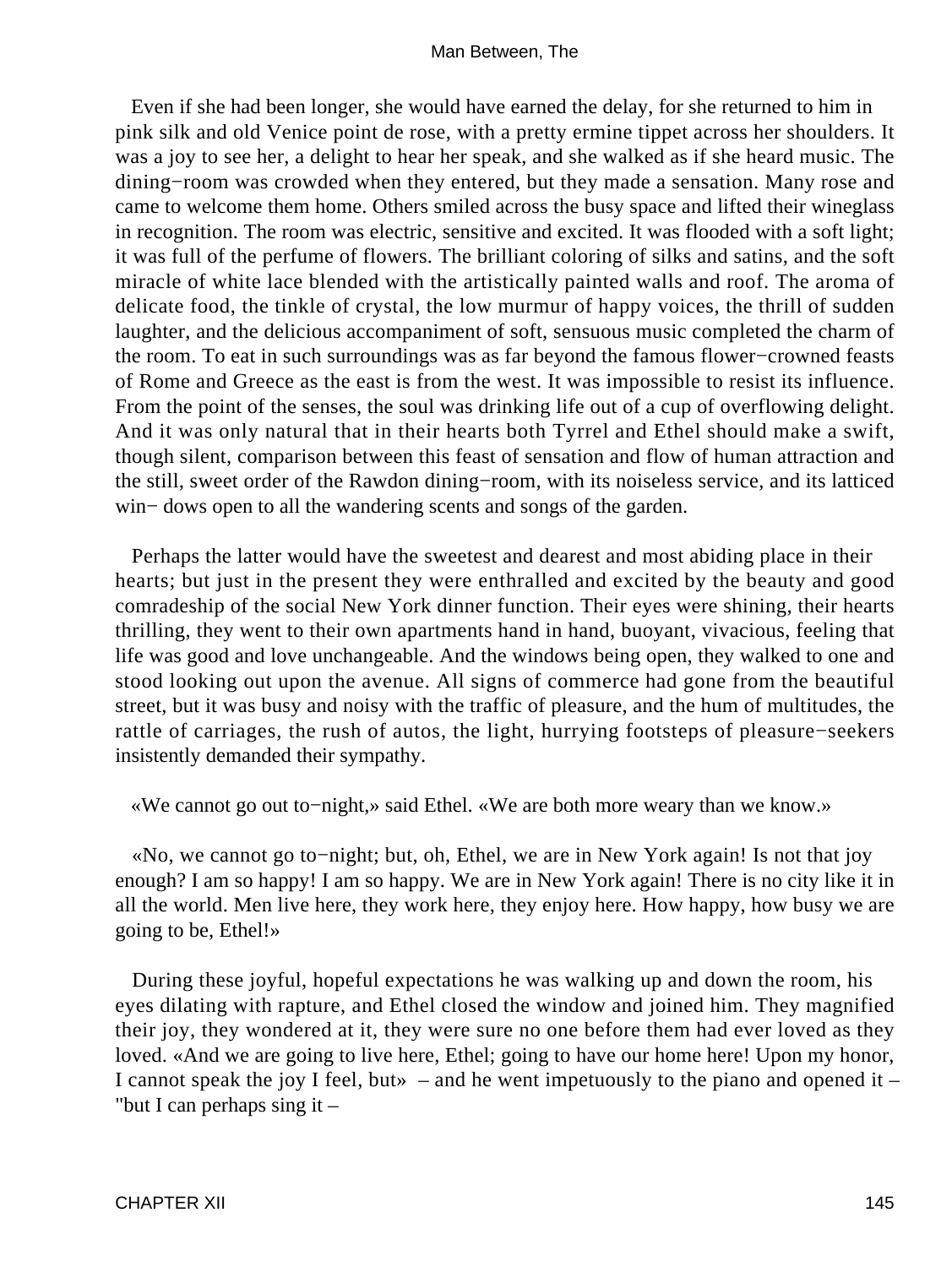"`There is not a spot in this wide−peopled earth So dear to the heart as the Land of our Birth; 'Tis the home of our childhood, the beautiful spot Which Memory retains when all else is forgot. May the blessing of God ever hallow the sod, And its valleys and hills by our children be trod!

 «`May Columbia long lift her white crest o'er the wave, The birthplace of science and the home of the brave. In her cities may peace and prosperity dwell, And her daughters in virtue and beauty excel. May the blessing of God ever hallow the sod, And its valleys and hills by our children be trod.'»

 With the patriotic music warbling in his throat he turned to Ethel, and looked at her as a lover can, and she answered the look; and thus leaning toward each other in visible beauty and affection their new life began. Between smiles and kisses they sat speaking, not of the past with all its love and loveliness, but of the high things calling to them from the future, the work and duties of life set to great ends both for public and private good. And as they thus communed Tyrrel took his wife's hand and slowly turned on her finger the plain gold wedding ring behind its barrier of guarding gems.

 «Ethel,» he said tenderly, «what enchantments are in this ring of gold! What romances I used to weave around it, and, dearest, it has turned every Romance into Reality.»

 «And, Tyrrel, it will also turn all our Realities into Romances. Nothing in our life will ever become common. Love will glorify everything.»

«And we shall always love as we love now?»

«We shall love far better, far stronger, far more tenderly.»

«Even to the end of our lives, Ethel?»

«Yes, to the very end.»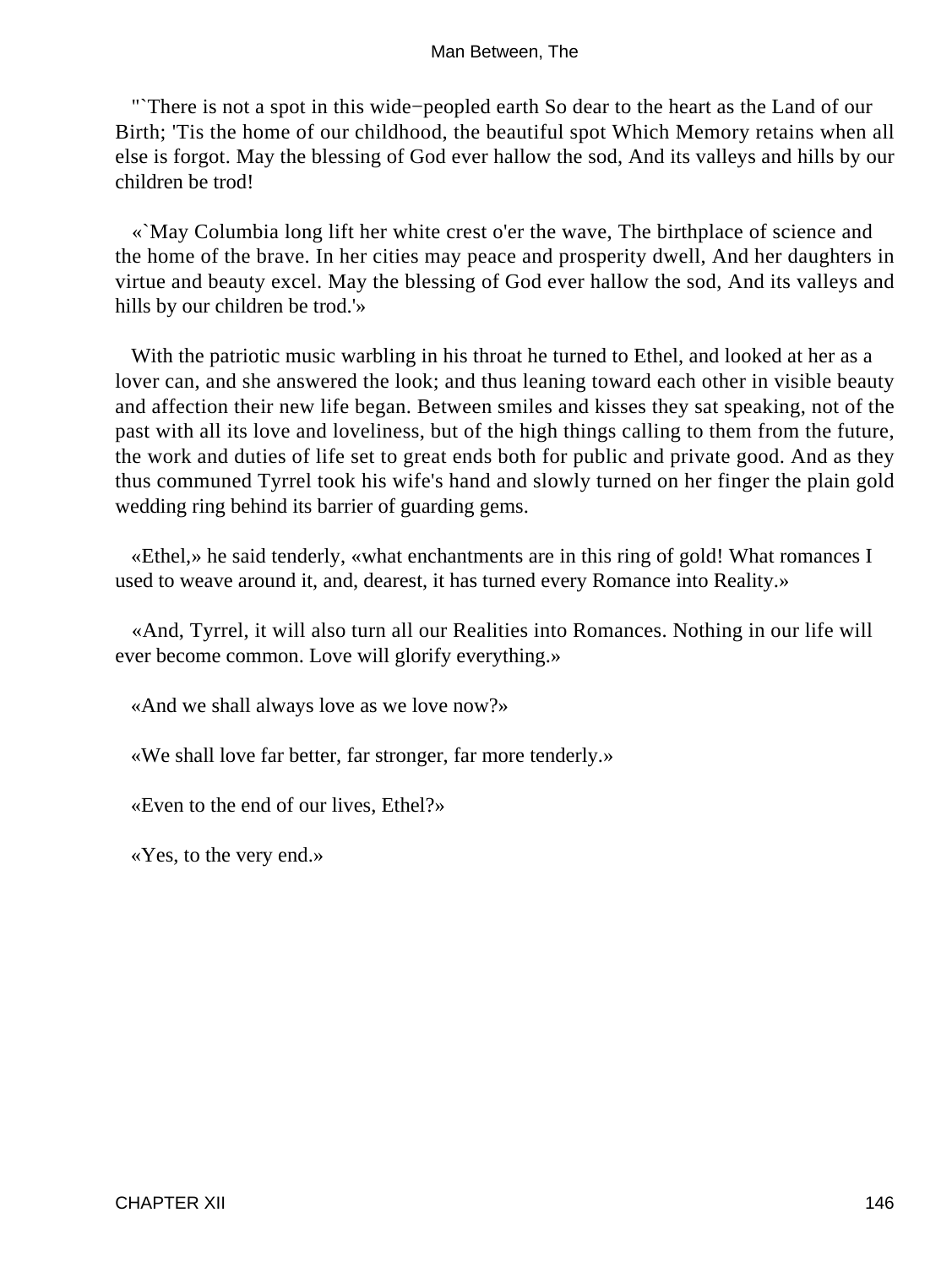## **[CHAPTER XIII](#page-152-0)**

<span id="page-147-0"></span>*A* **Pause** of blissful silence followed this assurance. It was broken by a little exclamation from Ethel. «Oh, dear,» she said, «how selfishly thoughtless my happiness makes me! I have forgotten to tell you, until this moment, that I have a letter from Dora. It was sent to grandmother's care, and I got it this afternoon; also one from Lucy Rawdon. The two together bring Dora's affairs, I should say, to a pleasanter termination than we could have hoped for.»

«Where is the Enchantress?»

«In Paris at present.»

«I expected that answer.»

 «But listen, she is living the quietest of lives; the most devoted daughter cannot excel her.»

«Is she her own authority for that astonishing statement? Do you believe it?»

 «Yes, under the circumstances. Mr. Denning went to Paris for a critical and painful operation, and Dora is giving all her love and time toward making his convalescence as pleasant as it can be. In fact, her description of their life in the pretty chateau they have rented outside of Paris is quite idyllic. When her father is able to travel they are going to Algiers for the winter, and will return to New York about next May. Dora says she never intends to leave America again.»

«Where is her husband? Keeping watch on the French chateau?»

 «That is over. Mr. Denning persuaded Dora to write a statement of all the facts concerning the birth of the child. She told her husband the name under which they traveled, the names of the ship, the captain, and the ship's doctor, and Mrs. Denning authenticated the statement; but, oh, what a mean, suspicious creature Mostyn is!»

«What makes you reiterate that description of him?»

 «He was quite unable to see any good or kind intent in this paper. He proved its correctness, and then wrote Mr. Denning a very contemptible letter.»

«Which was characteristic enough. What did he say?»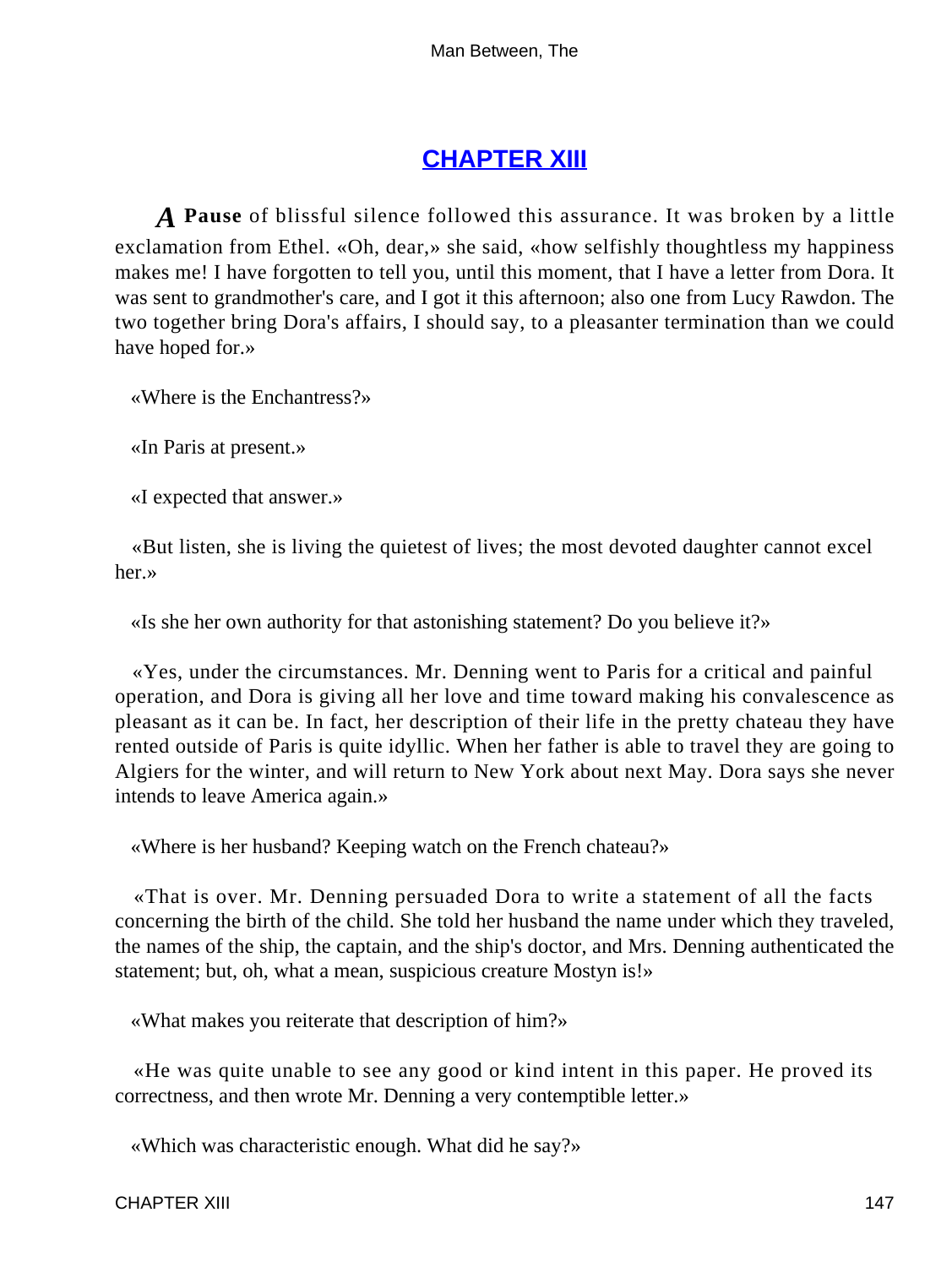«That the amende honorable was too late; that he supposed Dora wished to have the divorce proceedings stopped and be reinstated as his wife, but he desired the whole Denning family to understand that was now impossible; he was `fervently, feverishly awaiting his freedom, which he expected at any hour.' He said it was `sickening to remember the weariness of body and soul Dora had given him about a non−existing child, and though this could never be atoned for, he did think he ought to be refunded the money Dora's contemptible revenge had cost him.»'

«How could he? How could he?»

 «Of course Mr. Denning sent him a check, a pretty large one, I dare say. And I suppose he has his freedom by this time, unless he has married again.»

«He will never marry again.»

 «Indeed, that is the strange part of the story. It was because he wanted to marry again that he was `fervently, feverishly awaiting his freedom.'»

«I can hardly believe it, Ethel. What does Dora say?»

 «I have the news from Lucy. She says when Mostyn was ignored by everyone in the neighborhood, one woman stood up for him almost passionately. Do you remember Miss Sadler?»

 «That remarkable governess of the Surreys? Why, Ethel, she is the very ugliest woman I ever saw.»

 «She is so ugly that she is fascinating. If you see her one minute you can never forget her, and she is brains to her finger tips. She ruled everyone at Surrey House. She was Lord Surrey's secretary and Lady Surrey's adviser. She educated the children, and they adored her; she ruled the servants, and they obeyed her with fear and trembling. Nothing was done in Surrey House without her approval. And if her face was not handsome, she had a noble presence and a manner that was irresistible.»

«And she took Mostyn's part?»

 «With enthusiasm. She abused Dora individually, and American women generally. She pitied Mr. Mostyn, and made others do so; and when she perceived there would be but a shabby and tardy restoration for him socially, she advised him to shake off the dust of his feet from Monk−Rawdon, and begin life in some more civilized place. And in order that he might do so, she induced Lord Surrey to get him a very excellent civil appointment in Calcutta.»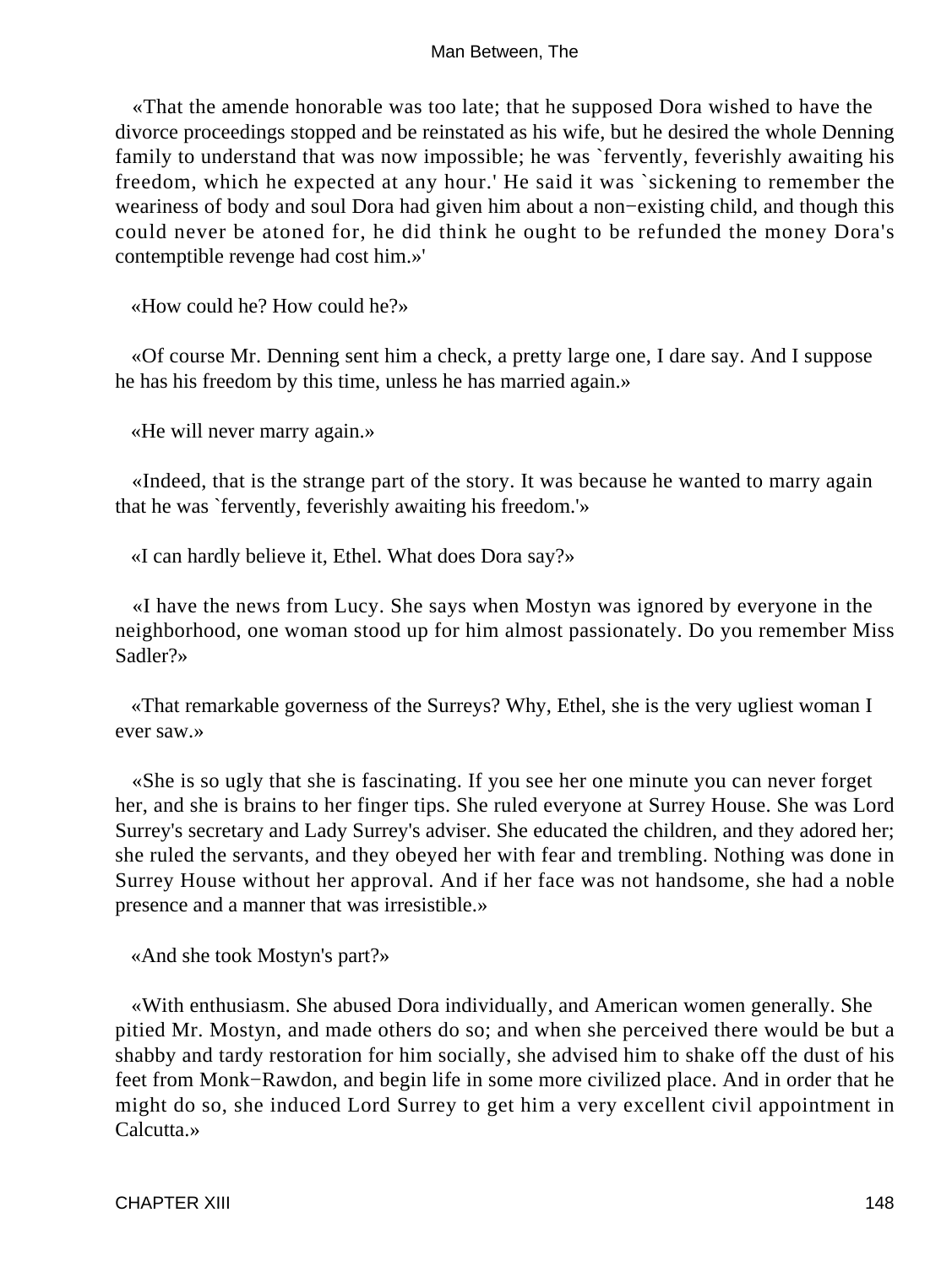«Then he is going to India?»

«He is probably now on the way there. He sold the Mostyn estate  $- \rightarrow \infty$ 

«I can hardly believe it.»

 «He sold it to John Thomas Rawdon. John Thomas told me it belonged to Rawdon until the middle of the seventeenth century, and he meant to have it back. He has got it.»

«Miss Sadler must be a witch.»

 «She is a sensible, practical woman, who knows how to manage men. She has soothed Mostyn's wounded pride with appreciative flattery and stimulated his ambition. She has promised him great things in India, and she will see that he gets them.»

«He must be completely under her control.»

 «She will never let him call his soul his own, but she will manage his affairs to perfection. And Dora is forever rid of that wretched influence. The man can never again come between her and her love; never again come between her and happiness. There will be the circumference of the world as a barrier.»

 «There will be Jane Sadler as a barrier. She will be sufficient. The Woman Between will annihilate The Man Between. Dora is now safe. What will she do with herself?»

 «She will come back to New York and be a social power. She is young, beautiful, rich, and her father has tremendous financial influence. Social affairs are ruled by finance. I should not wonder to see her in St. Jude's, a devotee and eminent for good works.»

«And if Basil Stanhope should return?»

«Poor Basil – he is dead.»

«How do you know that?»

«What DO you mean, Tyrrel?»

«Are you sure Basil is dead? What proof have you?»

 «You must be dreaming! Of course he is dead! His friend came and told me so – told me everything.»

«Is that all?»

CHAPTER XIII 149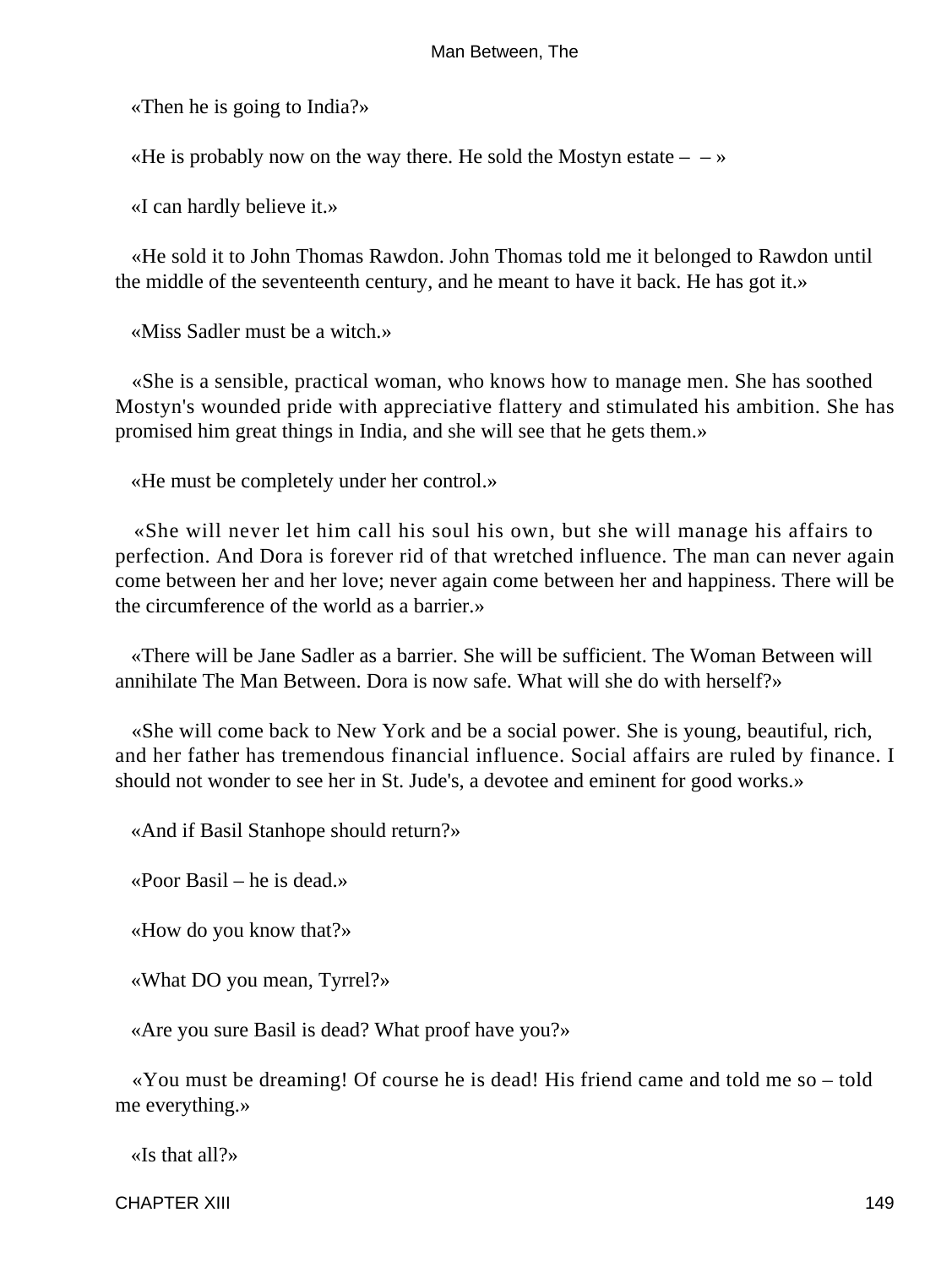«There were notices in the papers.»

«Is that all?»

«Mr. Denning must have known it when he stopped divorce proceedings.»

«Doubtless he believed it; he wished to do so.»

«Tyrrel, tell me what you mean.»

 «I always wondered about his death rather than believed in it. Basil had a consuming sense of honor and affection for the Church and its sacred offices. He would have died willingly rather than drag them into the mire of a divorce court. When the fear became certainty he disappeared – really died to all his previous life.»

«But I cannot conceive of Basil lying for any purpose.»

 «He disappeared. His family and friends took on themselves the means they thought most likely to make that disappearance a finality.»

«Have you heard anything, seen anything?»

 «One night just before I left the West a traveler asked me for a night's lodging. He had been prospecting in British America in the region of the Klondike, and was full of incidental conversation. Among many other things he told me of a wonderful sermon he had heard from a young man in a large mining camp. I did not give the story any attention at the time, but after he had gone away it came to me like a flash of light that the preacher was Basil Stanhope.»

 «Oh, Tyrrel, if it was – if it was! What a beautiful dream! But it is only a dream. If it could be true, would he forgive Dora? Would he come back to her?»

 «No!» Tyrrel's voice was positive and even stern. «No, he could never come back to her. She might go to him. She left him without any reason. I do not think he would care to see her again.»

 «I would say no more, Tyrrel. I do not think as you do. It is a dream, a fancy, just an imagination. But if it were true, Basil would wish no pilgrimage of abasement. He would say to her, `Dear one, **Hush!** Love is here, travel−stained, sore and weary, but so happy to welcome you!' And he would open all his great, sweet heart to her. May I tell Dora some day what you have thought and said? It will be something good for her to dream about.»

«Do you think she cares? Did she ever love him?»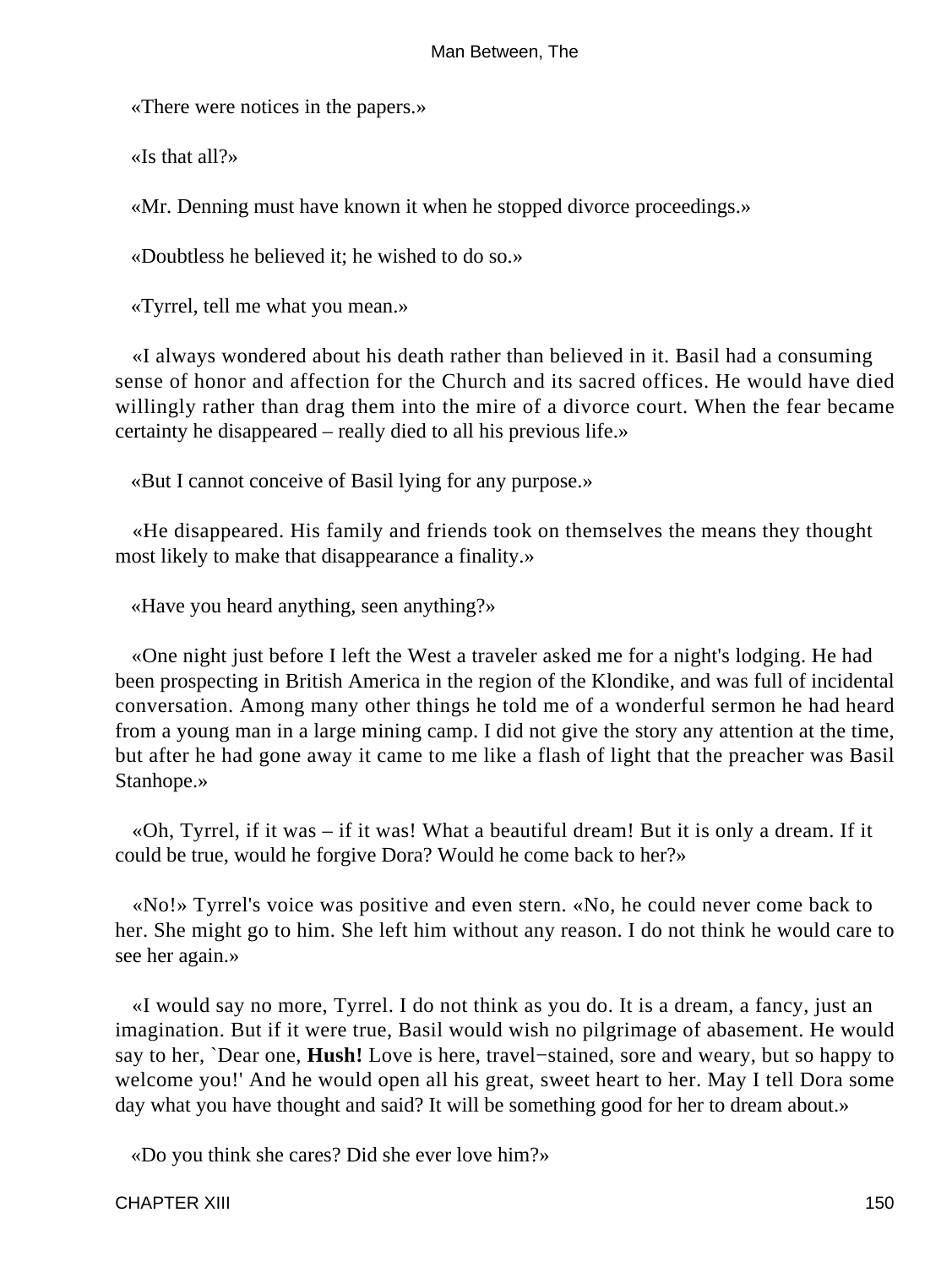«He was her first love. She loved him once with all her heart. If it would be right – safe, I mean, to tell Dora  $-$  – »

«On this subject there is so much NOT to say. I would never speak of it.»

«It may be a truth»

 «Then it is among those truths that should be held back, and it is likely only a trick of my imagination, a supposition, a fancy.»

 A miracle! And of two miracles I prefer the least, and that is that Basil is dead. Your young preacher is a dream; and, oh, Tyrrel, I am so tired! It has been such a long, long, happy day! I want to sleep. My eyes are shutting as I talk to you. Such a long, long, happy day!"

«And so many long, happy days to come, dearest.»

 «So many,» she answered, as she took Tyrrel's hand, and lifted her fur and fan and gloves. «What were those lines we read together the night before we were married? I forget, I am so tired. I know that life should have many a hope and aim, duties enough, and little cares, and now be quiet, and now astir, till God's hand beckoned us unawares  $- \rightarrow \infty$ 

 The rest was inaudible. But between that long, happy day and the present time there has been an arc of life large enough to place the union of Tyrrel and Ethel Rawdon among those blessed bridals that are

«The best of life's romances.»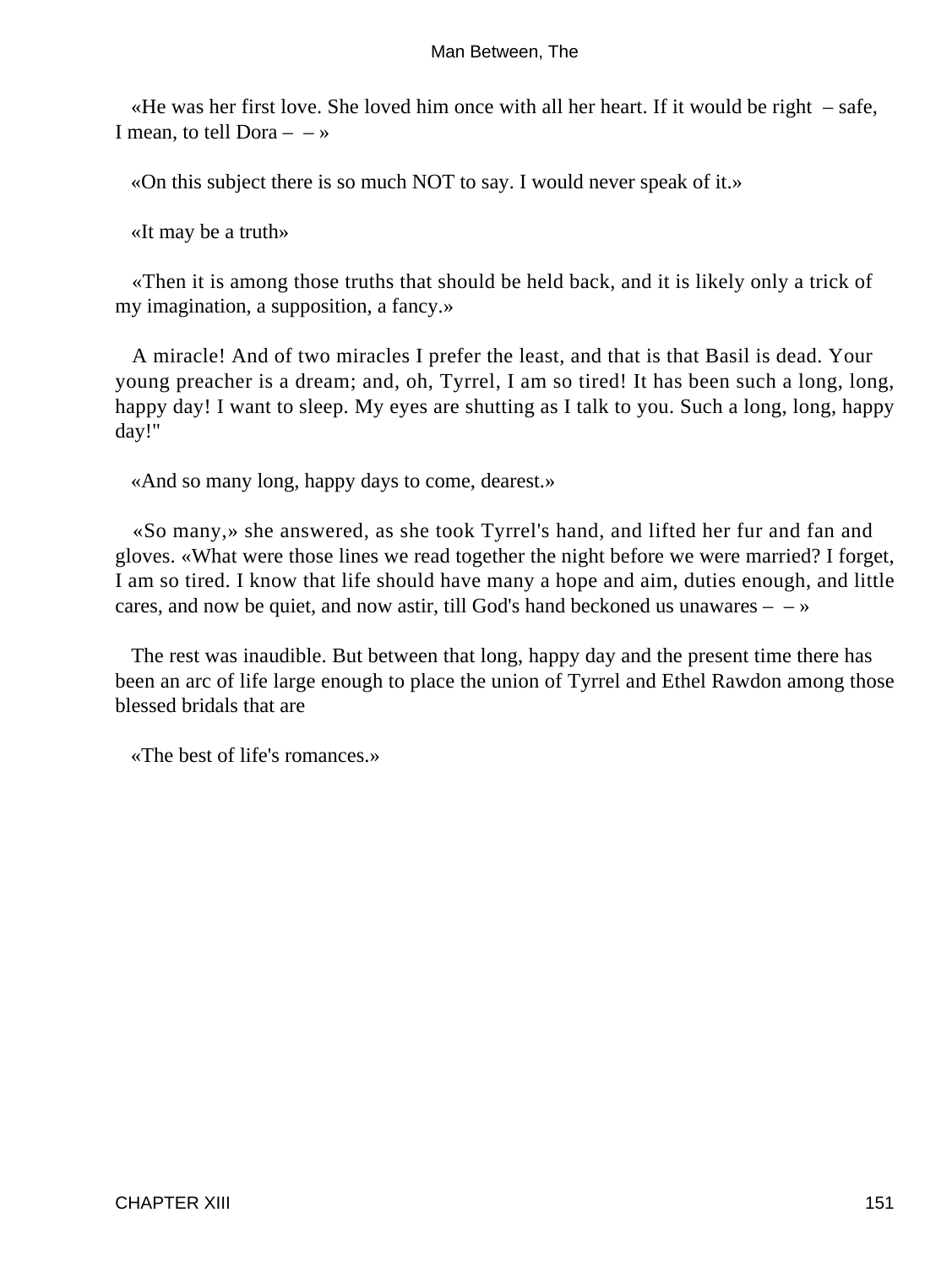# **Table Of Content**

<span id="page-152-0"></span>**PART FIRST – O LOVE WILL VENTURE IN!** 

**[CHAPTER I](#page-4-0)**

**[CHAPTER II](#page-15-0)**

**[CHAPTER III](#page-27-0)**

**[CHAPTER IV](#page-34-0)**

**[PART SECOND − PLAYING WITH FIRE](#page-39-0)**

## **[CHAPTER V](#page-40-0)**

## **[CHAPTER VI](#page-56-0)**

**[PART THIRD − "I WENT DOWN INTO THE GARDEN TO SEE IF THE](#page-74-0) [POMEGRANATES BUDDED."](#page-74-0)**

**[CHAPTER VII](#page-75-0)**

**[CHAPTER VIII](#page-80-0)**

**[CHAPTER IX](#page-100-0)**

**[PART FOURTH − THE REAPING OF THE SOWING](#page-113-0)**

**[CHAPTER X](#page-114-0)**

**[CHAPTER XI](#page-124-0)**

**[CHAPTER XII](#page-142-0)**

**[CHAPTER XIII](#page-147-0)**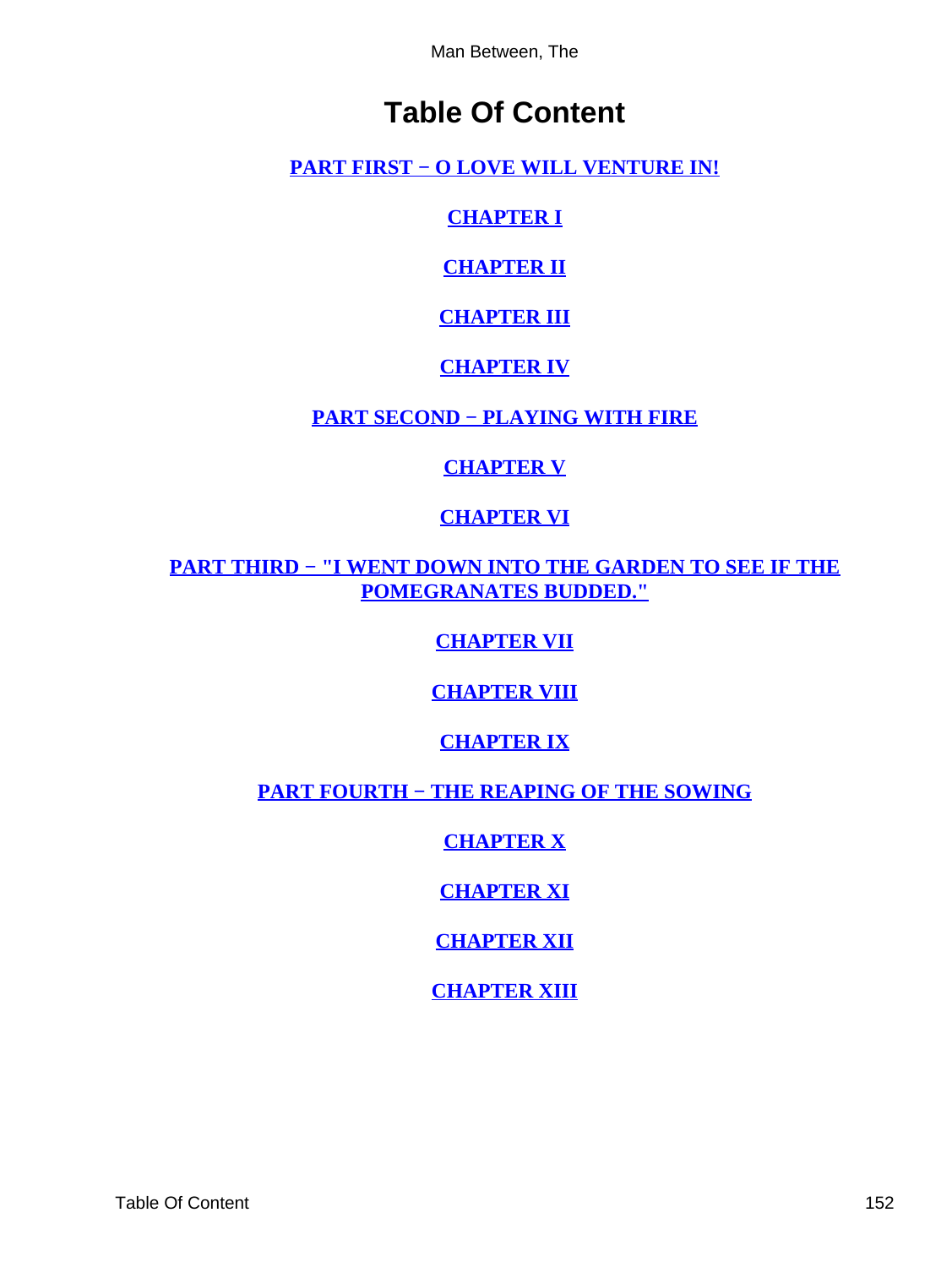# **About Phoenix Editions**

## **Why Phoenix Editions?**

With the already available tools, converting files to eBook formats is not a big task. You can use a plugin in MS Word and with just one click have a lit file. You can drag and drop html into Adobe Acrobat and create a pdf file.

If we can be happy over the possibilities given to anyone to publish and to be published, we must nevertheless look at previous experiences from the history of the computer and the internet in order to get some needed advice:

• The lack of standards threatens the persistance of data.

We are able to access data from tablets from 3.000 year B.C. but not from files created 10 years ago in a proprietary format, stored in some specific non standard media, or even in previous versions of existing products.

- If not enough care is taken, some operations like drag and drop or cut and paste can result in the production of corrupted data.
- Many ebooks come from html files. But outdated tags are still being used, and one only needs to view the source to find beginning tags without their corresponding end tags, improper nesting, and proprietary or non standard encoding. If the source code is not cleaned up, all this will make its way to the derivated ebook.
- Not every user knows how, is able to or wants to use the more advanced standard features of available ebooks formats, resulting in a work that very often doesn't make for the most pleasing reading experience.
- Centuries of history and experience in graphical and printing arts should not be lost for the sake of speed in converting to an ebook format. Much can be done in our search for excellence to adapt and improve, the end result of which is a ebook of higher quality.

But, we must be very careful in our search for quality and in our establishing criteria to meet this lofty goal. Otherwise, as we know and are aware of, a new kind of elitism, censorship or snobism can arise out of this endeavour.

Finding the proper and fair way to achieve this quality of ebook without such detrimental effects led us to implement what we at Phoenix−Library call **Phoenix Editions**.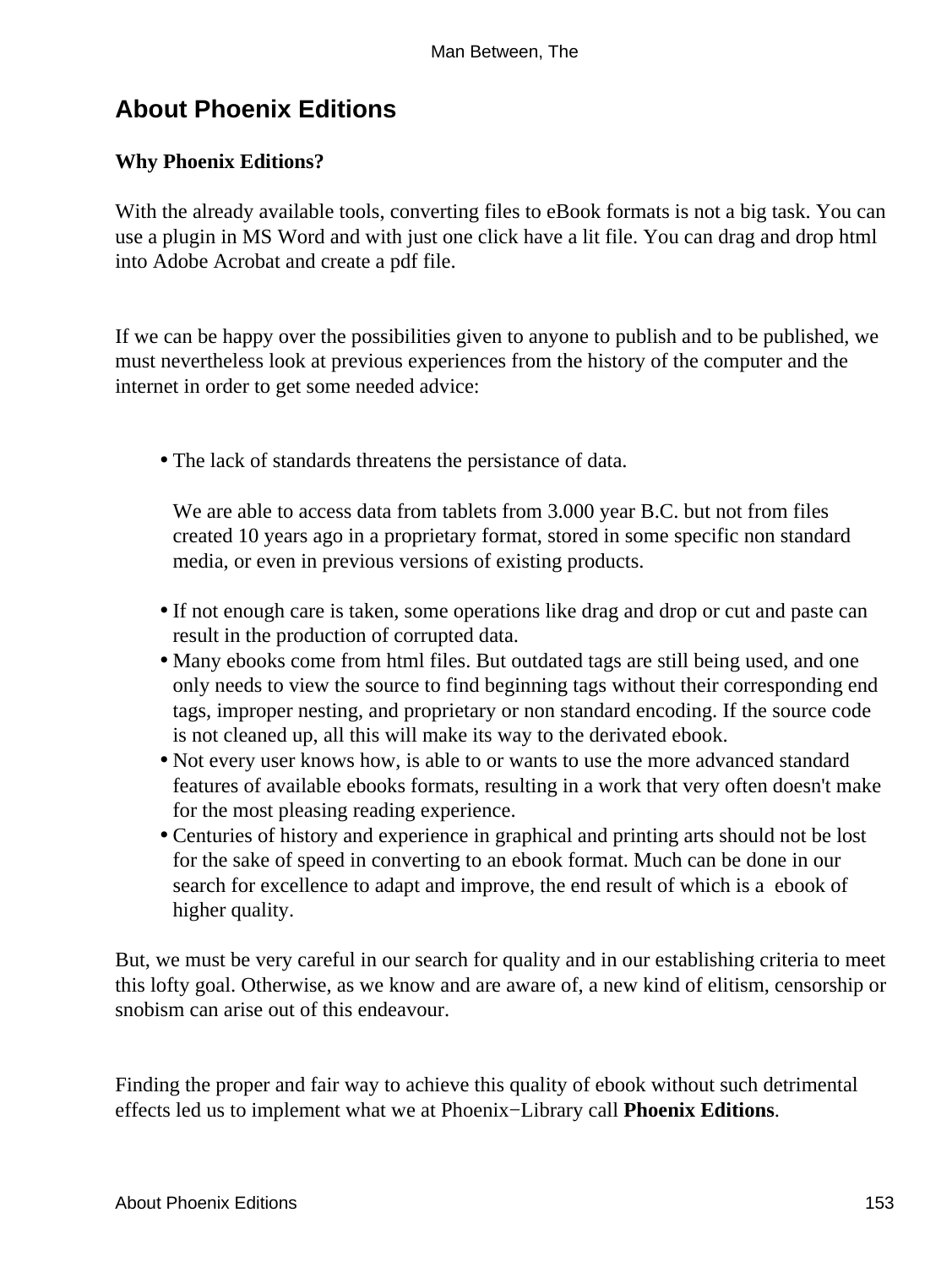## **What is a Phoenix Edition**

At Phoenix−Library we call a Phoenix Edition, an ebook with the following characteristics:

- It is converted from clean and standard xhtml/xml files
- It uses meta tags to identify content, and other data
- The available resources specific to each ebook format are used to give the reader a pleasant reading experience.

This means: objectives and normative criteria, regardless of taste, aesthetic or otherwise subjective evaluations of contents and/or presentation.

## **Phoenix Edition of a RocketEdition file:**

An ebook with a cover, a table of contents with active links, chapter breaks, a "go to" touch access at least to a TOC, oeb compliant metadata, indentation if required from a pEdition reproduction, internal links to notes.

## **Phoenix Edition of a Softbook file:**

An ebook with a cover, a table of contents with active links, chapter breaks, oeb compliant metadata, indentation if required from a pEdition reproduction, internal links to notes.

## **Phoenix Edition of a MS−Reader file:**

An ebook with a cover, an external table of contents with active links at least to an internal TOC, chapter breaks, images, oeb compliant metadata, indentation if required from a pEditon reproduction, internal links to notes.

## **Phoenix Edition of a Mobipocket file:**

An ebook with a cover, an external table of contents with active links at least to an internal TOC, chapter breaks, oeb compliant metadata, indentation if required from a pEdition reproduction, internal links to notes.

## **Phoenix Edition of a Acrobat file:**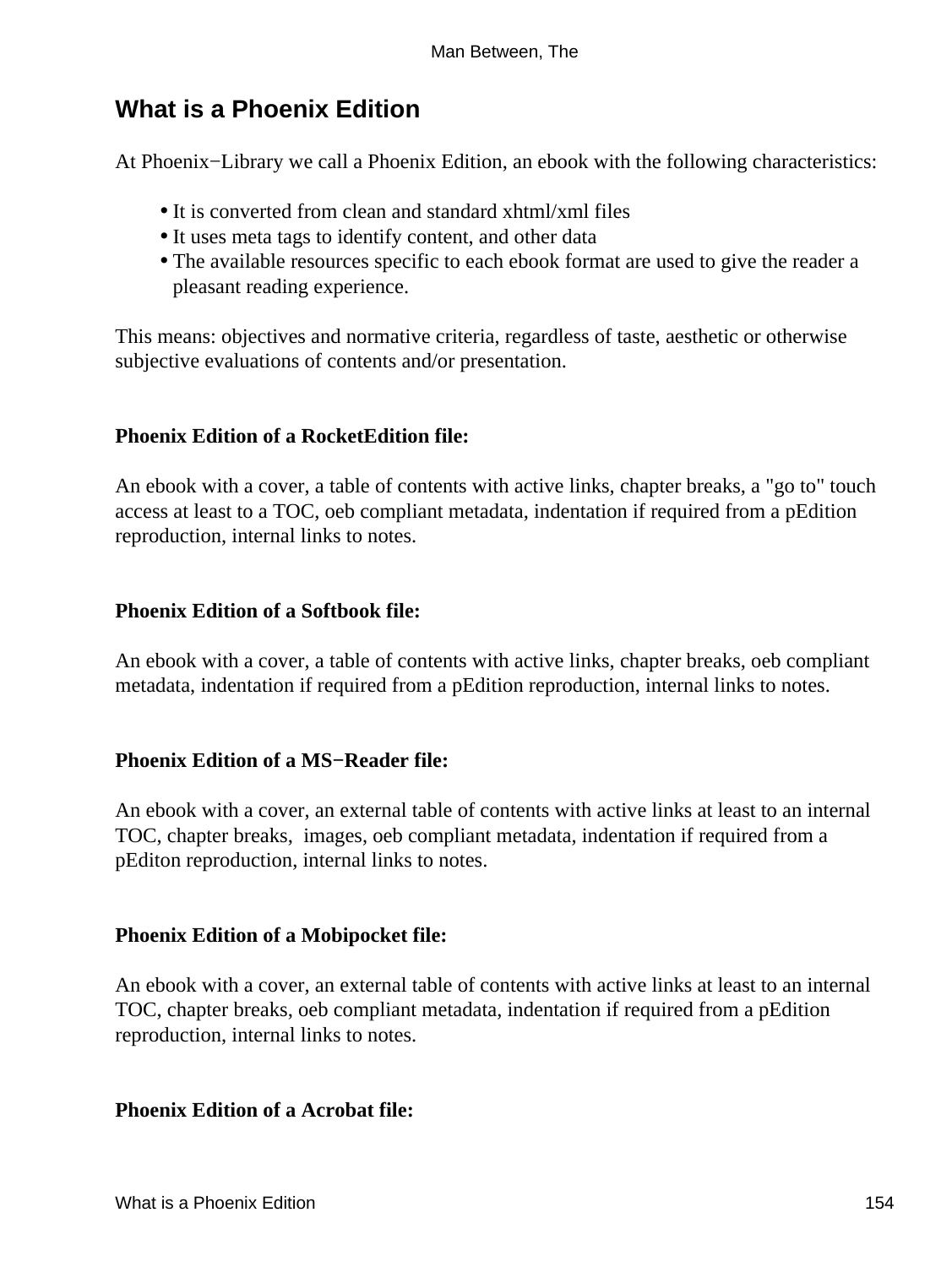An ebook with a cover, images, chapter breaks, matching page numbers, oeb compliant metadata, indentation if required from a pEdition reproduction, internal links to notes.

**Note 1:** These criteria will be discussed in the Phoenix eBook newsgroups in order to be refined and then implemented in a Phoenix Edition guideline, that will be available in the near future to all Phoenix−Library associates.

**Note 2:** In order to stimulate and reward all associate eBookProducers in their search for excellence, a percentage of all associate subscriptions will be allocated to this cause.